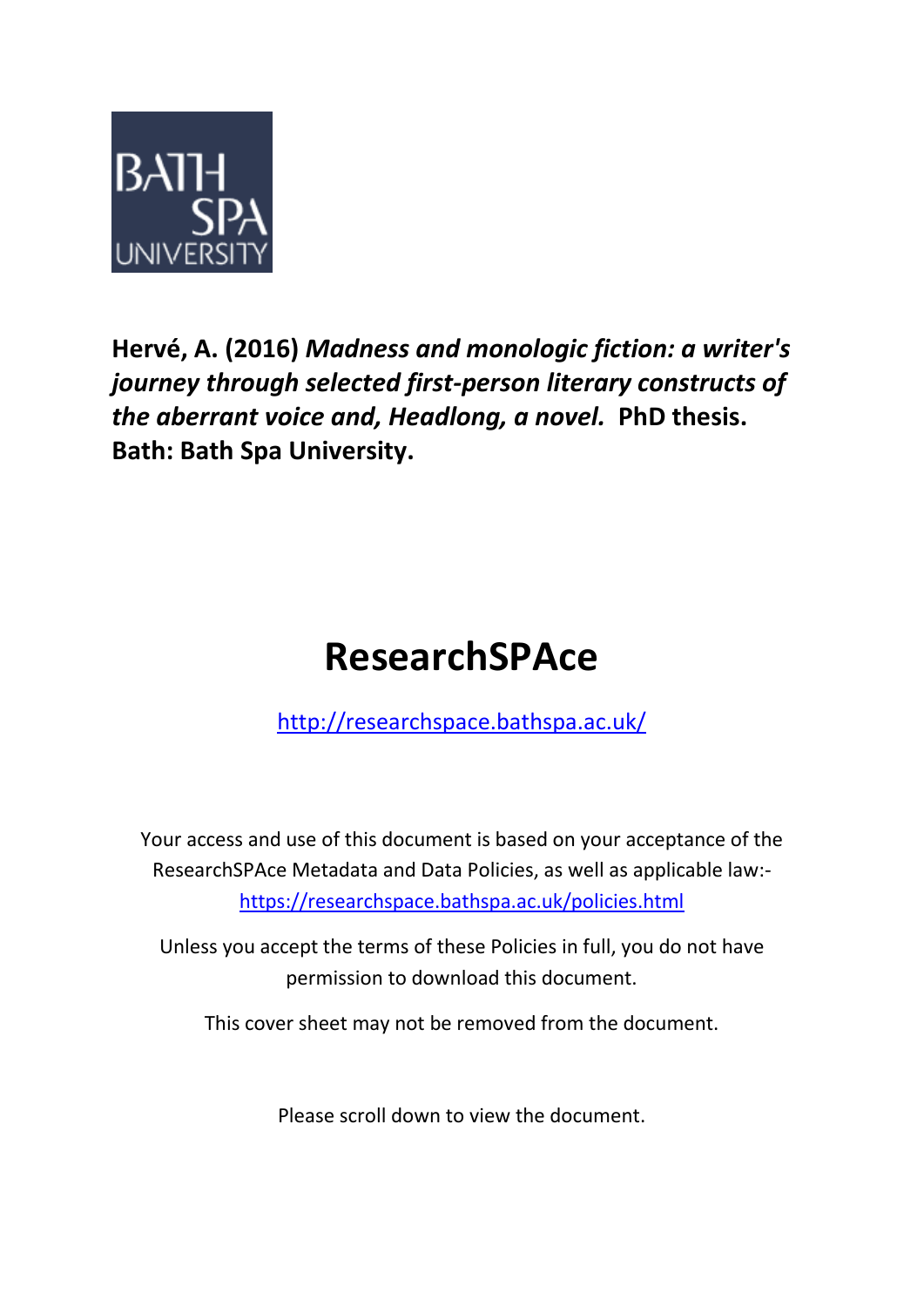# MADNESS AND MONOLOGIC FICTION: A WRITER'S JOURNEY THROUGH SELECTED FIRST-PERSON LITERARY CONSTRUCTS OF THE ABERRANT VOICE

&

# *HEADLONG*, A NOVEL

ALICE HERVÉ

A thesis submitted in partial fulfilment of the requirements of Bath Spa University for

the degree of Doctor of Philosophy

School of Humanities and Cultural Industries

February 2016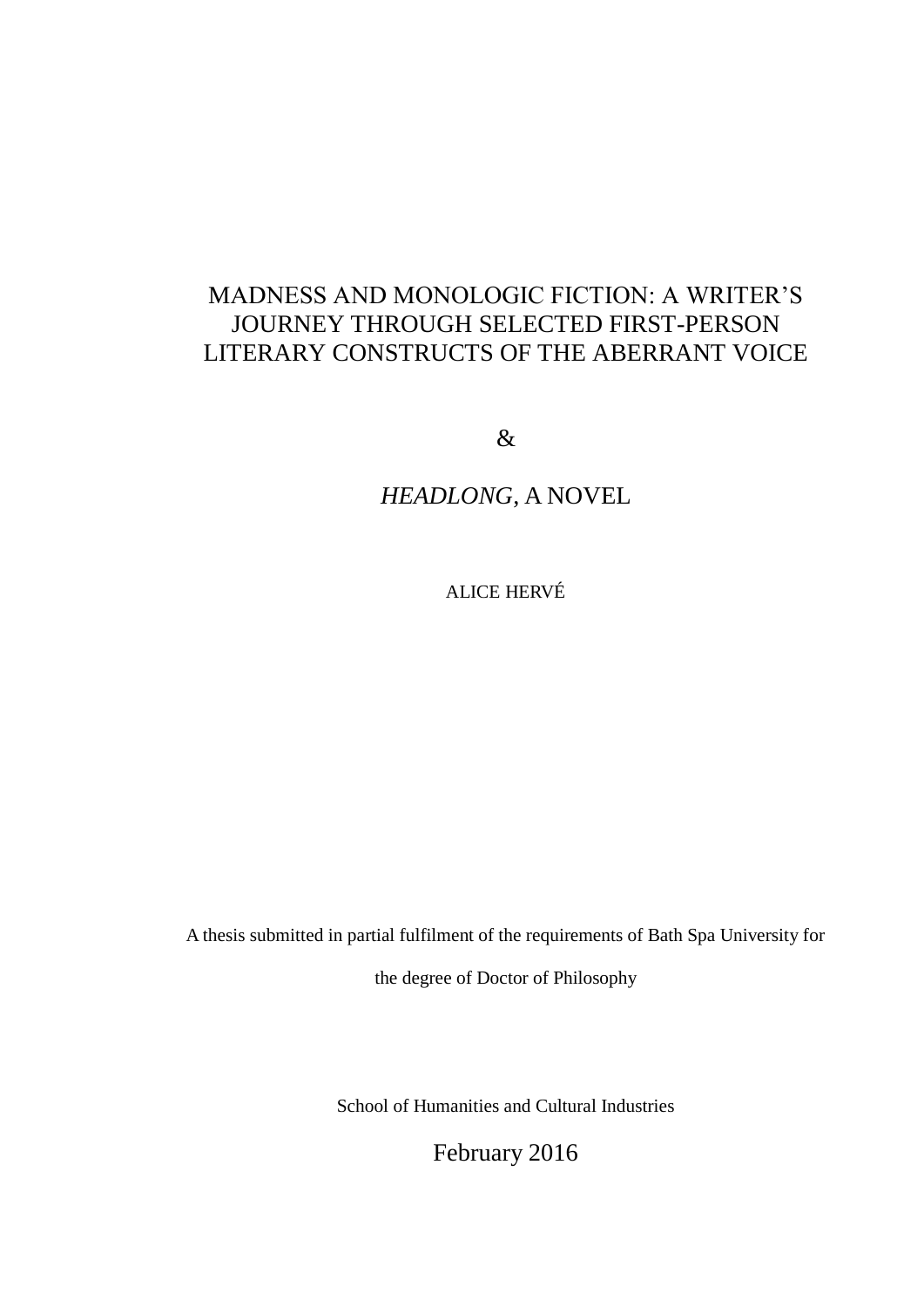### **Acknowledgements**

Many thanks to my supervisory team: Professor William Hughes and Dr Paul Meyer, for their guidance, motivation, and good humour. Also, and particularly, to Dr Tracy Brain for her reckless benevolence in allowing me the opportunity of research study and her sympathetic encouragement along the way. The monthly forums were invaluable. Further thanks to all the staff at Bath Spa University, and my fellow researchers whose viewpoints and friendships have enlivened and enhanced the past few years.

As always, I am indebted to Ian Hervé, for believing in me and supporting my crazy dreams; and to my mother, Hilary Harding, for instilling in me a love of books, and for setting the example of writing them, rather than writing in them.

Without all of you, I would not have got to this place.

2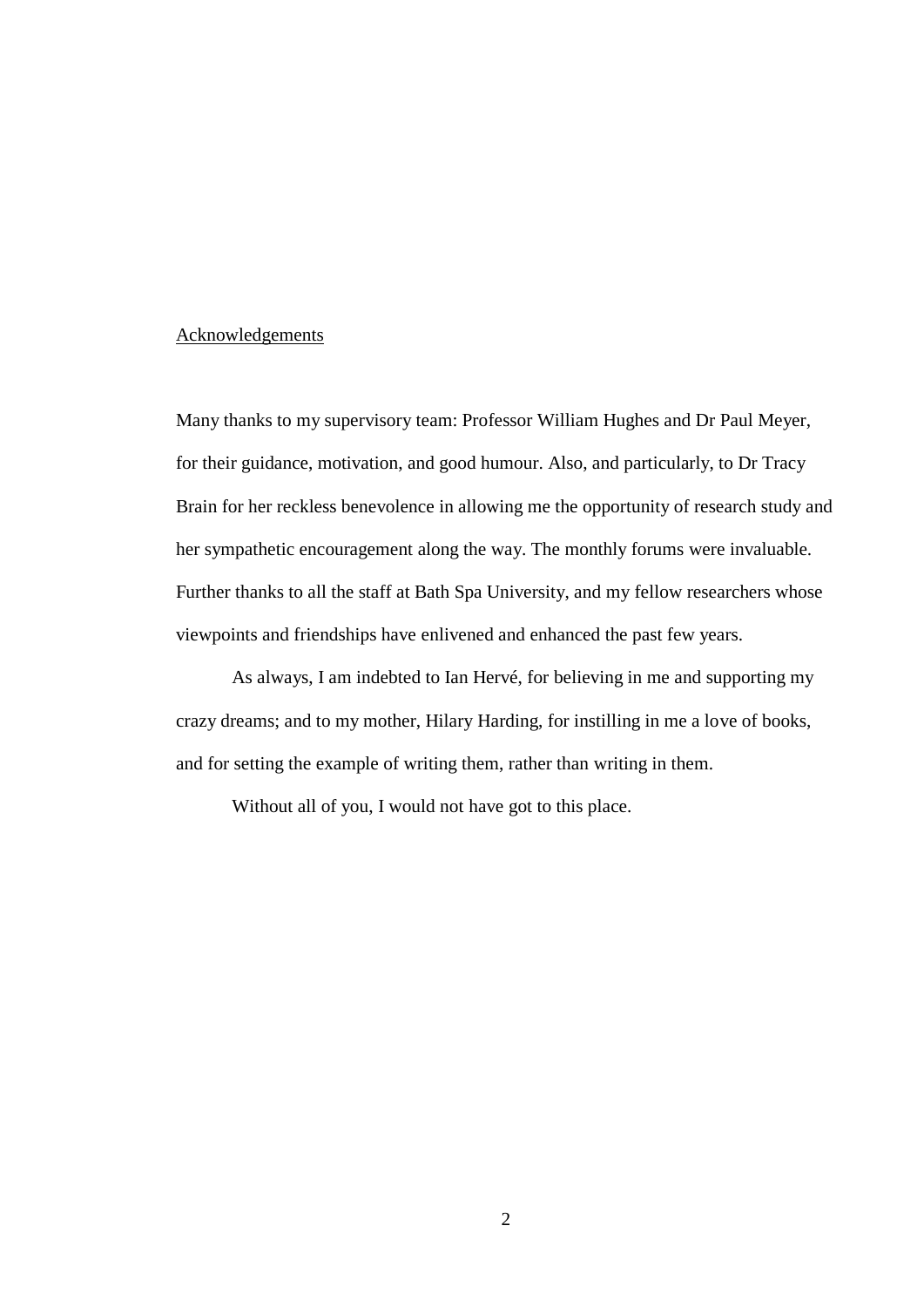#### ABSTRACT

This dissertation comprises a novel and a critical study. The novel is a predominantly first-person fictional text with a protagonist prone to psychosis; and the critical study, which transcribes the research journey that sustained and supported the novel, analyses signifiers of madness in a selection of first-person fictional representations and reflects upon their suitability for adaptation by the contemporary creative writer. In the Introduction to the critical element, I summarise the themes, the breadth of the analysis, and the criteria by which I focus my inquiries. I consider the influence of history, culture, geography, gender, and genre on the fictional voices of the mad. Chapter One investigates motivations and masks of madness, where the term 'motivation' is used in the sense of an actor researching the background to a part, and 'masks' – another thespian contrivance – describes the artifices that authors employ in order to obscure or regulate literary madness. This chapter contrasts some of the back-stories – or *crackstories* – of fictional madness. Chapter Two evaluates a selection of signs and symbols of madness in fiction, and examines specific stylistic techniques that creative writers exploit to suggest the active presence of insanity. The Conclusion summarises the contextualising research with an analysis of how these literary signifiers of madness have affected the composition of my own novel, *Headlong*, which completes the dissertation and follows the Bibliographies. I engage with applicable data from various areas of expertise during the dissertation; in particular, I reference works by psychologists, psychoanalysts, and social and cultural historians.

3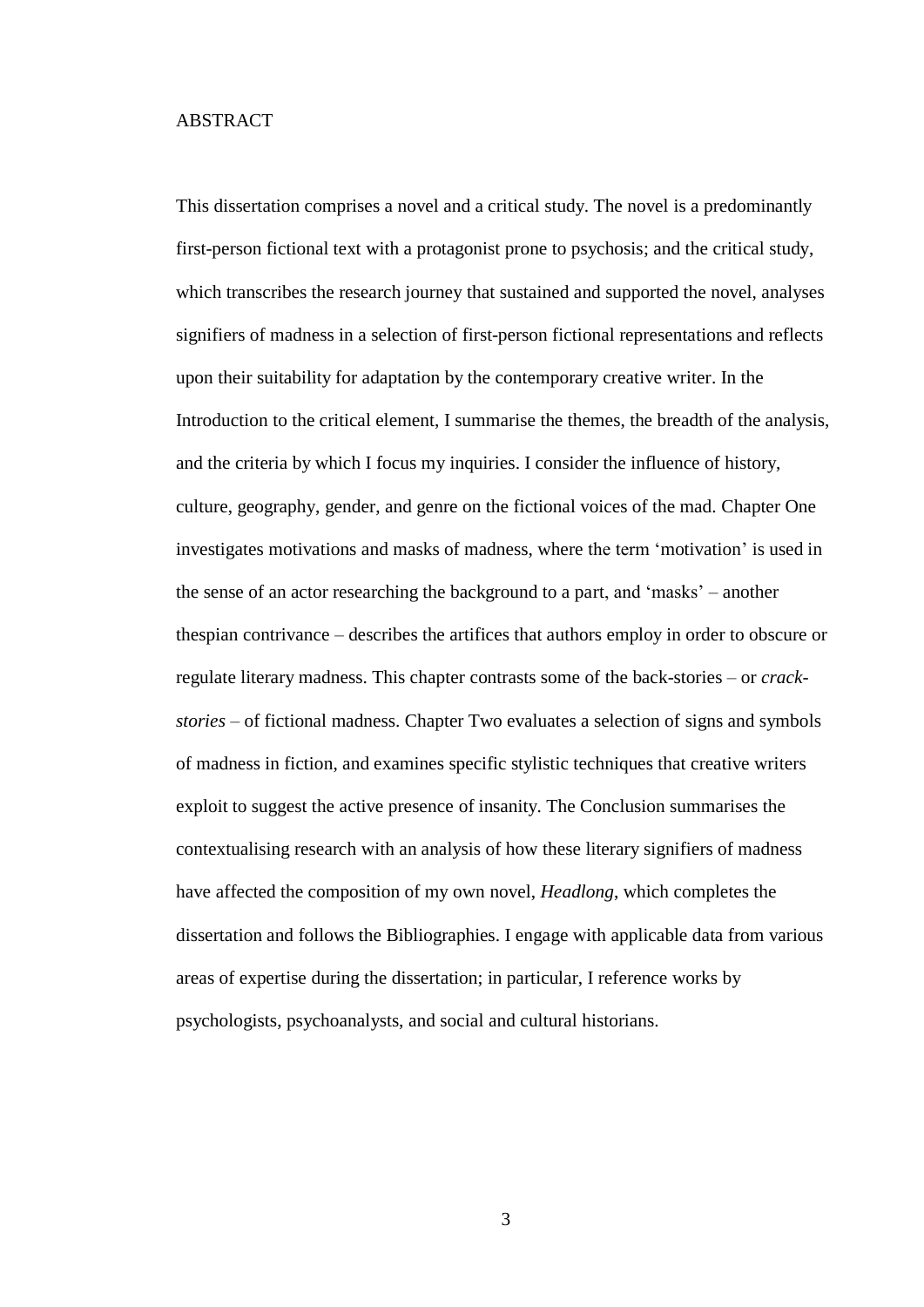Though this be madness, yet there is method in't

Shakespeare, *Hamlet* (1602)

Act II, Scene II, lines 205-6.

## **Copyright**

<sup>&#</sup>x27;This copy has been supplied on the understanding that it is copyright material and that no quotation from the thesis may be published without proper acknowledgement. I have exercised reasonable care to ensure that my thesis is original, and does not to the best of my knowledge break any UK law or infringe any third party's copyright or other intellectual property right'.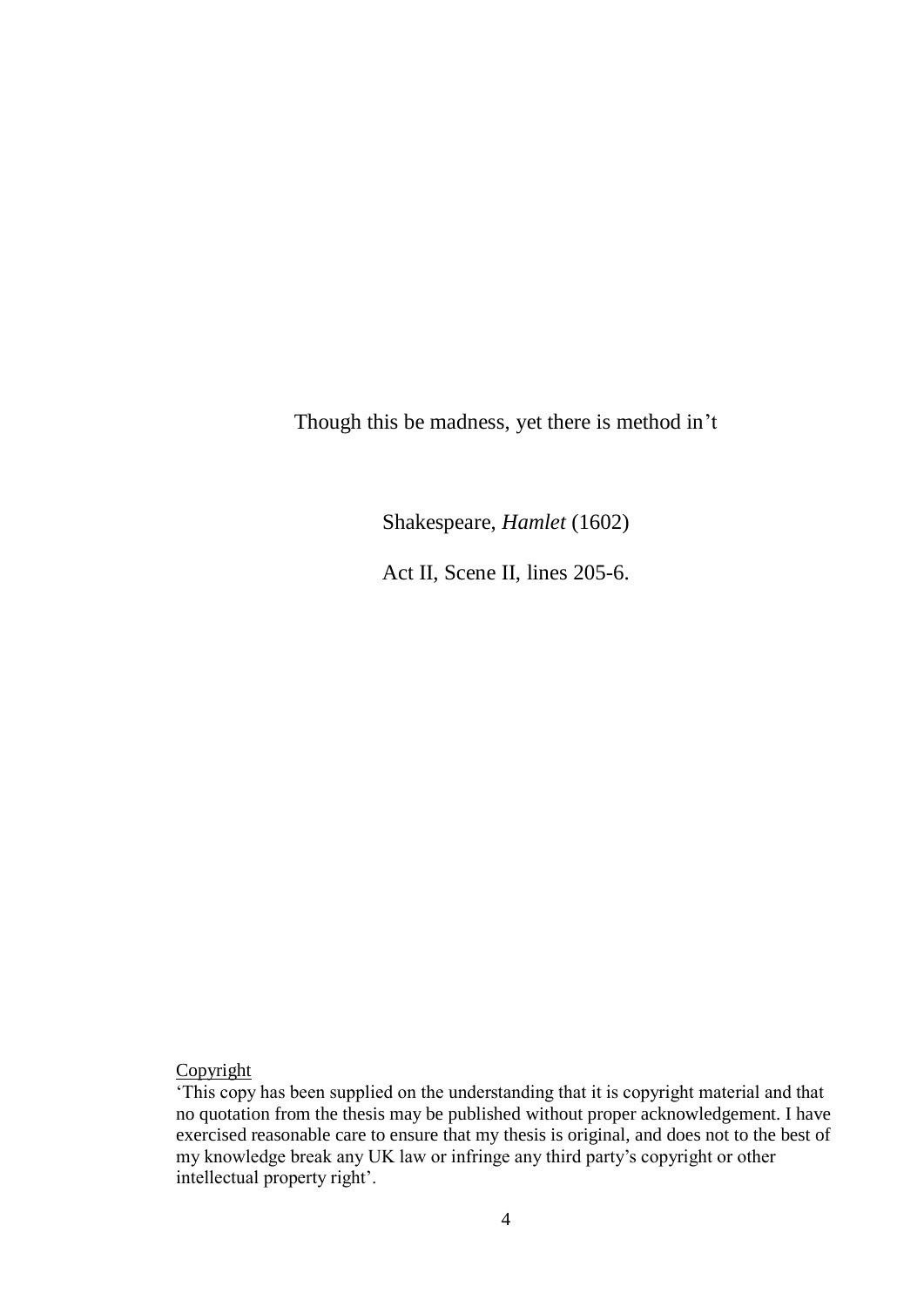## TABLE OF CONTENTS

## MOTIVATIONS AND MASKS OF MADNESS: THE CRACK-STORY…p.22

|--|--|

HEADLONG: A NOVEL………………………………………………….. p.87 **[Section redacted in this digitized version due to potential copyright issues]**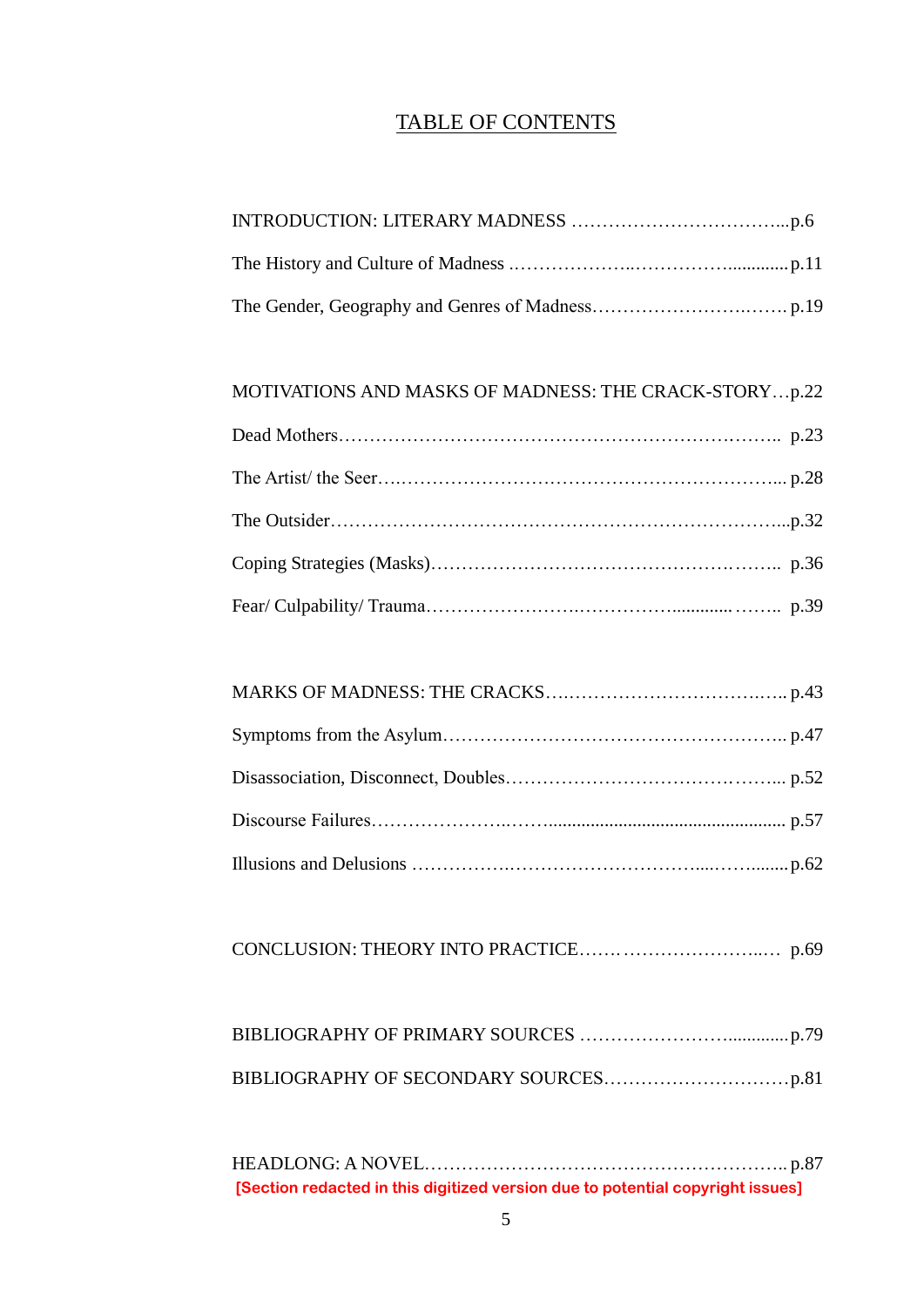#### INTRODUCTION: LITERARY MADNESS

This is a journey: a journey in search of a methodology for representing madness in first-person fictional narratives. It is a personal journey. It is undertaken on behalf of Sam, the principal character in my novel *Headlong.* My perspective here is that of the creative writer, contextualising the novel which forms the central component of this dissertation. My remit is to examine and interrogate stylistic techniques and narrative devices that other writers have employed to signal a predisposition towards, or the presence of, psychosis in a fictional protagonist. This signifying process is inevitably complicated where there is a homodiegetic or autodiegetic narrator, as there is in my novel.<sup>1</sup> By exploring these devices I aim to contribute to the critical understanding of narrative technique as well as to authenticate my own creative work. It is a journey that will take me through an inevitably diverse selection of prose fiction, for I am looking for practices that are widespread and persistent. Literary repetition, rather than medical fact, is on occasion the single determining factor that bestows authority upon these categories of causation or symptomatology.

The madness represented in fiction is sensitive to history, culture, geography, gender, and genre. Questions arise as to how customary signifiers of madness in literary discourse have evolved to accommodate medical progress, or to what extent they repeat the tropes of former literary practice. In this introductory chapter I examine such influences, and the ways that the national identity, historical period, or gender of the author – or of the fictitious character – might affect the representation of insanity. In Chapter One my research addresses fictional *motivations* to madness, and in Chapter Two, symptoms, or *marks*. I use the term *motivation* in the way an actor might use it, as

<sup>&</sup>lt;sup>1</sup> Gérard Genette's classification of homodiegetic is that the narrator speaks from inside the narrative, and autodiegetic, that the narrator is also the chief protagonist. cf. Eagleton, Terry *Literary Theory: an* Introduction. 2<sup>nd</sup> edn. Oxford: Blackwell, 1997, p.92.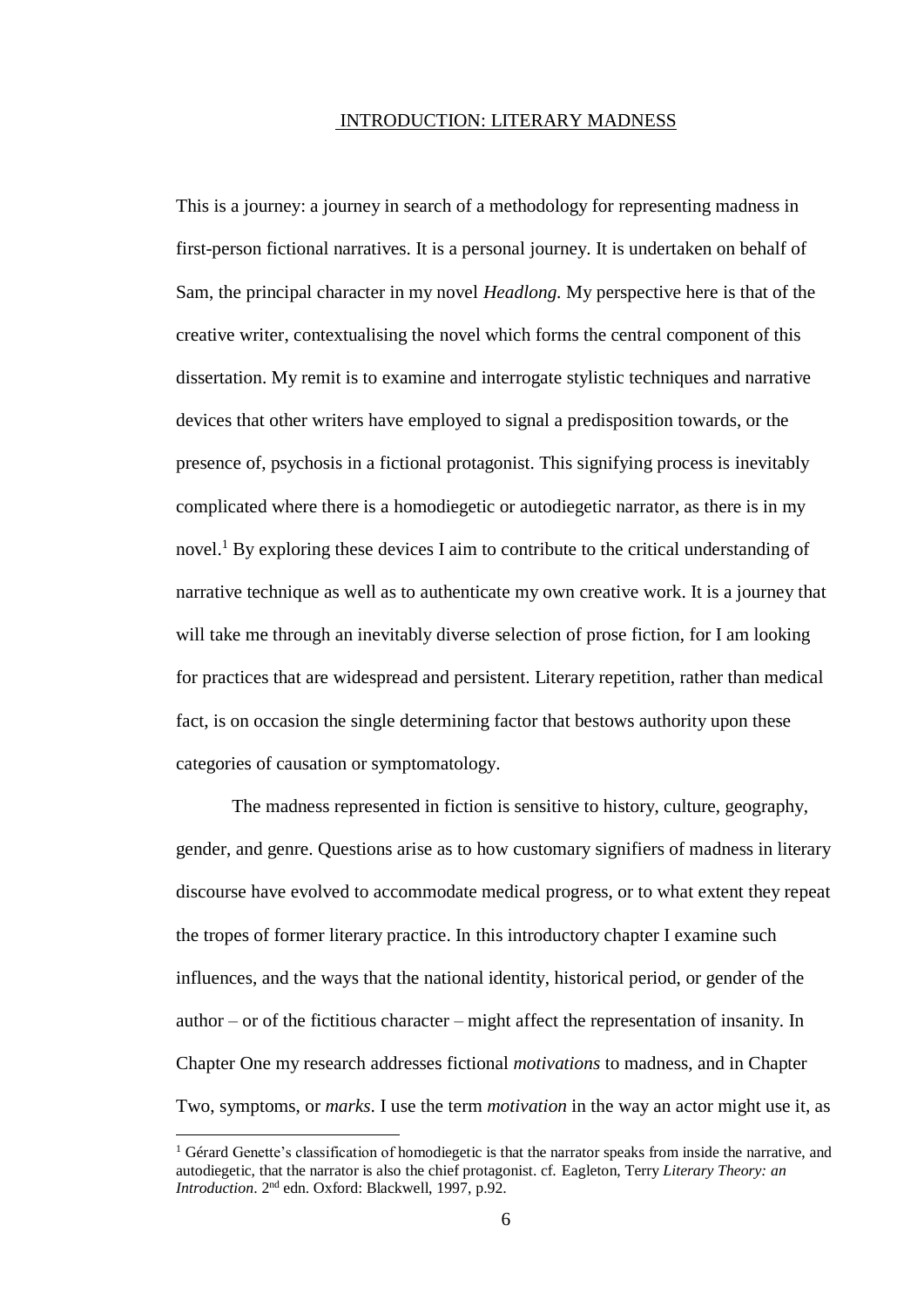in – 'What is my motivation in this piece?' By *marks*, I mean the defining characteristics by which authors represent psychosis. A writer seldom consigns a character to madness without suggesting some causal connection. Bret Easton Ellis's 1991 novel *American Psycho* was vilified for the homicidal narrator's lack of plausible incentive. Roger Rosenblatt protested that Ellis's protagonist had 'no motivation for his madness' for 'no plot intrudes upon the pages'.<sup>2</sup> Chapter One, therefore, investigates this issue of a potentially indispensable *crack-story*, while Chapter Two concentrates on how these fictional cracks are portrayed.

Madness, in the context of my research, is necessarily defined in its popular rather than in its clinical sense. After all, fiction is not produced exclusively for practitioners in mental health. My interpretation of the term is broad-spectrum. It includes neuroses, psychoses, and psychologically aberrant behaviour, provided only that these can be adapted to the narrator of my own fictional text. Sam, the protagonist of my novel, is a young bisexual man, damaged by trauma but not by birth. In the light of his back-story I have eschewed some neurological idiosyncrasies and emphasised others. Fictional accounts of non-neurotypical behaviour such as Tourette or Asperger's Syndrome; or those organic mental disorders the *Diagnostic and Statistical Manual of Mental Disorders* (*DSM*) defines as dementia or neurocognitive disorder, would provide inappropriate material for Sam's character. I have rejected these clinical categories in favour of literary representations of psychosis, either episodic or chronic, which are ostensibly trauma-led. My study is also limited to examples of madness that fall within the sustained, subjective, realist, prose narrative. In citing realism, I refer to narrative credibility: the so called *suspension of disbelief*. I do not propose to authenticate the speech in medical terms. Essentially, the main focus of my research is on texts where

<sup>2</sup> Rosenblatt, Roger 'Snuff this Book! Will Bret Easton Ellis get away with Murder?' *The New York Times.* Dec 16 1990.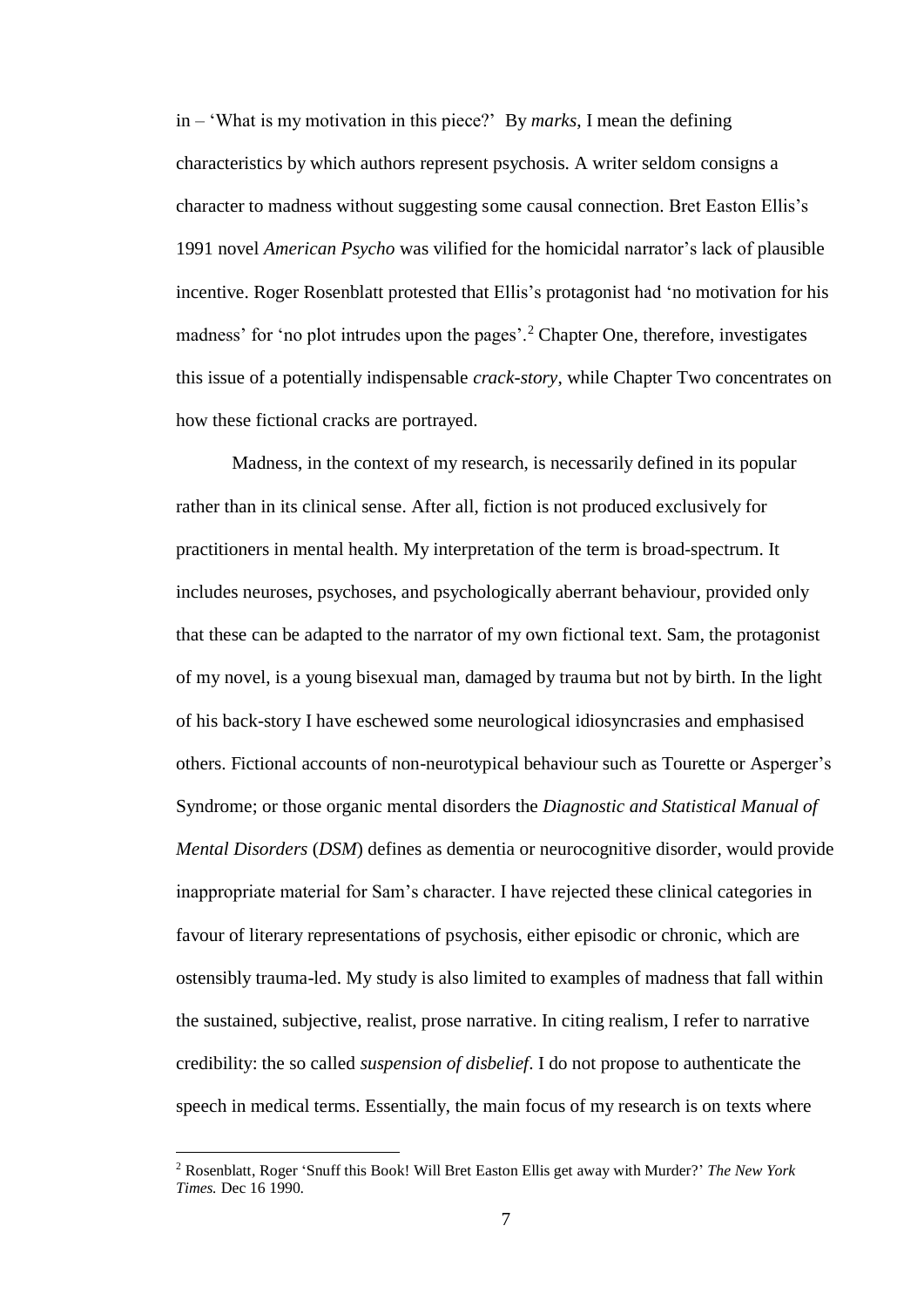the madman/madwoman speaks extensively and authentically within a partially or wholly monologic novel or short story. Even within these boundaries, representations of literary psychosis are diverse. My aspiration is to explore indicators that originate in early novel forms and are perpetuated throughout a multiplicity of later texts. I am looking for techniques and devices that are commonplace in literary fiction – for it is on account of their ubiquity that they have gained authority.

As an academic practitioner of creative writing, my work is knowingly rooted in strategies of communication; but, while the writer cannot communicate without words, the mad, frequently, cannot communicate with them. Darian Leader advises that 'reality involves a soldering together of signifier and signified, so that we don't perpetually ask what things mean'; in psychosis, he tells us, these dimensions can 'come apart'.<sup>3</sup> Clearly this breach is not manifest in all forms of madness. Indeed, Leader's own term, 'quiet madness', distinguishes a type of psychosis that remains hidden, or private; never exploding into 'spectacular symptomology'. <sup>4</sup> These two extremes of madness informed the limits of my characterisation of Sam. His mental turmoil is initially concealed from the world, but revealed to the reader through small betrayals of convention, such as his curling into a foetal position inside a closed suitcase because 'it felt good'. <sup>5</sup> Gradual disclosure of Sam's mental state was necessary in order to uphold the conceit of his continued employment, and because a novel related by a semi-coherent narrator asks much of its reader. As Sam's psychosis deepens, the rupture with reason becomes more apparent: sparrows sing 'in Hebrew'; and, like virga, words fall on him but do not 'seem to reach' (75, 124).

One objective of my research was to explore the facility with which other writers convey a first-person point of view when words slip their meaning, or when

<sup>3</sup> Leader, Darian *What is Madness?* London: Penguin 2011, p.44.

<sup>4</sup> *Ibid*, p.11.

<sup>5</sup> Herve, Alice *Headlong*, p,87 (Subsequent page references to *Headlong* will be cited parenthetically).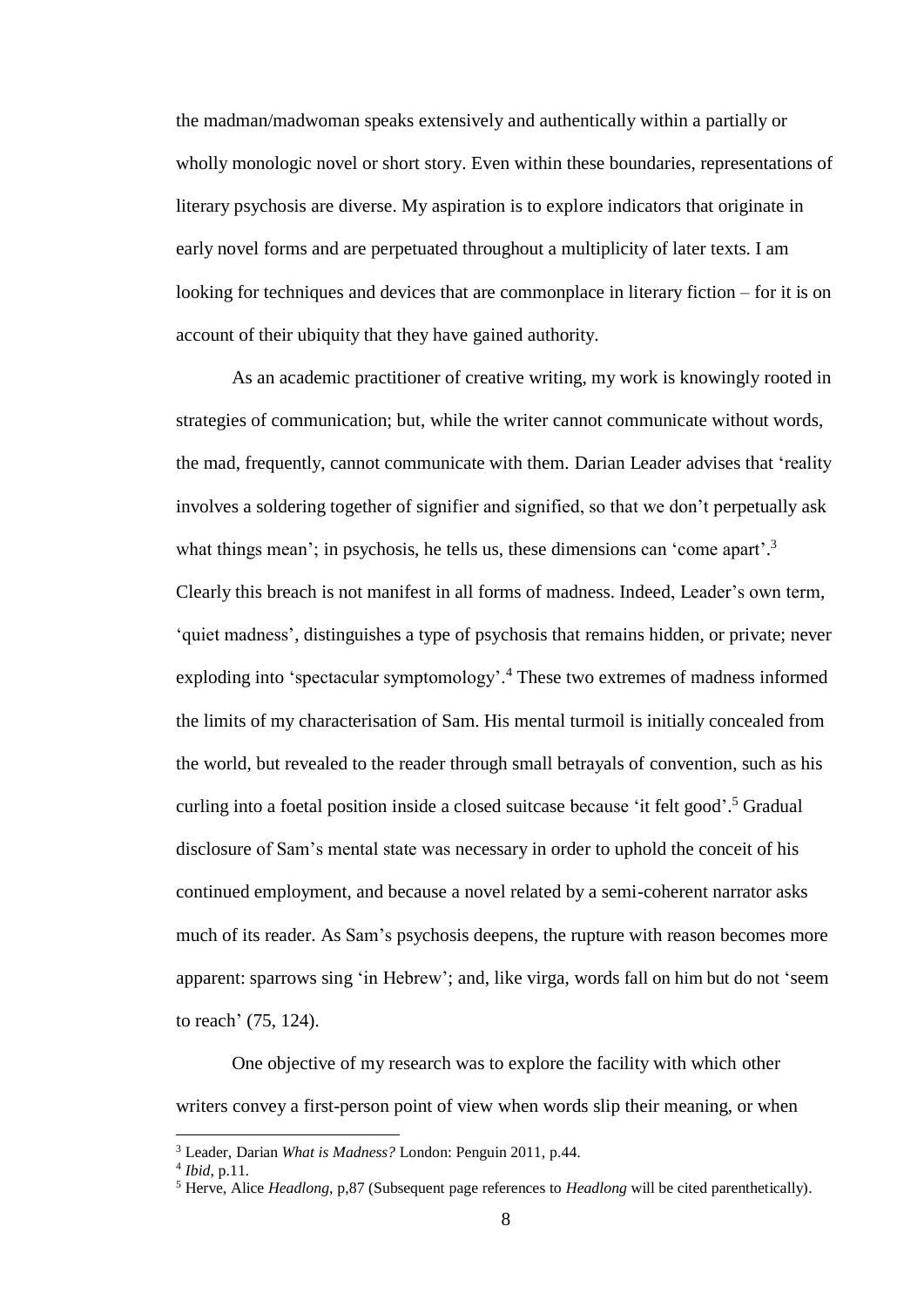'words mean nothing', as stated by Doris Lessing's principal protagonist in *The Golden Notebook* (1962) – writing that chooses to extemporise occasional bouts of that convoluted speech that Michel Foucault defined as '*delirious discourse*'.<sup>6</sup> Literature, in Shoshana Felman's words, is one way in which we can restore 'to madness its robbed subjectivity'.<sup>7</sup> As with the mythological figure of Cassandra, who spoke a truth which nobody heeded, insanity has often been given a voice that is comprehensible only in the fictional world. Throughout history, it has been the fate of the mad not merely to be ignored, but also to be suppressed, erased, and sometimes deliberately misheard. Even Samuel Tuke, grandson of the founder of the York Retreat and advocate of the humane care of the insane, 'insisted that it was unwise to allow lunatics to speak'.<sup>8</sup> There is a challenge here for literature: how can it bear witness to psychological distress? Felman maintains that 'a madman's speech is *a priori* meaningless; at any rate it is unreadable, incomprehensible'. <sup>9</sup> This is a contentious statement. There are several auto-biographical works that lucidly articulate the psychotic experience. However, one of the complications of writing fictional madness undoubtedly lies in the verbalisation of potentially incoherent emotions. If the words are comprehensible, they may not seem authentic; and if they are authentic, they may not be comprehensible. A cluster of writers have nevertheless given voice to those whose inner turmoil reflects a world, such as Jean-Paul Sartre's protagonist Roquentin described in *Nausea* (1938), where 'things have broken free from their names'. <sup>10</sup> Or an experience, as undergone by Basil, the unstable eponymous hero of Wilkie Collins' 1852 novel, in which 'the simplest

<sup>6</sup> Lessing, Doris *The Golden Notebook.* London: Harper Collins, 2007, p.418 & Foucault, Michel *Madness and Civilization.* Trans. by R. Howard. London: Routledge, 1997, p.99 (Foucault's italics).

<sup>7</sup> Felman, Shoshana *Writing and Madness.* Palo Alto: Stanford University Press, 2003, p.4.

<sup>8</sup> Cited in Showalter, Elaine *The Female Malady: Women, Madness and English Culture, 1830-1980.*  London: Virago, 1987, p.61.

<sup>&</sup>lt;sup>9</sup> Felman, p.104 (Felman's italics).

<sup>10</sup> Sartre, Jean-Paul *Nausea,* Trans. by R. Baldick. London: Penguin, 1965, p.180.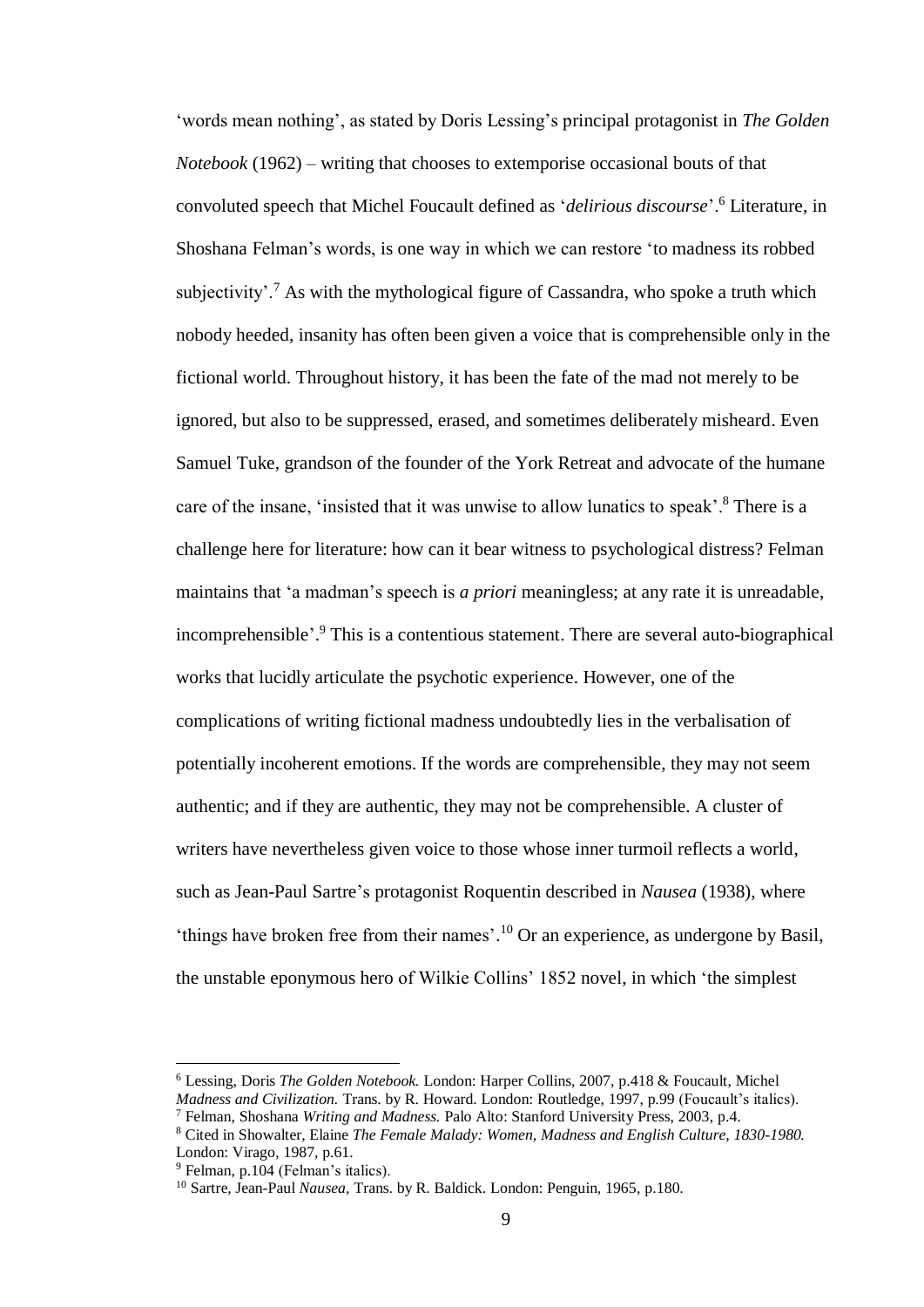forms of expression confused themselves inextricably'.<sup>11</sup> These, and other, mad voices of first-person fiction form the bedrock of my research.

Medically defined madness has many causes and it would be beyond my remit to make clinical diagnoses about what are, after all, literary texts not scientific studies. However, the extensive pathobiology of insanity cannot be discounted; and my research embraces psychology, psychoanalysis and biography, in order to underpin fictional revelations. The topic of madness has attracted diverse literary researchers, I allude to a select few; and also briefly consider the socio-cultural, political, and gendered usage of the term. The nosology of madness is complex, and since my narrator moves up and down a spectrum of lucidity, this research is not limited to those categories who struggle to communicate. If at one end of the spectrum is the raving lunatic, speaking in what R.D. Laing termed 'schizophrenese', at the other end is *quiet* madness, hiding behind the sort of stabilising strategies that I examine in Chapter One.<sup>12</sup>

Anxiety about 'cracking up' is pervasive. When Dr Seward noted, in Bram Stoker's *Dracula*, that 'all men are mad in some way or the other', he was exploiting a common fear.<sup>13</sup> The step from sanity into madness may be sudden, and the crossing is not always apparent. My research will therefore be expansive enough to incorporate Patrick Bateman, the 'fucking evil psychopath' in *American Psycho*, and Eva Khatchadourian in Lionel Shriver's *We need to Talk about Kevin* (2003), the mother of a serial killer, who appears to hide behind a carapace of sanity.<sup>14</sup> Madness is particularly challenging to identify, in reality and in literature, when it is not total or all-consuming. As Simon Cross claims, madness is 'a place many people inhabit in varying degrees'.<sup>15</sup>

<sup>11</sup> Collins, Wilkie *Basil*. Oxford: Oxford University Press, 2008, p.260.

<sup>12</sup> Laing, R.D. *The Divided Self.* London: Penguin, 1969, p.177.

<sup>13</sup> Stoker, Bram *Dracula.* London: Wordsworth Classics, 2000, p. 99.

<sup>14</sup> Ellis, Bret Easton *American Psycho.* London: Picador, 1991, p.20.

<sup>&</sup>lt;sup>15</sup> Cross, Simon *Mediating Madness: Mental Distress & Cultural Representation*. Basingstoke: Macmillan, 2010, p.180.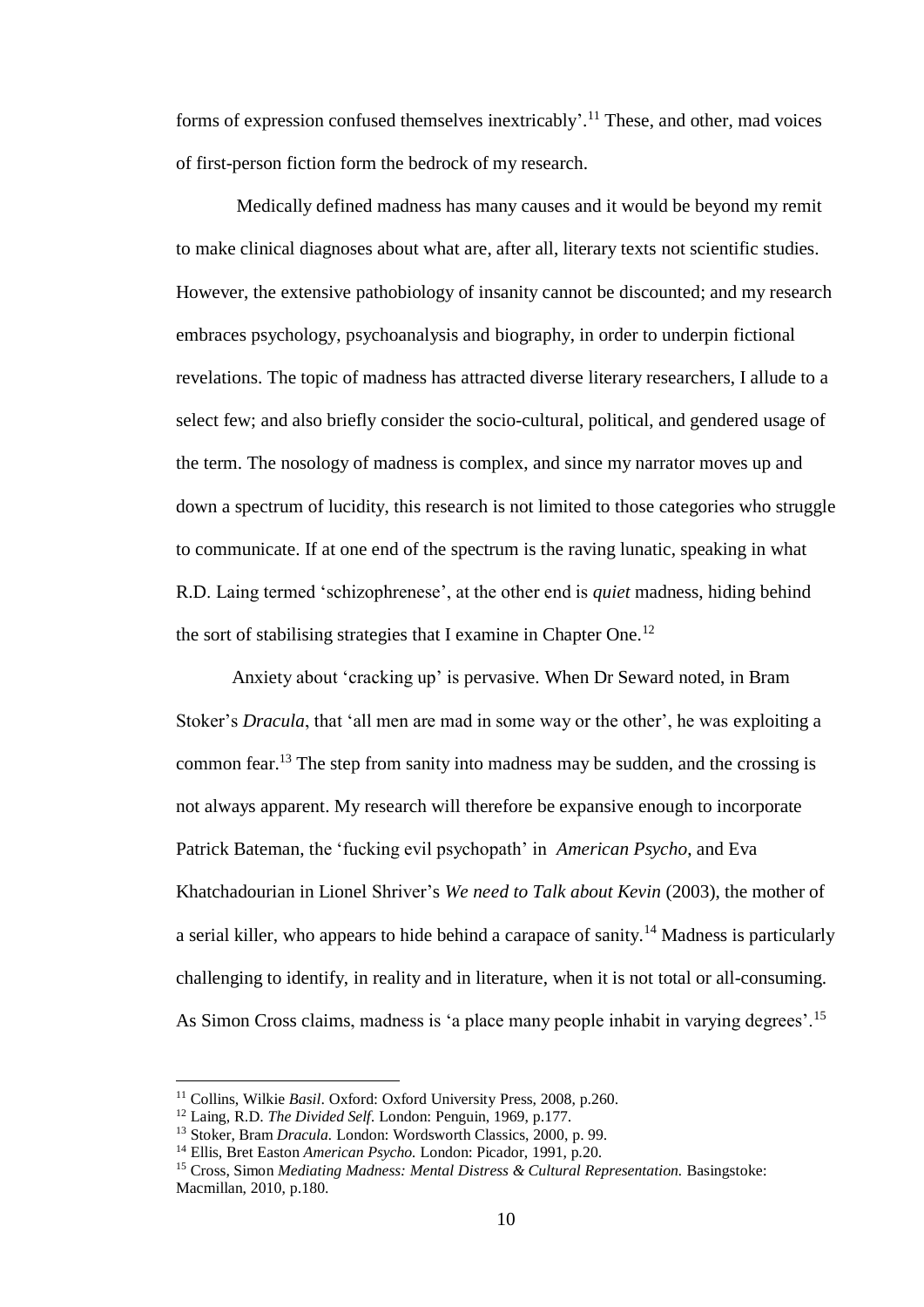Eliza Peabody, in Jane Gardam's 1991 novel *The Queen of the Tambourine,* described madness as 'a great leveller': age, race and status offer no defence.<sup>16</sup> Eliza is a middleaged, middle-class woman, outwardly composed but privately traumatised. Hers is the type of psychosis that lends itself to gradual reification. Madness may be wide-ranging, but it is not inevitably overwhelming, and this allows authors to interpret psychosis in different ways, as befits different characters, and still convey its essence. Margaret Atwood – whose 1972 novel *Surfacing* proposed that madness was 'only an amplification of what you already are' – was to write in *Alias Grace* (1996) that 'when you go mad you don't go any other place, you stay where you are. And somebody else comes in'.<sup>17</sup> This exemplifies the diversity that literary madness encompasses, and extends the territorial metaphor of madness that Simon Cross exploited. If madness is a place, it is both alien and proximate. Literary psychosis embraces such inconsistencies.

Before evaluating specific symbols of fictional madness, I will briefly consider the five factors mentioned earlier – history, culture, geography, gender, and genre – that may have influenced the development of literary psychosis.

#### The History and Culture of Madness

Authors who write about madness are influenced by cultural perspectives, by medical reports and fashions, and inevitably by other writers. As Valerie Pedlar says, creative writers are not simply intent upon documentary accuracy: 'depictions of insanity are also influenced by older conventions of showing madness'.<sup>18</sup> When researching literary elements, it is almost impossible to speak of the effect of history alone. History, for a writer, is the history of culture and the culture of history. Writers read other writers.

<sup>16</sup> Gardam, Jane *The Queen of the Tambourine.* London: Abacus, 2006, p.112.

<sup>17</sup> Atwood, Margaret *Surfacing.* London: Virago, 2006, p.95 & *Alias Grac*e. London: Virago, 1997, p.37. <sup>18</sup> Pedlar, Valerie *The Most Dreadful Visitation: Male Madness in Victorian Fiction.* Liverpool: Liverpool

University Press, 2006, p.160.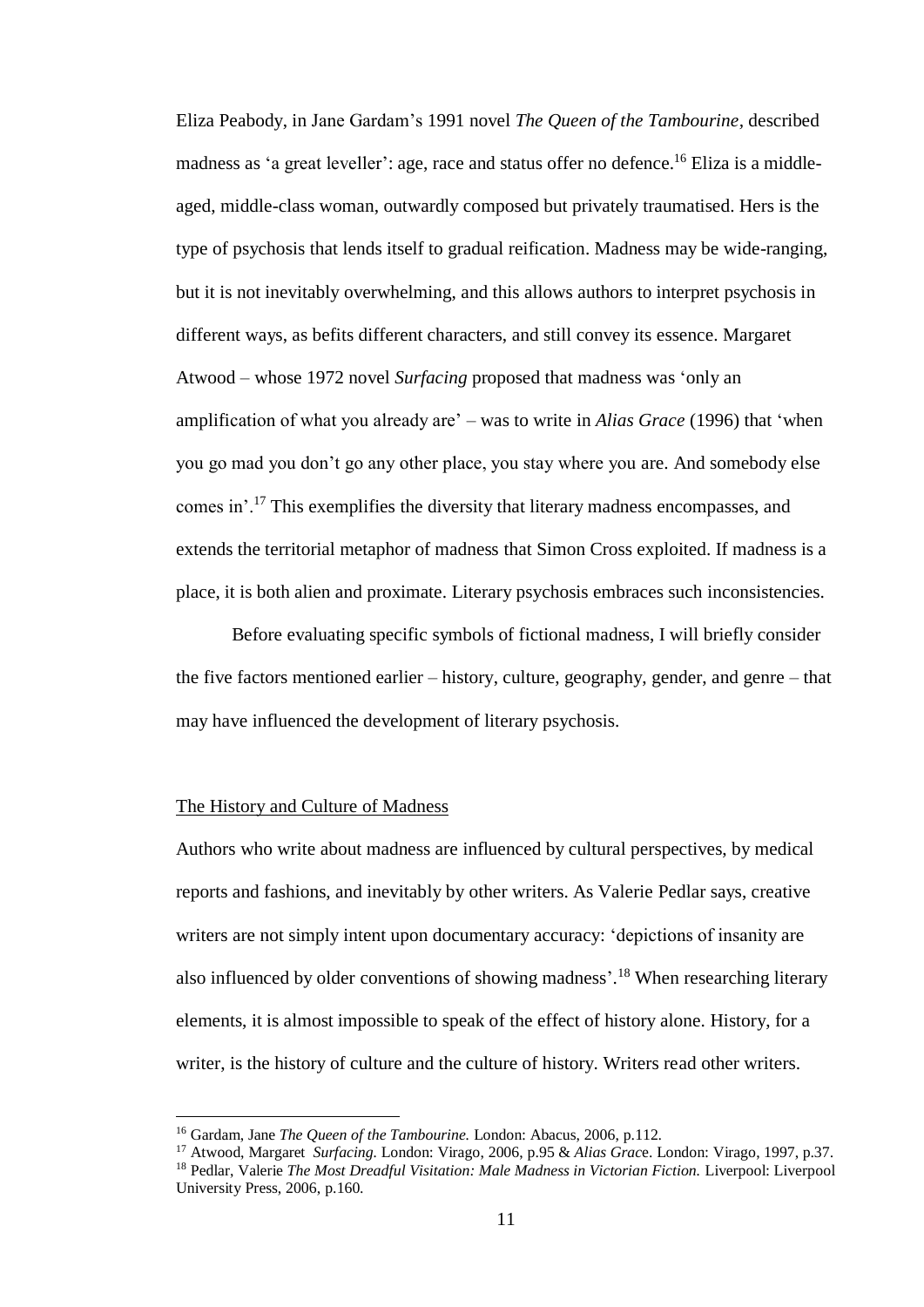Among the authors I review: Gogol read Richardson's *Clarissa* 'to pass the time'*;* Nabokov 'adored' Gogol; Jean-Paul Sartre read Nabokov, and vice versa; and *everybody* read Goethe – even Frankenstein's monster.<sup>19</sup> Literature is not only influenced by cultural perspectives, it can exert influence in its turn. As Charley Baker says, 'literature that focuses on madness – sometimes transformed into film and theatre, or serialised for television – plays a crucial role in shaping public perceptions of madness'.<sup>20</sup> There is a continual interplay between modern and historical perspectives; scientific knowledge may edge us forward, but we retain – and even nurture – elements of recorded experience and past thought.

In the fifth century BCE, Hippocrates advanced the hypothesis that an imbalance of the humours was responsible for both physical and psychological illness. Although this concept endured beyond the time of Avicenna, it did not have the resonance in literary texts of madness that another fifth-century Athenian, Euripides, was to have. My focus is on a later genre, that of realist prose fiction, yet it is curious that several contemporary *marks* of literary madness have precedent in the writings of Euripides. In *The Bacchae*, Euripides links madness to divine possession, to loss of discourse, and to animality:

> 'Agauë was foaming at the mouth; her rolling eyes Were wild; she was not in her right mind but possessed By Bacchus, and she paid no heed to him.'

Agauë, 'enraptured' by the god Bacchus, becomes senseless to her son's pleas, and hunts him down like a 'wild beast', tearing him apart with her bare hands. <sup>21</sup> Brutish iconography, as a signifier of the breakdown in logical thought, fed into my own

<sup>&</sup>lt;sup>19</sup> Troyat, Henri *Gogol: The Biography of a Divided Soul*. Trans. by N. Amphoux. London: George Allen, 1974, p.90; Bloom, Harold *How to Read and Why.* London: Fourth Estate, 2000, p.56; Sartre, Jean-Paul *Critical Essays.* Chicago: University of Chicago Press, 2010. & Nabokov, Vladimir 'Sartre's First Try', *The New York Times,* April 24th 1949; Shelley, Mary *Frankenstein.* London: Penguin, 1992, p.124 <sup>20</sup> Baker, Charley et al. *Madness in Post-1945 British and American Fiction.* Basingstoke: Palgrave Macmillan, 2010, p.2-3.

<sup>21</sup> Euripides, 'The Bacchae' in *The Bacchae and Other Plays.* London: Penguin, 1973, p.232, 235, 236.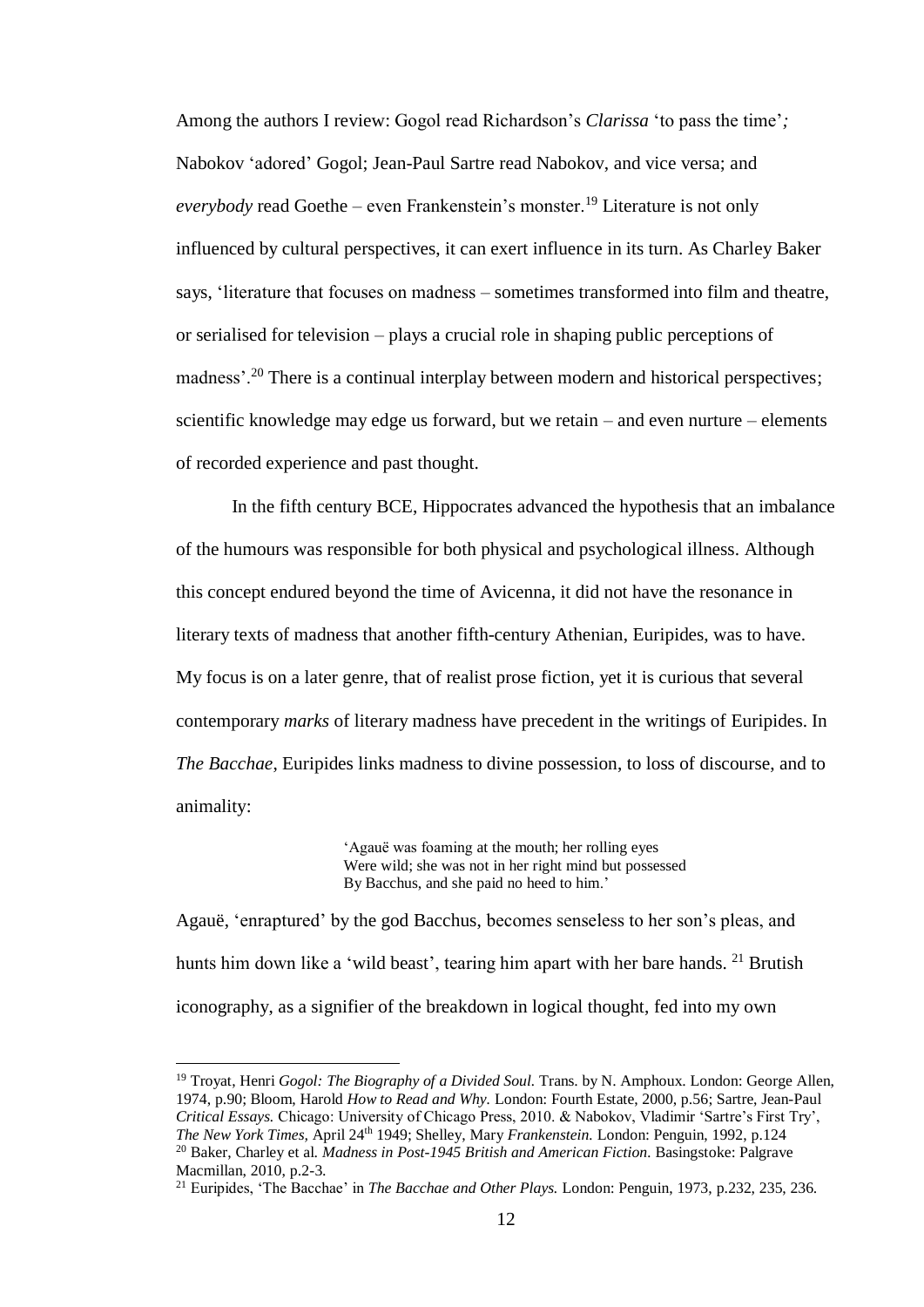characterisation. From the depths of Sam's psychosis he records hearing 'the sound of an animal. A plaintive sound' (229). The unfamiliar noise emanates from him.

In an earlier play, *The Women of Troy*, Euripides referenced another influential character: that 'frenzied child', 'possessed with prophecy', Cassandra. <sup>22</sup> As Lillian Feder observed, madness in Ancient Greek society could be 'a blessing, an inducement to prophesy and poetry'.<sup>23</sup> The enduring idea of the psychotic as visionary, or artist, blessed as well as cursed, is another of the categories that have particular resonance for my own work. After further research into the persistence of the Cassandra figure, I elected to style the narrator of my own novel as a poet manqué.

In the Middle Ages, Foucault tells us, 'madness borrowed its face from the mask of the beast', and it was deemed unmanageable except 'by *discipline* and *brutalizing'.* 24 More tolerant views developed during the eighteenth and early nineteenth centuries, largely as a result of pioneers such as Phillipe Pinel in France and William Tuke in England. Lunacy was acknowledged as a mental illness, not as a moral curse, and began to be treated with dignity and respect. Psychiatry developed into an autonomous branch of medicine with distinct theories and therapies. It proclaimed that the mad could be cured systematically, by human rather than by divine intervention. The regime at William Tuke's York Retreat was moderate and pragmatic, 'but its ultimate rationale was to restore normal conduct by example and imitation'.<sup>25</sup> The mad were still silenced, but the movement from brutish or demonically possessed creature, to sentient, if sick, human being, gained momentum. Insanity, it was now believed, could be regulated.

In the eighteenth-century novels by Richardson, Goethe and Diderot that I examine in my research, an enlightened view of the mad is already at the forefront. The

<sup>22</sup> Euripides, 'The Women of Troy' in *The Bacchae and Other Plays*, p.95, 100.

<sup>23</sup> Feder, Lillian *Madness in Literature.* Princeton: Princeton University Press, 1980, p.6.

 $24$  Foucault, p.72, 75 (Foucault's italics).

<sup>25</sup> Porter, Roy *Madmen: A Social History of Madhouses, Mad-doctors & Lunatics. Stroud: Tempus, 2004,* p.226.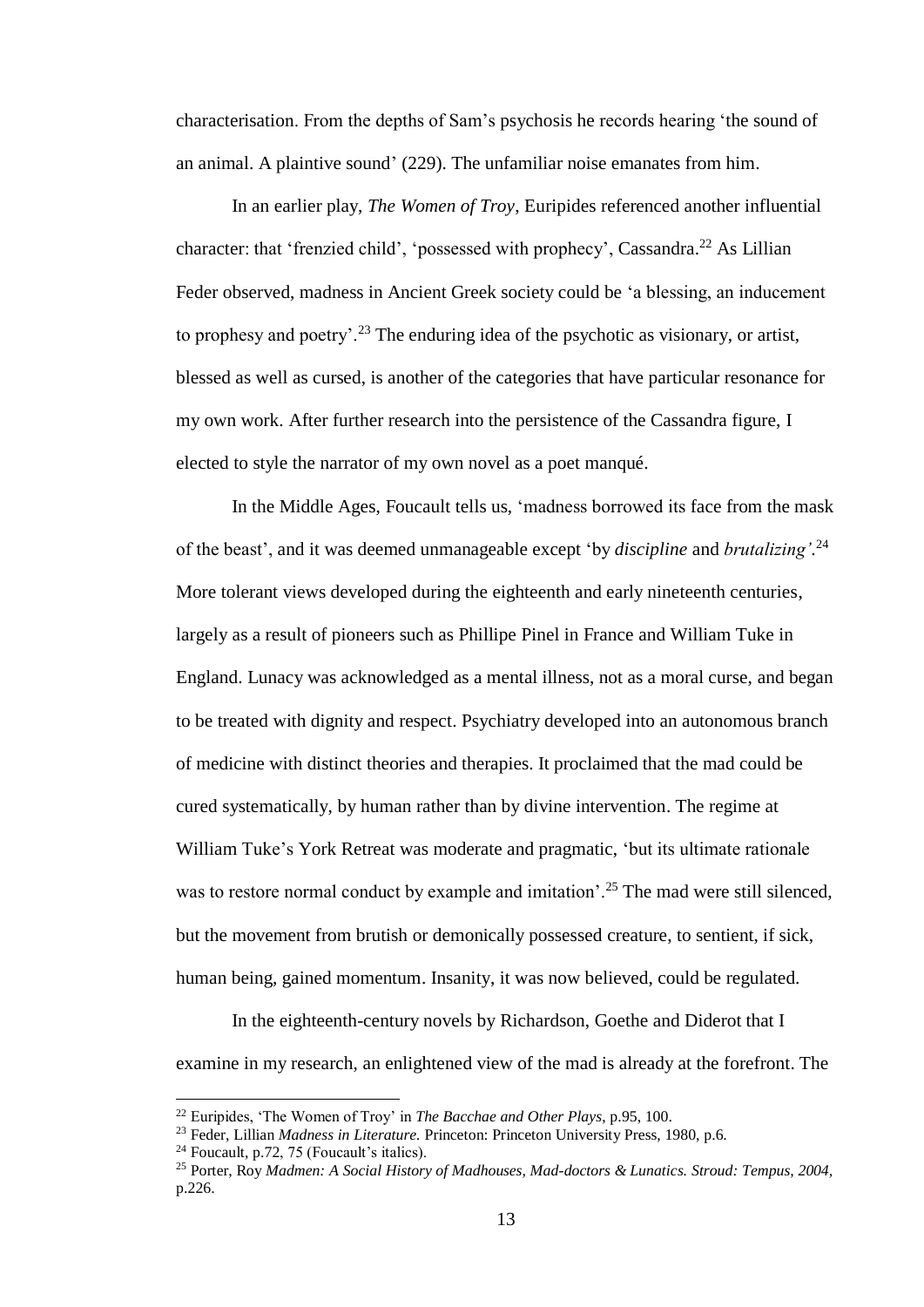central characters are not apathetic brute creatures, but humans suffering from mental distress instigated by identifiable trauma. Nevertheless, signifiers of madness from a less enlightened age remain evident within the texts. Clarissa, the eponymous heroine of Richardson's 1748 novel, references the assumption, if only figuratively, that she has been visited by a demon. She accuses Lovelace, the man who raped her and instigated her breakdown, of being 'Satan himself'.<sup>26</sup> Goethe's suicidal narrator Werther, in the novel of 1774, claims to be in the condition 'those wretches must have been in who were said to be possessed of an evil demon'; and the hysteric Suzanne, incarcerated in a convent in Diderot's *The Nun* (1796), 'screamed horribly, howling like a wild animal'. 27 There is no reason to assume that these nods to an earlier age were anything more than echoes of signifiers of madness that had been effective in their time. After all, as Allen Thiher notes of Shakespeare's earlier plays: 'madness is not tied to any theological allegory or belief in possession'.<sup>28</sup> Literature had moved on, and so had literary madness, but the former had preserved symptoms of the latter's earlier manifestations, if only as a habitual linguistic trace. These echoes retain their potential for the creative writer, even if their present-day potency is diluted. When I elected to name a predatory character in my novel Père Nicolas, with the diminutive Pan, I did so in order to profit from the words' former associations. At one point Pan is explicitly linked to the priapic goat-god; at another he is identified as 'Old Nick' (13, 132).

During the nineteenth century, the belief that madness need not be absolute became an established truth. It could be governable. It could be curable. It could exist on the borderlines of reason. One contemporary nosological term, that of Moral

<sup>26</sup> Richardson, Samuel *Clarissa.* London: Penguin, 2004, p.894.

<sup>27</sup> Goethe, Johan Wolfgang von *The Sorrows of Young Werther.* Trans. by M. Hulse. London: Penguin, 1989, p.111& Diderot, Denis *The Nun.* Trans.by R. Goulbourne. Oxford: Oxford University Press, 2005, p.42.

<sup>28</sup> Thiher, Allen *Revels in Madness: Insanity in Medicine and Literature.* Ann Arbor: University of Michigan Press, 2004, p.78.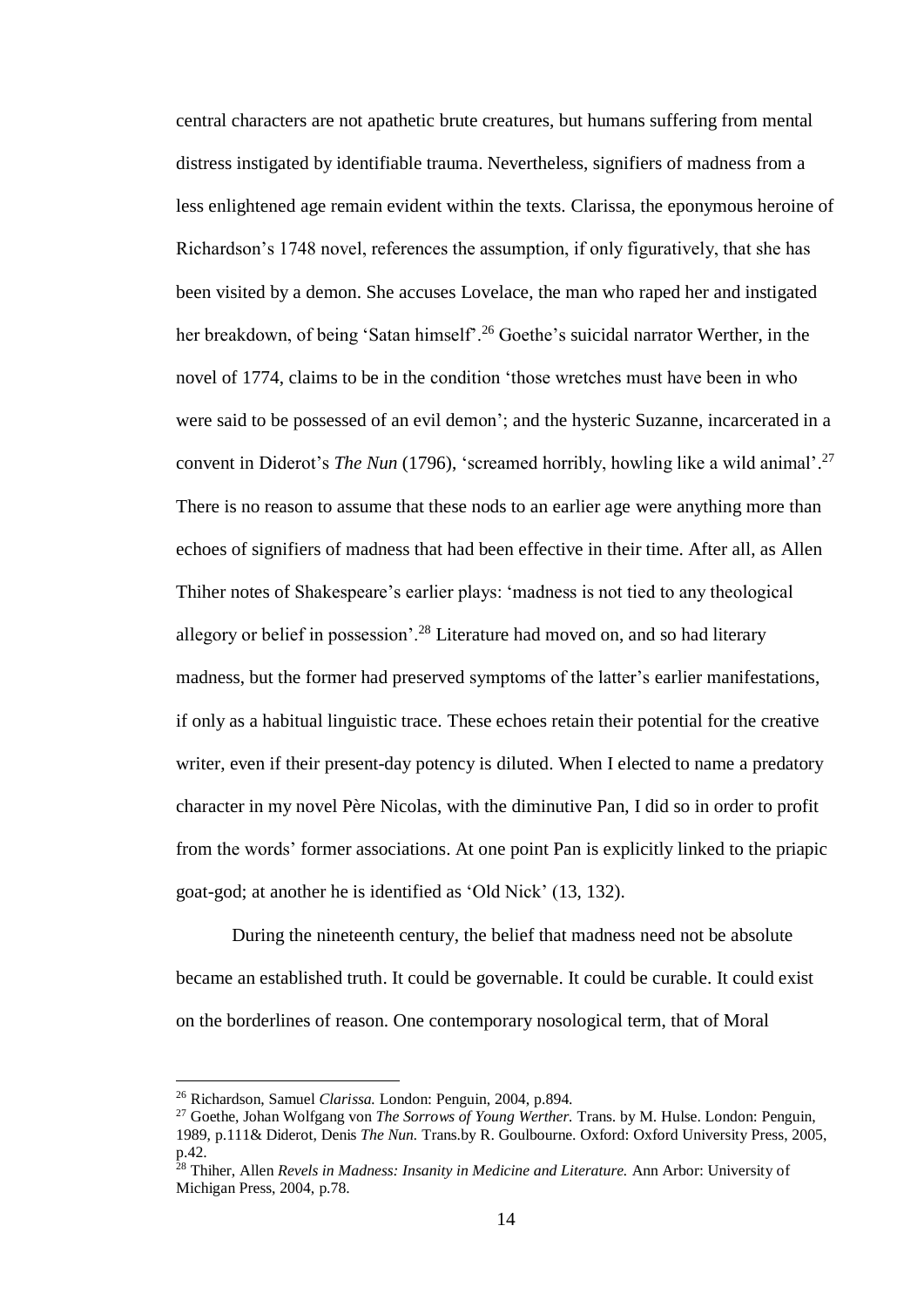Insanity, involved a perversion of the emotions – perhaps violence or rage – but left the sufferer otherwise unscathed. Monomania, a coetaneous diagnosis, also generated only partial illness – obsessive behaviour or an *idée fixe* that was merely incapacitating. This differed from other contemporary concepts of insanity: that of innate idiocy; or unsoundness of mind, which rendered the victim incapable of 'managing himself or his affairs'.<sup>29</sup> Partial insanity gave new latitude to novelists. Characters could move in and out of mad states, they could inhabit conventional lives. They made ideal subjects for unmasking. Symptoms need never manifest but could remain internal, and influential to later writers. Above all, normality was retrievable, and this meant that plots need not result in either suicide or death. A character could affirm in lucid retrospect – as Collins' Basil does – that an overpowering nervous malady has 'yielded to the affectionate devotion of my family'.<sup>30</sup>

Coeval to, but contrasting with, the Moral Insanity that inflamed and perverted the emotions, was the assumption that some forms of madness had a physical causation. This might be the result of encephalopathy, but could also include insanity brought on by 'drink, fever, masturbation, injury to the head and even over-study'.<sup>31</sup> The madman metamorphosed into a cautionary device, as in Marie Corelli's novel of 1890, *Wormwood*, where the narrator becomes 'mad with the madness of absinthe'.<sup>32</sup> A different kind of cautionary tale, but one equally embedded in the medical history of its time, underpins *The Yellow Wallpaper* (1892). Charlotte Perkins Gilman fires off a salvo at the doctor, Silas Weir Mitchell, who treated her with the nineteenth century's

<sup>&</sup>lt;sup>29</sup> John Haslam, 19<sup>th</sup> century apothecary, cited in Pedlar, Valerie *The Most Dreadful Visitation: Male Madness in Victorian Fiction*, p.2.

<sup>30</sup> Collins, *Basil*, p.267.

<sup>31</sup> Pedlar, Valerie *The Representations of Madness in Victorian Fiction*. PhD. thesis, University of Liverpool, 1993, p. 17.

<sup>32</sup> Corelli, Marie *Wormwood: A Drama of Paris*. Chicago: E.A. Weeks & Company, 2004, p.3.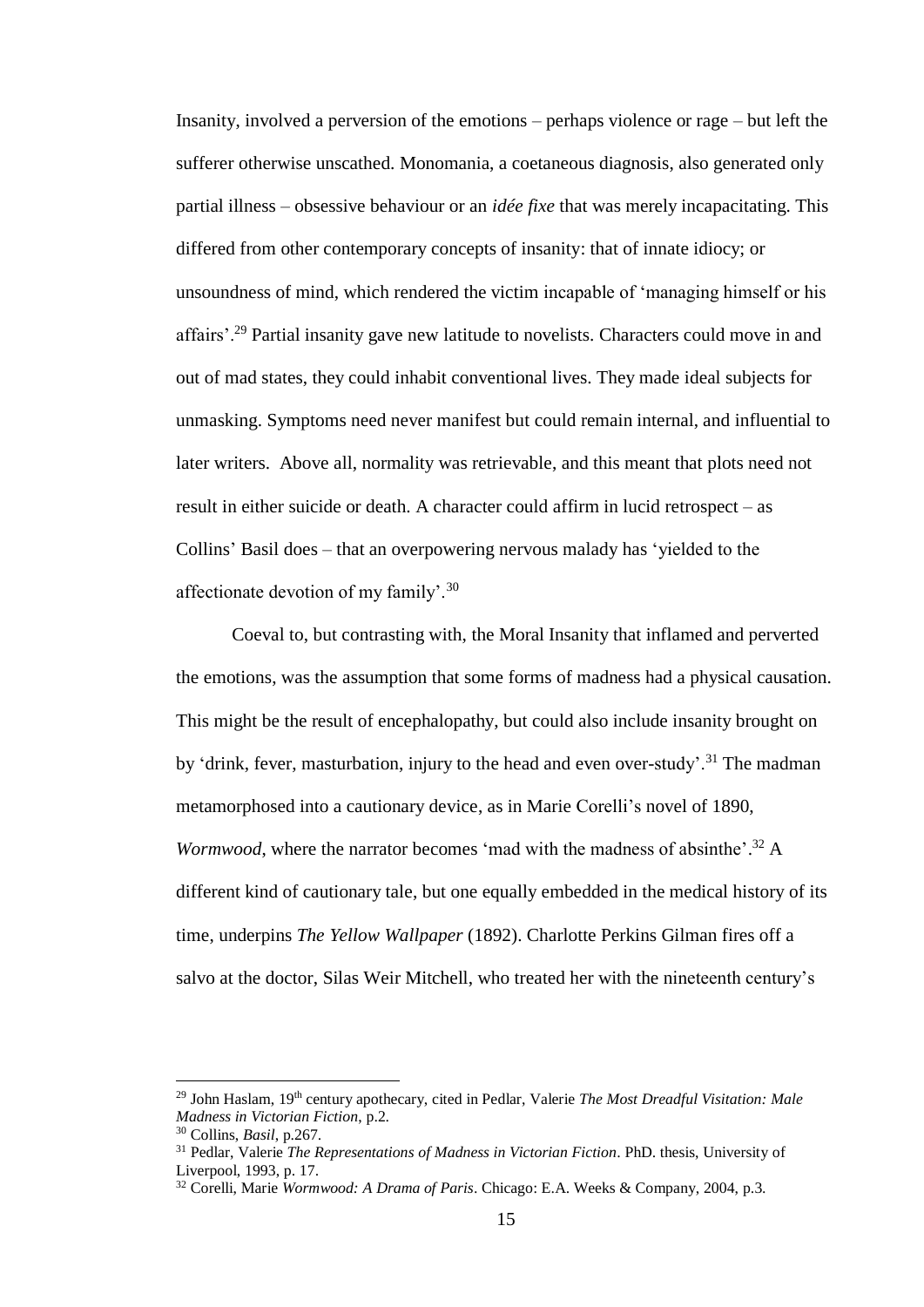answer to female depression: a month's rest cure. 'I wrote it to preach', Gilman said.<sup>33</sup> Mitchell's prescription was not to touch pen nor paper: 'he hates to have me write a word', the character protests of the husband who enforces her traumatic incarceration.<sup>34</sup> The narrator's madness is not engendered by over-study, but by a punishing absence of mental stimulation, and the withdrawal, implicit in that, of the ability to communicate with an outside world. The malicious Pan, Sam's guardian in my novel, fills the house they co-inhabit with the sort of cacophonous wallpaper that entraps the narrator of Gilman's story. However Sam, under 'psychiatric supervision', seeks out the 'plain white ceiling' where the only distractions are 'the voices murmuring and broken threads of spider webs'. The spider webs are real, the voices are in his head (210).

As the nineteenth century gave way to the twentieth, the history of madness and its fictional representations were revolutionised by the writings of Freud and the development of psychoanalytic theory. Freud's revelations of interiority transformed characterisation, and gave a new language – the murmurings of the eternally dissenting subconscious – to literature. It now seemed that nobody was ever completely rational. The capacity to delimit madness had been compromised, since all human life was subject to neuroses, sublimated and repressed perhaps, but latent, ready to deteriorate into psychosis without warning. The Literary Modernism movement was greatly influenced by Freud. His proposal of the unconscious, and the way it functioned through symbol and signifier, opened new territory for the creative writer. Sartre admired the early works of James Joyce and Virginia Woolf; he particularly valued their utilisation of interior monologue – that language of interiority that Freud had made plausible.<sup>35</sup> Sartre's *Nausea*, which explores existential angst through a Modernist stream of

<sup>33</sup> Cited in Wiesenthal, Chris, *Figuring Madness in Nineteenth-Century Fiction.* Basingstoke: Macmillan, 1997, p.30.

<sup>34</sup> Gilman, Charlotte Perkins 'The Yellow Wallpaper'. In *The Yellow Wallpaper and other Stories.* New York: Dover Publications, 1997, p.3.

<sup>35</sup> Seymour-Jones, Carole *A Dangerous Liaison.* London: Century, 2008, p.105.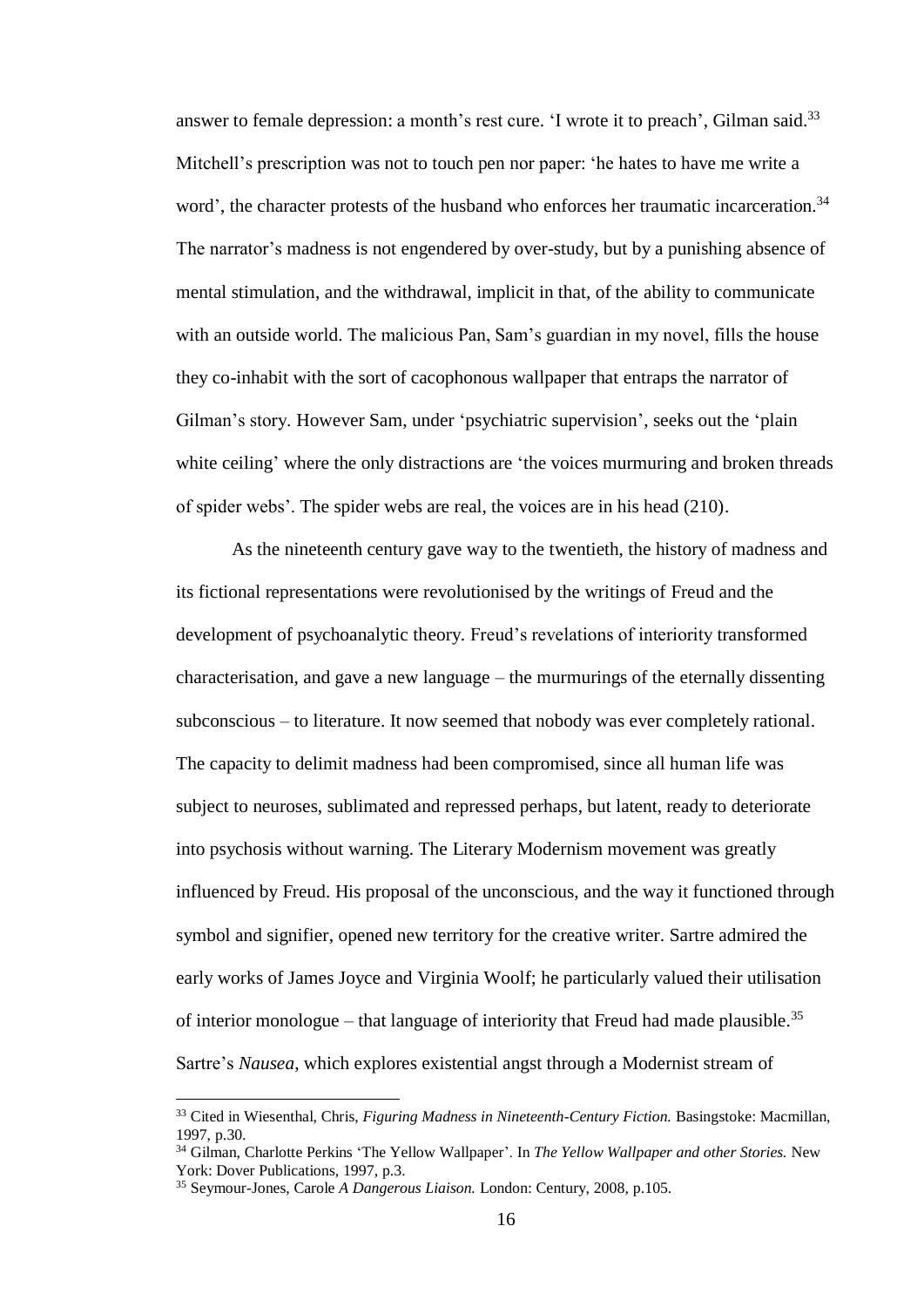consciousness, sets madness in the literary and historical perspective of its time. It was written after the devastation of one World War, with another war looming. It took for its subject the absurdity of existence. Humankind was in despair, Sartre believed, as it struggled to impose meaning on a random and godless world. These were issues that arose out of philosophy, politics and scientific discovery as much as psychoanalytic theory. But that theory offered a way of exploring man and his madness, his fractured nature, his loss of identity, and the 'human condition' as it was perceived. When Roquentin exclaims, 'Existence is what I am afraid of', he speaks of a *Weltschmerz* characteristic of its time.<sup>36</sup> Nevertheless, specific symbols of madness within Sartre's novel are not unique, but are echoes, and will reverberate.

The twentieth century brought in new names for old maladies. One of the most popular terms, frequently misused, was that of schizophrenia. Developing out of the term *dementia praecox*, although not synonymous with that disease, it is now commonly recognised as a problematic designation. R.D. Laing described the schizoid individual as one who suffers from a 'rent in his relation with his world', and spoke of a 'mythological journey from which one can return with a special knowledge and ability'.<sup>37</sup> It is easy to deride this description of the descent into madness, but the notion had a certain cachet for the creative writer. Madness, once again, could be a blessing as well as a curse. Doris Lessing was a friend and a patient of Laing's. She shared his view of breakdown as potential *break*-*through*, and of schizophrenia as the victim's way of 'protecting himself from life's assaults, much as we all try to do'.<sup>38</sup> Together, using LSD, they explored the psychotic experience, in much the same way as Sartre had

<sup>36</sup> Sartre, *Nausea*, p.227.

<sup>37</sup> Laing, p. 17 & Rigney, Barbara Hill *Madness and Sexual Politics in the Feminist Novel.* Madison: University of Wisconsin Press, 1980, p.56.

<sup>38</sup> Klein, Carole *Doris Lessing*. London: Duckworth, 2000, p.195.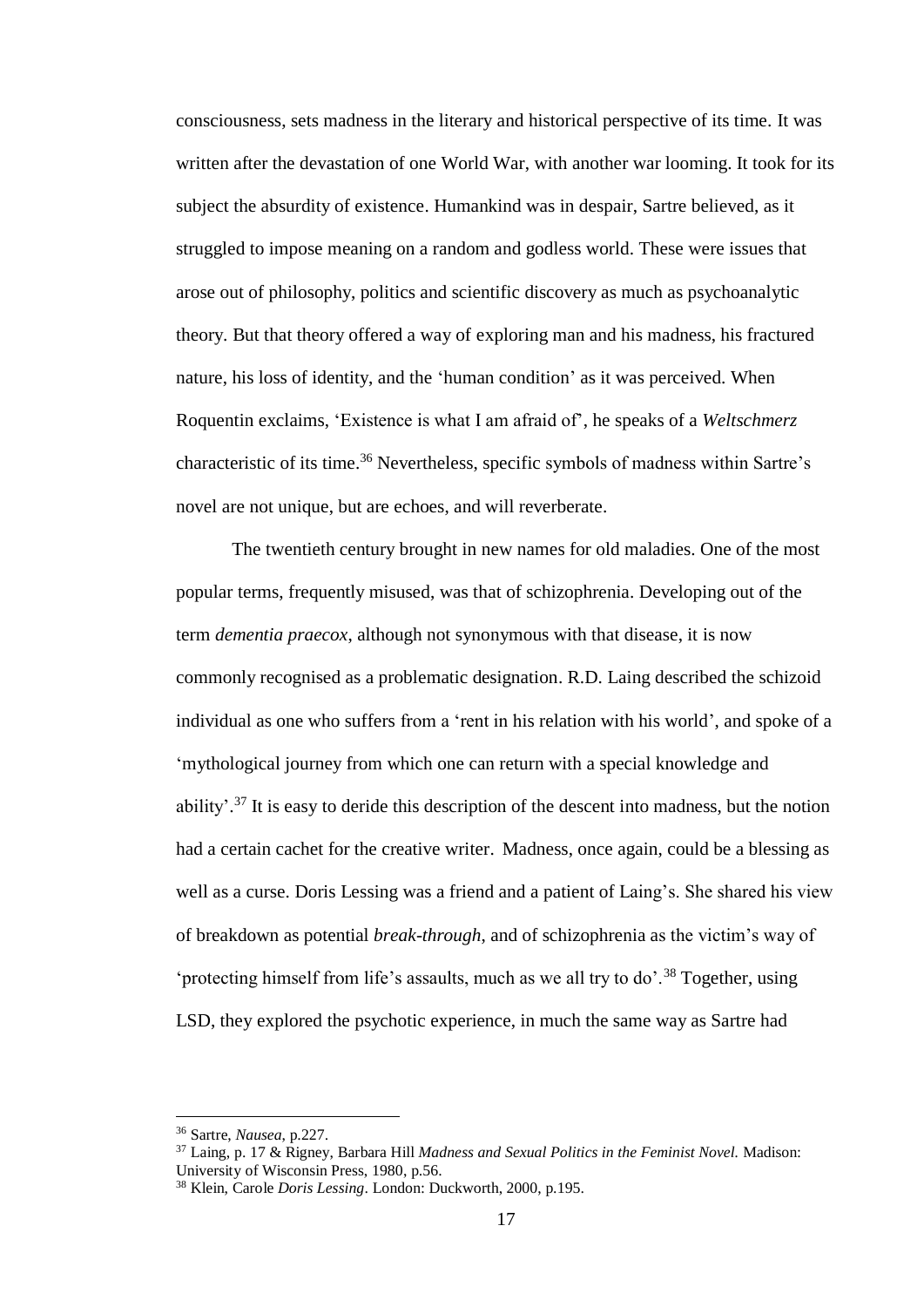experimented with mescaline.<sup>39</sup> In *The Golden Notebook*, Anna Wulf exhibits many of the signs of the schizoid personality: disaffection; disintegration; and wanting, she says, 'to split myself up'; and yet, during her 'weeks of craziness', she has moments of 'knowing'; illuminations that are reminiscent of the revelations of Cassandra.<sup>40</sup> These revelatory powers are, without doubt, a realisation of what Laing described as *special knowledge*, and are repeated in countless other modern literary texts.

In this century, as Leader affirms, the *DSM* accepts only two causes of madness, these being 'biological and stress-related'.<sup>41</sup> Yet, the madness proliferating in contemporary texts bears many echoes of its predecessors. Motivations to – and marks of – madness repeat themselves throughout literary eras. Fiction retains its independence, at least with regard to the representations of madness. It does not congruently map over current medical thought. Even genres that are assumed to be polarized and characteristic of different historical periods are actually not always separable but share similar characterisations. The act of repetition is not constrained by documented symptomatology, or even verifiable fact.

What I am searching for, in the chapters that follow, are similarities in the representations of madness throughout history. Culture, specifically the culture of the literary text, evidently plays a greater part in depictions of madness than historical context. As an example of literature's failure to connect with history, I would cite Elaine Showalter's report of the young patient at the Salpêtrière, Augustine, who 'began to see everything in black and white'.<sup>42</sup> As a *representation*, rather than a symptom, of madness this presents an effective literary device – it is one that I have chosen to use in my own novel (221). Nevertheless, the only instance of hysterical achromatopsia, either

<sup>39</sup> Seymour-Jones, p.145.

<sup>40</sup> Lessing, *The Golden Notebook*, p.521, 549.

 $41$  Leader, p.32.

<sup>42</sup> Showalter, p.154.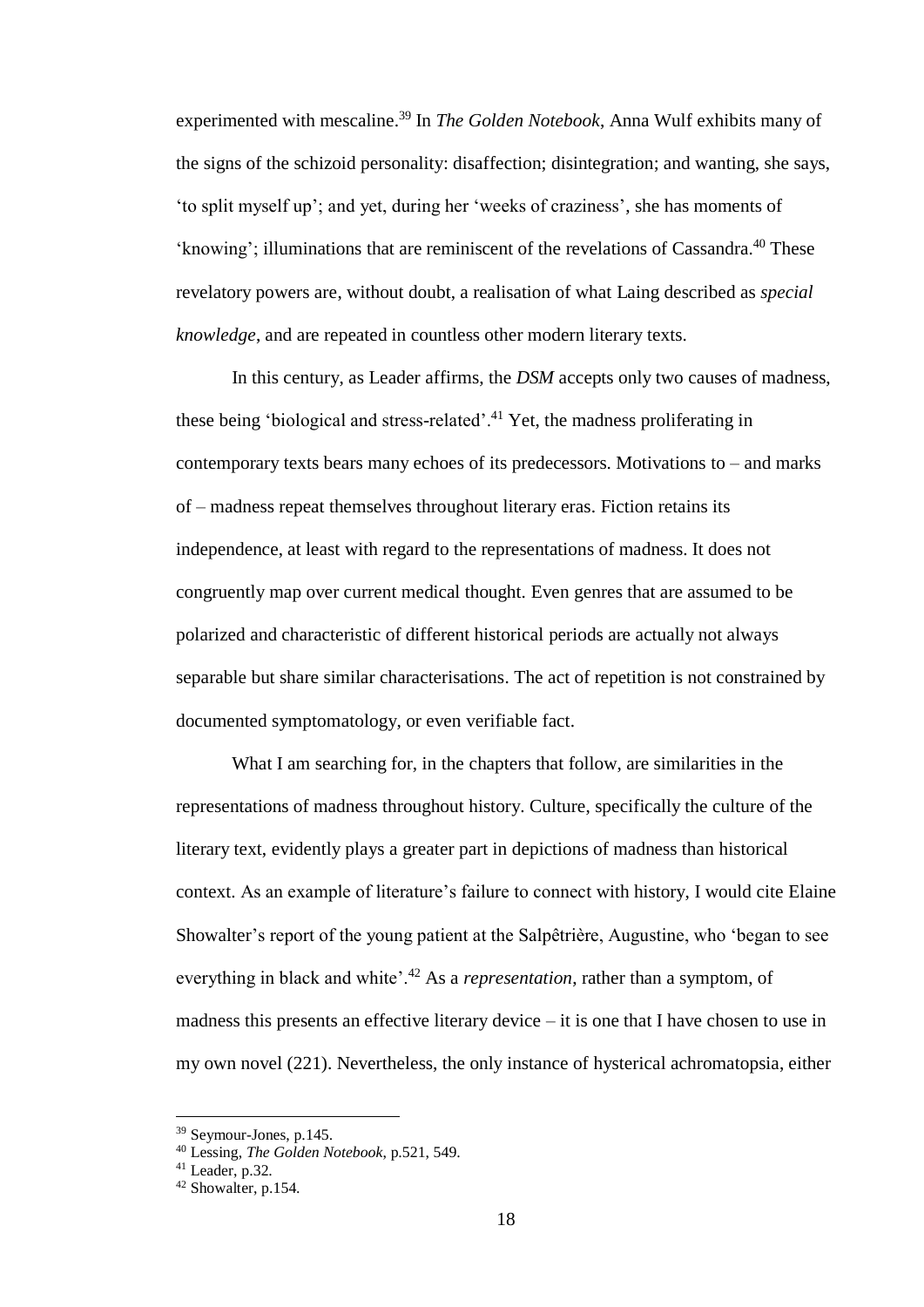literal or metaphorical, that I could find in my research was in the recent *Dracula* spinoff, *The Book of Renfield*, where the narrator announces that he 'actually willed [himself] to become colour-blind'.<sup>43</sup>

#### The Gender, Geography and Genre of Madness

Male writers have frequently situated women as the locus of psychosis. Lovelace assures Belford in Richardson's *Clarissa* that: '*women have more watery heads than men*<sup>'.44</sup> Showalter claims that madness, even when experienced by men, is metaphorically and symbolically represented as feminine: 'a female malady'. <sup>45</sup> Collins' Basil is paradigmatic. The *feminine failing* of this victim of a doomed romance – an illicit love affair that would alienate a domineering father – is illustrated through Basil's excessive timidity: 'the slightest accidental noise in the house' brings on 'a fit of trembling'.<sup>46</sup>

Psychosis also functions, however, as a site of escape and defiance to patriarchal oppression. Literary tradition often allies madness with divinity, or possession. In such cases the mad become noticeable not for their deficiencies, but for their powers. The fictional madwoman can embody that dangerous *other* that is both venerated and feared. This is arguably a characteristic of texts from all historical periods. In Atwood's *Surfacing* the female narrator finds in her madness a position of supremacy over her male companion: she claims, 'the power flowed into my eyes, I could see into him'.<sup>47</sup> Myra Breckinridge, the eponymous transsexual heroine of Gore Vidal's 1968 novel, announces that she is 'Woman Triumphant, exercising total power over men'.<sup>48</sup> And

<sup>43</sup> Lucas, Tim *The Book of Renfield.* New York: Touchstone, 2005, p.87.

<sup>44</sup> Richardson, Samuel *Clarissa*, p.932 (Richardson's italics).

<sup>&</sup>lt;sup>45</sup> Showalter, p.4.

<sup>46</sup> Collins, *Basil*, p.259.

<sup>47</sup> Atwood, *Surfacing,* p.146.

<sup>48</sup> Vidal, Gore *Myra Breckinridge.* London: Anthony Blond, 1968, p.184.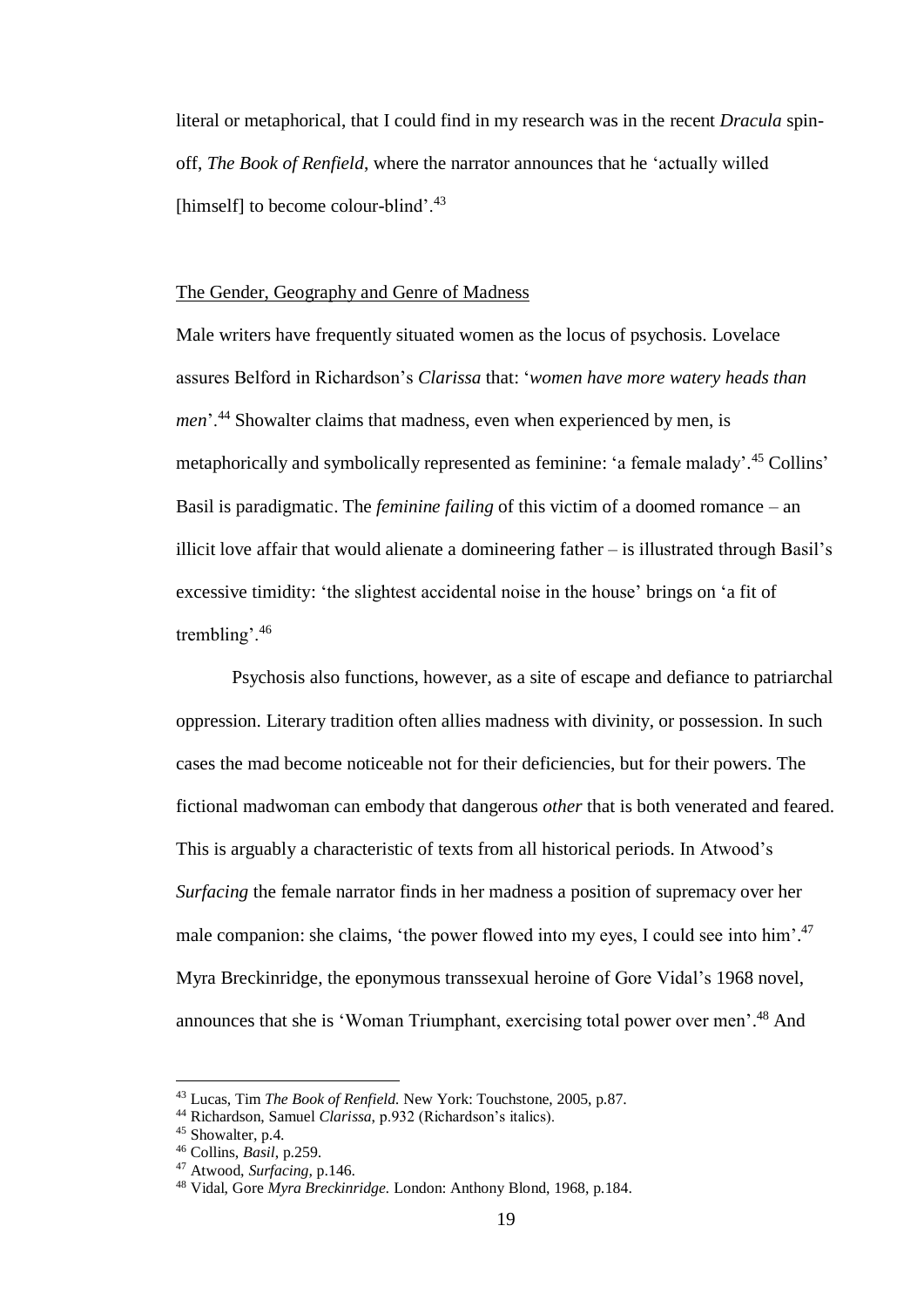other Cassandra-type representations, such as the narrator of Angela Green's 2002 novel *Cassandra's Disk*, have a communicatory authority that confers status, although this authority is often enigmatic or clandestine – a shared secret between author and reader. This nexus of madness and power is not necessarily gender specific. Male and female characters are capable of finding, in their madness, a level of potency both terrifying and liberating. The male narrators in Gogol's 1835 story, *Diary of a Madman*, and Dostoyevsky's *Bobok (*1873*),* resemble each other in 'beginning to see and hear certain strange things'; and 'seeing and hearing things such as no one has seen or heard before'; and Myra, in multiple ways, straddles the gender divide when she asserts her matchless supremacy: 'If there is a god in the human scale, I am she'.<sup>49</sup> Whereas gender bias has been customary in the identification of genuine madness in society – as Felman notes, it is not insignificant that 'folie' in French is feminine – *signifiers* of madness cross gender boundaries, as well as those of geography, and genre.<sup>50</sup> I attribute this, once again, to the inter-textuality of fiction.

Harold Bloom stressed the indebtedness of one writer to another in the Englishand German-speaking countries.<sup>51</sup> The texts I examine are from within this European literary inheritance – although it is one that stretches far beyond Europe. Borges describes it as 'handed down to me by blood – voices of Shakespeare, language of the Scriptures – '.<sup>52</sup> This heritage is true even of works such as *The White Tiger*, whose Indian author, Aravind Adiga, studied English at Columbia University. Geographical derivation is arguably less important than cultural bequest.

<sup>49</sup> Dostoyevsky, Fyodor 'Bobok'. In *The Gambler and Other Stories.* Translated and introduced by Ronald Meyer. London: Penguin, 2010, p.276; Gogol, Nikolai 'Diary of a Madman'. In *Diary of a Madman and other Stories.* New York: Dover Publications, 2006, p.3 & Vidal, Gore *Myra Breckinridge,* p.182.

 $50$  Felman, p.52.

<sup>51</sup> Bloom, p.194.

<sup>52</sup> Borges, Jorge Luis 'To the German Language', in *The Book of Sand.* London: Penguin, 1979, p.121.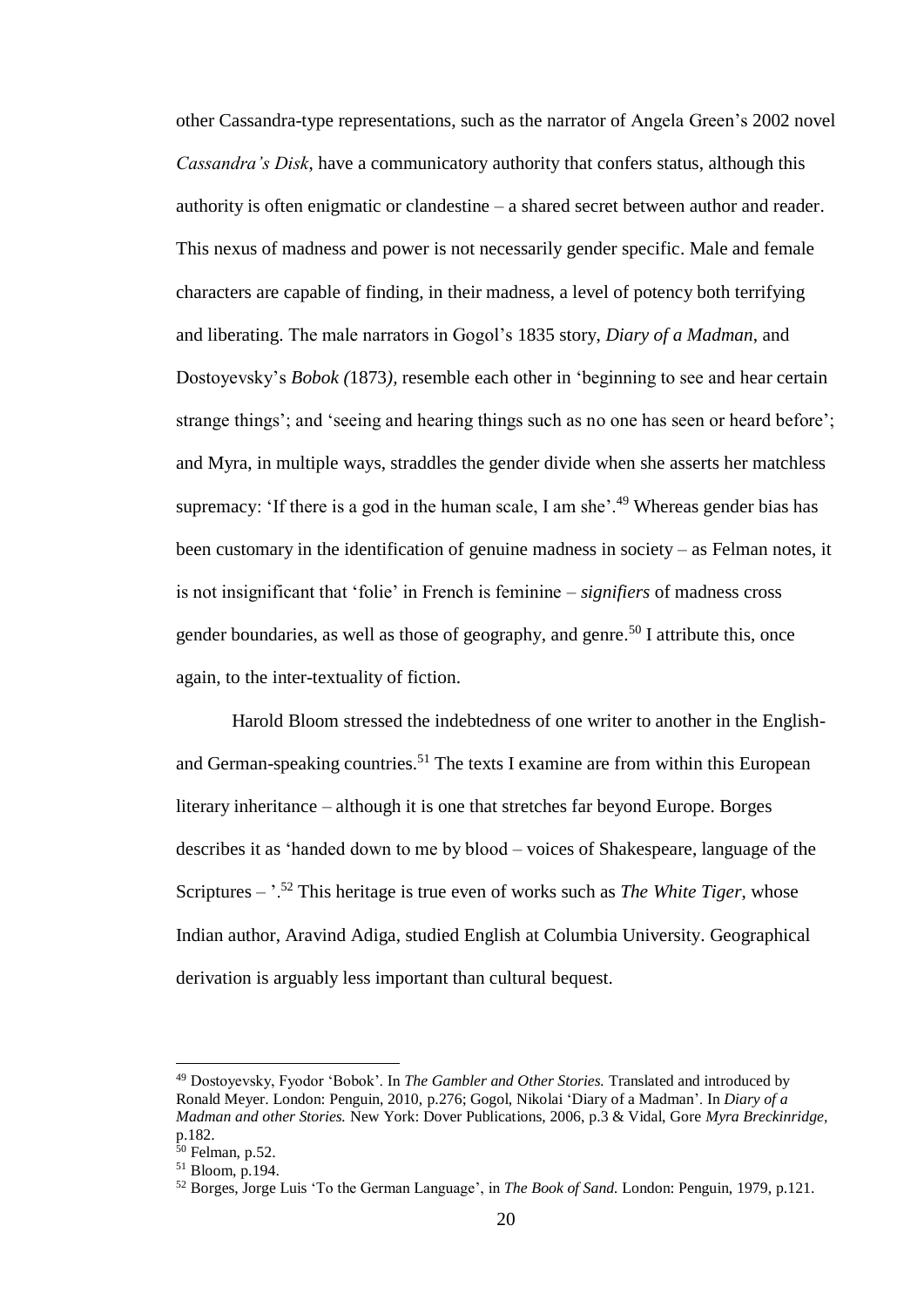To speak of genre is more complicated, in that I will address political texts without the politics, and philosophical texts without the philosophy. My remit is to diagnose signifiers of literary madness; thus, the political or philosophical rationale of the novel is not an imperative. There are genres of literary madness that are, nevertheless, inappropriate to my research – for example, case-history, and autobiography. Despite my eschewing of the factual discourse of these latter, my concern is with realism, but I also draw from realist aspects of only marginally realistic texts. Madness is, as Pedlar says, 'the locus of the sensational in the real world'.<sup>53</sup> As a narrative device, psychosis lends itself to the melodramatic (as in Wilkie Collins) or to the allegorical (as in Günter Grass). Exceptional psychic states necessitate extremes of writing. In the context of madness, I find, the constraints of genre – equally history, geography, or gender – are not immutable or dependable.

<sup>53</sup> Pedlar, *The Most Dreadful Visitation: Male Madness in Victorian Fiction*, p.17.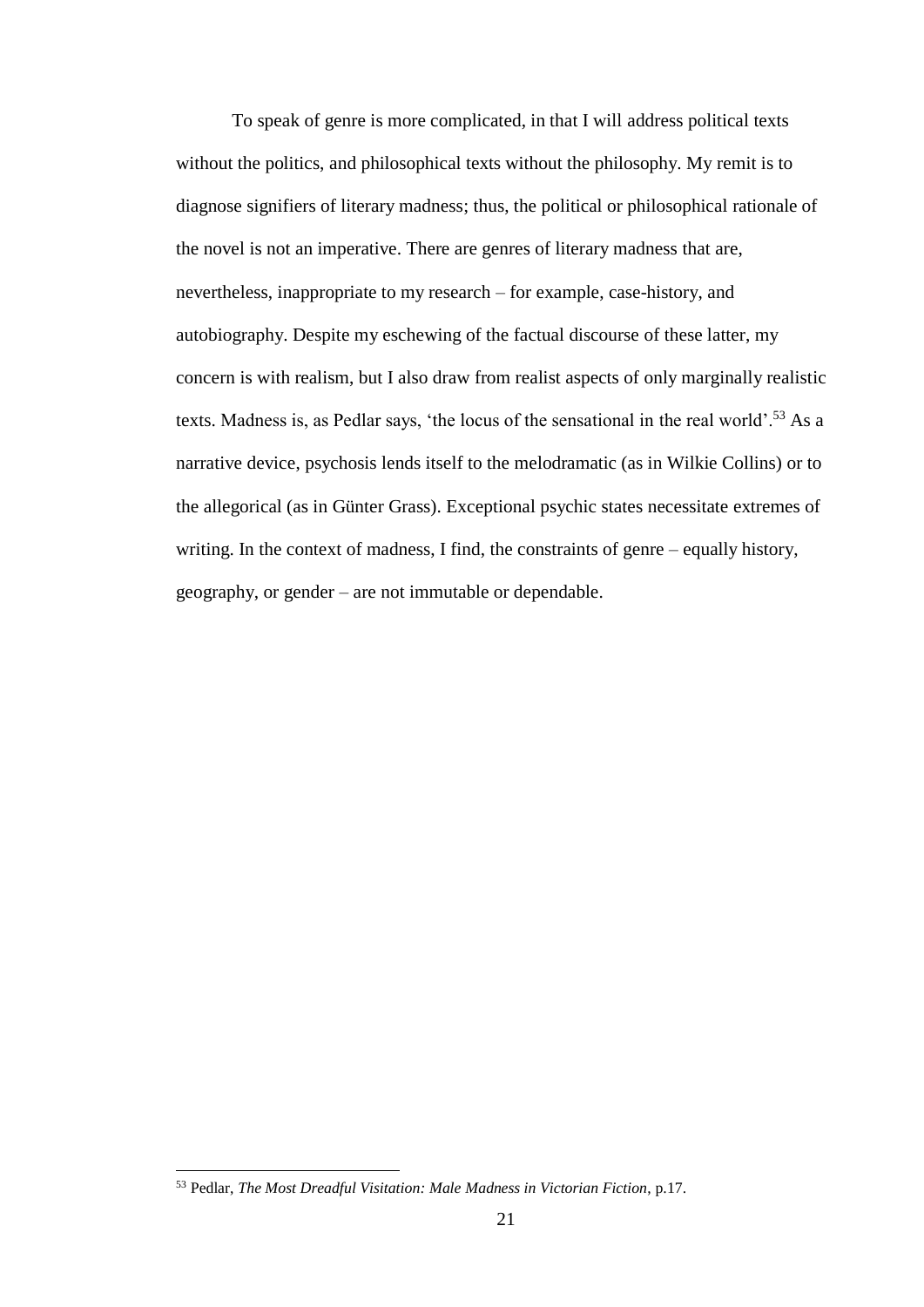#### MOTIVATIONS AND MASKS OF MADNESS: THE CRACK-STORY

My initial exploration of fictional madness afforded me two lessons: *one*, that authors repeatedly rationalised the onset of madness by layering motivation upon motivation; and *two*, that characters were frequently resistant to psychosis in spite of this. In Margaret Atwood's 1985 novel *The Handmaid's Tale*, the narrator – despite losing her husband, daughter, freedom, even her real name; and being reduced to a 'two-legged womb' – hoards sanity 'the way people once hoarded money'. <sup>54</sup> Despite Atwood's predilection for erratic characters, this character endures, stubbornly rational. Some may disagree with the characters I do identify as mad. In my defence I quote Andrew Scull's remark that identifying the mad is not 'an activity governed by some objective, uniform, and unchanging standard' – or, as Marie Corelli maintained, 'Who is mad, and who is sane? It is not easy to decide'.<sup>55</sup>

In the Introduction, I documented an accusation levelled against the protagonist of *American Psycho* – he failed to convince because no motivation elucidated his madness. Kate Reeves suggests that Ellis dismantled 'the cultural rules concerning appropriate content' by creating this groundless psychopathy, and also 'the literary rules that enable the reader to orientate his- or herself with respect to that content'.<sup>56</sup> Reeves assumes the necessity for a provocation to madness – a *crack story*. However, in the case of the psychopath, this is not a congruent reflection of reality. Kevin Dutton maintains that psychopathy requires no motivation and could be classified by Pinel's

<sup>54</sup> Atwood, Margaret *The Handmaid's Tale.* London: Virago, 1986, p.146, 119.

<sup>55</sup> Scull, Andrew *The Most Solitary of Afflictions: Madness and Society in Britain, 1700-1900.* London: Yale University Press, 1993, p.344 & Corelli, Marie *Wormwood: A Drama of Paris*. Chicago: E.A. Weeks & Company, 2004, p.3.

<sup>56</sup> Reeves, Kate *Laughter and Madness in Post-War American Fiction*. PhD thesis, University of Warwick, 2000, p.199.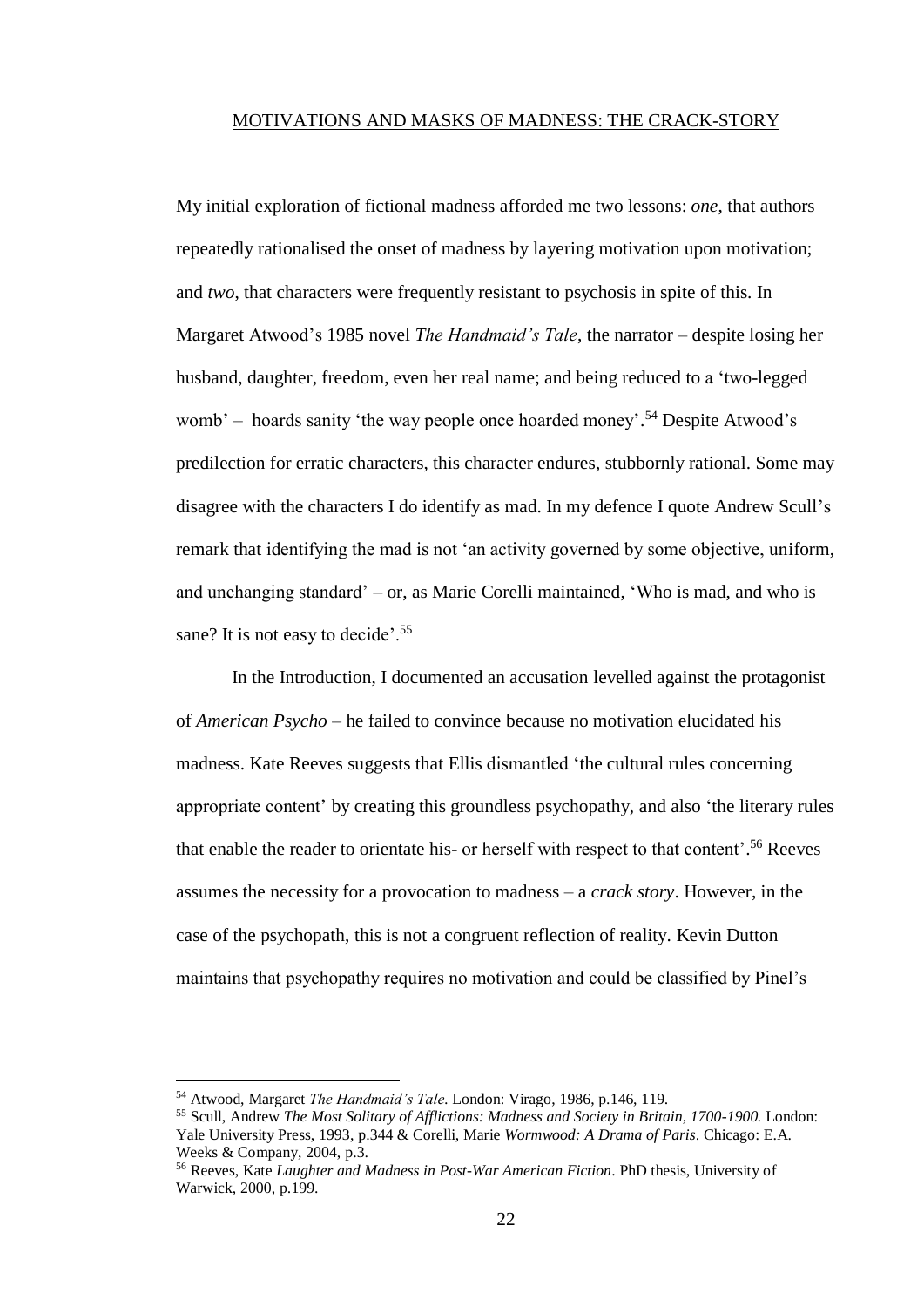term 'manie sans delire', or 'mad without being mad'.<sup>57</sup> Nevertheless, to speak of fictional motivation is not to speak of aetiology. The expectations of the reader are culturally led, and motivation need not refer to a clinical episode or medical disorder, but to a signifying incident, or a development of the narrative. What I intend to analyse are literary *devices* that direct the reader to the onset of madness, or reflect, retrospectively, upon the crack-story. These pointers, and motifs, may be concurrent with factual evidence, but this is by no means a given. Similarly, where in turn I survey *masks* of madness, by which I mean devices used to discipline or disguise psychosis, they may include coping strategies that manifest in actual case-histories; others, however, are specific literary devices that have no provenance in clinical fact.

In 1810, the London physician William Black tabulated the causes of insanity amongst admissions to Bethlem; among them he named misfortunes, religion, love, grief, study, fright, intoxication, childbed, heredity, and fevers.<sup>58</sup> Such categories of aetiology are discernible provocations to madness in certain literary narrators, but there are also motivations that speak of narrative convention, rather than medical diagnosis. One notable stratagem is that of the *dead mother*. Although it might be categorised under grief or misfortune, it has developed through continued usage into an emblematic narrative symbol.

#### Dead Mothers

 $\overline{a}$ 

As killing off parents – or at the very least sending them away for a long time – is a requirement of the more adventurous children's literature, so a dead mother seems almost a prerequisite in the field of monologic fictional madness. A veiled warning lies

<sup>57</sup> Dutton, Kevin *The Wisdom of Psychopaths* London: Heinemann, 2012, p.48.

<sup>58</sup>Porter, Roy M*admen: A Social History of Madhouses, Mad-doctors & Lunatics.* Stroud: Tempus, 2004, p.43.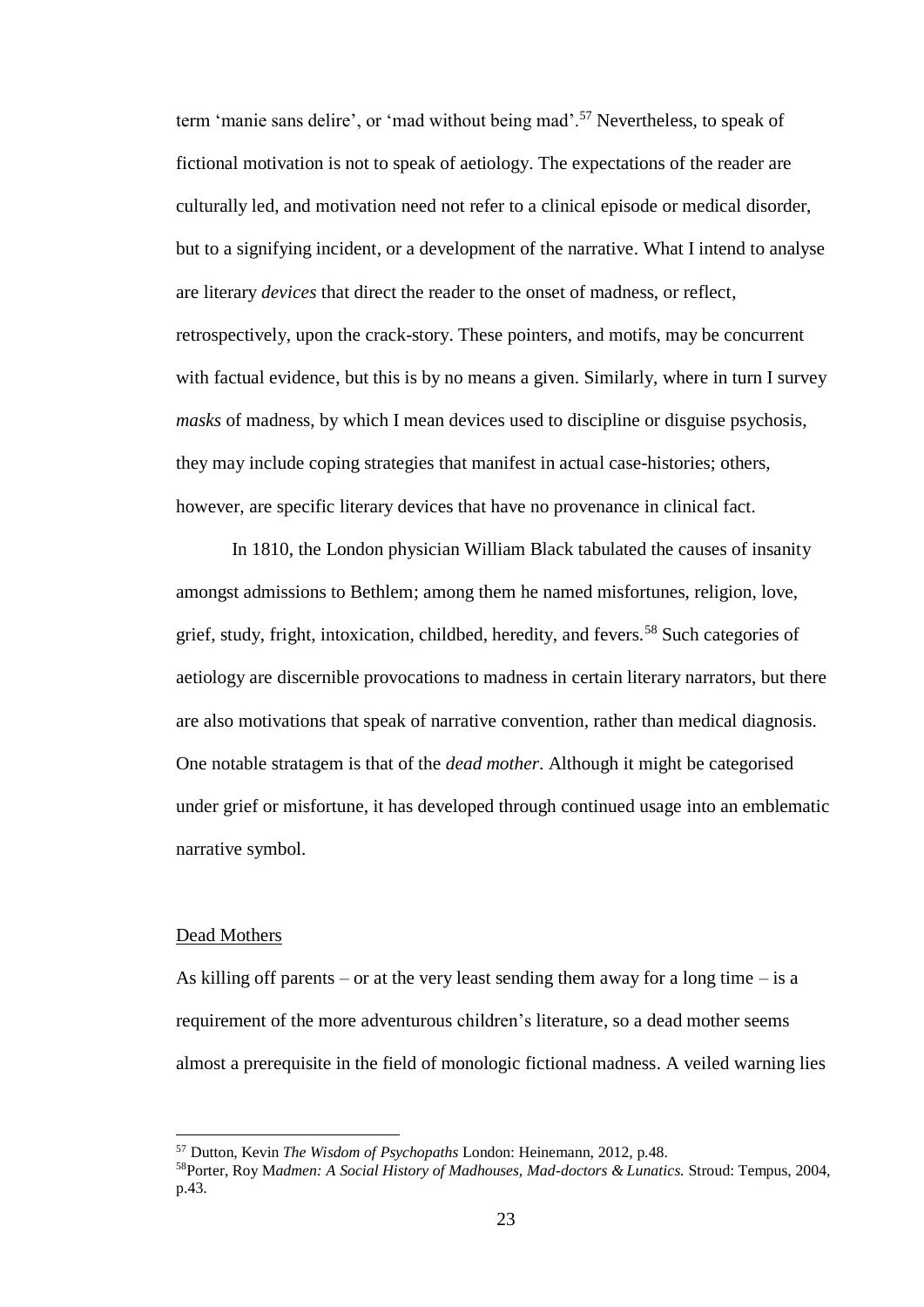behind the statement 'mother was dead'.<sup>59</sup> It is as though there is a literary equation  $(dead mother = troubled individual) that has been passed down through novelistic)$ tradition. It has gained authority as a form of fictional shorthand through this constant repetition. Basil's mother died in childbirth, long before the time frame of Collins' novel; and in Nabokov's *Lolita,* first published in Paris in 1955, Humbert Humbert's 'very photogenic mother died in a freak accident', sometime before he became a murderer and a paedophile.<sup>60</sup>Anna Wulf, who admits to being 'very likely mad' in Lessing's *The Golden Notebook*, has a mother who is not only dead but has been replaced by a psychoanalyst, known significantly as 'Mother Sugar'.<sup>61</sup> The association of dead mothers with damaged individuals is familiar from earlier novels. Goethe's suicidal protagonist, Werther, had a mother who outlived him; but he arguably displaced this maternal personality in his mourning for another older woman: 'a friend who meant everything to me'.<sup>62</sup> Suzanne in *The Nun* lost both 'my Mother Superior and my own mother'; and Gaston Beauvais, the frenzied absintheur in Corelli's *Wormwood*, lost his mother 'seventeen years previously, when she died giving birth to a girl' – 'It is odd,' he says, 'that I should recollect every detail of that scene so well at this distance of time'. 63

In a diverse range of modern texts the dead-mother motif persists and is again explicitly associated with demented characters. Gardam's Eliza, whose 'mind has no abiding place', had a mother who died in France. Eliza's amnesia is as expressive in context as is Gaston's power of recollection: 'I ought to remember something of my

<sup>59</sup> Sayer, Paul *The Comforts of Madness.* London: Sceptre, 1992, p.94.

<sup>60</sup> Nabokov, Vladimir *Lolita.* London: Penguin, 1997, p.10.

<sup>61</sup> Lessing, Doris *The Golden Notebook.* London: Harper Collins, 2007, p.445, 26.

<sup>62</sup> Goethe, Johan Wolfgang von *The Sorrows of Young Werther.* Trans. by M. Hulse. London: Penguin, 1989, p.127.

<sup>63</sup> Diderot, Denis *The Nun*, trans be R. Goulbourne. Oxford: Oxford University Press 2005, p.30 & Corelli, Marie *Wormwood*, p.20-21.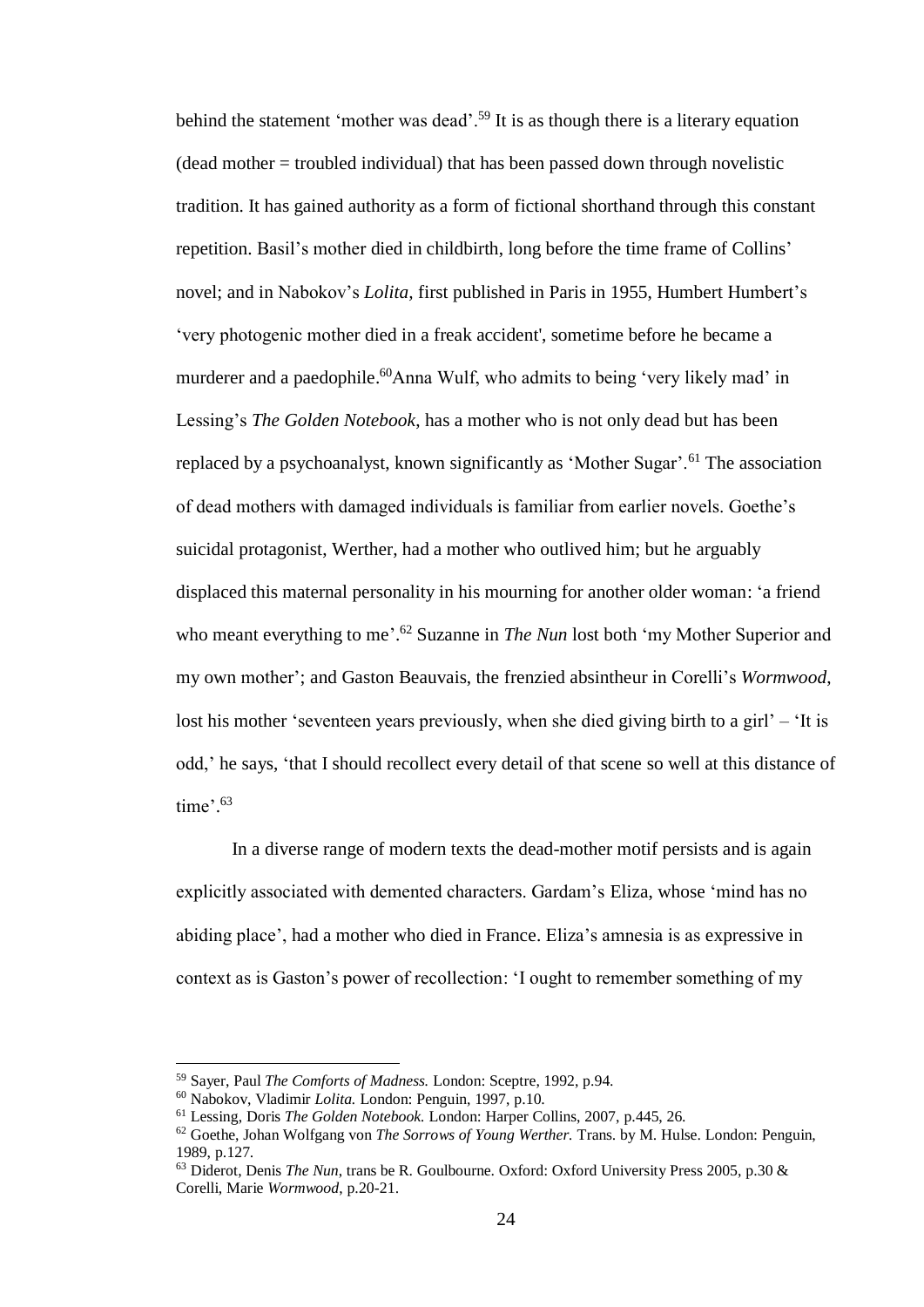mother. Six is not so young,' she protests.<sup>64</sup> Balram, in Aravind Adiga's 2008 novel *The White Tiger*, attends the sacred rite of immolation for his dead mother and notes that 'this was the first time in life I fainted'; it is a defining event in a narrative that will see him transformed into 'a madman with thoughts of blood'.<sup>65</sup> In Green's novel, *Cassandra's Disk*, the narrator – characterised as 'a swaying wooden footbridge with too many missing slats' – has a mother whose murder comes midway through the narrative; but even before this death Cassandra rationalises her 'bad behaviour' as 'a lifelong reaction to my mother's lack of love'; and Spider, the eponymous narrator of Patrick McGrath's 1990 novel, a young man who battles against the creatures in the back reaches of his own 'sick mind', records that he is 'changed' after his mother's death – without her, he declares himself 'adrift'.<sup>66</sup>

There is an exception to every rule, and in Sarah Water's 1999 novel *Affinity,* Margaret Prior is suicidal and ailing after the death of her *father*. It is possible that this variation is linked to her homosexuality; or to the fact that she has no sympathy with her mother, and models herself on her father: 'I resemble Pa,' she says. Her father has been her primary influence: it is the loss of him, and estrangement from the woman she loves that alienates her. There was no one to unburden to: 'there was only myself'.<sup>67</sup>

Sandra Gilbert and Susan Gubar observe that, in Shelley's *Frankenstein*, not only are Walton, Victor Frankenstein and the monster orphans, so too are 'all the major and almost all the minor characters'.<sup>68</sup> Although *Frankenstein*, one of the most canonical of Gothic novels, inspired widespread imitation, my research did not uncover an excess of orphans in later texts of literary madness. The corpses of dead fathers did

<sup>64</sup> Gardam, Jane *The Queen of the Tambourine*, London: Abacus, 2006, p. 45, 198.

<sup>65</sup>Adiga, Aravind *The White Tiger.* London: Atlantic Books, 2008, p.18, 257.

<sup>66</sup> Green, Angela Cassandra's Disk. London: Peter Owen, 2002, p.183, 132 & McGrath, Patrick *Spider.*  London: Penguin, 1992, p.158, 95-6.

<sup>67</sup>Waters, Sarah *Affinity.* London: Virago, 2008, p.209, 202.

<sup>68</sup> Gilbert, Sandra & Susan Gubar *The Madwoman in the Attic.* London: Yale University Press, 1984, p.227.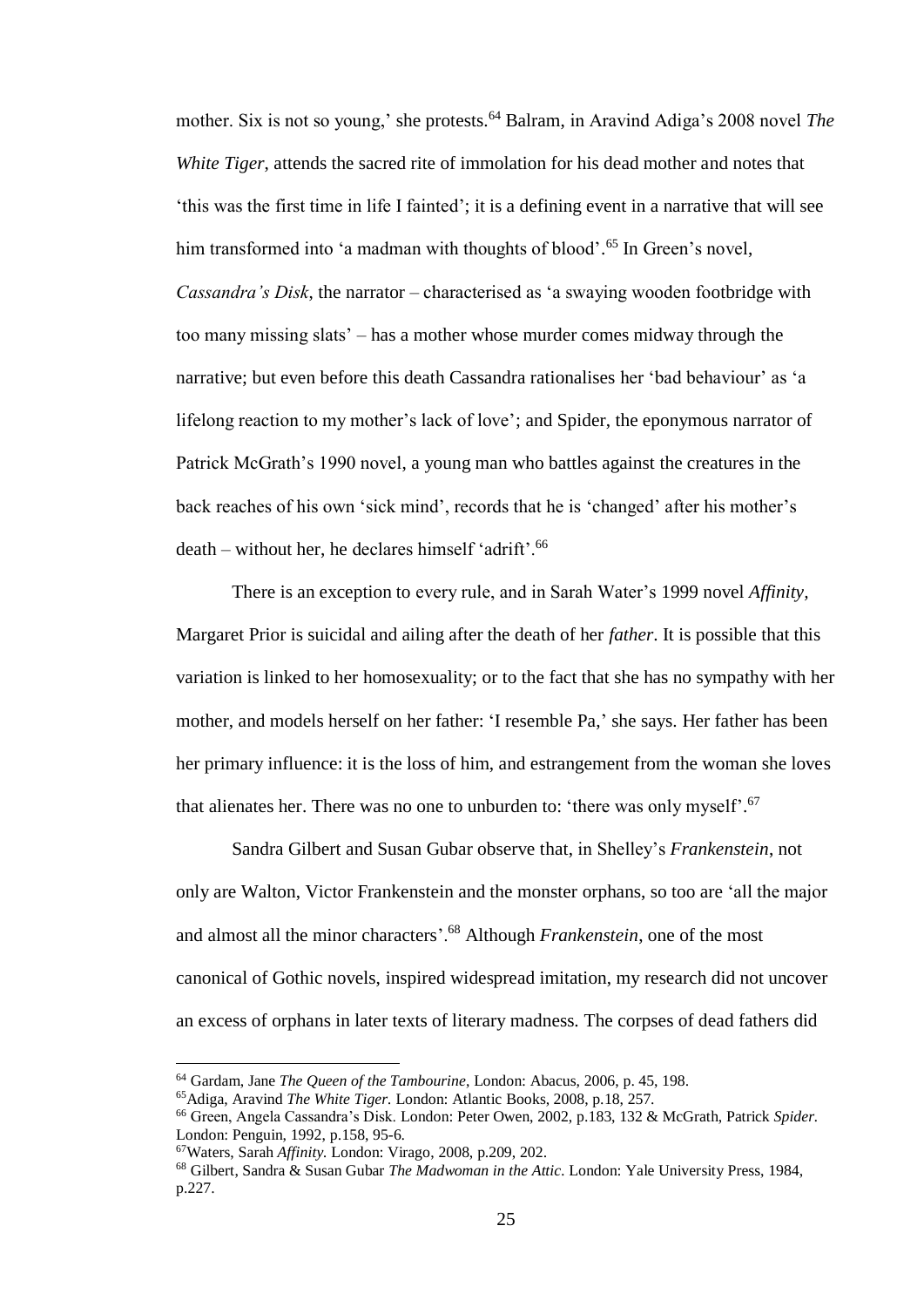not pile up as conspicuously as their female counterparts. The question must be raised, therefore, as to why so many dead mothers populate the fictions of madness. Colm Tóibín claims that 'Mothers get in the way in fiction'; in his view they 'take up space that is better occupied by indecision, by hope, by the slow growth of a personality, and – as the novel itself develops – by the idea of solitude'. <sup>69</sup> I dispute that this is the case in the mother-cull of literary madness, where there is an entirely different factor at work. Freud posited the ubiquity of mourning for a maternal object; and Atwood's *Surfacing –* described as a 'courageously sustained quest for the [dead] mother' – is paradigmatic.<sup>70</sup> The dead-mother motif functions, in the literature of madness, not to open up a space for solitude, but as a justification of insanity. The above examples of motherless psychotics are testament to the symbolic function of this elimination of maternal influence. Barbara Hill Rigney, noting that both Clarissa Dalloway and Jane Eyre are motherless, conjectures that to 'find a mother within the self' is to 'begin the return from psychosis'.<sup>71</sup> It seems plausible, then, that to lose a mother, or a mother-figure, is to begin the journey into psychosis. Or, at least, that this is what a creative writer might endeavour to suggest.

If the mothers of literary psychotics are not dead then they are characteristically estranged or unstable.<sup>72</sup> This principle reaffirms the often anachronistic misogyny of degenerationist theories, since early psychiatry championed the view that women were the prime carriers of lunacy. Madness, by this account, is an inherited flaw, passed down, inevitably, through the mother. Eva Khatchadourian's mother 'was afraid to

<sup>69</sup> Tóibín, Colm 'The Importance of Aunts'. *London Review of Books*, Volume 33 Number 6, 17 March 2011, pp.13-19, p.13.

<sup>70</sup> Cited in Kristeva, Julia *Black Sun: Depression and Melancholia.* Trans. by L. Roudiez. New York: Columbia University Press, 1989, p.9 & Showalter, Elaine 'Towards a Feminist Poetics', in Rice, Philip and Patricia Waugh, eds. *Modern Literary Theory: A Reader*. 3rd edn. London: Arnold, 1997, pp.99-108, p.105-6.

<sup>71</sup> Rigney, Barbara Hill *Madness and Sexual Politics in the Feminist Novel.* Madison: University of Wisconsin Press, 1980, p.11-12.

<sup>72</sup> Perhaps a 'dead mother' in André Green's formulation: one who remains alive but is 'psychically dead in the eyes of the young child.' Green, André *On Private Madness.* London: Karnac Books, 2005, p.142.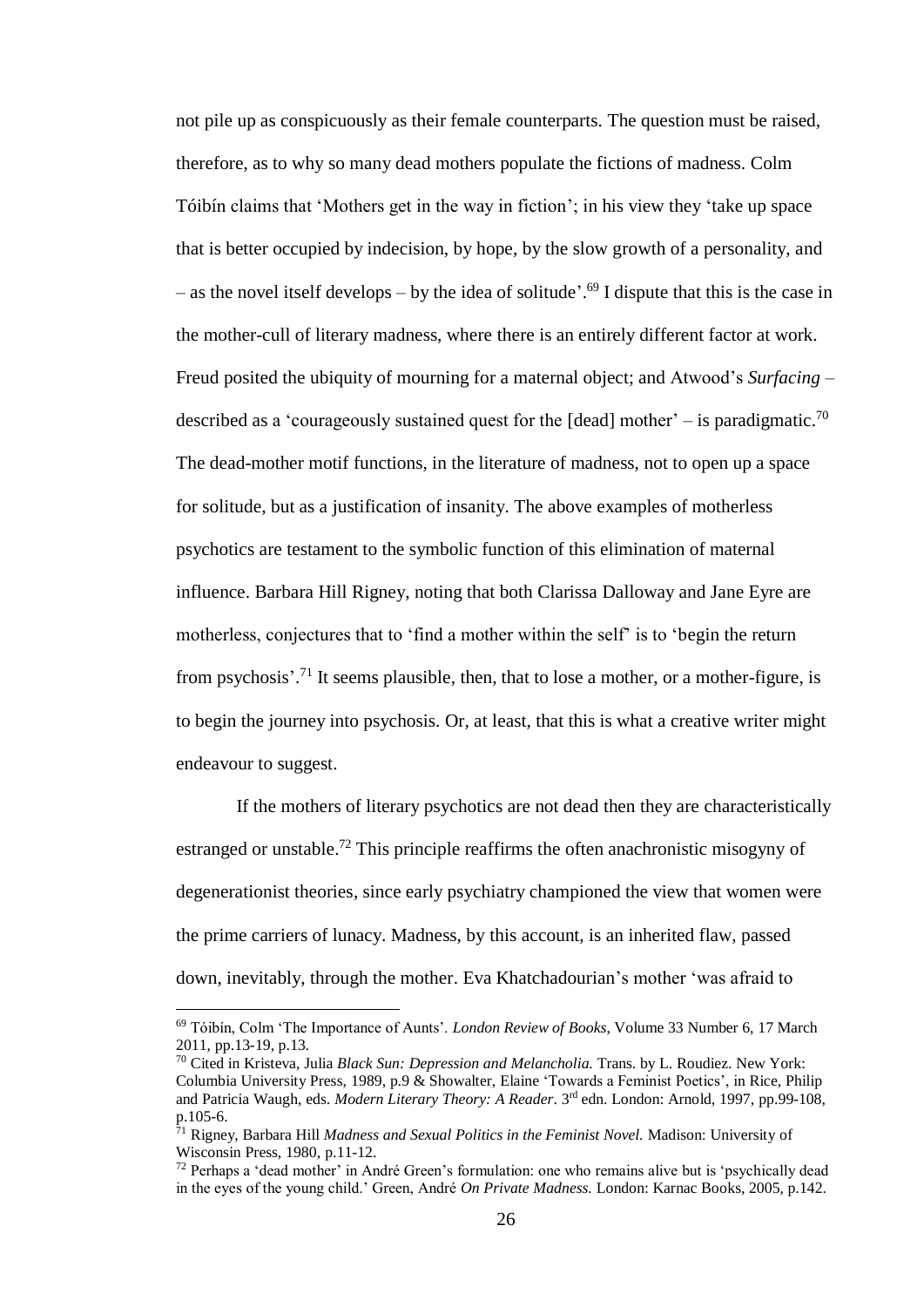leave the house', and she managed, Eva tells us, 'to reproduce in me the same disproportionate anguish about minor interactions with the outside world'.<sup>73</sup> Tarquin Winot, the narrator of John Lanchester's 1996 novel, *The Debt to Pleasure*, has a mother who is frequently removed to a 'clinic' to contain her 'histrionic impulses'; she shows an unfeeling 'lack of interest' in her son, which he compensates for on the 'solitary but profitable weekend' on which he murders both his parents.<sup>74</sup> The psychopathic child who narrates Iain Bank's *The Wasp Factory* (1984) also had a mother who 'didn't like children', and who flees, Frank says, 'immediately after my birth' – 'I can't remember my mother,' he announces, 'if I did I'd hate her'.<sup>75</sup> Myra Breckinridge welcomes hatred of her mother, pronouncing that it 'must have had some *positive* element in it'; while in the asylum portrayed in Paul Sayer's 1988 novel, *The Comforts of Madness*: inmates scream for their mothers 'their voices seeming to come from crazed souls'. <sup>76</sup> Sayer worked as a staff nurse in a psychiatric hospital before becoming a novelist. One may assume he made a calculated decision in killing off the mother of his catatonic narrator. My own narrator, Sam, tries 'hard to forget' bearing witness to the death of his mother, but he is unsuccessful (55). The incident is tactically situated in the character's early youth to suggest maximum trauma, since evidence suggested that a dead mother could function in fictional terms as a provocation to psychosis.

Important as the motif of the dead or mentally unstable mother was to the fiction of madness, however, it soon became evident that female iconography aligned itself to another more active role.

<sup>73</sup> Shriver, Lionel *We need to Talk about Kevin.* London: Serpents Tail, 2006, p.35-6.

<sup>74</sup> Lanchester, John *The Debt to Pleasure.* London: Picador, 1996, p.60, 20, 91.

<sup>75</sup> Banks, Iain *The Wasp Factory.* London: Abacus, 2011, p.82.

<sup>76</sup> Vidal, Gore *Myra Breckinridge.* London: Anthony Blond, 1968, p.151 (Vidal's italics) & Sayer, *The Comforts of Madness*, p.128.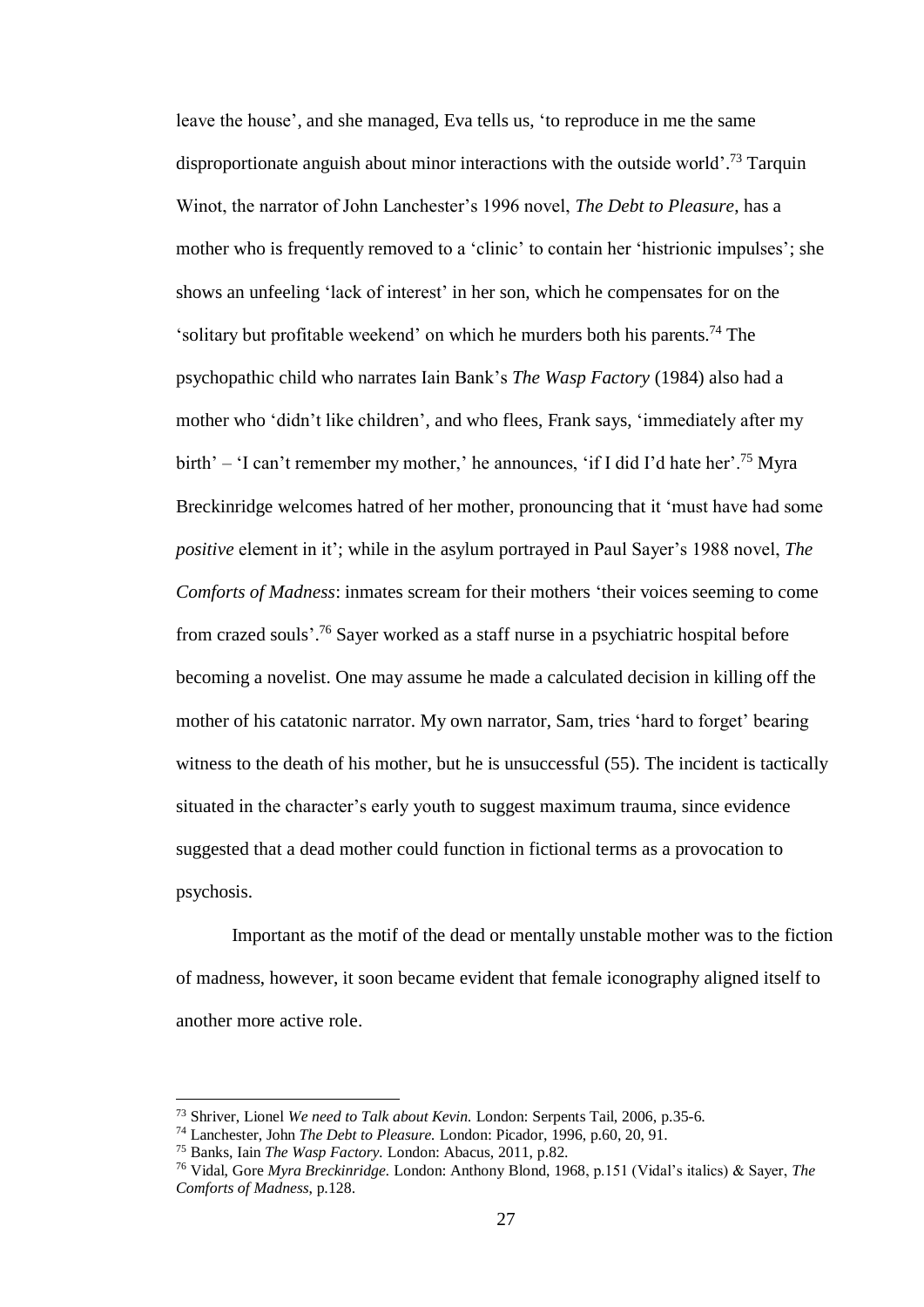#### The Artist/ The Seer

Jung gave voice to a widespread observation when he asserted that 'the creative process has feminine quality'; and Julia Kristeva confirms this, stating that a 'creator necessarily moves through an identification with the maternal'.<sup>77</sup> Creativity is not only linked to women, however, it also has associations with insanity. Freud likened the artist to the neurotic: 'oppressed by unusually powerful instinctual needs which lead him to turn away from reality to fantasy'; and the writer Cervantes acknowledged that literature might 'originate in the same sources as some forms of madness'.<sup>78</sup> The relationship between madness, creativity, and the feminine was endorsed by Porter, who announced that 'women, the mad and, frequently, artists too could all be seen as kindred spirits; blessed with exquisite sensibilities'.<sup>79</sup> I see these connections anticipated by, and repeated in, the literary adaptations of the Cassandra character. This is a figure reflective of public opinion, which, as Foucault said, attributed clairvoyance to the speech of the mad: 'the power of uttering a hidden truth, of telling the future, of seeing in all naivety what the others' wisdom cannot perceive'.<sup>80</sup>

One of the most recent reincarnations uncovered in my research was the eponymous narrator of *Cassandra's Disk*, who was 'born with the ability to scale the walls of other minds and peer in at their thoughts'. Green's novel has a narrator who is not only telepathic, but who sometimes claims to be oracular: 'I've always believed that my best shots were a sort of clairvoyance,' she says. Inevitably, like the original Cassandra, she is frequently misunderstood. A minor character, for example, warns of

<sup>77</sup> Jung, C.G. 'Psychology and Literature' in Lodge, David ed. *20th Century Literary Criticism.* Harlow: Longman, 1972, pp.175-190. p.186 & Kristeva, Julia 'A Question of Subjectivity – an Interview', in Rice, Philip and Patricia Waugh, pp.131-137, p.136.

<sup>&</sup>lt;sup>78</sup> Cited in Eagleton, Terry *Literary Theory*. 2<sup>nd</sup> edn. Oxford: Blackwell, 1997, p.156; & Cervantes cited in Thiher, Allen *Revels in Madness: Insanity in Medicine and Literature.* Ann Arbor: University of Michigan Press, 2004, p.92.

<sup>79</sup> Porter, p.115.

<sup>80</sup> Foucault, Michel 'The Order of Discourse', in Rice, Philip and Patricia Waugh, pp.239-251, p.240.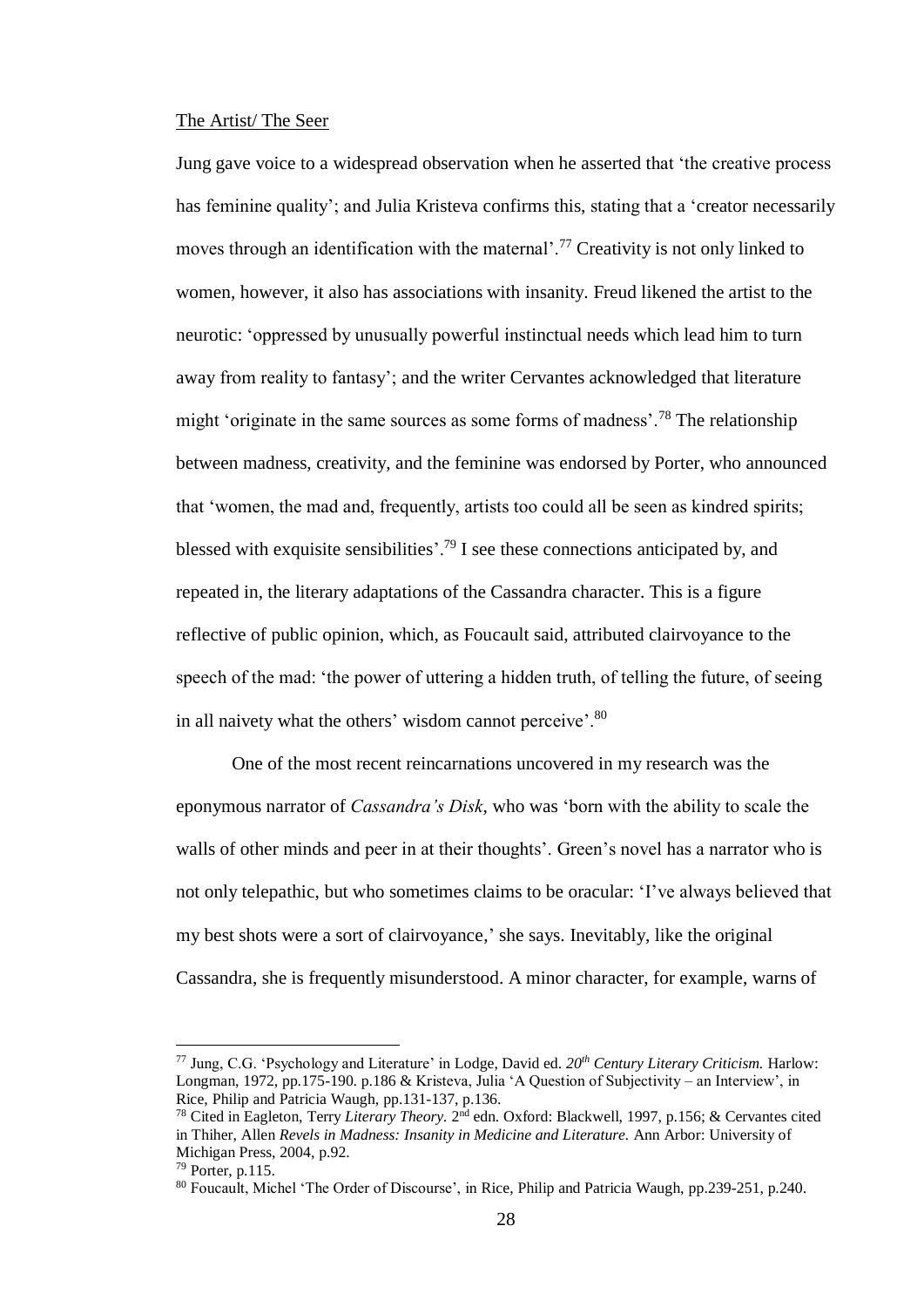her capriciousness with the words: 'don't listen to Cassie Byrd, Miss, she's barmy'.<sup>81</sup> Cassandra is a narrative that is persistently misread, and this is partly due to her own misdirection. Recovering from 'what had probably been' her 'first breakdown'; she claims that the process of remembering is 'therapeutic'; nevertheless she admits that she lies, 'a little. Sometimes a lot'.<sup>82</sup> Cassandra Byrd is not an author, but a photographer, narrating her story on computer disks; but she is emblematic of the alliance of artist, psychic and lunatic, in the same way as the writer protagonist in Lessing's *The Golden Notebook*. A photographer, an author, an artist – they all share an idiosyncratic vision and the urge to revelation, like the mythical Cassandra. It is not enough for them to visualise the world; it must be interpreted and *realized*.

Lessing connected the artist, the seer, and the madwoman to a common denominator. She was a writer with 'a lifelong interest in madness', and saw psychosis everywhere.<sup>83</sup> *The Golden Notebook* is practically founded on the claim that 'this country's full of women going mad'; and the interconnection of creativity and clairvoyance is personified in the character of Anna, who claims to have 'some awful second sight'.<sup>84</sup>Acute imaginative powers can be alarming. They impose almost transcendental experiences, which allow the creative artist to *inhabit* alternative personalities – and these personalities can dominate. Lessing, as one of her biographers noted, 'spent her life in a Sisyphean search for a solid sense of self'; as if the reification of her characters uprooted her from ontological certitude.<sup>85</sup> Many authors have a healthy fear of the connection between insight and insanity, and of the loss of autonomous identity that inhabiting other perspectives can necessitate. Roland Barthes

<sup>81</sup> Green, *Cassandra's Disk*, p.10, 225, 57.

<sup>82</sup> *Ibid*, p.107, 180, 10.

<sup>83</sup> Cited in Showalter, Elaine *The Female Malady: Women, Madness and English Culture, 1830-1980.*  London: Virago, 1987, p.238.

<sup>84</sup> Lessing, *The Golden Notebook*, p.161, 500.

<sup>85</sup> Klein, Carole *Doris Lessing.* London: Duckworth, 2000, p.237.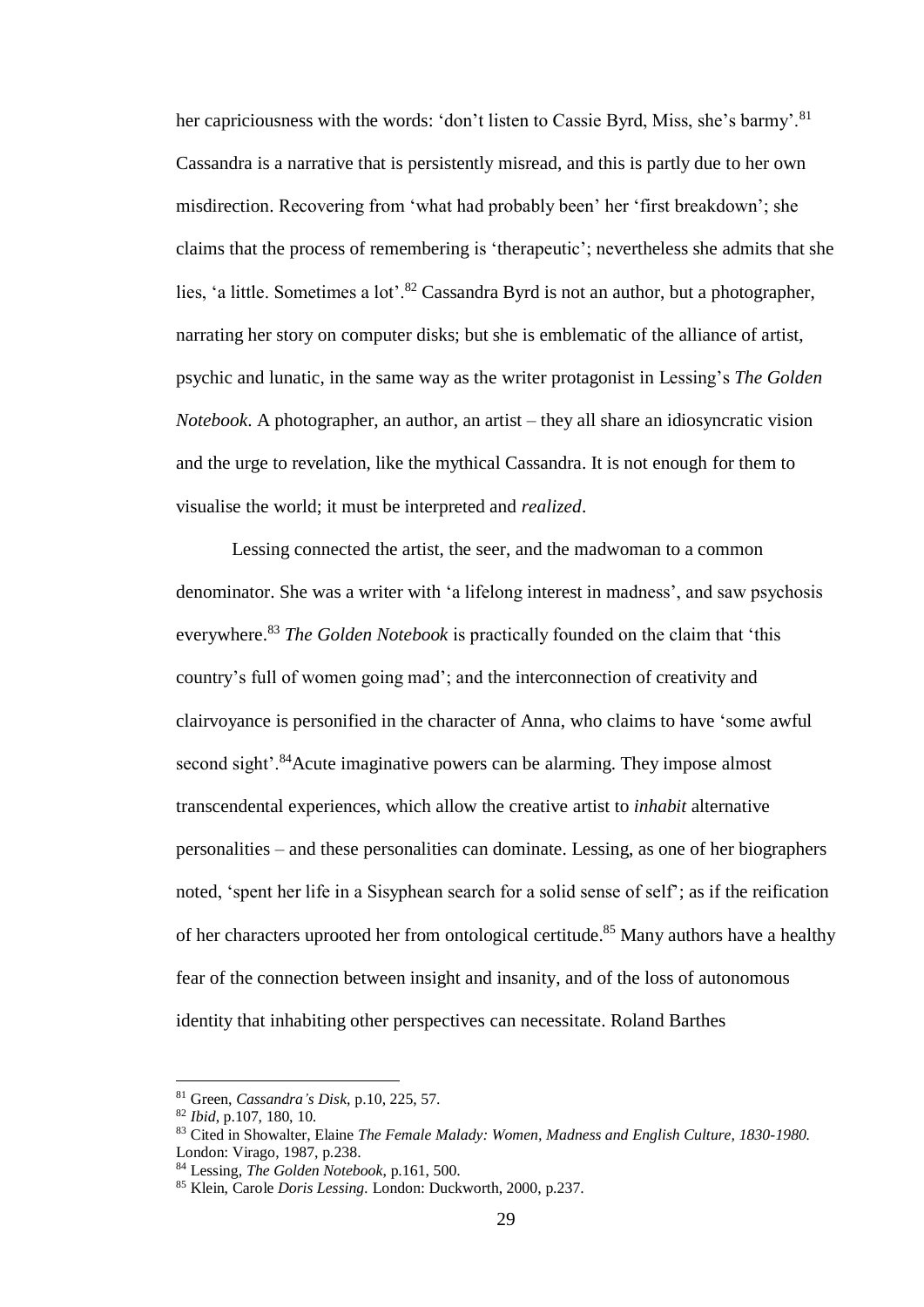acknowledged the writer's predicament when he claimed that an authorial maxim should read: '*mad I cannot be, sane I do not deign to be, neurotic I am*'. <sup>86</sup> The figure of the artist in literature is often characterised as the victim of both demonic possession and divine afflatus, in recognition of this sense of failing autonomy.

Charley Baker has noted that since antiquity 'the notion that creative writers or creative individuals appear prone to depression, suicide, and other kinds of madness, has provided a rich seam of compelling images'.<sup>87</sup> In the texts I researched, an inordinate amount of the narrators were artists, writers, or had other creative vocations. One of the trials of the artist, as of the lunatic, is that their sensibilities set them apart. As Tarquin grouses – albeit ironically – in *The Debt to Pleasure*: 'my artist's nature isolated and separated me from my alleged fellow men'.<sup>88</sup> Just as the nexus of literary madness and power discussed in the previous chapter was not gender specific, clairvoyant powers of a Cassandra-type nature are not bestowed solely on female characters. Roquentin, for example, could 'see the future'.<sup>89</sup> Oskar, the drum-playing narrator of Günter Grass's 1959 novel *The Tin Drum*, claimed to be 'clairaudient'.<sup>90</sup> The predilection to orate or create is an authentic, un-gendered aspect of medical psychosis, and can be seen within the walls of any asylum. Allan Ingram, writing of madness in the eighteenth century, confirms that many *genuine* lunatics insisted on 'talking or writing about their experiences', as if speaking from a position of psychosis held a particular visionary charge.<sup>91</sup> If artistry and insanity spring from a shared source, to some extent the one counterbalances the other. For if, as it seems, the creative figure is prone to madness, the pursuit of disclosure is almost always represented as beneficial. Solipsism,

<sup>86</sup> Sontag, Susan ed. *A Barthes Reader.* London: Jonathan Cape, 1982, p.405.

<sup>87</sup> Baker, Charley *et al*. *Madness in Post-1945 British and American Fiction.* Basingstoke: Palgrave Macmillan, 2010, p.131.

<sup>88</sup> Lanchester, *The Debt to Pleasure*, p.12.

<sup>89</sup> Sartre, Jean-Paul *Nausea*. Trans. by R. Baldick. London: Penguin, 1965, p.50.

<sup>90</sup> Grass, Günter *The Tin Drum.* Harmondsworth: Penguin, 1985, p.42.

<sup>&</sup>lt;sup>91</sup> Ingram, Allan ed. *Patterns of Madness in the Eighteenth Century*. Liverpool: Liverpool University Press, 1998, p.6.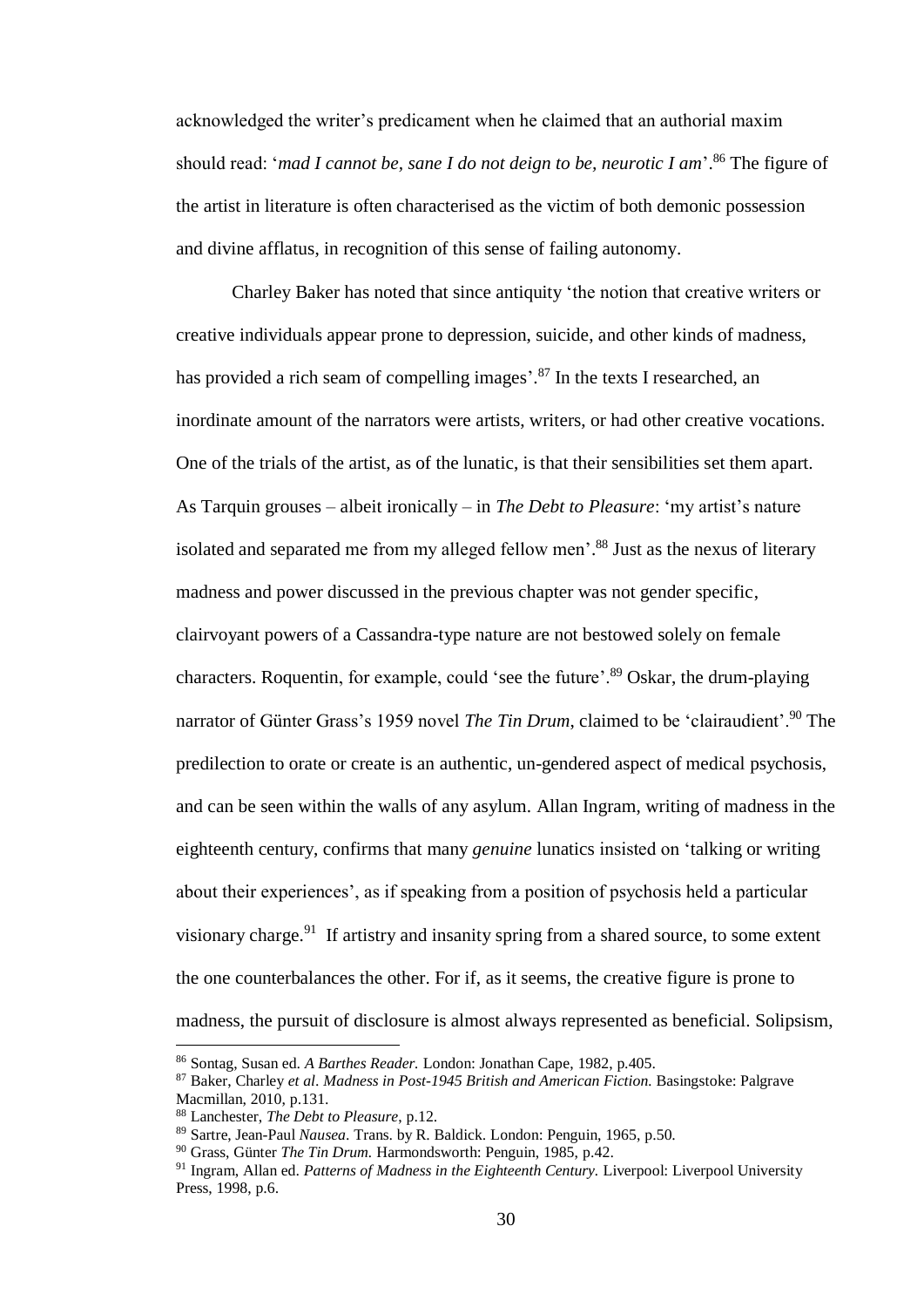the curse of the alienated world view, can be breached by communication. This is why art, music and literature feature frequently in mental health projects. By means of creative expression, the isolation of the psychotic mind can be overcome. Through painting or writing, through photography or sculpture – even through drumming – one may feel conjured 'into life and substance'.<sup>92</sup> This evidence is already manifest in the early literature of madness. Clarissa, as James How observes, 'draws solace from the act of representation': 'when I can do nothing else, constant use has made me able to write,' she asserts, 'very long, has that been all my amusement and pleasure'.<sup>93</sup> 'I write in this notebook as therapy', Myra Breckinridge later declares; and Eva's obsessive letterwriting, in *We Need to Talk about Kevin,* has a similarly reassuring quality: 'I may need too badly to tell myself a story,' she says.<sup>94</sup> Basil thinks of himself as a writer: 'my real ambition', he announces, is to make a name 'in literature'.<sup>95</sup> 'I must write, while I still breathe,' exclaims Margaret in *Affinity –* recklessly, as it turns out – scribbling down her every deliberation; and Anna Wulf speculates that 'changing everything into fiction is simply a means of concealing something from myself'; which in her case serves to protect.<sup>96</sup>

In the nineteenth century, allowing the imagination free reign was considered hazardous to one's health, and 'over-study' was catalogued as a trigger for psychosis.<sup>97</sup> *The Yellow Wallpaper* turned this on its head by suggesting that denying the creative urge was equally dangerous, but this only confirmed that it was the urge to revelation in

<sup>92</sup> Waters, *Affinity*, p.112.

<sup>93</sup> How, James *Epistolary Spaces: English Letter Writing from the Foundation of the Post Office to Richardson's Clarissa.* Aldershot: Ashgate, 1988, p.171 & Richardson, Samuel *Clarissa.* London: Penguin, 2004, p371.

<sup>94</sup> Vidal, *Myra Breckinridge*, p.8 & Shriver, *We need to Talk about Kevin,* p.453.

<sup>95</sup> Collins, Wilkie *Basil. Oxford: Oxford University Press, 2008,* p.9.

<sup>96</sup> Waters, *Affinity,* p.348 & Lessing, *The Golden Notebook*, p.211.

<sup>97</sup> Pedlar, Valerie *The Representations of Madness in Victorian Fiction*. PhD. thesis, University of Liverpool, 1993, p. 17.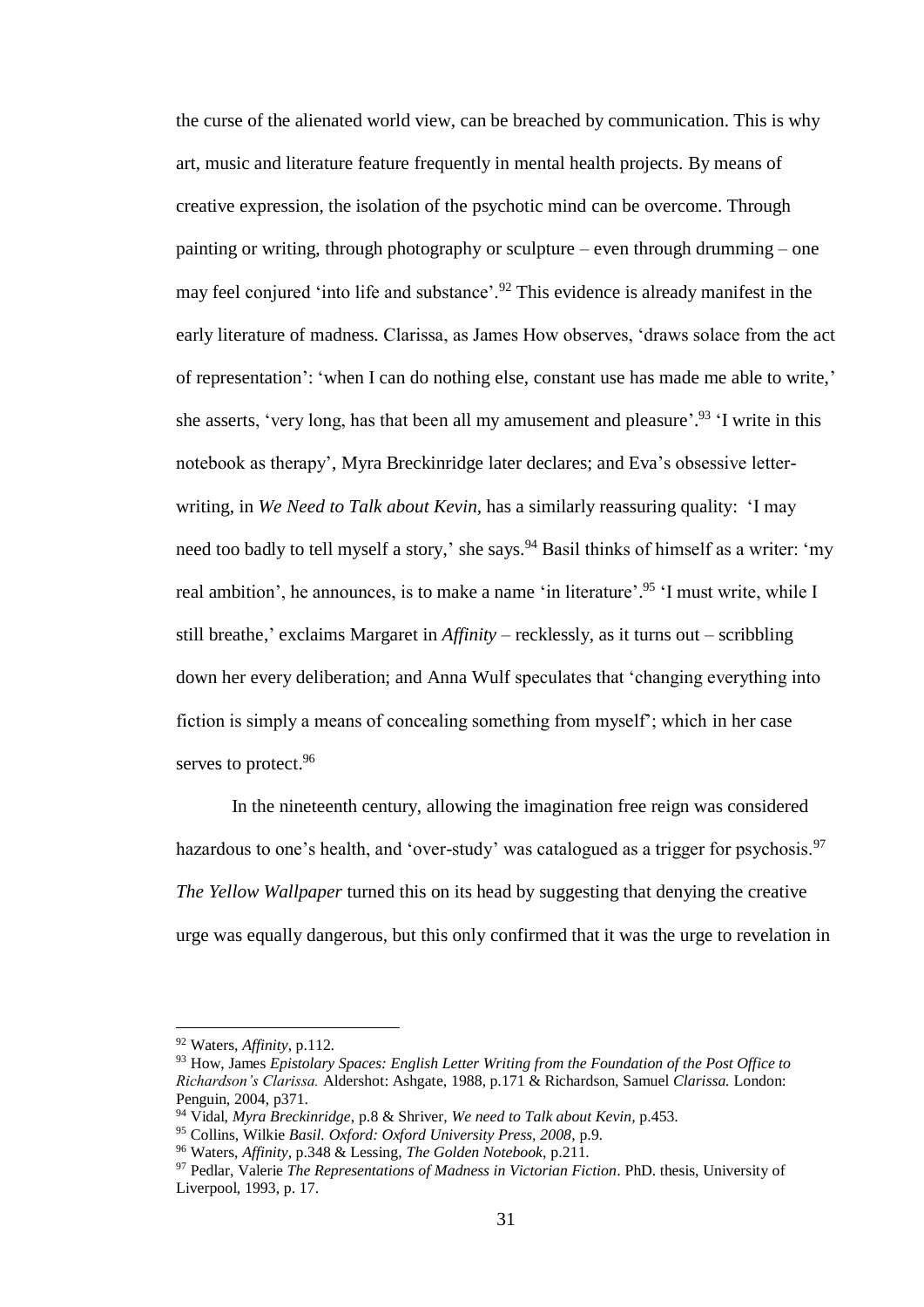itself, whether permitted or denied, that was precarious. There is a little of both the salutary and the injurious positions in the figure of the artist/seer.

If being an *artist*, as a literary motif, *positions* a character as susceptible to insanity, it also bestows the advantage of escape and transformation. It confers special powers. These set the character outside the norms of society. It is a condition that some seek to control, just as they seek to control madness. The Cassandra figure, male or female, invites persecution, which in turn leads to paranoia and other forms of psychosis. 'Insane women of today,' writes Lessing, 'are like the witches of former centuries, tortured because they have superior capacities'. <sup>98</sup> Had she substituted the word artistic for insane the sentence would have been equally expressive of her opinion. She spoke for the outsider everywhere.

#### The Outsider

The position of outsider, whether artist or not, is a position which embodies, above all others, a *motivation* to madness. Suzanne in *The Nun* describes herself, during her enforced seclusion, as 'physically alienated', it is this that prompts her to howl 'like a wild animal'; Gaston Beauvais is 'cast out and spurned', and in his isolation abandoned to hallucinations of 'flying phantasmagoria'; and Sartre's Roquentin has 'no friends' and bemoans the fact that even surrounded by 'happy, reasonable voices' he feels alone.<sup>99</sup> In modern novels the motif of the alienated individual persists: the demented Spider also has 'no friends'; Balram assures us that 'A White Tiger keeps no friends. It's too dangerous'; while Tarquin speaks of 'a quality of absolute melancholy, of isolation'.<sup>100</sup>

<sup>98</sup> Cited in Rigney, p.82.

<sup>99</sup> Diderot, Denis *The Nun*, p.30, 42; Corelli, *Wormwood*, p.237, 151 & Sartre, *Nausea*, p. 32, 15.

<sup>100</sup> McGrath, *Spider*, p.24; Adiga, *The White Tiger*, p.302 & Lanchester, *The Debt to Pleasure,* p.220.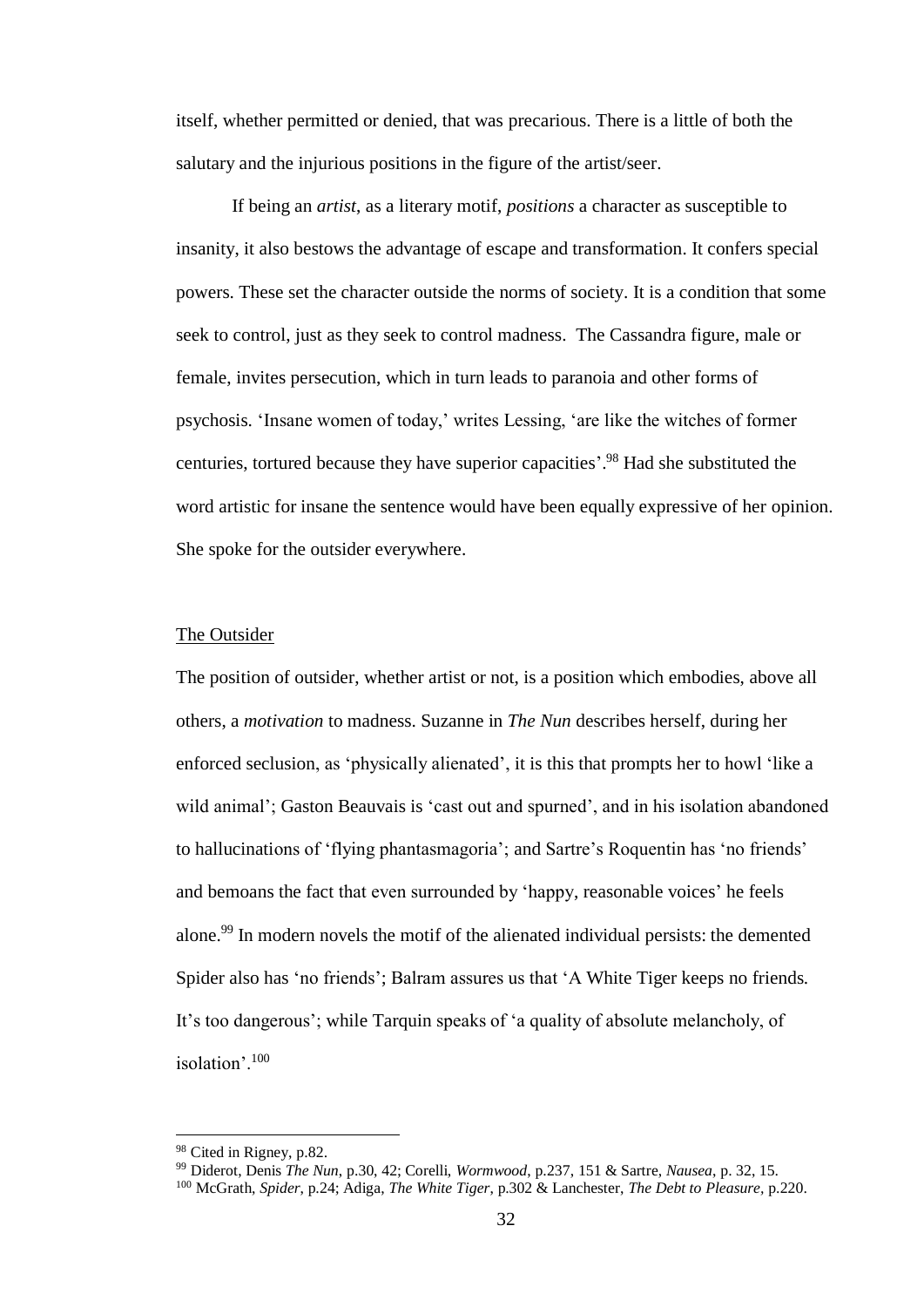Such symptoms of isolation forewarn the reader that a character inhabits hazardous territory. 'The drip drip of long-haul, no-end-in sight solitude', as described by Barbara, the narrator of Zoë Heller's 2003 novel, *Notes on a Scandal*, is not credibly countered by the thought that 'being alone is not the most awful thing in the world' – this retraction is unlikely to convince the reader, who may ask what sort of person has friends who 'always fall out with me'? It will take another character to inform us that Barbara is 'insane', but the clues are already there.<sup>101</sup> Isolation might be deemed consequent to madness, rather than symptomatic, but it can function as either, sometimes both, in fictional terms. Gardam's Eliza bemoans her 'lonely situation'; it is initially the fact that she has 'nobody to consult' that engenders her 'broken soul', then, when her behaviour becomes erratic and unstable, her few remaining associates depart – 'you are frightening us', they say.<sup>102</sup> In the first instance the alienation is causal, and in the second, evidential. Depicting a character as socially alienated is a form of fictional shorthand – as potent as depriving them of maternal influence – and it can signify either the approach or presence of dangerous psychological territory. The image of Sam preparing to post his single, solitary Christmas card, is one of many pointers in my novel to this character's isolated, and therefore perilous, state (12).

'I wonder what God was about, putting me in this lonely situation,' writes Eliza.<sup>103</sup> Her letter is addressed, it transpires, to an imaginary friend. She has 'nobody to consult, only the nuns and the Dying'; so she speaks to God, and God 'tells me what to do. Or He did'. <sup>104</sup> Speaking to God is not consistent with a robust literary persona; except in overtly religious texts, or through the conventionally sanctioned obeisance of acts of prayer. It sometimes results in thinking you are God – a perplexity which I will

<sup>101</sup> Heller, Zoë *Notes on a Scandal.* London: Penguin, 2007, p.187, 178, 237.

<sup>102</sup> Gardam, *The Queen of the Tambourine,* p.36, 13, 179, 139.

<sup>103</sup> *Ibid*, p.36.

<sup>104</sup> *Ibid,* p.13, 31.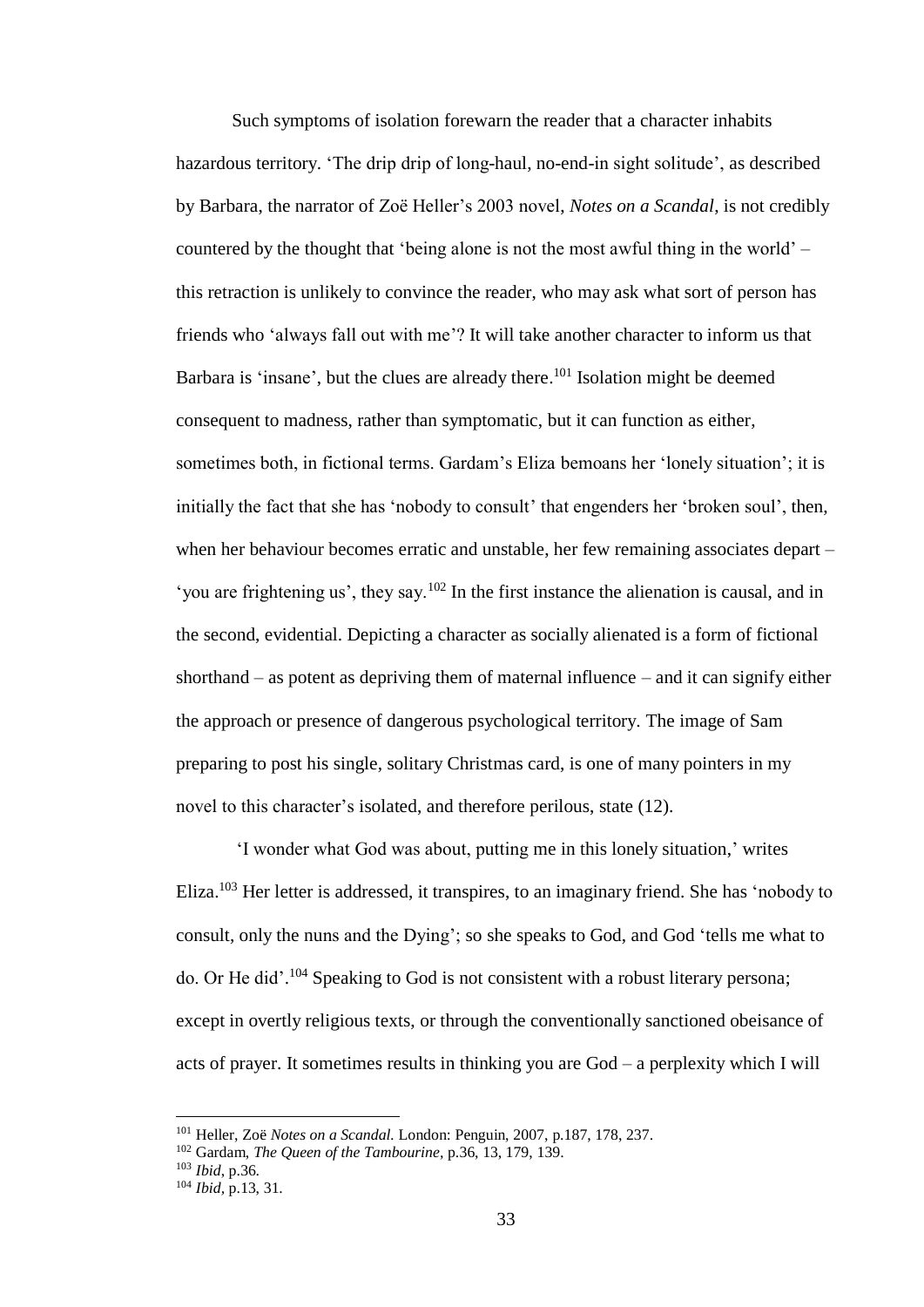deal with in the next chapter. Letters addressed to God, to imaginary friends, or dead husbands, are equally indicative of an insecure mental health – as is being forced to address the reader in the absence of anybody else. 'I lost all of my new friends and almost all of my old ones (which is partly why at this late stage I find myself talking to you, my reader,' admits Cassandra; she describes herself as: 'a solitary person who was born a twin', and allows that this situation – 'creates a certain tension' – 'perhaps the laptop and I will amuse ourselves by playing solitaire,' she says.<sup>105</sup> It becomes apparent that the laptop is Cassandra's confidante, almost the alter-ego that her twin sister has failed to be. The disks she records on the computer are the only remaining link with a world outside her solipsistic state.

The loneliness and depression that reduce a character to solitary amusements are often brought on by loss: 'we love, we lose those we love, we suffer' – again Cassandra's words. <sup>106</sup> I have already spoken of the *motif* of the dead mother, but there are many categories of loss than can move a character outside the main stream of sanity. Loss often provides the trauma, the *inciting incident*. The loss of a baby, for example, features repeatedly in the bruised psyches of female characters. Eliza, in *The Queen of the Tambourine*, reflects upon her 'broken soul'; the reason for this becomes apparent when she divulges that she 'began to lose the baby after four months of pregnancy. It was over twenty years ago'.<sup>107</sup> The loss of a child can be compounded by a level of guilt: 'I never managed a child for him,' she says, speaking of her estranged husband.<sup>108</sup> If a miscarried baby can carry such a weight of guilt, how much more so an aborted child? Initially the narrator of Atwood's *Surfacing*, a graphic artist, describes her abandoned child as: 'better off with my husband'; later she admits she got rid of this, in

<sup>105</sup> Green, *Cassandra's Disk*, p.235, 184, 66.

<sup>106</sup> *Ibid,* p.123.

<sup>107</sup> Gardam, *The Queen of the Tambourine,* p.179, 220.

<sup>108</sup> *Ibid,* p.32.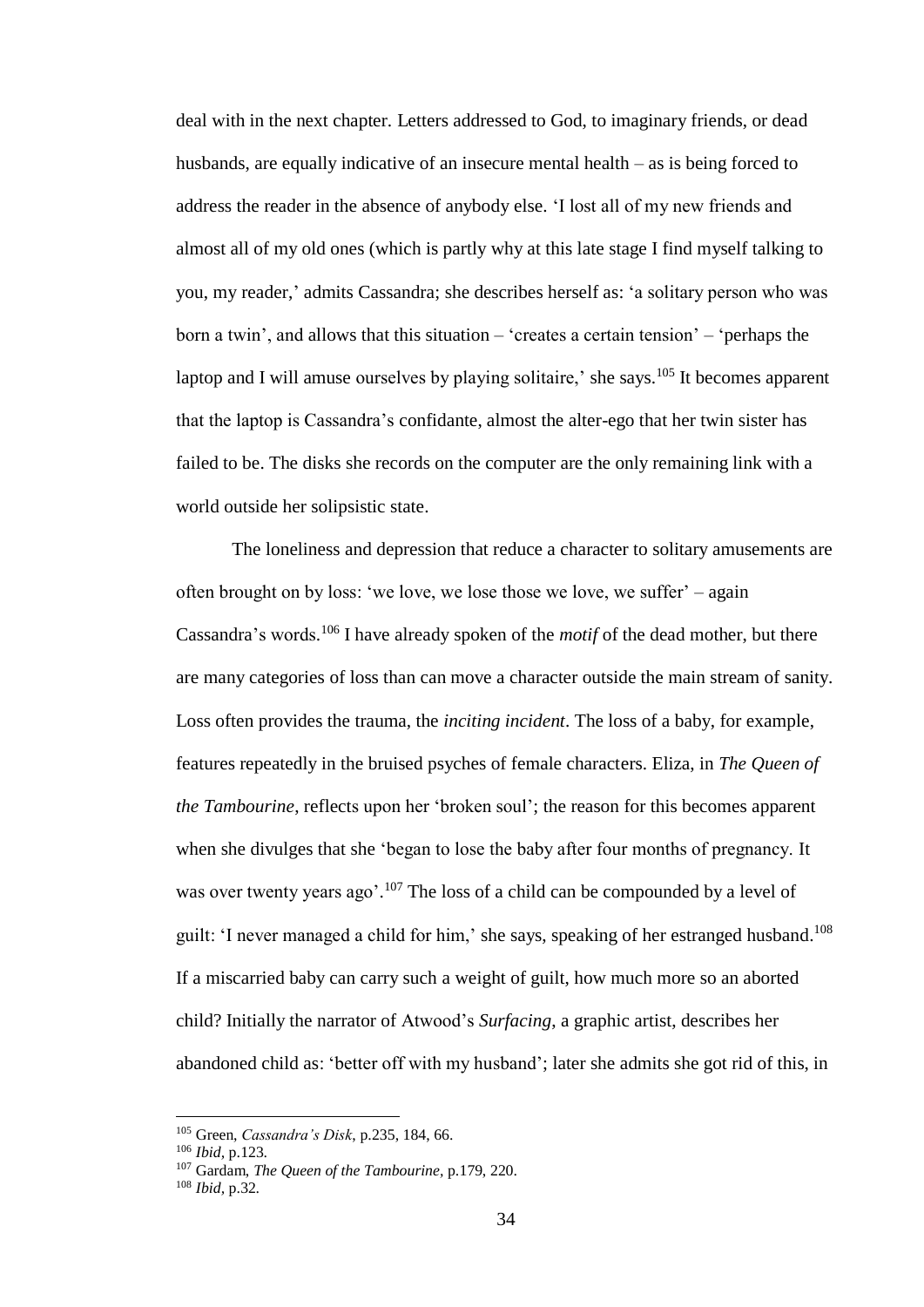fact, illegitimate baby. 'I'd carried that death around inside me, layering it over, a cyst, a tumour, a black pearl'. She lies to herself because the culpability is too much for her: 'I couldn't accept it, that mutilation, ruin I'd made, I needed a different version'.<sup>109</sup> Even a surviving child can initiate episodes of despair. The narrator of *The Yellow Wallpaper* is bereft in spite of delivering: 'such a dear baby' – 'I cry at nothing, and cry most of the time,' she says. <sup>110</sup> Although it is not post-natal depression that Gilman serves up as a culprit for the ensuing delirium, it is still a factor in the *crack*-*story*. But anguish does not demand an origin: 'though Dr Rhinestein offered us *postnatal depression* like a present,' says Shriver's Eva, 'I was depressed after Kevin's birth because I was depressed'.<sup>111</sup>

Despondency in all its forms features regularly in the narratives of madness. The narrator of *Wormwood,* for example, is 'conscious of a heavy depression'; 'I have been very depressed,' echoes Lessing's Anna. <sup>112</sup> Sartre admitted that many of his characters suffered from the same 'cosmic sadness' as he did; and indeed Roquentin's depression manifests as a form of nebulous fear – 'if only I knew what I was frightened of,' he exclaims.<sup>113</sup> He is alienated from society, and fear, however nebulous, that is not shared can lead to depression and insanity. 'I cannot escape from myself,' he says – it is a predicament echoed by Margaret in *Affinity*: 'there was only myself'.<sup>114</sup>

It must be stated here that alienation and depression are not always the result of loneliness and loss. Characters, like people, can be innately depressed. In this case it is their *temperament* which provides the motivation to fictional psychosis. Werther is a character who might be described as depressed both by circumstance and by birth.

<sup>109</sup> Atwood, Margaret *Surfacing.* London: Virago, 2006*,* p.17, 139, 137.

<sup>110</sup> Gilman, Charlotte Perkins 'The Yellow Wallpaper'*.* In *The Yellow Wallpaper and other Stories.* New York: Dover Publications, 1997*,* p.3, 6.

<sup>111</sup> Shriver, *We Need to Talk about Kevin*, p.101 (Shriver's italics).

<sup>112</sup> Corelli, *Wormwood*, p.243 & Lessing, *The Golden* Notebook, p.435.

<sup>113</sup> Seymour-Jones, Carole *A Dangerous Liaison.* London: Century, 2008, p.106 & Sartre, *Nausea*, p.10.

<sup>114</sup> Sartre, *Nausea*, p. 20, 53 & Waters, *Affinity,* p.202.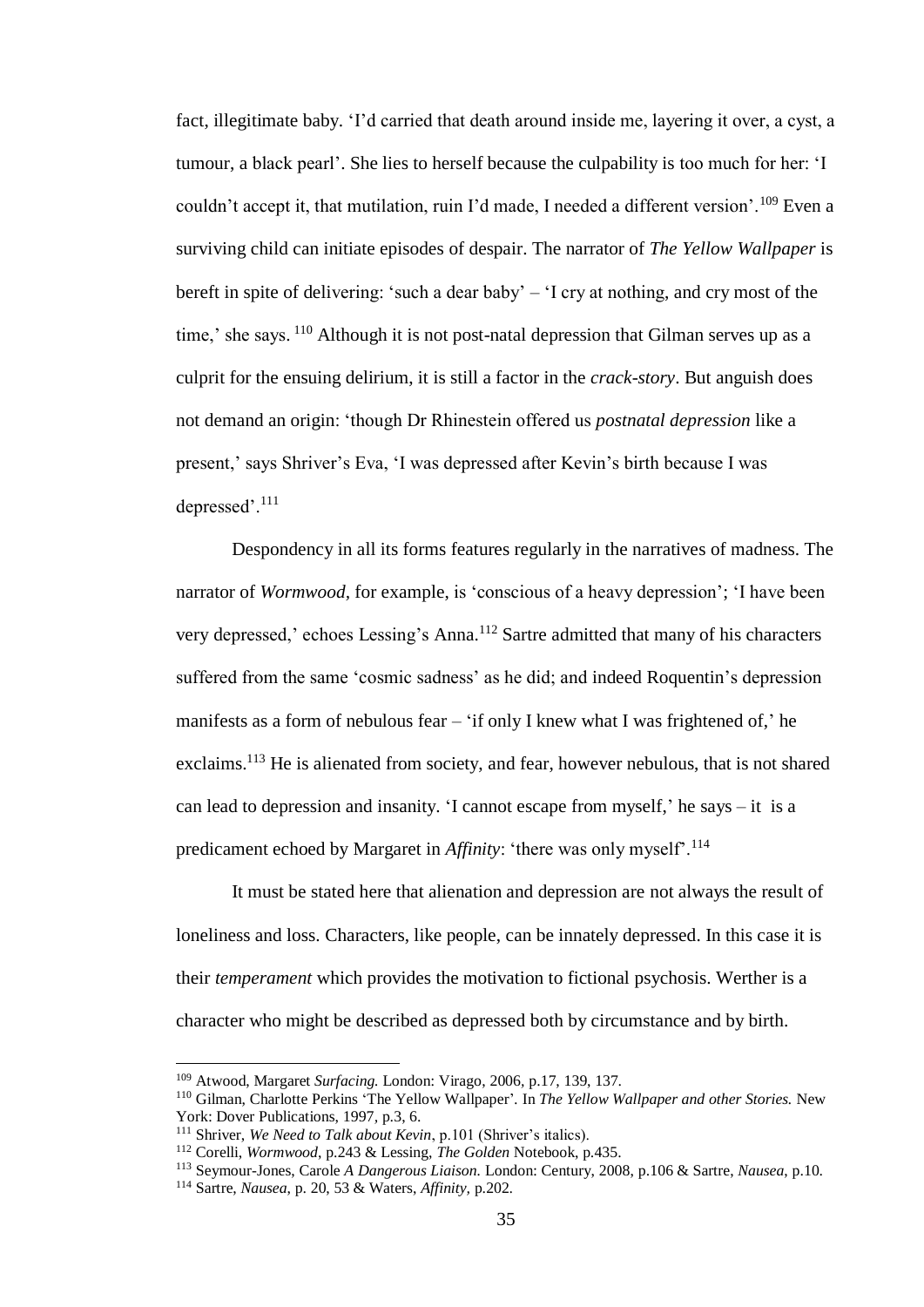Goethe claimed that Werther was forced to shoot himself 'after allowing sensuality to become his master'. <sup>115</sup> Michael Hulse informs us, however, that Goethe also insisted upon his hero's 'fatal and tragic flaw'. <sup>116</sup> Henry Maudsley, a prominent voice in nineteenth-century psychiatry, described Werther as 'morbidly sensitive', and declared that suicide was his 'natural end'.<sup>117</sup> Werther is afflicted both by suicidal ideation and overwhelming sorrow, this intensifies his position as a loner. The fact that both kinds of depression come together in his character may be explained by a morbid infatuation with death: a notable theme of German writing of the time. 'Adieu!' says Werther, 'I see no end to my misery but the grave'.<sup>118</sup>

#### Coping Strategies (Masks)

In contrast to Werther's headlong rush towards death, characters may be endowed with traits or techniques that enable them to stabilise and mask their affliction. Leader implores us to have respect for these coping strategies, for in reality as well as in fiction, psychosis can be managed and disguised in this way – hence his term 'quiet madness'. 'Many people diagnosed with Asperger's Syndrome,' according to Leader, 'are in fact psychotics who have managed to find a solution along these lines, limiting their interests to a single, usually symbolic, activity'.<sup>119</sup> As a literary device, the manifestations of these stabilising techniques, these *masks* of madness, are sometimes the only clues the reader has to a psychological flaw.

From a fictional perspective, coping strategies allow tension to accumulate in the narrative. (My narrator's predilection for getting drunk and setting fire to aeroplanes

<sup>115</sup> Friedenthal, Richard *Goethe: His Life and Times*. London: Wiedenthal and Nicolson, 1989, p.416.

<sup>116</sup> Michael Hulse, Introduction to Goethe, Johan Wolfgang von *The Sorrows of Young Werther*, p.17.

<sup>&</sup>lt;sup>117</sup> Cited in Shuttleworth, S 'The Psychology of Childhood in Victorian Literature and Medicine'. In Small, H. and T. Tate eds. *Literature, Science, Psychoanalysis, 1830-1970*. Oxford: Oxford University Press, 2003, pp. 86-101, p.99.

<sup>118</sup> Goethe, *The Sorrows of Young Werther*, p.69.

<sup>119</sup> Leader, Darian *What is Madness?* London: Penguin 2011, p.207.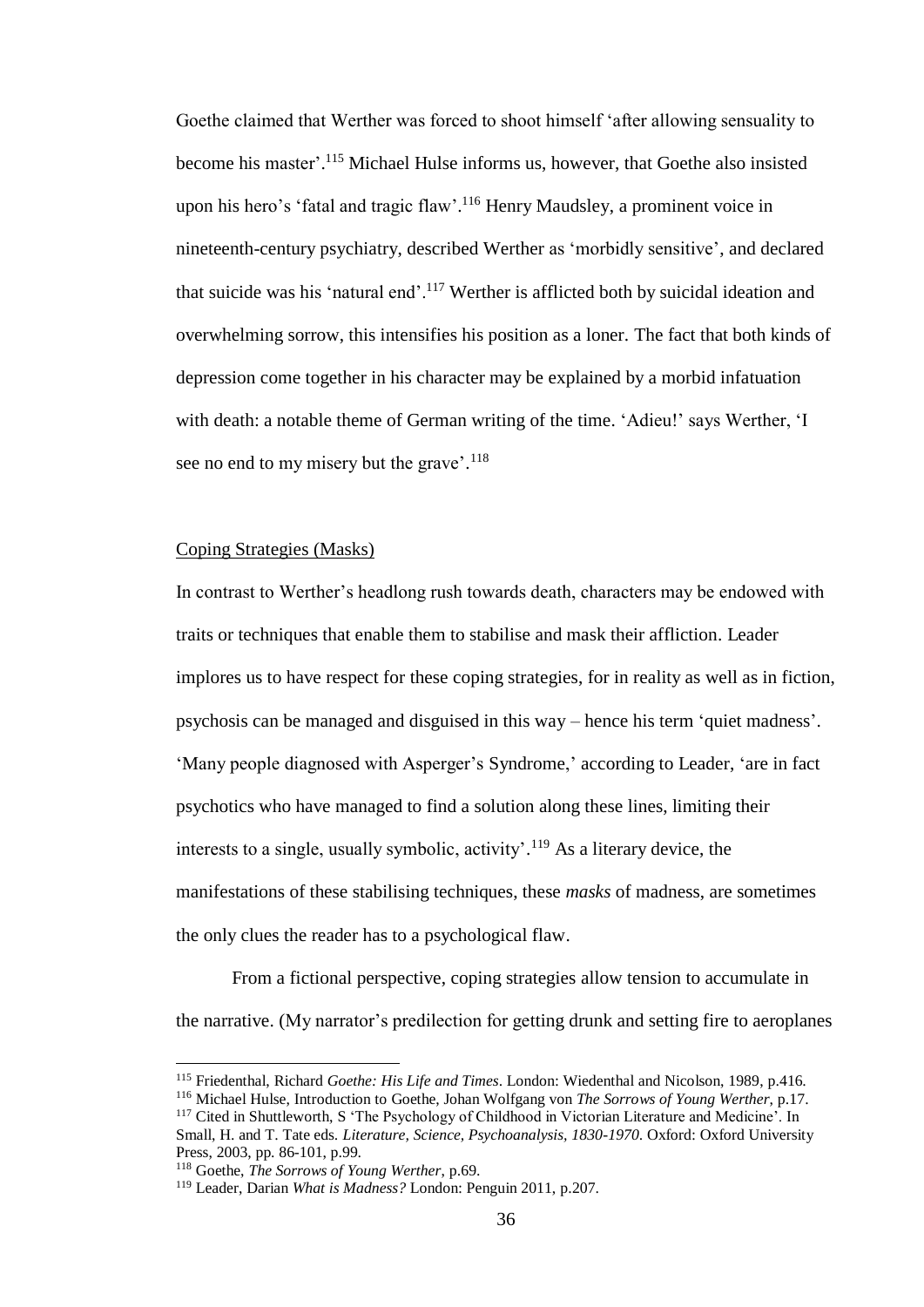is, perversely, his preferred survival technique.) In actuality, these attempts to regulate mental illness may be all that counter chaos. Freud contended 'that most aspects of human suffering were linked to how we defend ourselves against disturbing thoughts or images'. <sup>120</sup> The human brain is proficient at protecting itself, building intra-psychic worlds that stave off depression or psychosis – at least temporarily – and this translates well into fiction. Letter-writing is often a literary manifestation of this process. It functions to create a space where the loner *connects* – if only to a make-believe world. Perhaps this explains why epistolary fiction and the mad narrator are so well suited.<sup>121</sup> An extraordinary amount of first-person texts on madness take the form of letters, or a journal, written by a solitary individual. It is a method appropriate to the struggling outsider, since even the most tenuous connections give the suggestion of assuaging loneliness. The act of writing has a pacifying function for the psychotic: it 'offers a way of repair, of knotting, of binding words and the libido together'.<sup>122</sup> The artist, as noted earlier, often benefits from this creative power. Writing curbs the madness, but, as Thomas Beebee says, 'separation must always be an implicit theme of epistolary fiction'.<sup>123</sup> The letter writer writes alone.

In *The Wasp Factory*, the coping strategy that allows the narrator to mask a murdering psychosis is a complicated arrangement of ritual and ceremony. 'The strong make their own patterns,' Frank claims; and his 'collection of skulls' and 'secret catechisms' are all part of the pattern, as is the Wasp Factory itself – 'I try to keep balanced,' he says.<sup>124</sup> In Ken Kesey's 1962 novel *One Flew over the Cuckoo's Nest*, set in a psychiatric hospital, Big Chief Bromden's coping strategy is to allow the nurses to

<sup>120</sup> Leader, p.35.

<sup>&</sup>lt;sup>121</sup> The first draft of *Headlong* was in epistolary form.

<sup>122</sup> Leader, p.210.

<sup>123</sup> Beebee, Thomas O. *Epistolary Fiction in Europe 1500-1850.* Cambridge: Cambridge University Press, 2006, p.149.

<sup>124</sup> Banks, *The Wasp Factory,* p.153, 57, 157, 113.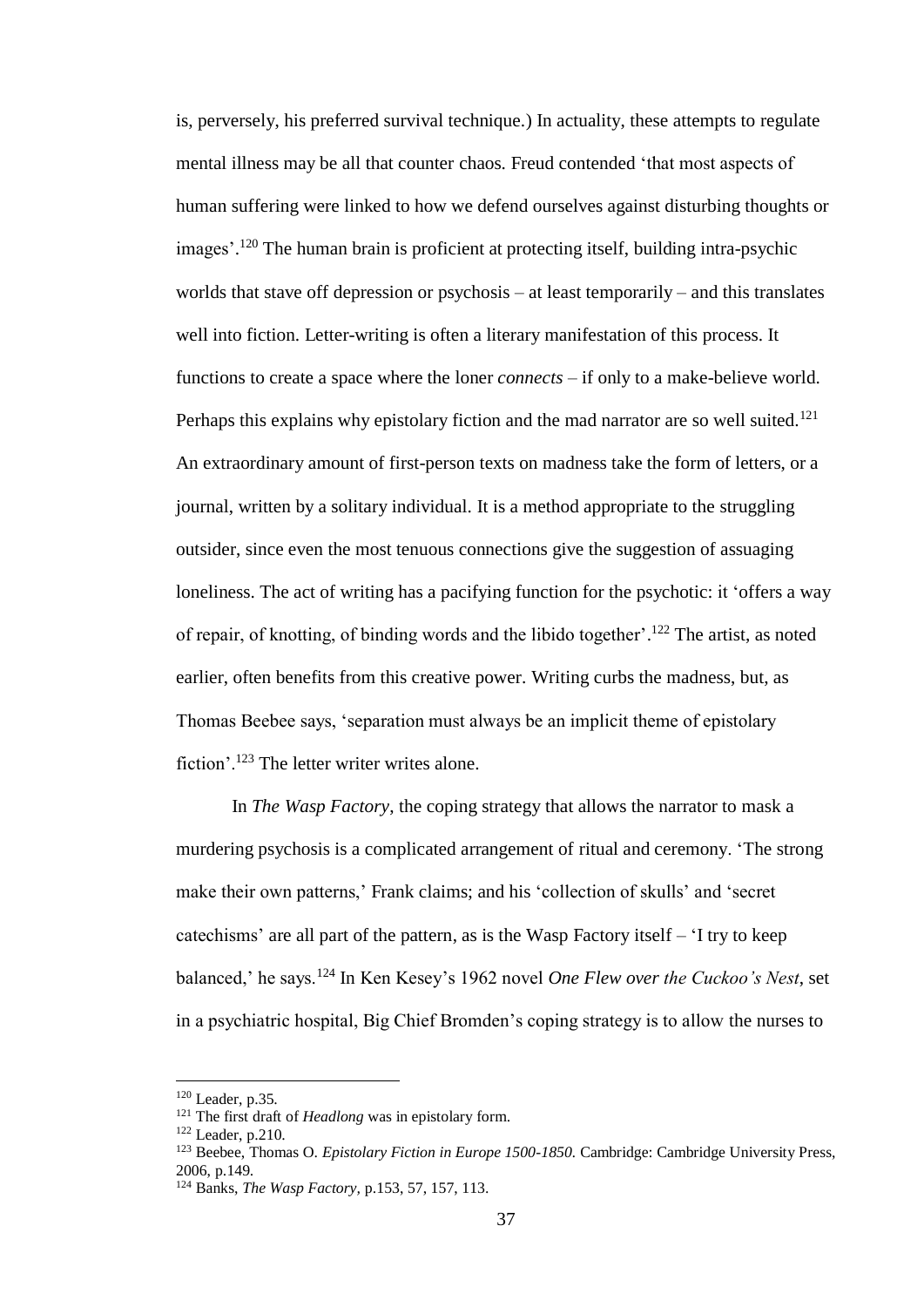believe he is deaf and dumb. Once he discloses that he is able to hear and talk, the question arises of whether or not he can adjust to his new societal role – as a speaking man he 'leaves himself wide open'; another inmate, McMurphy, attempts to rip the mask away, but this horrifies Big Chief, who balks at the 'dangers we let ourselves in for when we let McMurphy lure us out of the fog'.<sup>125</sup>

As a fictional device the mask functions both to veil madness, offering the character a quiet way of being in the world, and to protect the psychotic from the full force of lunacy, thereby allowing them to narrate. Crucially, it establishes uncertainty about what will happen when the mask disintegrates. In *The Comforts of Madness*, catatonia is the mask the narrator assumes; neither the doctors nor the readers can tell – is he psychotic, traumatised, or simply 'an old fraud'?<sup>126</sup> When medics try to cure Peter, 'to galvanise me, metamorphose me into something fulsome', they are 'insatiable' in pursuit of improvement, but Peter is unconvinced; for one thing, he doesn't consider himself unwell: 'often I wish I were ill, genuinely sick'; for another, he is only 'too happy' with his lot  $-$  he has fulfilled his ancient wish of becoming invisible.<sup>127</sup> Without his mask, can he continue? The plot balances upon the fulcrum of this dilemma.

'I do, after all, have strategies, ways of coping', announces Spider; in fact, Dennis, his real name – 'my mother always called me Spider' – has developed a number of stabilising techniques that allow him to survive outside a 'hard-bench ward'.<sup>128</sup> 'I developed in time my two-head system,' Spider claims, 'The front of my head was what I used with other people in the house, the back of my head was for when I was alone'; when plagued by imaginary voices, he learns to 'block out the clamour' with a constant

<sup>125</sup> Kesey, Ken *One Flew over the Cuckoo's Nest.* London: Penguin, 2005, p.118, 130.

<sup>126</sup> Sayer, *The Comforts of Madness*, p.24-5.

<sup>127</sup> *Ibid*, p.47, 48, 131.

<sup>128</sup> McGrath, *Spider*, p.135, 20, 139. A hard-bench ward, is the harshest ward in the asylum, where the men are 'mute, incontinent, hallucinated', p.139.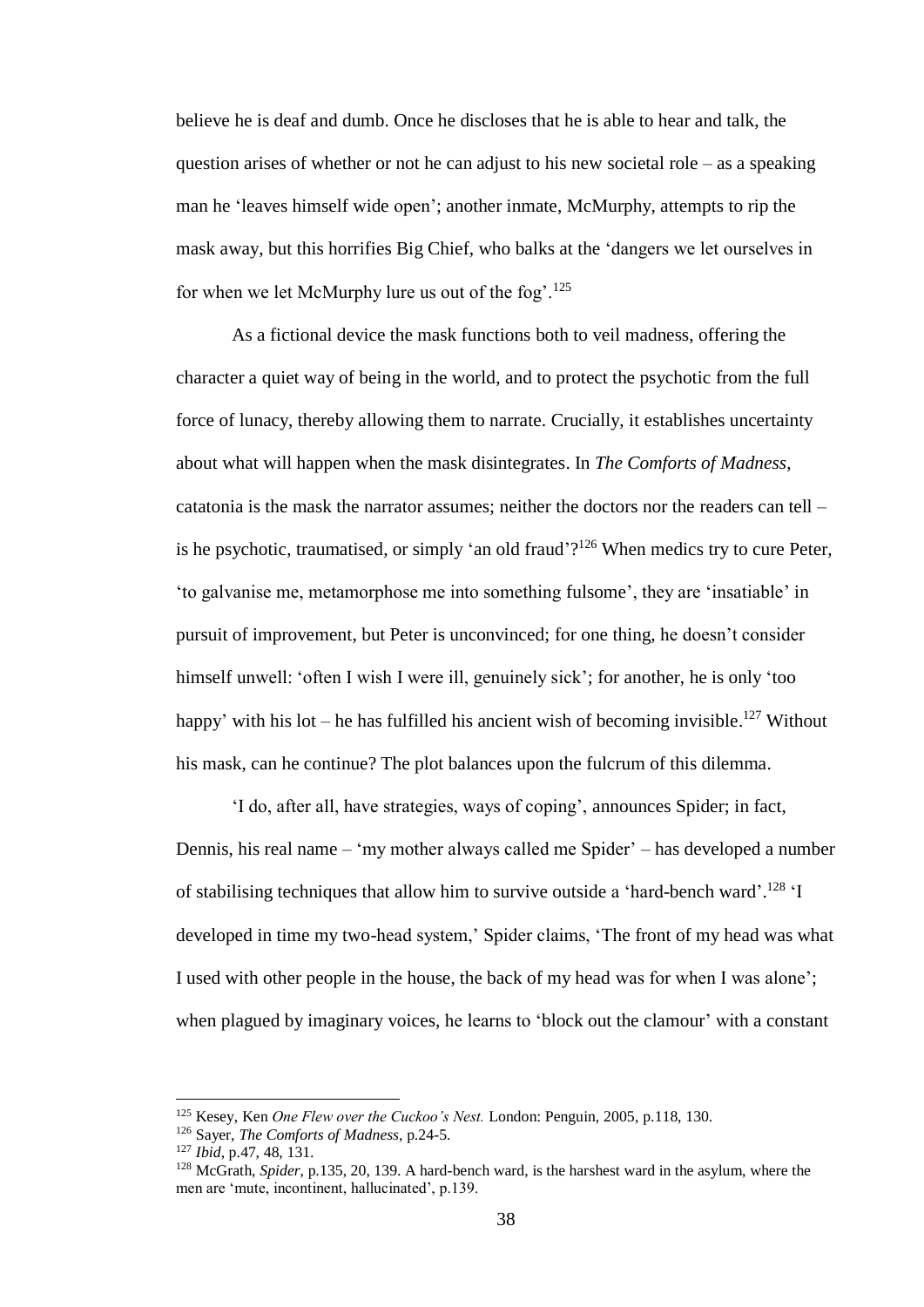stream of his own words.<sup>129</sup> Spider admits to a constant fear of catastrophe. This anxiety reflects the response of the reader, aware that a mask can disintegrate at any given moment. A metaphorical question mark always hangs over a coping strategy: will the mask hold? What will happen when the mask is gone? Who is the character without the mask? This is a useful stratagem in a novel, where the faces of characters can be concealed as effectively as actors in a Greek tragedy.

## Fear/ Culpability/ Trauma

I have recorded various motivations of madness in fiction. There are, of course, many. Some that occur frequently in prose, also conform to those aetiological categories described in medical practice – fear, for example. 'Where fear is too much excited,' Samuel Tuke wrote, 'it certainly tends to contract the understanding, to weaken the benevolent affections, and to debase the mind'; 'oppression,' he added, 'makes a *wise* man mad'.<sup>130</sup> Excessive or irrational fear can act as instigation to fictional madness, a symptom of madness, or as a trigger for a stabilising stratagem that can stave off madness (however temporarily) – even, on occasion, a nebulous fear is the coping mechanism that conceals the madness beneath. As traits that adhere to mad characters, fear and coping strategies, and sometimes the intertwining of the two, have early origins. The narrator of *Wormwood* is 'perfectly paralyzed with fear', it is this that transforms him into a 'howling maniac'; Gaston drinks, he thinks, to cope with the terrors that engulf him, but the 'green fairy' only intensifies the horror and will induce total collapse.<sup>131</sup> The absinthe produces hallucinations that trigger fear, the fear creates the need for more absinthe, and the vicious cycle of the two creates psychosis, and the need to hide behind other illusory fears. It is not always possible to distinguish in fiction

<sup>129</sup> McGrath, *Spider*, p.98, 150.

<sup>&</sup>lt;sup>130</sup> Cited in Ingram, p.237.

<sup>131</sup> Corelli, *Wormwood*, p.289-290, 111.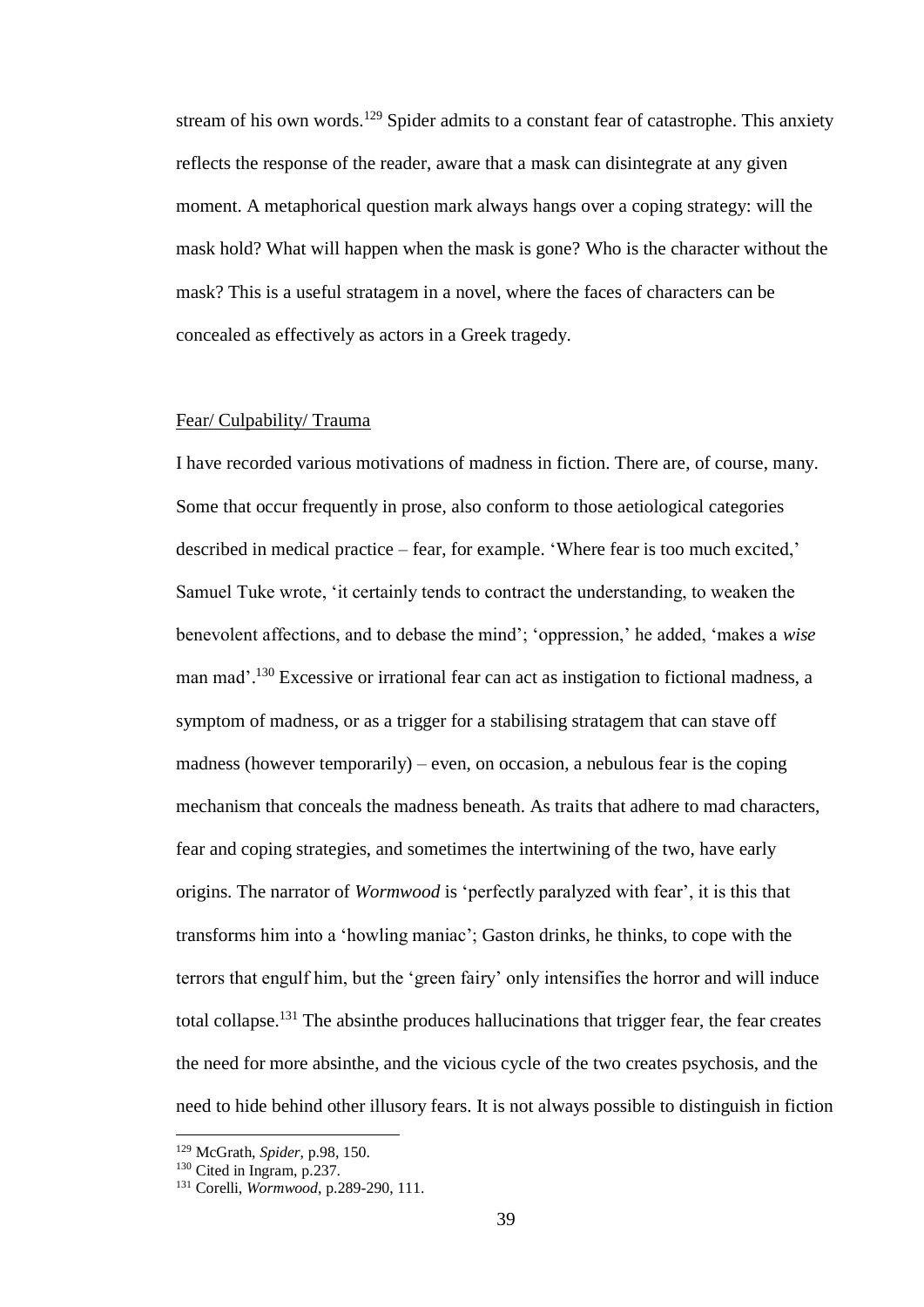which comes first, fear or psychosis. Roquentin, in his nebulous way, is afraid 'of what is going to be born and take hold of me and carry me off'; and Basil confesses that the faintest noise from the street 'literally terrified me'.<sup>132</sup> These trepidations might be causal or symptomatic, and certain characters seem to favour irrational fear over the terror of real madness. This could be described as 'fear of fear', a coping strategy rather than anything genuine.<sup>133</sup> 'I'm frightened. I don't know why,' says Eliza, an indication that nebulous fear still flourishes in modern fiction; Cassandra crawls around her room 'whimpering with fear'; and Spider is given to fits of 'trembling violently'.<sup>134</sup> As a concealment of madness, fear of the mundane often masks an underlying terror that the protagonist cannot countenance – a complexity which can be obscured. As a symptom of madness, the clue to psychosis is often in the incongruity of what is feared. Fear and madness have a symbiotic relationship in the fictional text that can be manipulated in numerous effective ways. Edgar Allan Poe, no stranger to the fiction of horror, uses fear as a motivating factor in *The Narrative of Arthur Gordon Pym* (1838) – 'It is hardly possible to conceive the extremity of my terror,' announces the narrator*. <sup>135</sup>* Pym embarks on a sequence of ever more appalling occurrences, and undergoes 'the most abject and pitiable terror'; he has dreams where 'every species of calamity and horror' befall him, and in his waking life, incidents that apparently provoke a 'triple horror'.<sup>136</sup>

Anna Wulf is 'invaded by terror', but perhaps more importantly she is tormented by 'inadequacy', and 'self-disgust'.<sup>137</sup> Rigney claims that Lessing thought of the selfhater as 'that evil in the schizophrenic self which balances or sometimes annihilates the

<sup>132</sup> Sartre, *Nausea*, p.15 & Collins, *Basil*, p. 83.

<sup>133</sup> Margaret, the lonely diarist in *Affinity* assures us that she holds a 'terror of terror itself'. Waters, *Affinity*, p.308.

<sup>134</sup> Gardam, *The Queen of the Tambourine,* p.12; Green, *Cassandra's Disk*, p.103 & McGrath, *Spider*, p.165.

<sup>135</sup> Poe, Edgar Allan *The Narrative of Arthur Gordon Pym.* Oxford: Oxford University Press, 2008, p.7. <sup>136</sup> *Ibid*, p.93, 21, 81.

<sup>137</sup> Lessing, *The Golden Notebook*, p.513, 123, 260.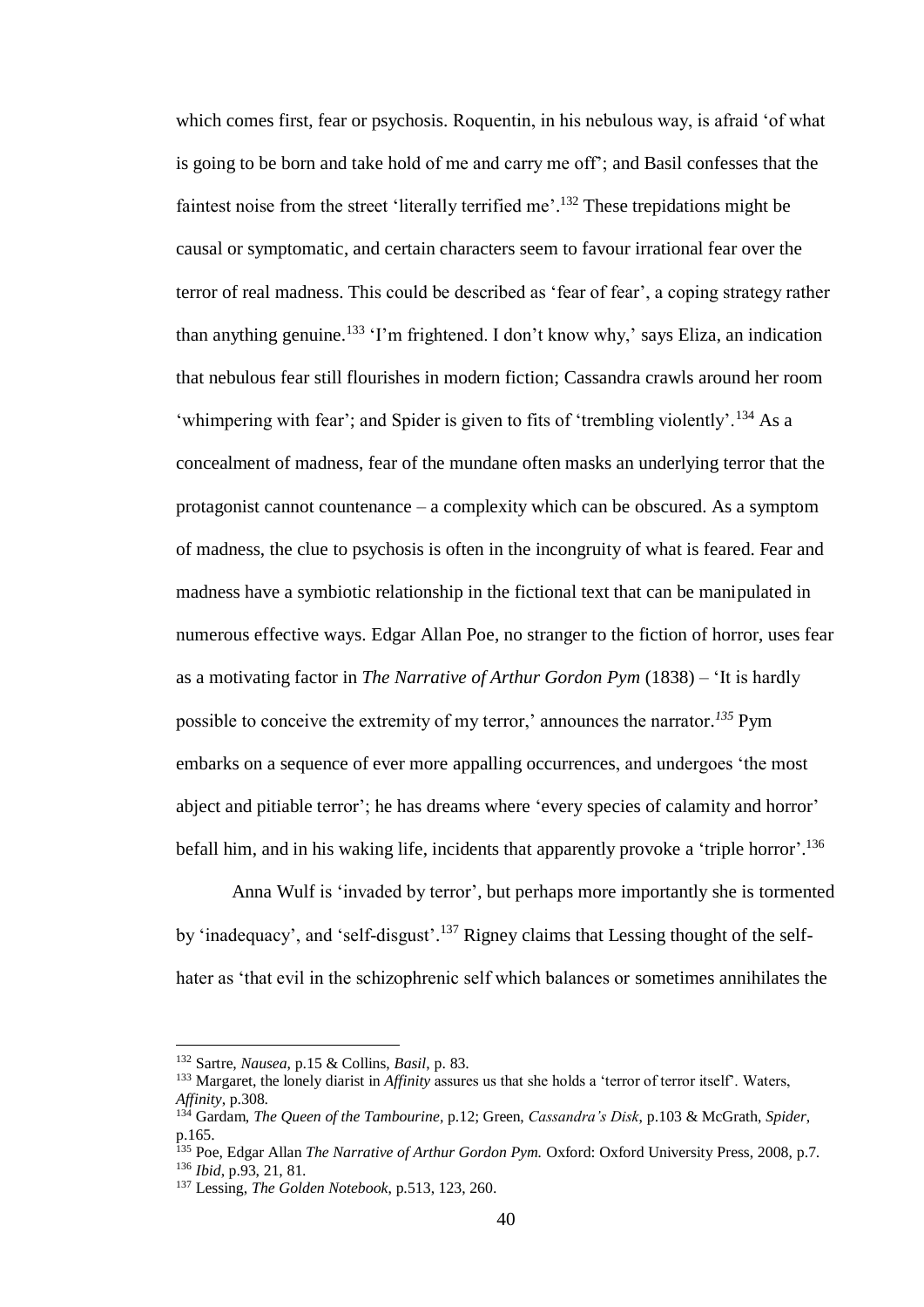good'.<sup>138</sup> Shame and self-loathing are verifiable motivations to, and marks of, madness. In an eighteenth century case-history, recorded by Ingram, a patient described herself as: 'a thousand times worse than the Devil, for the Devil had never committed such Sins as I'.<sup>139</sup> Similarly extravagant confessions of blameworthiness feature regularly in the fiction of madness. 'I must have begun to feel a deep need to be brought to book,' Eva relates, as she asks her dead husband to 'forgive' *her*, after the murders committed by their son.<sup>140</sup> The apotheosis of guilt, however, belongs to Balram in *The White Tiger*, who offers us a modern adaptation of the Lady Macbeth theme: 'all the skin-whitening creams sold in the markets of India won't clean my hands again'.<sup>141</sup> 'I could have stopped it, you see. I knew it was wrong', the child Cassandra says of a grandparent's iniquity.<sup>142</sup> She demands ownership of every misdemeanour. This sort of unwarranted culpability is a sentiment found in several texts of madness. 'These were psychosomatic responses to stress,' Barbara says in *Notes on a Scandal*, but 'I was convinced that they were the wages of sin'.<sup>143</sup> Sam's unwarranted perception of culpability centres upon his family's deaths, and on Pan's abuse that he feels he has called upon himself. This is revealed in the penultimate chapter when Sam discloses his conviction of his own accountability. 'I killed them,' he says, 'It was my fault' (241-2). It is partly the need to recompense for his perceived blameworthiness that spurs Sam in his inept search for a compensatory heroism.

Possibly the most motivating factor in fictional madness is trauma, and I have made much use of this in my novel with 'the amount of death' Sam has to endure (224). Trauma often provides the *inciting incident* that pushes a character over the brink. The

<sup>138</sup> Rigney, p.85.

<sup>139</sup> Hannah Allen cited in Ingram, p.35.

<sup>140</sup>Shriver, *We need to Talk about Kevin*, p.451, 81.

<sup>141</sup> Adiga, *The White Tiger*, p.318.

<sup>142</sup> Green, *Cassandra's Disk*, p.68.

<sup>143</sup> Heller, *Notes on a Scandal,* p.198, 171.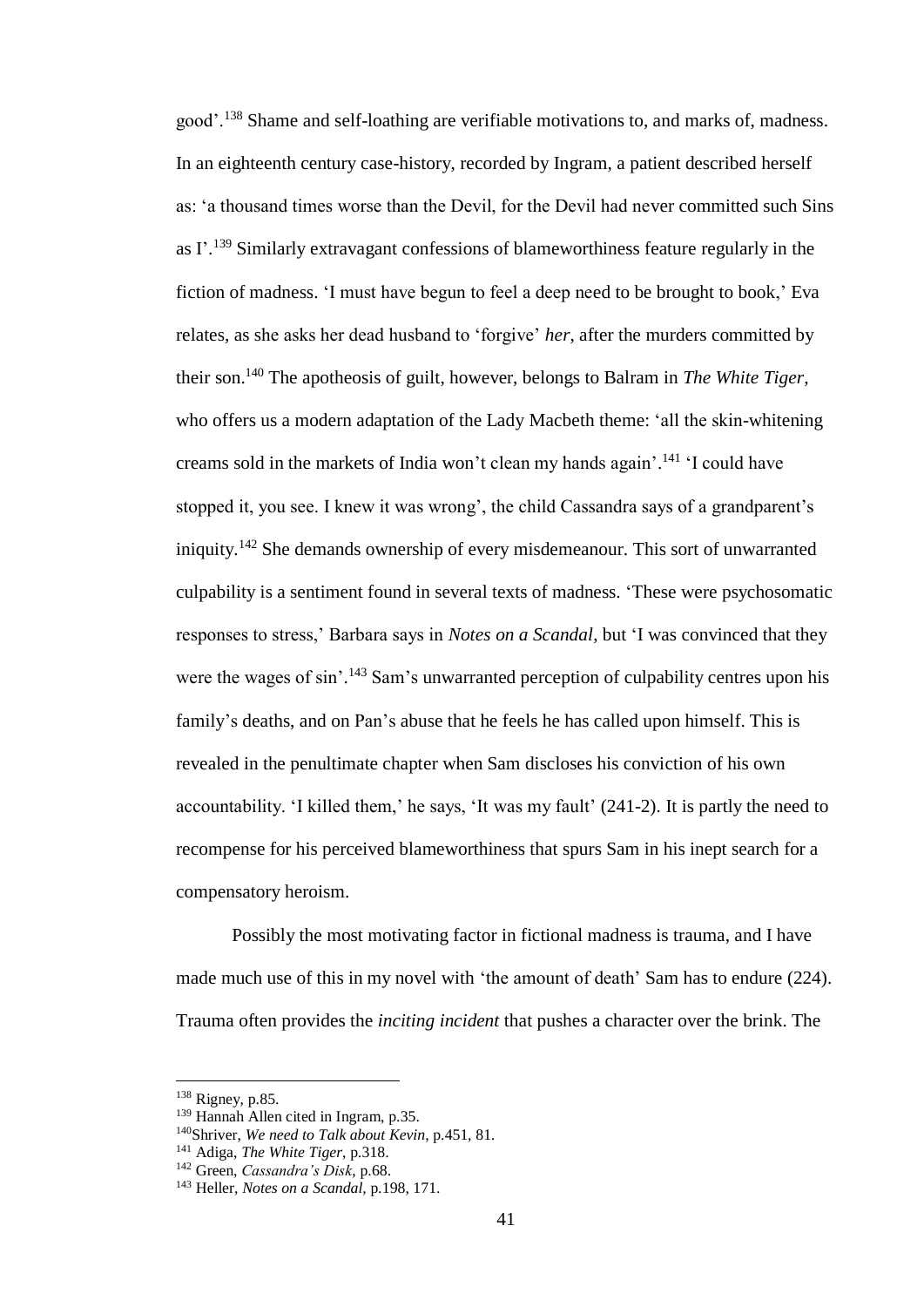character may be flawed, fearful, guilt ridden, motherless, an artist, an outsider and running out of stabilising strategies, and yet there is still the need to press the button that makes the whole thing implode. What makes trauma problematic to review is that it allows for such diversity. The inciting incident for Myra probably occurred during gender-reassignment, when surgeons 'allowed me, at my request, to remain conscious during all stages of my transformation, even though I was warned that I might be seriously traumatized'.<sup>144</sup> For Basil, the inciting incident was 'some great fright'; although his doomed love affair, apparently, also sent him over the edge.<sup>145</sup> The experience Foucault describes as '*desperate passion*', or 'love disappointed in its excess', is a widespread trigger for fictional psychosis.<sup>146</sup> Laing claims that even hate is 'less engulfing' than love: less 'threatening to the sense of self'.<sup>147</sup> But whatever the ordeal – be it love, loss, transformation, or trans-gender formation – trauma manifests as a tipping point from sanity to insanity, and leads us from stimulus to symptoms, and so to the next chapter.

<sup>144</sup> Vidal, *Myra Breckinridge,* p.183.

<sup>145</sup> Collins, *Basil*, p.263.

<sup>146</sup> Foucault, Michel *Madness and Civilization. T*rans. by R. Howard. London: Routledge, 1997, p.30 (Foucault's italics).

 $147$  Cited in Rigney, p.30.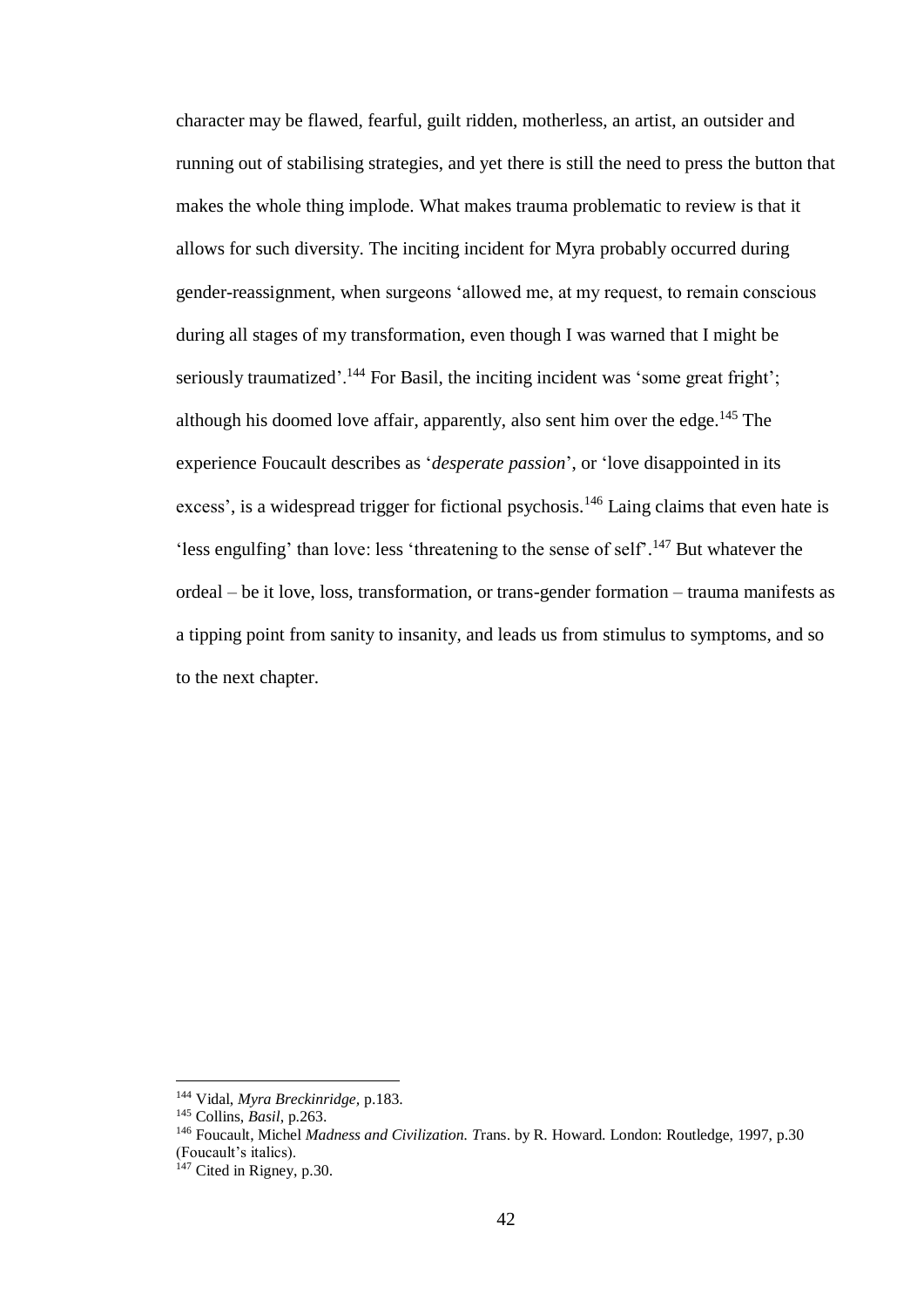## MARKS OF MADNESS: THE CRACKS

A character in David Lodge's novel *Deaf Sentence* poses the question: 'did anyone ever use a semicolon in a suicide note?'<sup>148</sup> The projected rejoinder is 'No', because a semicolon, in this situation, would suggest a mental alertness that disputes the sort of depression or despair associated with self-annihilation. Punctuation would be problematic to analyse in the medical world, if used as an indicative marker of mental illness, but it can prove enlightening in mimetic representations of madness in literature. In fact, evidence suggests that accepted rules of punctuation, style and syntax have all been usefully subverted to enrich and intensify monologues of madness.

Nathalie Cooke relates the story of an industrious copy-editor who endeavoured to cull the abundant commas in Margaret Atwood's *Surfacing.* The author put them back. The over-use of punctuation was an intentional ploy, used to suggest an irrational 'state of mind'. <sup>149</sup> In *The Yellow Wallpaper*, no fewer than eighty-five exclamation marks are crowded into a text of under 4,500 words. Chris Wiesenthal, whose reckoning this is, describes them as indicative of Gilman's 'righteous rhetorical passion'; but also, crucially, as a manifestation of the narrator's 'hysterical hyperbole'. <sup>150</sup> By endeavouring to make writing *strange*, rather than *stylish*, an author is able to reinforce the movement away from consensus reality and to successfully evoke a world 'in utter confusion'.<sup>151</sup> Gogol's *Diary of a Madman*, known for its emphatically jolting style, is mirrored by Dostoyevsky's later choppy narrative *Bobok*. It is one of several correspondences

<sup>148</sup> Lodge, David *Deaf Sentence.* London: Penguin, 2008, p.159.

<sup>149</sup> Cooke, Nathalie *Margaret Atwood: A Biography.* Toronto: ECW Press, 1998, p.177.

<sup>150</sup> Wiesenthal, Chris *Figuring Madness in Nineteenth-Century Fiction.* Basingstoke: Macmillan, 1997, p.32.

<sup>151</sup> Collins, Wilkie *Basil*. Oxford: Oxford University Press, 2008*,* p.31.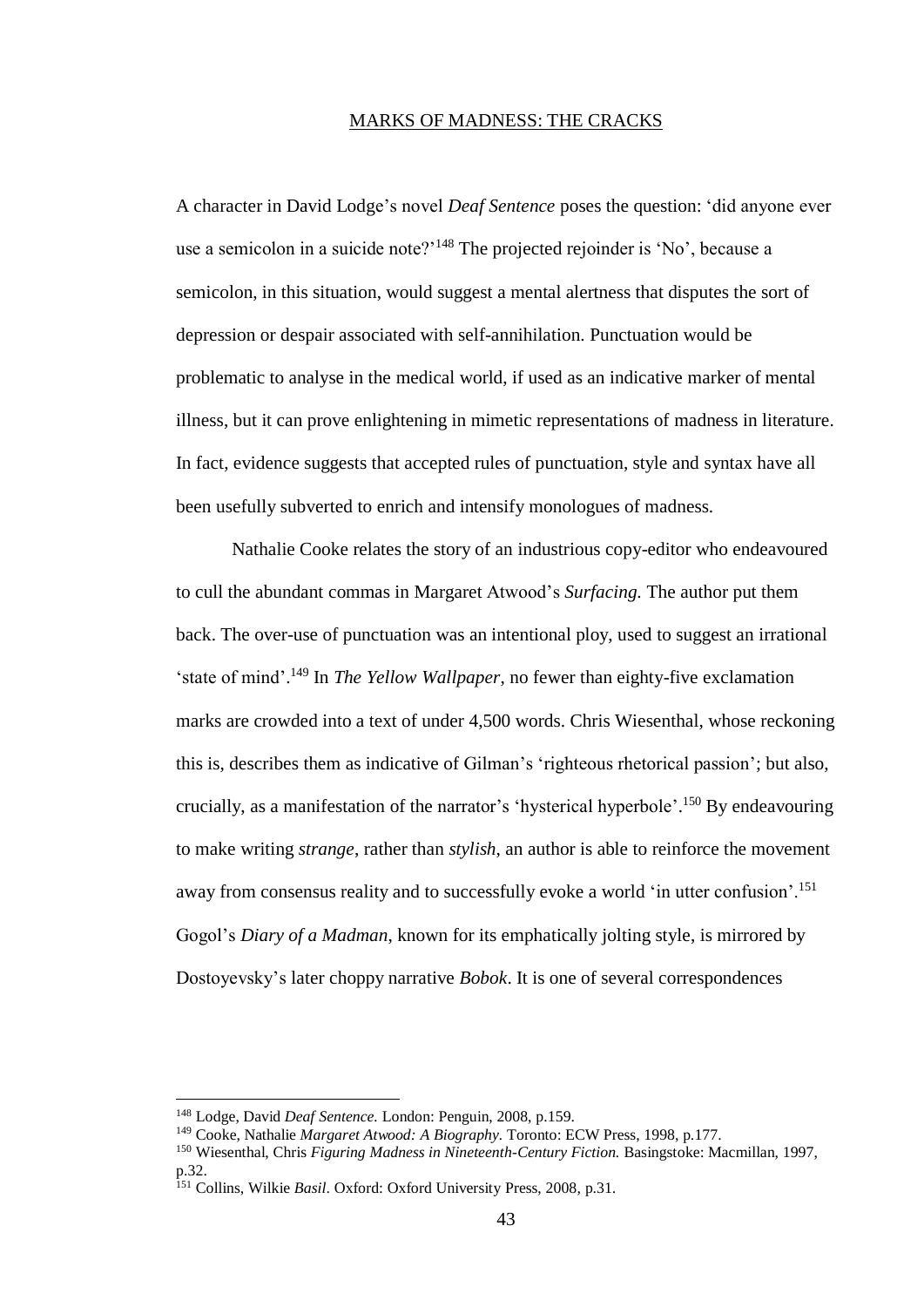between the two texts that literary critics have commented upon.<sup>152</sup> It might be plausibly suggested that Dostoyevsky mirrored the technique because he recognised in it an effective representation of the erratic mind. Lanchester's narrator in *The Debt to Pleasure* exhibits an adjectival excess that is exemplary of the tortured sentence as an indicator of insanity. Tarquin describes his method of discourse as 'twinkly-donnishbut-with-an-edge-of-sexual-danger'; and he regales us with his 'gastro-historicopsycho-autobiographico-anthropico-philosophic lucubrations'. <sup>153</sup> The advice manual for writers, *The Elements of Style,* describes this type of ornate prose as 'generally unwholesome, and sometimes nauseating'. <sup>154</sup> Nevertheless, such writing can be expedient when it is symptomatic of an *unwholesome* mind. One sentence in *The Debt to Pleasure* runs to half a page – eighteen lines – and involves two sets of parenthesis, and four languages. 'Vigorous writing is concise,' Strunk and White insist, 'a sentence should contain no unnecessary words.<sup>155</sup> Effective writing typically demands clarity and succinctness – the continued commercial success of Strunk and White's manual supports this – but a psychotic mind might more plausibly be suggested by a language that 'spews in a stream, like vomit'.<sup>156</sup> When my narrator starts to write about his past, 'the words pour onto the page like a sickness' (213). The intention is to suggest that his emotional response to these memories is unpleasant and out of control. The language is reduced to short *choppy* sentences in Sam's periods of instability, breaking with formal tradition in order to echo his failure to reason in a protracted linear fashion. It is at this point that he admits he can no longer 'catch the language of the words' (228).

<sup>152</sup> Vinitsky, Ilya 'Where Bobok is Buried: The Theosophical Roots of Dostoevskii's 'Fantastic Realism'. *Slavic Review*, Vol 65, No. 3, Autumn 2006, p.542 & Meyer, Ronald in the Introduction to Dostoyevsky, Fyodor *The Gambler and Other Stories.* Translated and introduced by Ronald Meyer. London: Penguin, 2010, p.xxv.

<sup>153</sup> Lanchester, John *The Debt to Pleasure.* London: Picador, 1996, p. 68, 224.

<sup>&</sup>lt;sup>154</sup> Strunk, William and E.B. White *The Elements of Style*, 4<sup>th</sup> edition. New York: Longman, 2000, p.72. <sup>155</sup> *Ibid*, p.23.

<sup>156</sup> Shriver, Lionel *We need to Talk about Kevin.* London: Serpents Tail, 2006, p.192.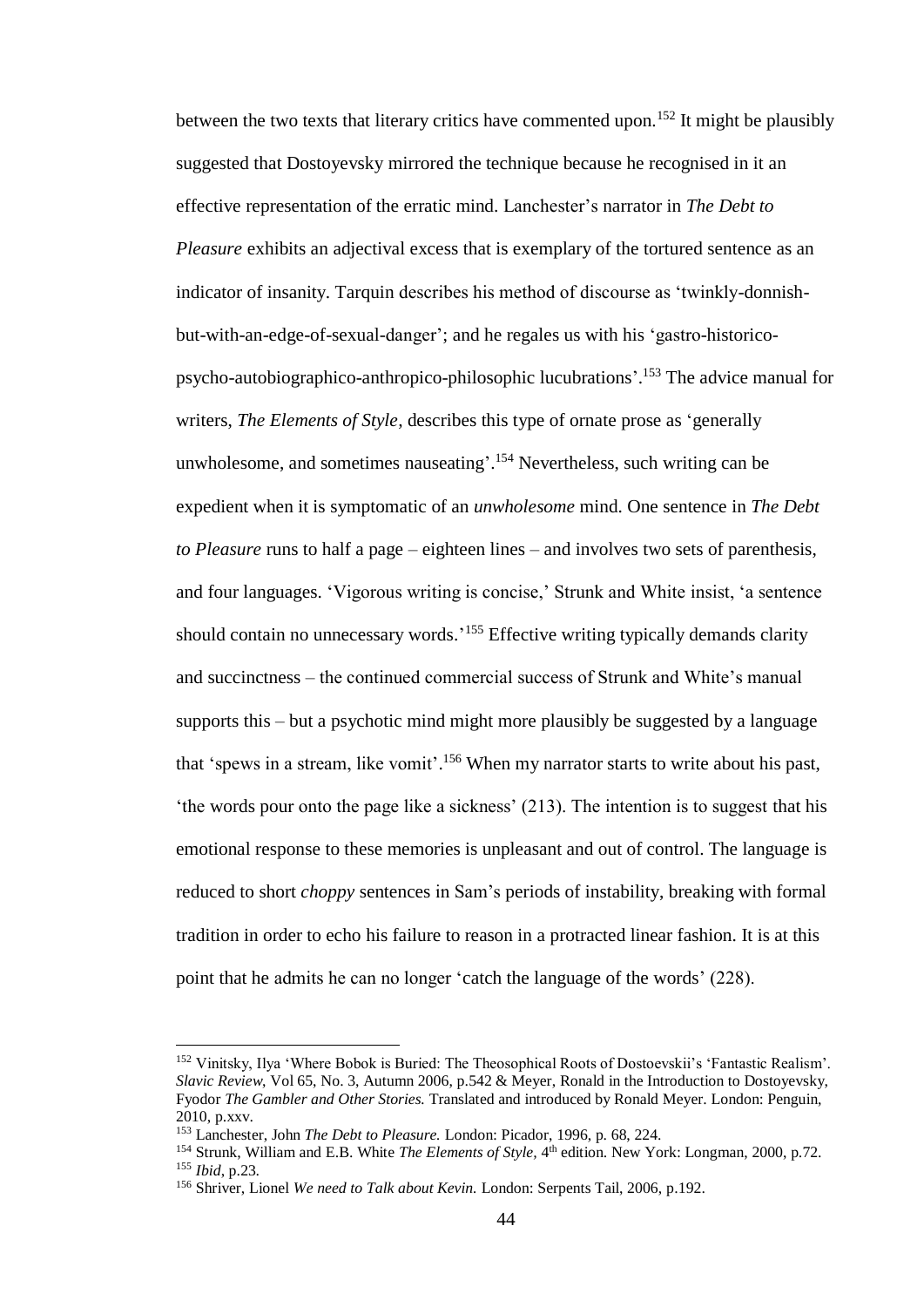The most straightforward way for an author to indicate that their narrator is mad is to have the character confess to it – although this will inevitably beg the question of diagnostic capability. Atwood is one of the few authors to confront, and then dismiss, this dilemma: 'From any rational point of view I am absurd,' proclaims the narrator of *Surfacing*, 'but there are no longer any rational points of view'.<sup>157</sup> Werther admitted to passions that were never 'far off insanity'; Corelli's Gaston claimed to revel in 'madness'; and Collins' Basil acknowledged an 'awful struggle' to master his own mind.<sup>158</sup> These narrative proclamations of madness are also prevalent in modern texts. Nabokov's Humbert records 'another bout with insanity'; 'I think I'm losing it,' announces Bateman in *American Psycho*; while Margaret, the principle narrator of Affinity is, 'perhaps, as mad as I have ever been'.<sup>159</sup> Since declarations of insanity by the insane inevitably carry a taint of unreliability, some authors choose to offset the diagnoses onto other characters. 'I expect the girl must have taken me for a madman,' recounts the narrator of *Diary of a Madman*; and Dostoyevsky, who evidently read Gogol with care, has the speaker in *Bobok* divulge that they've 'made me out to be a madman'.<sup>160</sup> Once again, these early texts have their parallels in later culture. 'You're mad! How did I never see it before,' Sheba tells Barbara in *Notes on a Scandal;* while Adiga's Balram puts an unusual spin on this authorial staple when he accuses the reader of calling him 'a cold-blooded monster'. <sup>161</sup> Subsidiary characters can also contribute to these opinions. Lenny Lennox announces that the heroine of *Cassandra's Disk* is

 $\overline{a}$ 

<sup>159</sup> Nabokov, Vladimir *Lolita.* London: Penguin, 1997, p.34; Ellis, Bret Easton *American Psycho.*  London: Picador, 1991, p.214 & Waters, Sarah *Affinity.* London: Virago, 2008, p. 256.

<sup>157</sup> Atwood, Margaret *Surfacing.* London: Virago, 2006, p.163.

<sup>158</sup> *Goethe, Johan Wolfgang von The Sorrows of Young Werther.* Trans. by M. Hulse. London: Penguin, 1989, p.61; Corelli, Marie *Wormwood: A Drama of Paris*. Chicago: E.A. Weeks & Company, 2004, p.156 & Collins, *Basil,* p.134.

<sup>160</sup> Gogol, Nikolai 'Diary of a Madman'. In *Diary of a Madman and other Stories.* New York: Dover Publications, 2006, p.7 & Dostoyevsky, Fyodor 'Bobok', In *The Gambler and Other Stories*, p.274. <sup>161</sup> Heller, Zoë *Notes on a Scandal.* London: Penguin, 2007, p.236 & Adiga, Aravind *The White Tiger.* London: Atlantic Books, 2008, p.315.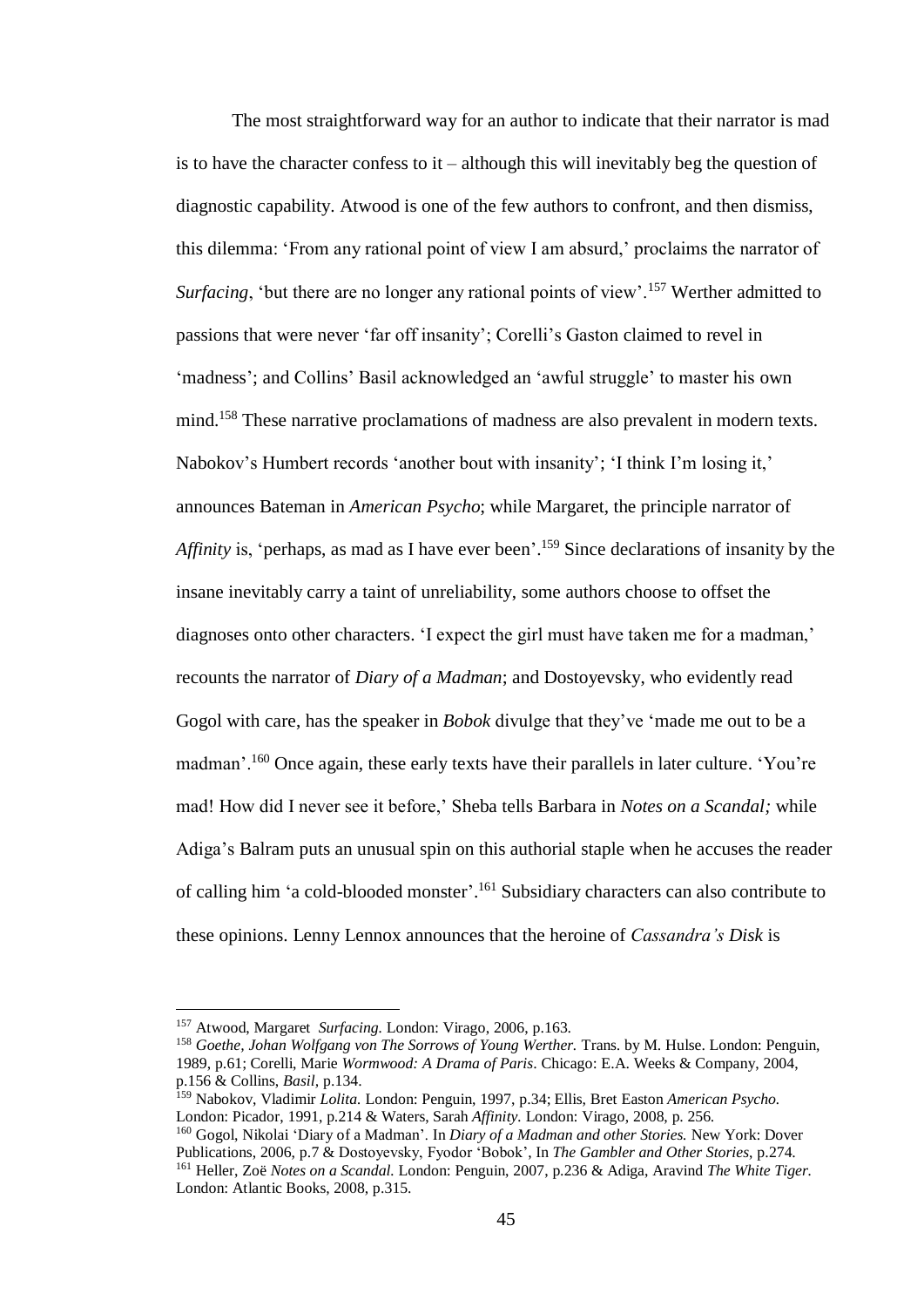'barmy'; and Shriver's Eva quotes the help: 'I was, as our nanny would say, *mental*'. 162 The reader is left in little doubt of the narrator's fallibility when such indications accumulate in a text, and when, inevitably, other markers are enlisted to reinforce their suspicions.

Another fictional strategy for indicating insanity whilst circumventing debate about the reliability of the narrator, is the device of displacement. Madness can be deflected onto a scapegoat character, or even on an object. In *The Yellow Wallpaper*, Gilman displaces the madness of the narrator onto the wall coverings. As Wiesenthal notes, the wallpaper operates as a 'solution to the problems of unintelligibility raised by the prospect of signifying psychosis from a subjective perspective'.<sup>163</sup> Günter Grass revisits Gilman's method in *The Tin Drum*, as his narrator surrenders himself to 'the madness of the wallpaper, the vertical, horizontal, diagonal madness'.<sup>164</sup> Just as crazy wallpaper can alert the reader to crazy behaviour, another mad character may be introduced to symbolise the path the narrator approaches. Werther passes a fellow on the road who is 'raving': 'they kept him in chains in the madhouse'; Collins' Basil detected Mrs Sherwin's mind 'beginning to give way'; and Frank in *The Wasp Factory* insisted that his brother 'was crazy'.<sup>165</sup> Whilst the narrators of these texts may appear impervious to their own psychosis, the mad character is a useful tool for foreshadowing the danger.

Oskar, Grass's narrator, begins his story: 'I am the inmate of a mental hospital'.<sup>166</sup> This is a logical and pervasive literary device. Cassandra records her disks from 'Aghios Georghios mental asylum'; *One Flew over the Cuckoo's Nest* is set in an

<sup>162</sup> Green, Angela *Cassandra's Disk*. London: Peter Owen, 2002, p.57; & Shriver, *We need to Talk about Kevin*, p.119.

<sup>163</sup> Wiesenthal, p.9.

<sup>164</sup> Grass, Günter *The Tin Drum.* Harmondsworth: Penguin, 1985, p.478.

<sup>165</sup> Goethe, *The Sorrows of Young Werther*, p103; Collins, *Basil*, p.121 & Banks, *The Wasp Factory.* London: Abacus, 2011, p.134.

<sup>166</sup> Grass, *The Tin Drum*, p.11.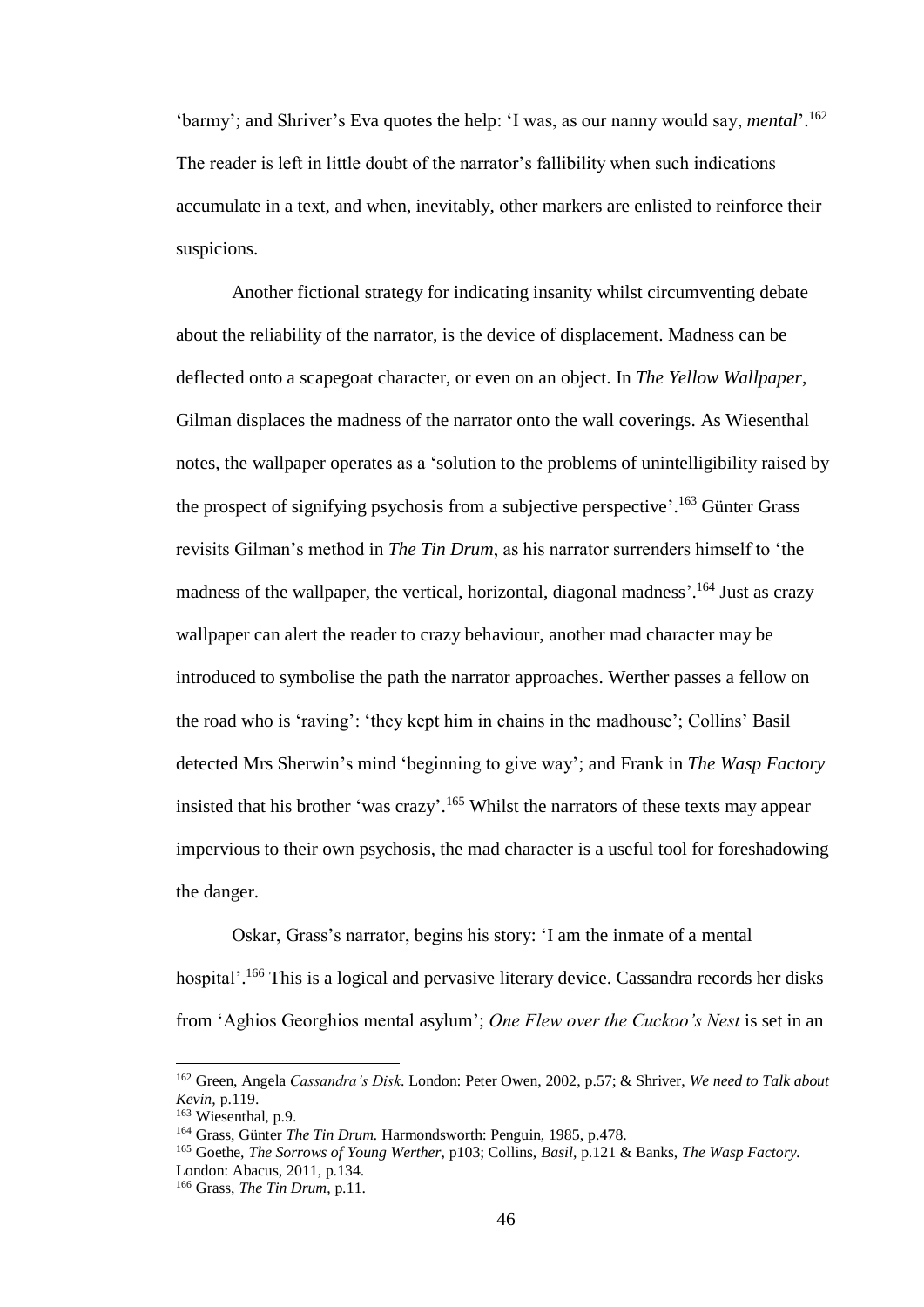asylum; and Spider has only recently been released from 'a hard-bench ward'.<sup>167</sup> Situating the narrative in a psychiatric establishment locates the narrator in a 'mad environment', it also allows the author to introduce characters who possess authoritative intelligence. Patrick McGrath, for instance finds opportunity in *Spider* for the physician's verdict: 'you were displaying most of the classic symptoms of schizophrenia,' the doctor informs Spider, 'hallucinating floridly in the visual, auditory and olfactory spheres'.<sup>168</sup> As evidence, hallucinatory symptoms necessarily rely upon patient testimony, but the reader may conclude that medical opinion authenticates them. By situating a character in an asylum and exposing them to professional scrutiny, the author can at least *suggest* an objective assessment of insanity, however cynical the reader may be of the efficacy of medical opinion.

# Symptoms from the Asylum

The initial stages of psychosis, Leader tells us, may be perceptible only through a sense that 'things have changed'; leaving the victim feeling 'bewildered'.<sup>169</sup> Literary texts frequently lead into impending madness through a stage of quiet adjustments. 'My head aches,' announces the narrator of *Bobok*, 'something strange is happening to me'; 'I begin to fear I have grown ill,' Margaret says in *Affinity*; whilst Eliza Peabody notices only that she doesn't 'feel awfully well'.<sup>170</sup> Foucault advises that mania is 'related to an excessive mobility,' and fictional psychosis sometimes commences with a leisurely motion that markedly increases in pace.<sup>171</sup> 'I go wandering,' admits Werther, who progresses to striding 'agitatedly up and down'; 'I frequently roamed my flat until three

<sup>167</sup> Green, *Cassandra's Disk*, p.260; Kesey, Ken *One Flew over the Cuckoo's Nest.* London: Penguin, 2005; & McGrath, Patrick *Spider.* London: Penguin, 1992*,* p.139.

<sup>168</sup> McGrath, *Spider,* p.187.

<sup>169</sup> Leader, Darian *What is Madness?* London: Penguin 2011, p.170-171.

<sup>170</sup> Dostoyevsky, 'Bobok', p.276; Waters, *Affinity,* p.90 & Gardam, Jane *The Queen of the Tambourine.* London: Abacus, 2006, p.21.

<sup>171</sup> Foucault, Michel *Madness and Civilization. T*rans. by R. Howard. London: Routledge, 1997, p.141.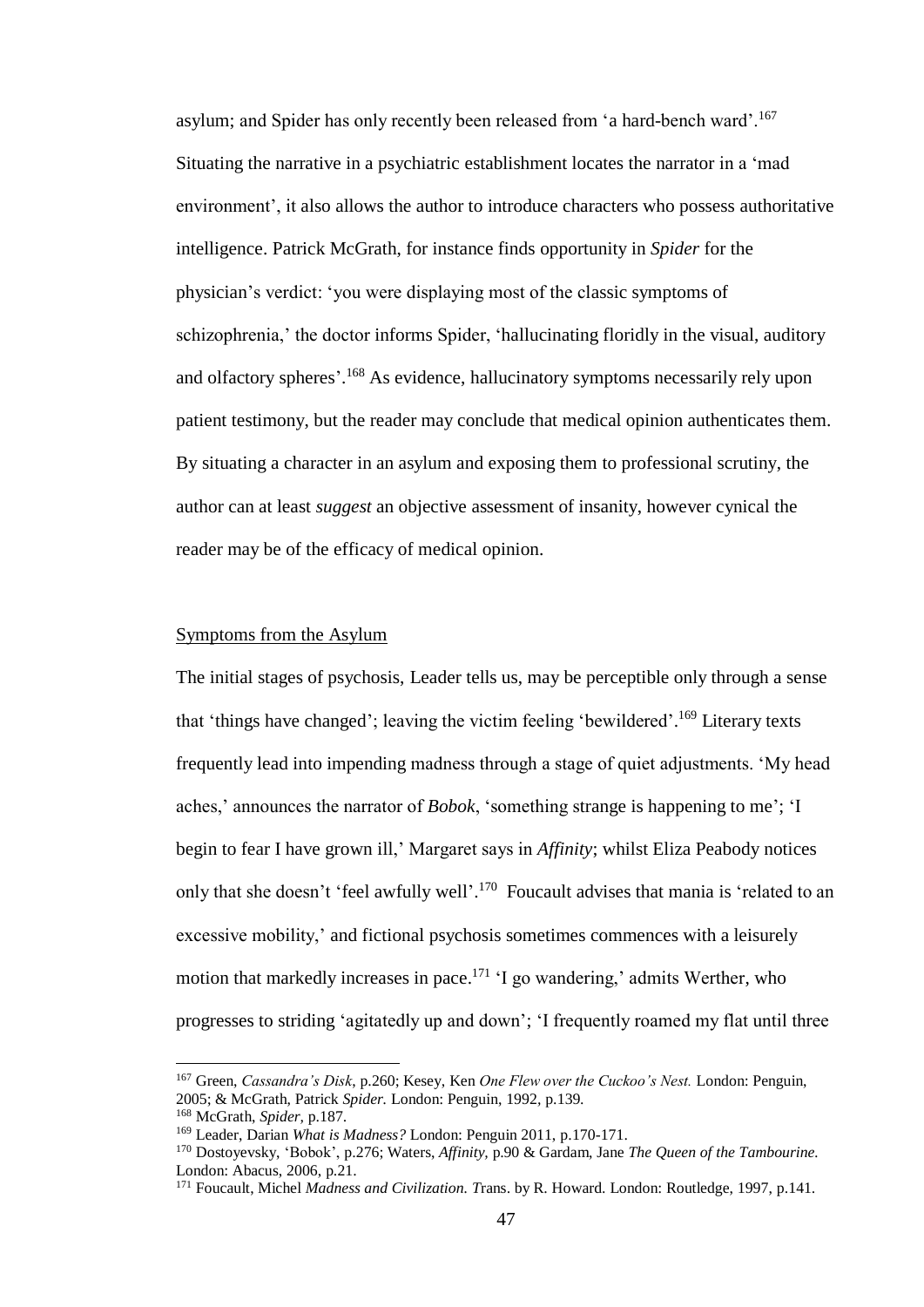or even four in the morning,' remarks Barbara, in *Notes on a Scandal*; 'still I paced,' says Margaret Prior.<sup>172</sup> Itinerant behaviour can become a metaphor for the rapid development of insanity, as roaming gives way to a fervid activity that is inconsistent with an untroubled mind: 'I had no resource against the oppression that now overcame me. I could only endeavour to alleviate it by keeping incessantly in action,' Basil says.<sup>173</sup> Incessant activity, while symptomatic of the depressed mind struggling for diversion, also functions as a potent symbol of the agitated psyche, consequently, my protagonist is often to be found pacing the streets of foreign cities. He embarks upon one particularly long trek over the hills of San Francisco – 'Up and down. Up and down' – to the Golden Gate Bridge, where he intends to kill himself (218).

The more that any activity becomes bizarre or recurrent, the more manic a character can seem. An innocuous action can appear quite abnormal merely through emphasised repetition. Barbara, in *Notes on a Scandal,* smacks the 'steering wheel repeatedly', and with the word *repeatedly*, an expression of annoyance is transformed into an exemplary failure of impulse control.<sup>174</sup> The unnamed narrator of *The Yellow Wallpaper,* whose incarceration and treatment regime afford minimal activity, starts 'creeping', in an echo of the wallpaper image creeping – 'I always lock the door when I creep by daylight,' she says.<sup>175</sup> The verb carries a suggestion of abnormality, but repetition makes the action outlandish. Numerous innocent activities can start in a routine manner and evolve into obsession. 'I began to rock backwards and forwards on the bench (a thing I couldn't control),' remarks Spider; and Cassandra, regresses to

<sup>172</sup> Goethe, *The Sorrows of Young Werther*, p.111, 116; Heller, *Notes on a Scandal*, p.178 & Waters, *Affinity,* p. 257.

<sup>173</sup> Collins, *Basil*, p.63.

<sup>174</sup> Heller, *Notes on a Scandal*, p.164.

<sup>175</sup> Gilman, Charlotte Perkins 'The Yellow Wallpaper'. In *The Yellow Wallpaper and other Stories.* New York: Dover Publications, 1997, p.14, 12.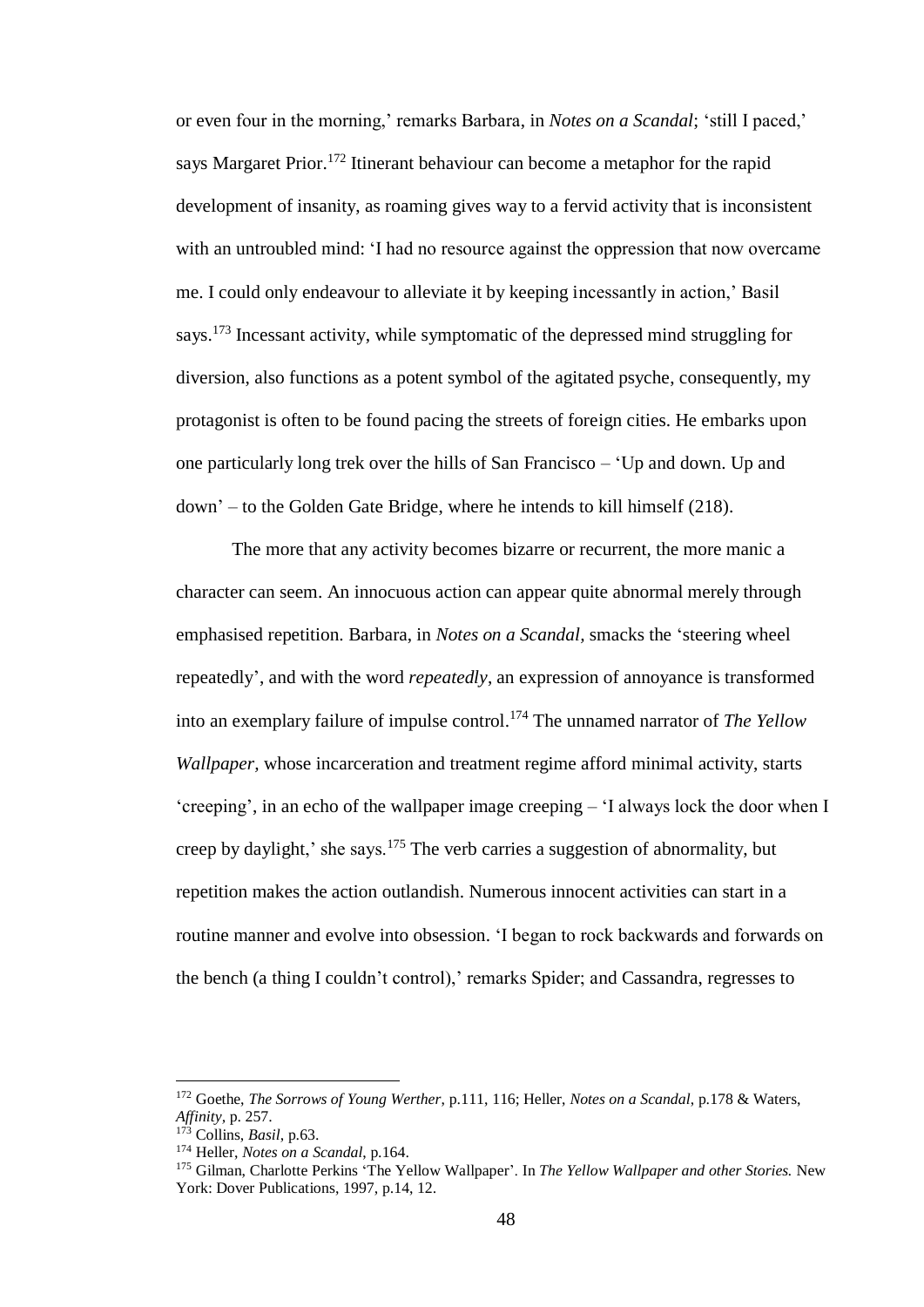'rocking like a crazy chair that cannot stop'. <sup>176</sup> Self-discipline is at issue here. Manic activity is not necessarily frenzied, but it is often repetitive and compulsive. Indeed, something as innocuous as laughter can be indicative of psychosis if it is delirious or unrestrained, as in Corelli's *Wormwood,* where it borders 'on weeping, on frenzy, on madness'.<sup>177</sup> 'In traditional gothic tales,' Kate Reeves tells us, 'laughter typically acts as a mark of madness'.<sup>178</sup> The device may indeed stem from the Gothic, but other genres have since participated in the use of this effective indicator: 'I can't hold it back,' the narrator of *Surfacing* reveals, 'the laughter extrudes'. 179

Emotional responses do not need to be unrestrained or disaffected, in order to appear manic – they may simply be incongruous. This is the case in *American Psycho*, where Bateman is 'on the verge of tears by the time we arrive at Pastel's since I'm positive we won't get seated'.<sup>180</sup> A grossly disproportionate emotional reaction (in clinical terms, 'inappropriate affect') is one of the distinguishing features of madness in Ellis' novel; that, and the psychopathic sadism.<sup>181</sup> The narrator, who 'can't help but start laughing', after attacking a 'street bum' with a knife; perversely 'started to sob' after watching talking animals on the television.<sup>182</sup> Tarquin Winot exhibits similar levels of incongruous thinking. He confesses to murder but will not divulge his best mushrooming sites; he is also hungry at inappropriate moments: 'There's something about inquests and funerals that never fails to sharpen the appetite,' he says.<sup>183</sup> He has a mania for lists which verges on the autistic spectrum, describing a 'large-patterned check suit', worn with a cerise shirt and 'a bow tie with yellow polka dots against a

<sup>176</sup> McGrath, *Spider*, p.165 & Green, *Cassandra's Disk*, p.81.

<sup>177</sup> Corelli, *Wormwood*, p.248.

<sup>178</sup> Reeves, Kate *Laughter and Madness in Post-War American Fiction*. PhD thesis, University of Warwick, 2000, p.106.

<sup>179</sup> Atwood, *Surfacing*, p.178.

<sup>180</sup> Ellis, *American Psycho*, p.39.

<sup>&</sup>lt;sup>181</sup> DSM-5, *Diagnostic and Statistical Manual of Mental Disorders*. 5<sup>th</sup> edn. Washington: American Psychiatric Association Press, 2013, p.817.

<sup>182</sup> Ellis, *American Psycho*, p.132, 250.

<sup>183</sup> Lanchester, *The Debt to Pleasure,* p.166.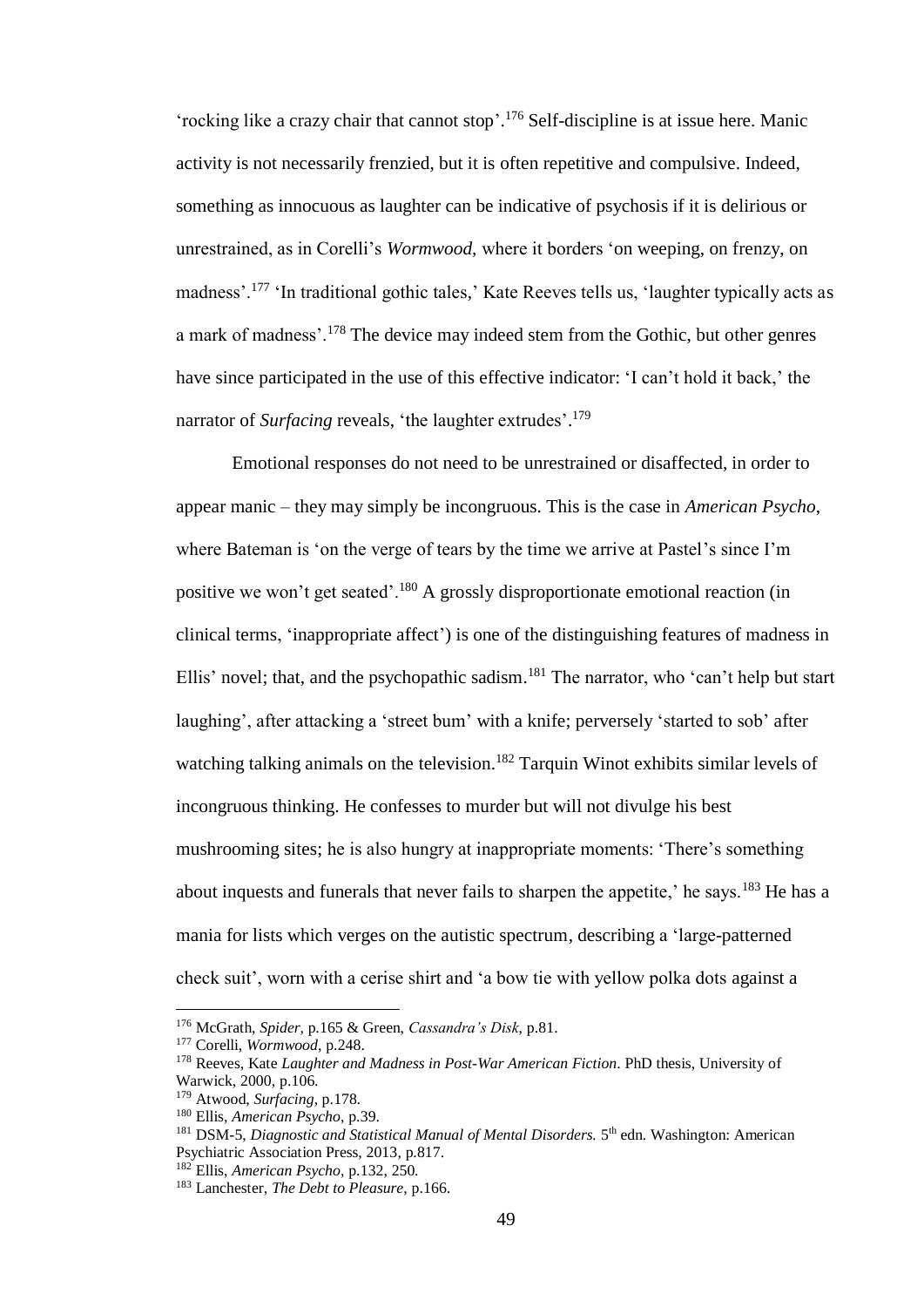light blue background'.<sup>184</sup> It is not so much the outlandish ensemble – mixing spots, checks and clashing colours – that signifies insanity, it is the incongruity of detail at a time when he is plotting murder. Bateman, in *American Psycho*, has a similar avidity for cataloguing his wardrobe, especially when a description of clothing is inapt: 'I put on a new suit (by Cerruti 1881), gave myself a pedicure and tortured to death a small dog.<sup>185</sup> Irregular value judgements predominate in these narratives, and they epitomise irregular mental states. In my own novel, Sam's pyromania – deployed as a method for attracting heroic opportunity – is a calculated ruse to illustrate how completely he has lost control of his life.<sup>186</sup> There is historical precedent for 'inappropriate affect' even though the clinical term is modern. Gilman's narrator, in an effort to eliminate a bad smell, 'thought seriously of burning the house'.<sup>187</sup> It is another case of problem-solving that might be described as *insanely* disproportionate.

Cavalier acceptance of violence can also be used to suggest psychosis. 'I might thrust my sword through his body,' Werther muses, 'the sight of blood might afford me some relief.<sup>'188</sup> Myra Breckinridge claims to personify the credo that 'death and destruction, hate and rage,' are the 'most characteristic of human attributes'; and the narrator of *The Wasp Factory* announces that 'a death is always exciting'. <sup>189</sup> Selfinflicted violence further enforces the presence of insanity. Werther, when not imagining thrusting his sword into another, deliberates plunging a knife into himself: 'I am tempted to open a vein and so find eternal freedom,' he says.<sup>190</sup> 'Self-mutilation,' as

<sup>184</sup> Lanchester, *The Debt to Pleasure,* p.163.

<sup>185</sup> Ellis, *American Psycho*, p.139.

<sup>186</sup> For pyromania as a form of impulse control disorder see Davison, Gerald C. & John M. Neale *Abnormal Psychology*. 8th edn. New York: John Wiley & Sons, 2001, p.66.

<sup>187</sup> Gilman, *The Yellow Wallpaper*, p.11.

<sup>188</sup> Goethe, *The Sorrows of Young Werther*, p.83.

<sup>189</sup> Vidal, Gore *Myra Breckinridge.* London: Anthony Blond, 1968, p.117 & Banks, *The Wasp Factory*, p.48.

<sup>190</sup> Goethe, *The Sorrows of Young Werther*, p.83. Roquentin also distracts himself 'from thinking' by jabbing a knife into the palm of his hand. Sartre, Jean-Paul *Nausea*. Trans. by R. Baldick. London: Penguin, 1965, p.145.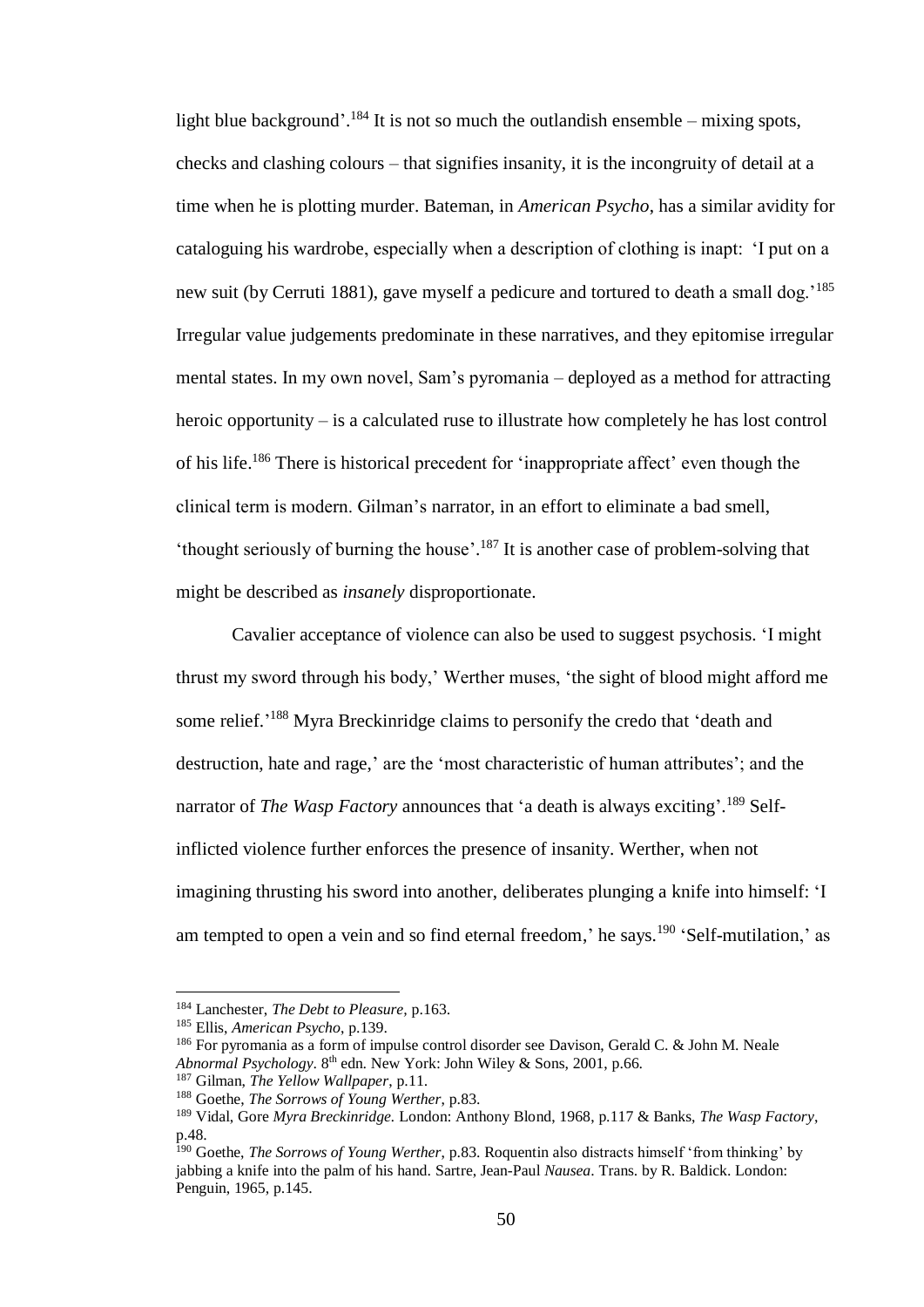Leader notes, 'may be one way of trying to remove libido from the body in schizophrenia.<sup>'191</sup> In fiction, abusive behaviour of all types successfully betrays diverse psychotic disorders by establishing the detrimental absence of impulse control. Sexual deviation and abuse, for example, are also common: 'The things I could do to this girl's body with a hammer,' Bateman announces, 'the words I could carve into her with an ice pick'; and Eva admits to 'sordid sexual fantasies, in such disturbing violation of heterosexual norms'.<sup>192</sup> Cassandra runs the gamut of excess: '(a) promiscuity, (b) real, contributory or imagined manslaughter, (c) incestuous desires, (d) assault and (e) adultery.<sup>'193</sup> Sexual deviation and abuse, as Roy Porter remarks, were considered by Victorian psychiatry to well up 'from subterranean psychopathologies'.<sup>194</sup> As a fictional indicator of insanity, sexual deviancy has never gone out of date.

Psychoactive substances offer further opportunity for revealing dissipation. Werther regrets the 'excess' that led him to empty the bottle when on occasion he drank 'a glass of wine'.<sup>195</sup> Humbert, nearly two centuries later, swallowed 'pony upon pony of gin'; Myra confessed to a hangover from 'mixing gin and marijuana'; and Eva, on top of her 'recreational drugs', was 'the family booze hound'.<sup>196</sup> My Sam is addicted to psychoactive substances – alcohol and stolen prescription drugs. None of this may strike the modern reader as *madly* excessive, but when weighed up alongside other symptoms, it has a cumulative effect. Tarquin announces that 'the end-of-day drink functions as the point at which one exchanges personae'.<sup>197</sup> This change of personality signals a switch,

<sup>191</sup> Leader, p.135.

<sup>192</sup> Ellis, *American Psycho*, p.112 & Shriver, *We need to Talk about Kevin*, p.76.

<sup>193</sup> Green, *Cassandra's Disk*, p.162-3.

<sup>194</sup> Porter, Roy M*admen: A Social History of Madhouses, Mad-doctors & Lunatics.* Stroud: Tempus, 2004, p.205.

<sup>195</sup> Goethe, *The Sorrows of Young Werther*, p.99.

<sup>196</sup> Nabokov, *Lolita*, p.236; Vidal, *Myra Breckinridge,* p.48 & Shriver, *We Need to Talk about Kevin*, p.378, 403.

<sup>197</sup> Lanchester, *The Debt to Pleasure,* p.123.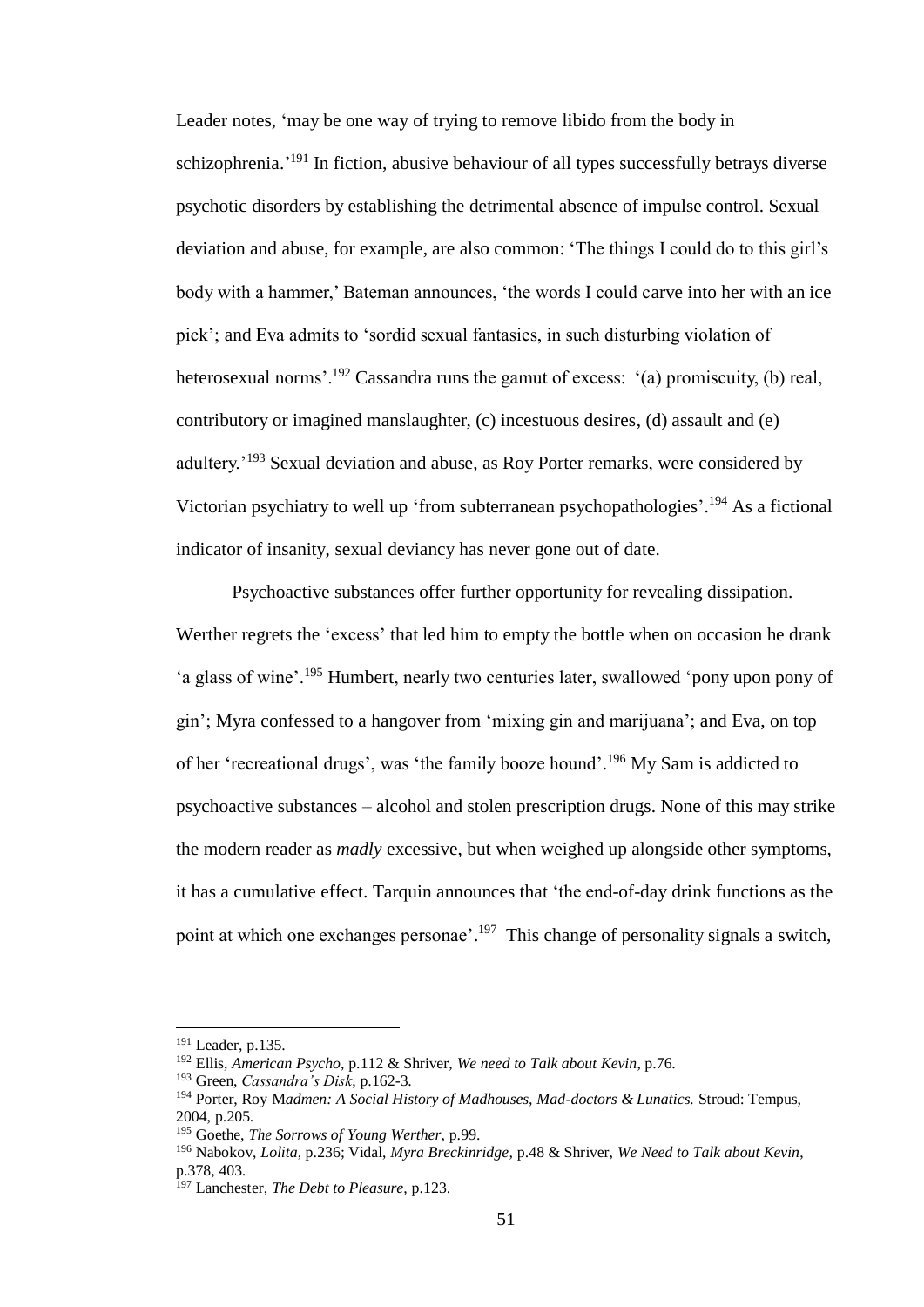a 'Jekyll-and-Hyde' moment that allows the author to unleash an almost entirely new character.

#### Disassociation, Disconnect, Doubles

The Doppelgänger has a strong pedigree in fiction, and the attraction of the Double as a literary device is that it can be used in both subtle and shocking ways. I alluded earlier to the scapegoat – often a minor character in the plot – who functions as a symbolic displacement of the madness of the protagonist. However, doubling does not necessitate another character. It can be the assumption made when an individual loses, or confuses, their sense of self. A character might express a sense of *otherness*, as Basil does when he reveals that he 'seemed to be speaking as the mere mouthpiece of some other voice'.<sup>198</sup> Laing describes the phenomena of the 'unembodied self' as a position in which 'the individual experiences his self as being more or less divorced or detached from his body'.<sup>199</sup> This phenomena manifests in various ways in literature. It may be merely a sensation of morphological change – as when Margaret in *Affinity* announces: 'my lips, my tongue, my eyes felt quite unlike my own'.<sup>200</sup> At the other end of the spectrum the character undergoes an experience of psychic depersonalization – described by Louis Sass as the point where the mind and body appear to exist 'apart'. 201

In fiction a sense of disassociation is often characterised by a slippage of perspective. It was a ruse that Atwood used in her first novel, *The Edible Woman*, where the disaffected narrator slipped into the third person for more than half of the novel and returned, saying pointedly: 'now that I was thinking of myself in the first person

<sup>198</sup> Collins, *Basil*, p.128.

<sup>199</sup> Laing, R.D. *The Divided Self.* London: Penguin, 1969, p.69.

<sup>200</sup> Waters, *Affinity*, p.258.

<sup>&</sup>lt;sup>201</sup> Sass, Louis, et al 'Anomalous self-experience in depersonalization and schizophrenia: A comparative investigation' in *Consciousness and Cognition* 22 (2013) pp.430–441, p. 435.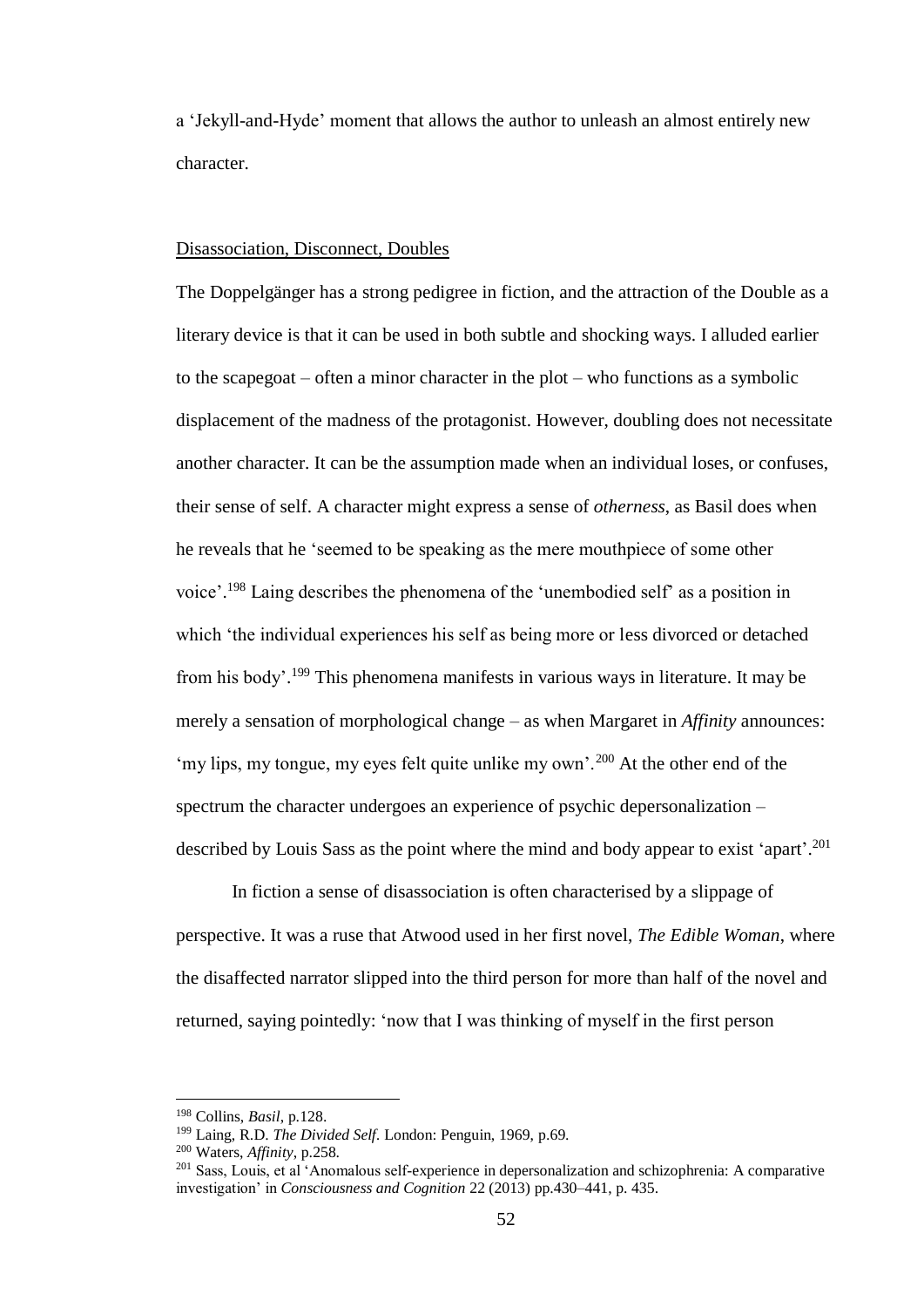singular again'.<sup>202</sup> The latter part of *American Psycho* is notable for sudden shifts from first person to third. 'You shouldn't fawn over him,' Bateman says, referring to himself.<sup>203</sup> It is a familiar trick for an author who, as Blanchot observed in *The Space of Literature*, inevitably moves 'from the first to the third person' whenever they write.<sup>204</sup> Grass employed a particularly unusual slant on this effect when he moved the dialogue of *The Tin Drum* into dramatic form within a chapter of first-person narration. The dislocation of first-person perspective suggests a type of dissociative disorder or *ipseity disturbance*. <sup>205</sup> Changing pronominals without changing focalization is an established fictional mechanism for representing the breakdown of logic and identity; and it is a phenomenon with a medical, as well as a literary, history. Ingram records the casehistory of Hannah Allen, who moved 'disconcertingly between a first and third person narrative'; and Louis Sass and his colleagues document cases of depersonalization with symptoms including 'identity confusion', 'ontological anxiety', and a 'distorted firstperson perspective'.<sup>206</sup>

In two highly charged scenes in my own novel, I have implemented a pronounced pronominal switch. Sam's appropriation of the second-person pronoun in these passages, exploits a device that, as Monika Fludernik says, 'sticks out', and attracts to itself an interest in its 'significance'.<sup>207</sup> The referent 'you' not only suggests acute detachment, but, through its lack of familiarity to readers is empowering to a *mad text*. Changing pronominals without changing focalization is an established fictional mechanism for representing the breakdown of logic and identity. "'Who am I?' I said to

<sup>202</sup> Atwood, Margaret *The Edible Woman.* London: Virago, 1983, p.278.

<sup>203</sup> Ellis, *American Psycho*, p.372-3.

<sup>204</sup> Blanchot, Maurice *The Space of Literature.* Nebraska: University of Nebraska Press, 1982, p133.

<sup>205</sup> Cf. Sass, L. & J. Parnas 'Schizophrenia, consciousness, and the self.' *Schizophrenia Bulletin*, Vol. 29, No. 3, 2003. pp. 427-444, p. 428.

<sup>206</sup> Ingram, Allan ed. *Patterns of Madness in the Eighteenth Century.* Liverpool: Liverpool University Press, 1998, p.29 & Sass, 'Anomalous self-experience in depersonalization and schizophrenia: A comparative investigation', p. 435.

 $^{207}$  Fludernik, Monika 'Second-person narrative as a test case for narratology: The limits of realism' in *Style*. Fall94. Vol. 28 Issue 3. pp. 445-480.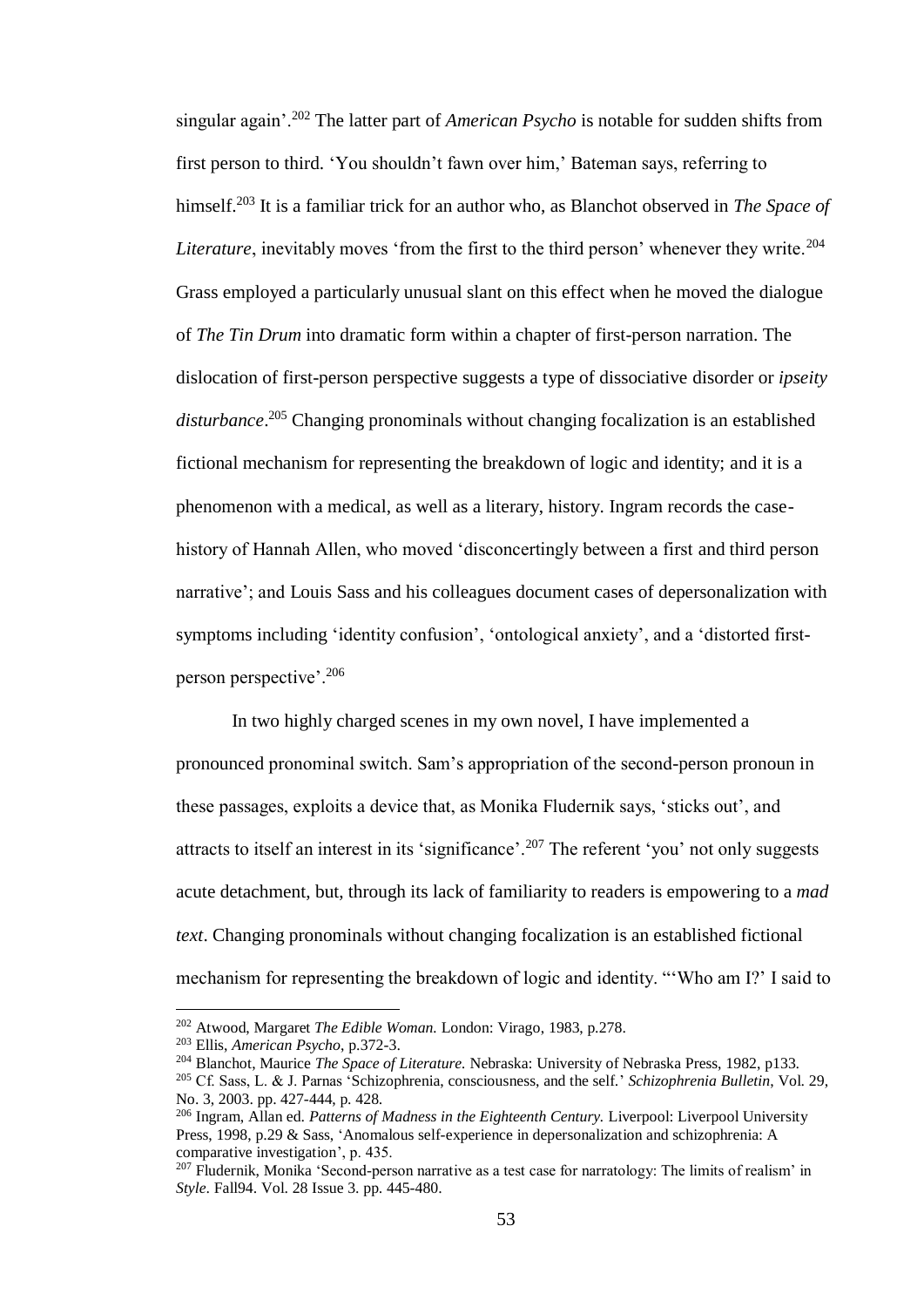myself as I walked up the stairs. 'Who are you? What do you want?'" (227). The second-person narrative intensifies the sense of doubling of Sam's character, and is an affirmation of the relationship he still has with his dead brother. 'The shadow of David, my older brother but my twin in spirit, fell across my thought. If he had lived he would have been the better man; and I wished I could offer him my life. Instead' (224).

If speaking of oneself in the third person, or referring to oneself by name is one signifier of disassociation, another is abandoning one's name entirely. It is noteworthy that several texts of madness obscure the narrator's name. *The Yellow Wallpaper* has an unnamed narrator, as does *Surfacing*. One of Lessing's heroines reflected that names were 'meaningless for women, since they are all male-derived'; but this is not sufficient vindication for the concealment of names in fictions of madness.<sup>208</sup> A nameless character is emblematic of depersonalization, as is a character who hides behind multiple identities. In *The Tin Drum*, Oskar admits that he uses 'all sorts of names'; Humbert assures us that his name is a fabrication; and the narrator of *Affinity* is divided between two names and two identities – 'Now when I tried to be *Margaret* again, I couldn't. It seemed to me that she had dwindled, like a suit of clothes'. 209

Leader claims that 'the disintegration of the body is common in psychosis,' and several literary texts employ a symbolic level of fragmentation to represent psychic alienation.<sup>210</sup> 'It doesn't feel quite *real*,' says Eva, 'and neither do I'; 'I examine my fingernails,' Eliza announces, 'they have begun to look unfamiliar'; and Spider also has fingers that seem 'not to belong to me at all'.<sup>211</sup> Cognitive disintegration reaches its apotheosis in *Surfacing* where the narrator is physically alienated in entirety: 'when I

<sup>208</sup> Martha Quest Hesse, cited in Rigney, Barbara Hill *Madness and Sexual Politics in the Feminist Novel.*  Madison: University of Wisconsin Press, 1980, p.121.

<sup>209</sup> Grass, *The Tin Drum*, p.319 & Waters, *Affinity,* p.242.

<sup>210</sup> Leader, p.45.

<sup>211</sup> Shriver, *We need to Talk about Kevin*, p.6 (Shriver's italics); Gardam, *The Queen of the Tambourine*, p.109 & McGrath, *Spider*, p.13.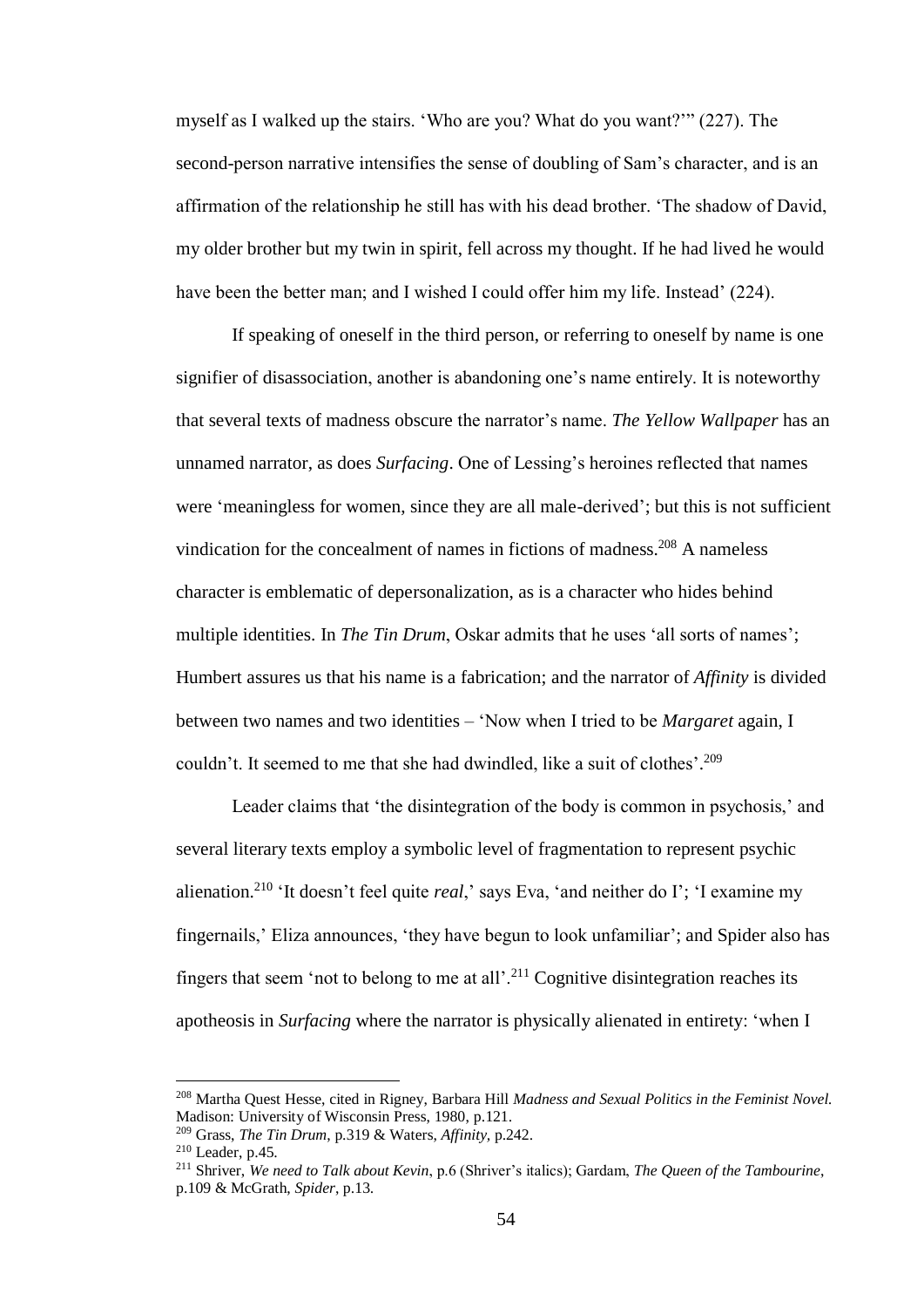am clean I come up out of the lake, leaving my false body floated on the surface'.<sup>212</sup> Her sense of unreality is such that she can say: 'I am not an animal or a tree, I am the thing in which the trees and animals move and grow, I am a place.<sup>213</sup> It is a sentiment echoed by the narrator of *The Wasp Factory*: 'often I've thought of myself as a state; a country or, at the very least, a city'. 214

The idea of self/other is frequently played out in fiction in the liminal space of the mirror. A reflection, like a double, is simultaneously alike and altered. 'I'd take a look at my own self in the mirror,' says Big Chief, 'and I'd think. That ain't me, that ain't my face'.<sup>215</sup> For many literary psychotics the mirror is a thing of danger, 'it is a trap'; 'I reverse the mirror so it's toward the wall,' says the narrator of *Surfacing*, 'it no longer traps me'.<sup>216</sup> The mirror can provoke feelings of uncertainty about identity, but it can also have a reassuring role. Psychosis sometimes manifests itself as narcissistic scopophilia, which Julia Kristeva describes as 'the need for a mirror or an identifying addressee'.<sup>217</sup> The mirror can enable the psychotic mind to *realise* itself from a place where nothing seems whole. My character, Sam, searches for himself in the mirror, as a sign of reassurance, but it is as hard to find himself there as it was to apprehend the language of the words. In an earlier stage of the narrative, he suffers a momentary psychic split, in that the mirror image reveals a stranger: he can 'hardly recognise' himself (116). Rigney reads the recurring mirror image in Atwood's novels as 'a symbol of the split self', a customary interpretation, but the symbolic functions of the

<sup>212</sup> Atwood, *Surfacing,* p.172.

<sup>213</sup> *Ibid,* p.175.

<sup>214</sup> Banks, *The Wasp Factory*, p.76.

<sup>215</sup> Kesey, *One Flew over the Cuckoo's Nest*, p.140. Big Chief also experiences a physically split: 'I feel like I'm floating in the dusty yellow air,' -'I could look down and see myself. 'p.155, 215. <sup>216</sup> Sartre, *Nausea*, p.30 & Atwood, *Surfacing,* p.169.

<sup>217</sup> Kristeva, in Oliver, Kelly *The Portable Kristeva.* New York: Columbia University Press, 1997, p.50. Compare also Sass, Louis A. *Madness and Modernism: Insanity in the Light of Modern Art, Literature, and Thought*. London: Harvard Press, 1994, p.44, with regard to the schizoid individual and the *signe du miroir.* 'He may also stare at himself in a glass as if transfixed by the strangeness of his own reflection.'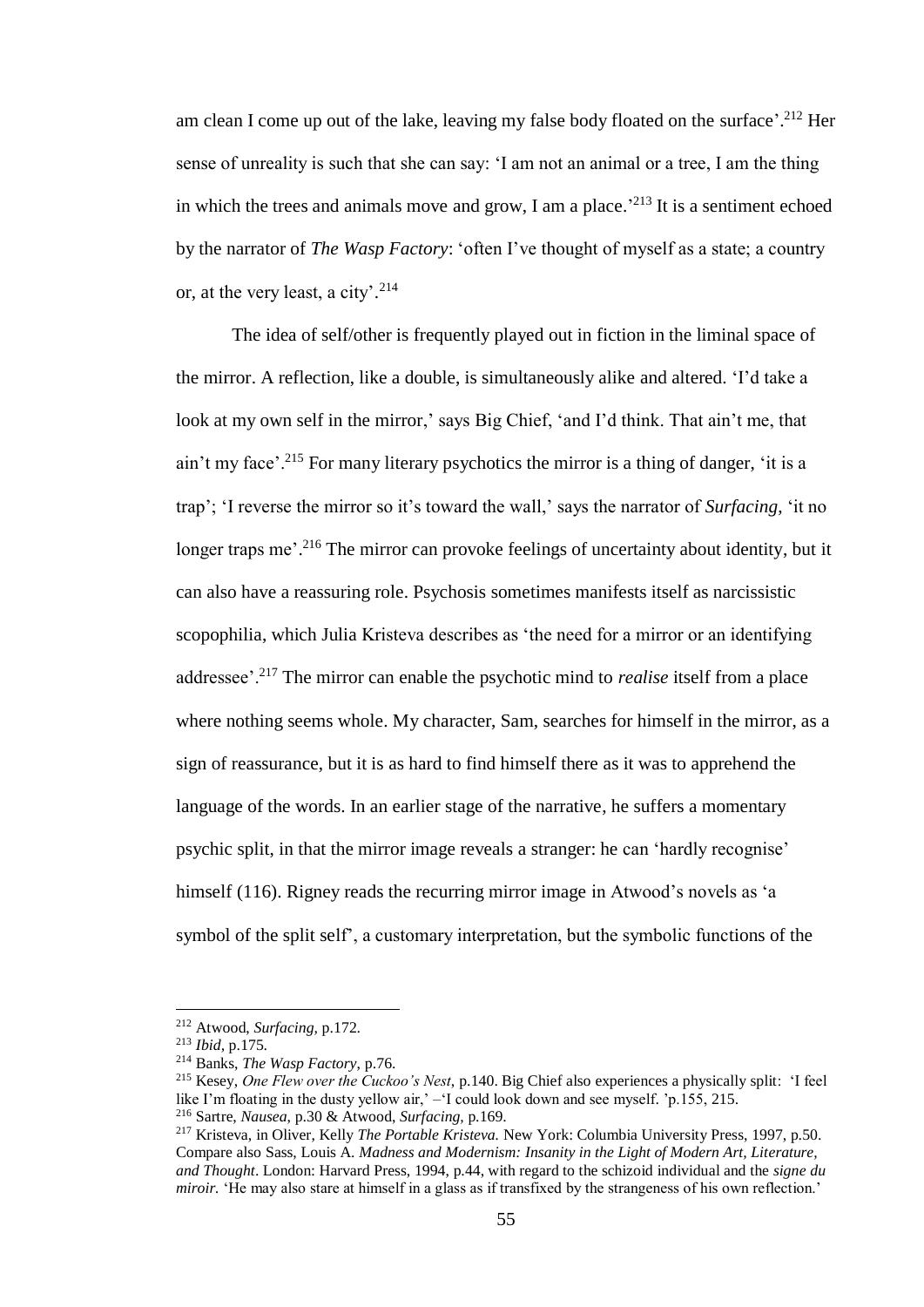mirror are numerous.<sup>218</sup> The mirror is a space of 'you or me', Leader claims, 'that's why mirror situations can be of great danger both for the psychotic subject and to those around them'.<sup>219</sup> 'I must stop being in the mirror,' the narrator of *Surfacing* announces, personifying her fragmented ego. 220

'Sometimes I wonder how I can live with myself,' protests Cassandra, exposing a similar ontological rupture.<sup>221</sup> Madness, as we have seen, is a lonely place, and nobody wants to be alone with a lunatic, not even the lunatic. One solution, as Cassandra found, is to imaginatively double yourself up: 'the Big Bad Baby and I clasped heartening, blood-sister hands'. <sup>222</sup> This isn't always a successful operation. The narrator of *Surfacing* allowed herself to be 'cut in two,' but then found that 'the other half, the one locked away, was the only one that could live: I was the wrong half, detached, terminal'. <sup>223</sup> Frank, in *The Wasp Factory*, decides he is not two individuals but 'lots of different people'; moreover, he has a character double who prefigures and emphasises his psychosis: his brother Eric. 'Whatever it was that disintegrated in Eric then, it was a weakness, a fundamental flaw.<sup>224</sup> Freud maintained that the double was a manifestation of 'the archaic, narcissistic self', who 'projects out of itself what it experiences as dangerous or unpleasant'.<sup>225</sup> This outsourcing of psychic angst can manifest in fiction either as an internal fracture; or as a projection onto a mirror image or another character. Freud associated the double with the *unheimlich*, or uncanny, something fearful and inexplicable; however Jung favoured the less threatening term 'shadow'.<sup>226</sup> If negative characteristics could be displaced, then doubles could

<sup>218</sup> Rigney, p.94.

<sup>219</sup> Leader, p.313.

<sup>220</sup> Atwood, *Surfacing,* p.169.

<sup>221</sup> Green, *Cassandra's Disk*, p.231.

<sup>222</sup> *Ibid*, p.218.

<sup>223</sup> Atwood, *Surfacing,* p.102.

<sup>224</sup> Banks, *The Wasp Factory*, p.76, 195.

<sup>225</sup> Cited in Oliver, p.283.

<sup>226</sup> Stevens, Anthony *On Jung.* London: Routledge, 1990, p.43.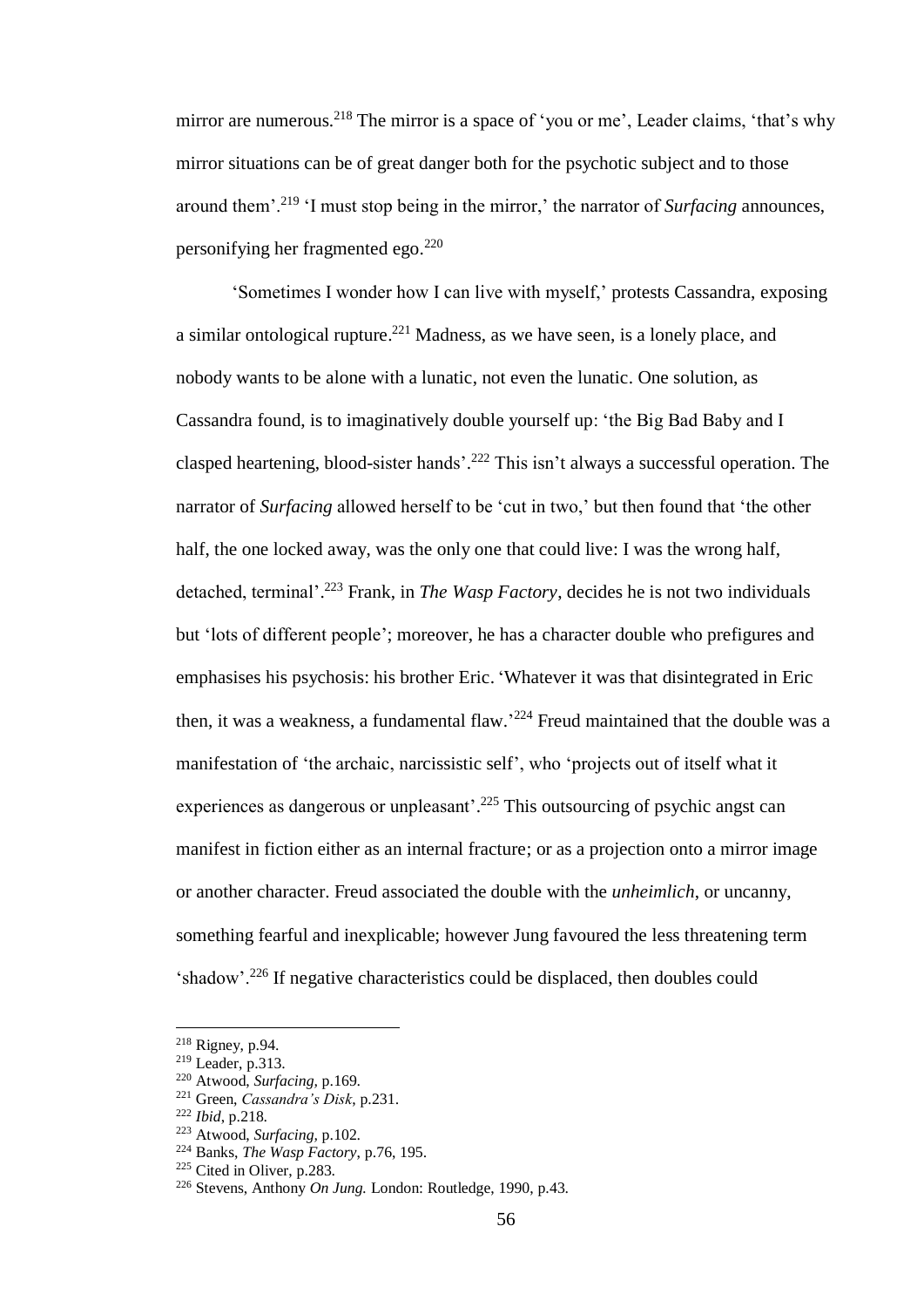potentially be palliative as well as fearsome. 'The false self,' as Laing says, 'is one way of not being oneself'; it is also one way of being somebody else that one would rather be.<sup>227</sup> In *The Queen of the Tambourine*, Eliza lives at number 43 with an imaginary Doppelgänger in number 34. Joan, her Double, is the image of 'the busy, happy woman' Eliza used to be.<sup>228</sup> She sets off around the world into adventures Eliza can only covet. Anna Wulf has a series of doubles. She claims she has 'two personalities', but in a sense each of her five notebooks contains a different version of herself. 'Why do you write things in different kinds of handwriting?' she is asked, and the answer is that she is 'afraid of being chaotic', and this splitting and reworking her life in fiction is a way of 'concealing something' from herself. <sup>229</sup> Gilbert and Gubar observed that the fictional madwoman was a 'double' of the female author, through which they acknowledge 'the discrepancies between what they are and what they are supposed to be'.<sup>230</sup> Although this formula is too out-dated a generalisation to be used effectively, in Lessing's case it is probably true. Anna's fragmentation does seem to mirror that of the author, and it takes many forms. In particular there is a rupture of words and meaning which suggests the frustration of writer's block. 'I find myself listening to a sentence, a phrase, a group of words, as if they are in a foreign language,' Anna exclaims, 'the gap between what they are supposed to mean, and what in fact they say seems unbridgeable'.<sup>231</sup> This failure in communication is, like fragmentation, an important feature of many *mad* texts.

 $227$  Laing, p.94.

<sup>228</sup> Gardam, *The Queen of the Tambourine*, p.218, 197.

<sup>229</sup> Lessing, Doris *The Golden Notebook.* London: Harper Collins, 2007p.156, 246-247, 211.

<sup>230</sup> Gilbert, Sandra & Susan Gubar *The Madwoman in the Attic.* London: Yale University Press, 1984, p.78.

<sup>231</sup> Lessing, *The Golden Notebook*, p.272.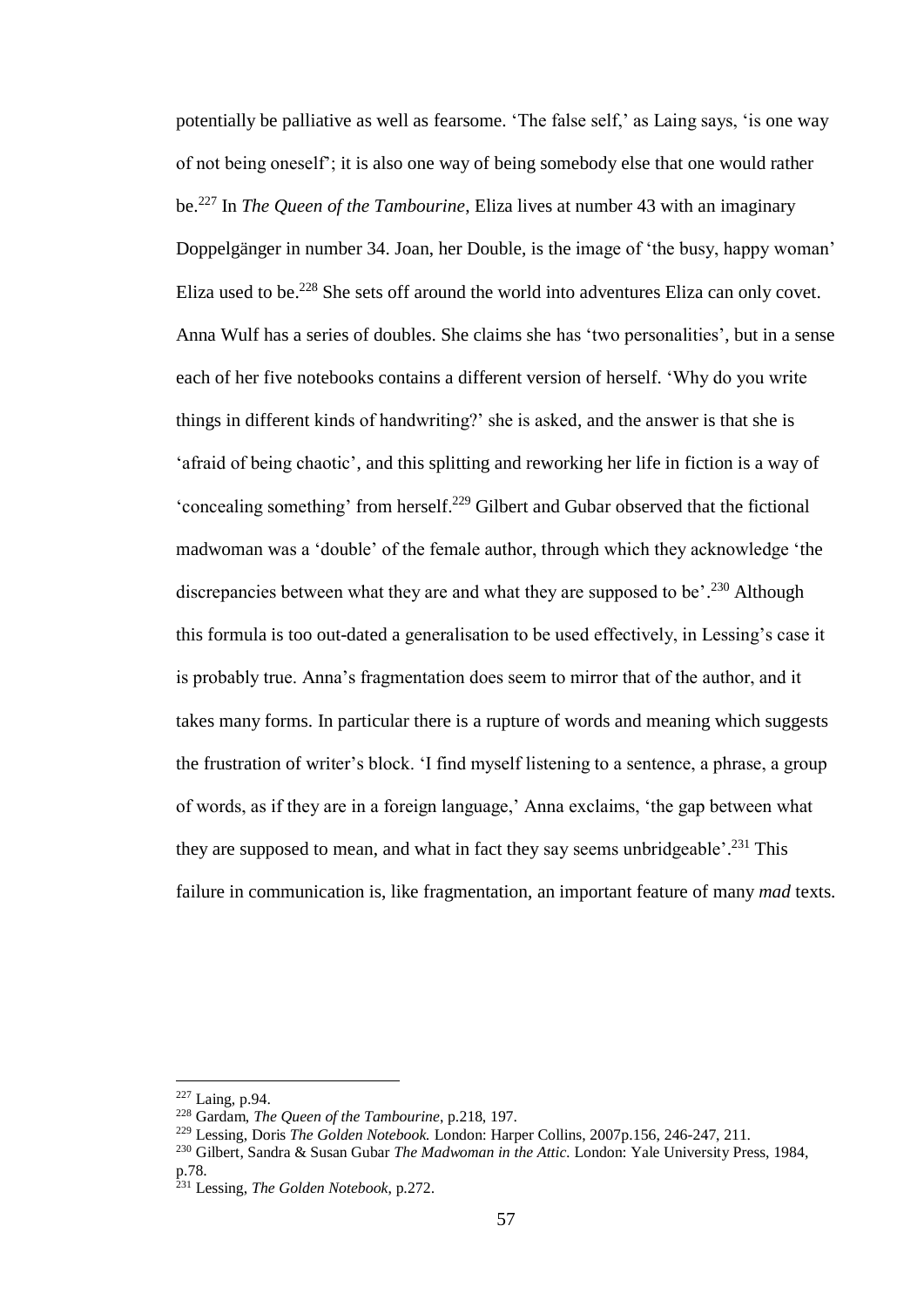### Discourse Failures

The breakdown of discourse is a challenging process for a writer to convey. If a psychotic character reaches a point, as in *Nausea*, where words 'have disappeared, and with them the meaning of things', how can a first-person narrative articulate this experience?<sup>232</sup> Anna Wulf grapples with her native vocabulary as if with a 'foreign language' – 'I am increasingly afflicted by vertigo where words mean nothing,' she says.<sup>233</sup> In *Surfacing,* the narrator expresses a similar alienation from her known languages: 'It must be either English or French but I can't recognize it as any language I've ever heard'.<sup>234</sup> There is the sense that the words mean something – they are recognizable as language – but the conceit is that they no longer mean anything *to the character*. The author and narrator are reliant upon words, but the character professes a rupture with meaning, and so with reality itself. 'Words are form, and if I am at a pitch where shape, form, expression are nothing, then I am nothing', Anna Wulf relates.<sup>235</sup> Language is both communication and comprehension – we realize our world through the words we use to describe it. As Saussure said, 'without language, thought is a vague, unchartered nebula<sup>'</sup>.<sup>236</sup> Madness can involve a rupture with both language and reason, but in fiction it must be portrayed both logically and linguistically. The author of a mad narrator may need to access an alternative form of language to elucidate the mad experience. 'Language divides us into fragments,' the narrator of *Surfacing* says, 'I wanted to be whole' – but 'first I had to immerse myself in the other language.'<sup>237</sup>

<sup>232</sup> Sartre, *Nausea*, p.182.

<sup>233</sup> Lessing, *The Golden Notebook*, p.272, 418.

<sup>234</sup> Atwood, *Surfacing*, p.178.

<sup>235</sup> Lessing, *The Golden Notebook,* p.419.

<sup>&</sup>lt;sup>236</sup> (sic) Saussure, Ferdinand de 'Course in General Linguistics' in Rice, Philip and Patricia Waugh, eds. *Modern Literary Theory: A Reader*. 3rd edn. London: Arnold, 1997, pp.8-15, p.9.

<sup>237</sup> Atwood, *Surfacing*, p.139, 152.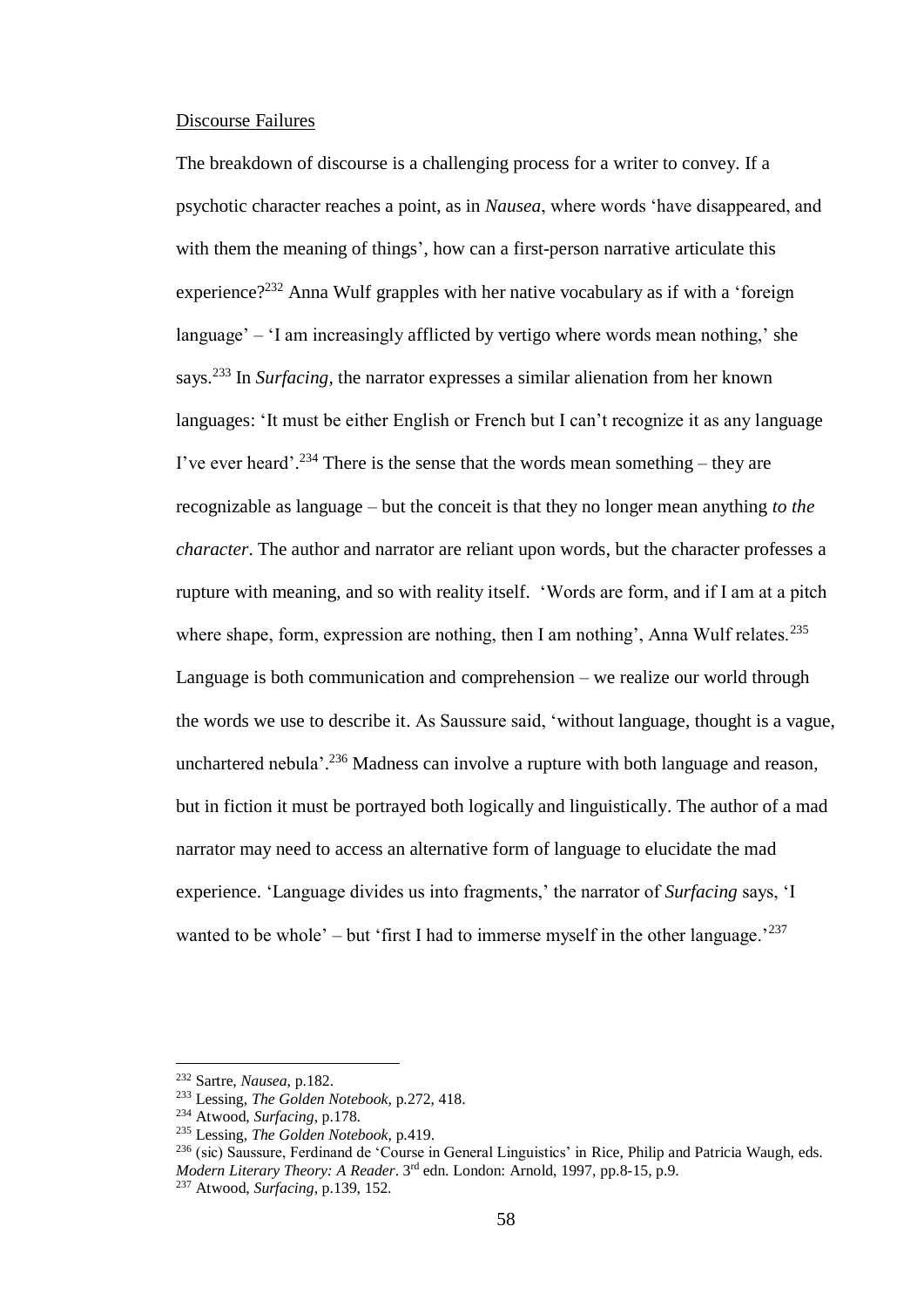Julia Kristeva proposed the notion of a 'semiotic chora' – the source of a preoedipal language, which could modify 'banal, logical order by linguistic distortions'.<sup>238</sup> Semiotic discourse offers an insight into the kinds of speech sometimes used to characterise madness in monologic fiction. Kristeva made a study of 'the moments where language breaks up in psychosis'; allowing that creativity as well as suffering could inhabit such 'moments of instability'.<sup>239</sup> The semiotic has elements of 'Magic, shamanism, esotericism, the carnival'; it is 'fluid and plural, a kind of pleasurable creative excess over precise meaning'; it is the double of social and cultural speech and yet an alternative modality within 'the same signifying process'.<sup>240</sup> Authors rightly use metaphor, metonymy, rhythm, repetition, and other complex idioms in pursuit of originality. This condensation and displacement of logical order offers a route into language that can be appropriated and exaggerated in the pursuit of monologic madness. Psychotics, for example, may be captivated, as writers sometimes are, by the *sound* of words rather than their meaning. Patrick McGrath alternates rhythmic and repetitive forms of speech in *Spider*, as his narrator learns 'to give them a good lunatic': 'bloody nerve, nerve, nervous disease'; 'Horace – Horrors! Horrors Cleg!'; 'ragged, jagged tears'.<sup>241</sup> Repetitive speech such as this signals a dislocation between sign and signified. It is typical of the genera of psychoses where words either become disconnected from meanings, or, as Leader says, 'too connected'. <sup>242</sup> The repetition of the word 'bobok', the Russian for 'bean', in Dostoyevsky's story of the same name exemplifies the former; as does the narrator of *Surfacing* remonstrating over the 'mirages raised by words', while reciting to herself the nonsense mantra 'love conquers all, conquerors

<sup>&</sup>lt;sup>238</sup> Kristeva, Julia 'A Question of Subjectivity – An Interview', in Rice, Philip and Patricia Waugh, pp. 131-137, p.134.

<sup>239</sup> *Ibid*, p.134, 132.

<sup>&</sup>lt;sup>240</sup> Kristeva, Julia in Oliver, p.30, 34 & Eagleton, Terry *Literary Theory*. 2<sup>nd</sup> edn. Oxford: Blackwell, 1997, p.163.

<sup>241</sup> McGrath, *Spider*, p.175, 172.

<sup>242</sup> Leader, p.73.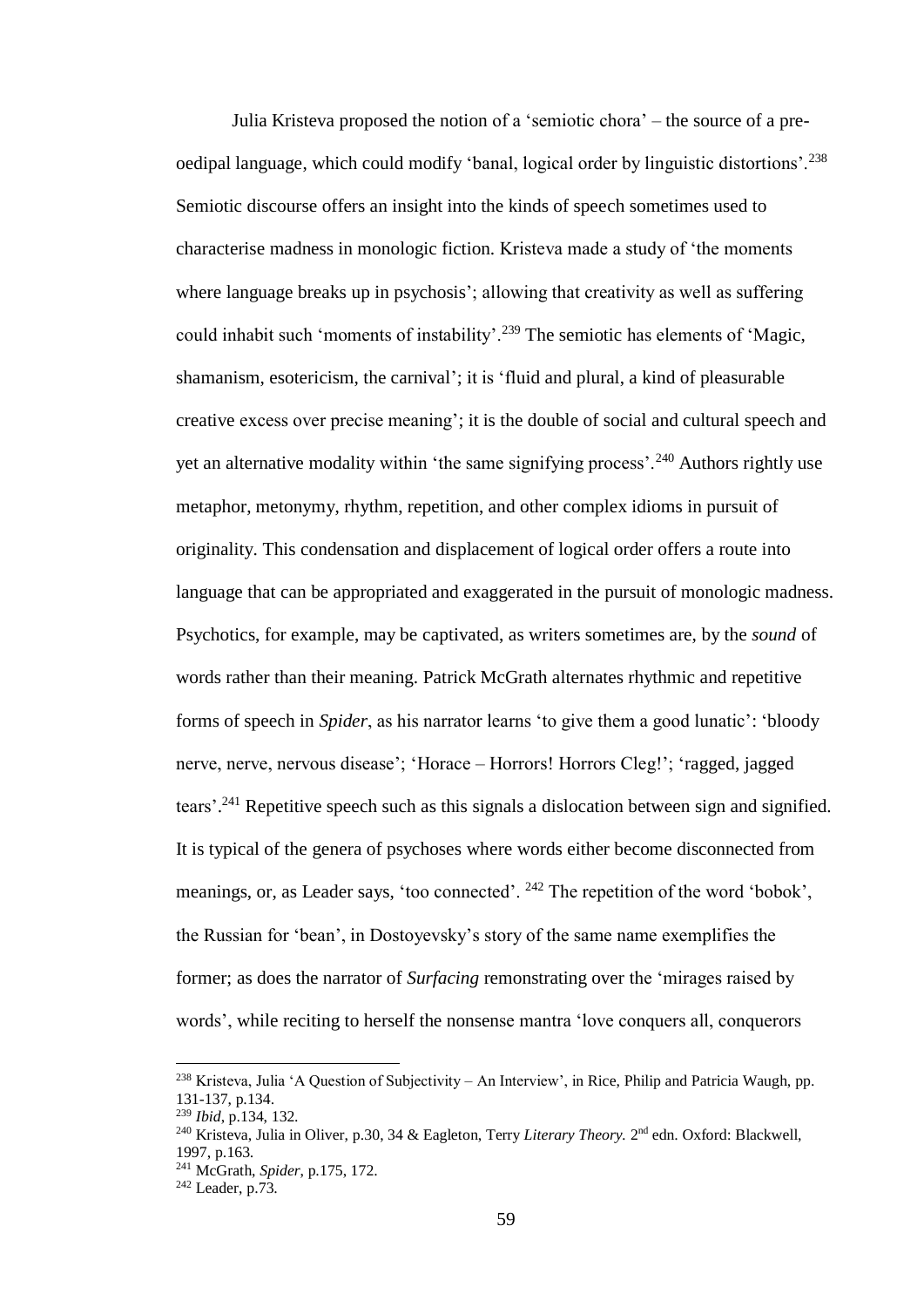love all'.<sup>243</sup> Both acts of repetition give a sense of disengagement between sign and signifier, where the repeated word vainly chases after its essence. An example of a word being too literally connected to meaning can be found in *The Queen of the Tambourine*, where Eliza dismembers the word judgemental: 'So judgemental? Judge – mental? Judges are mental.'<sup>244</sup> Nonsense speech, clanging (where sound takes precedent over meaning), perseveration and echolalia (repetition) are typical of severe psychosis and easy to replicate in fictional madness; as is the sort of choppy speech (cluttering) exemplified in *Bobok* and *Diary of a Madman*. <sup>245</sup> Prolixity is another symptom readily introduced on the written page, as noted vis-à-vis Tarquin Winot's adjectival extravagances*.* 'You can always count on a murderer for a fancy prose style,' Humbert exclaims. <sup>246</sup> I experimented with clanging and glossomania in *Headlong*. Sam manifests a predilection for rhyme and alliteration – 'storks stalking'; 'timber-limbed'; and 'love tales over cocktails' are among his more obvious word games  $(162, 146, 141)$ .<sup>247</sup> 'Call me Dolores like they do in the stories,' he says, aping Dylan Thomas (141).

Laing asserted that 'one of the greatest barriers against getting to know a schizophrenic is his sheer incomprehensibility', the same can be true of the fictional psychotic; if the language descends too far into 'nonsense, red-herring speech, prolonged filibustering', how can the character be comprehensible?<sup>248</sup> Or, as Charley Baker says: 'what of the need for coherency in narratives of incoherency?'<sup>249</sup> It appears that some readers struggled, for instance, to follow the confused reasoning in Quentin Compson's section of *The Sound and the Fury* that signified the disintegration of logic

<sup>243</sup> Dostoyevsky, 'Bobok', p.276 & Atwood, *Surfacing*, p.158.

<sup>244</sup> Gardam, *The Queen of the Tambourine*, p.193.

<sup>245</sup> Bentall, Richard *Madness Explained: Psychosis and Human Nature*. London: Penguin, 2004, p.385.

<sup>246</sup> Nabokov, *Lolita*, p.9.

<sup>247</sup> Sass speaks of *glossomania* in which 'the flow of speech will be channelled largely be acoustic qualities'. Sass, *Madness and Modernism,* p.178.

 $248$  Laing, p.163-164.

<sup>249</sup> Baker, Charley *et al*. *Madness in Post-1945 British and American Fiction.* Basingstoke: Palgrave Macmillan, 2010, p.26.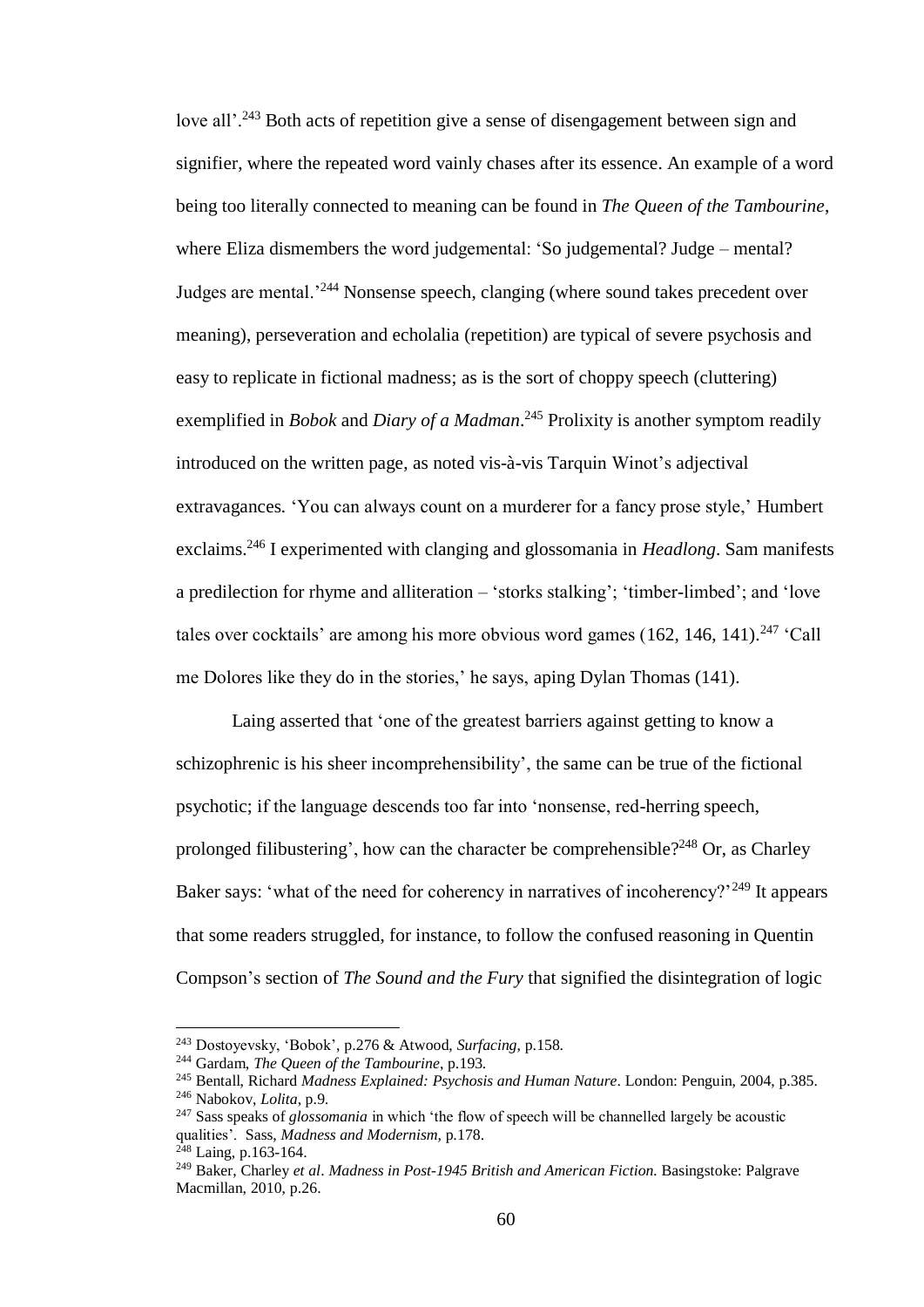and identity: 'i you dont believe i am serious and he i think you are too serious'.<sup>250</sup> Faulkner conveyed the confused mind of his character through a breakdown in common patterns of logical thought and communication, but the sense of the writing became obscured, and the readership demanded an elucidatory appendix. <sup>251</sup> One way of indicating the incoherence of mad dialogue without actually writing it, is to displace it from the linguistic to the visual sphere, as in *The Yellow Wallpaper.* The madness of the wallpaper combines both a duality with the narrator and a metaphor for her psychosis. As Wiesenthal states, 'Gilman effectively teaches us, without ever having to tell us, that the "language" of madness presupposes a semiotic mode that is in part visual.<sup>252</sup> 'It is getting to be a great effort for me to think straight,' the narrator announces, and yet her speech does not falter in its logic.<sup>253</sup>

As well as displacing madness in fiction out of the dialogic sphere, breakdown and incoherency can be symbolized in the physical representation of the words on the page. In *Notes on a Scandal*, this is achieved with a passage of scored writing: 'Damn her Damn her'.<sup>254</sup> The battle between passion and restraint is played out in the combined statement and retraction. In *Clarissa* the narrator's musings become as materially disjointed as their owner is perceived to be mentally: 'what she writes, she tears, and throws the paper in fragments under the table, either as not knowing what she does, or disliking it.<sup>255</sup> Clarissa describes herself 'tearing what I scribbled as fast as I wrote it'; and scraps of her disintegrating dialogue are inserted into the prose: 'Paper 1', described as 'Torn in two pieces'; 'Paper II', 'Scratched through, and thrown under the

<sup>250</sup> Faulkner, William *The Sound and the Fury.* New York: Vintage, 1990, p.176.

<sup>251</sup> Ousby, Ian ed. *The Cambridge Guide to Literature in English*. Cambridge, Cambridge University Press, 1995, p.890. The novel was published in 1929, and Faulkner capitulated to readers' demands, and added an appendix in 1946.

 $252$  Wiesenthal, p.26.

<sup>253</sup> Gilman, *The Yellow Wallpaper*, p.7.

<sup>254</sup> Heller, *Notes on a Scandal*, p.238.

<sup>255</sup> Richardson, *Clarissa,* p.889.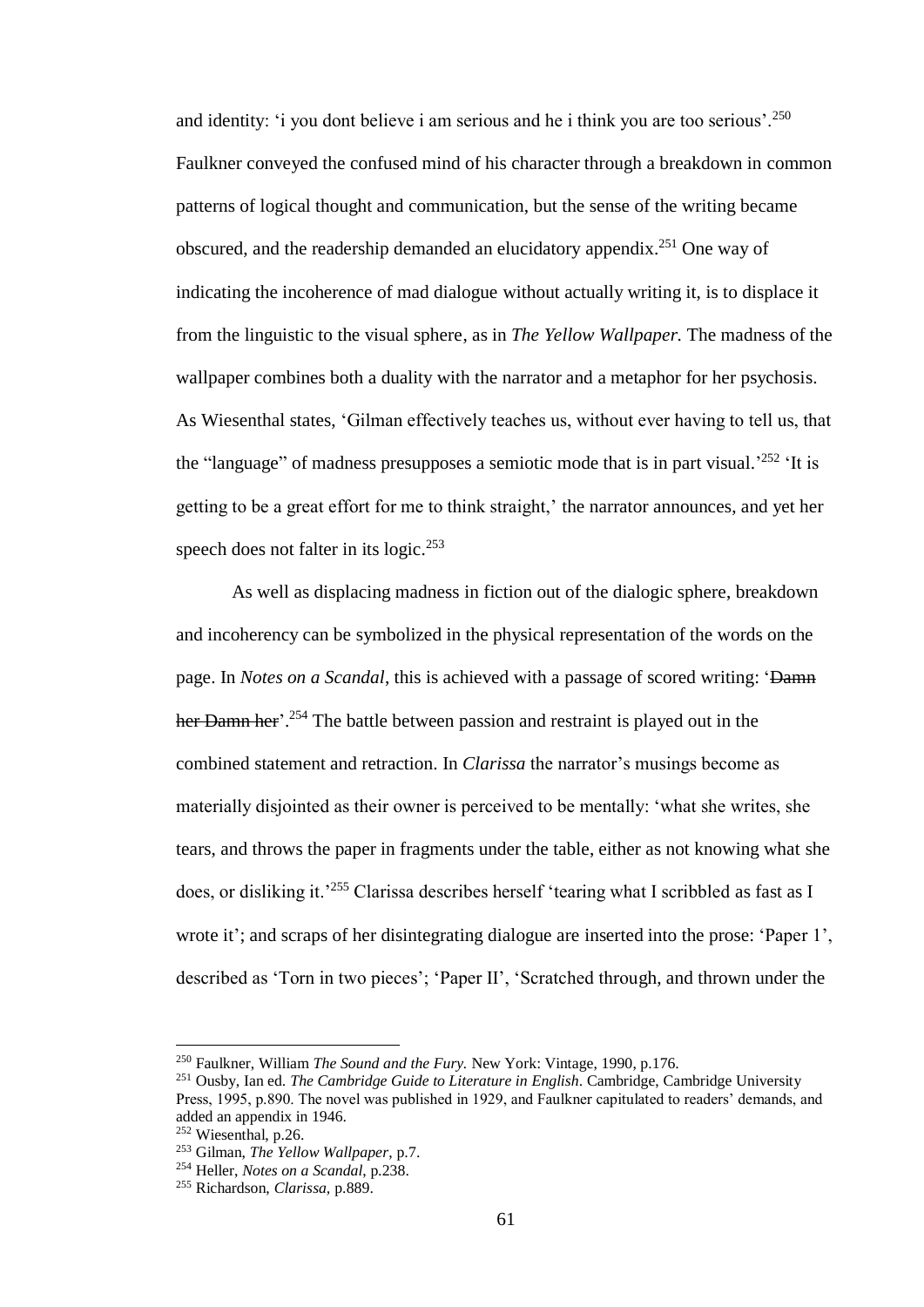table'.<sup>256</sup> Fragments of writing become a metaphor for the fragmented mental state of the writer. This is a ruse I developed for my own novel, where Sam, in a state of breakdown that leaves him unable to articulate the words he wants to say, assembles 'cuttings' from the *Times of India*: 'mouthfuls of words, sound bites, gobs' (223).

In *The Golden Notebook*, Anna begins four notebooks, each with long lucid passages which lapse into fragments and 'newspaper cuttings'.<sup>257</sup> These repeated narrative disintegrations symbolise her collapse, and the consequent breakdown of meaning for her in the recorded word. The notebooks explore the many facets of Anna's divided personality, but they are all reduced to incomprehensible scraps. She is incapable, finally, of making sense of these 'bits of print'.<sup>258</sup> In *Basil*, the journal entries become briefer, and the writing, we are told, becomes 'illegible' as 'the simplest forms of expression confused themselves'. <sup>259</sup> This descent into illegibility, or incomprehensibility, mirrors the onset of incoherent thought; either into a place of semantic dislocation where words and meaning unravel, or into discourse failure in which logic is redefined and narrative voices must transform to portray this.

## Illusions and Delusions

Hearing voices, as we know from the 'Rosenhan experiment' of 1973, may be the one symptom that by itself can merit a diagnosis of madness.<sup>260</sup> Oliver Sacks assures us that 'most people who do hear voices are not schizophrenic'; but the phenomenon of auditory hallucination is, nevertheless, highly effective as a cypher for psychosis in fiction.<sup>261</sup> 'Wild voices sang, shouted, and yelled in my ears "Kill! Kill! Kill him!"',

<sup>256</sup> Richardson, *Clarissa,* p.1011, 890.

<sup>257</sup> Lessing, *The Golden Notebook*, p.394.

<sup>258</sup> *Ibid*, p.565.

<sup>259</sup> Collins, *Basil*, p.260.

<sup>260</sup> Rosenhan, D.L. 'On being Sane in Insane Places'. *Science*, 19 January 1973. Vol 179. no 4070.

<sup>261</sup> Sacks, Oliver *Hallucinations.* London: Picador, 2012, p.56.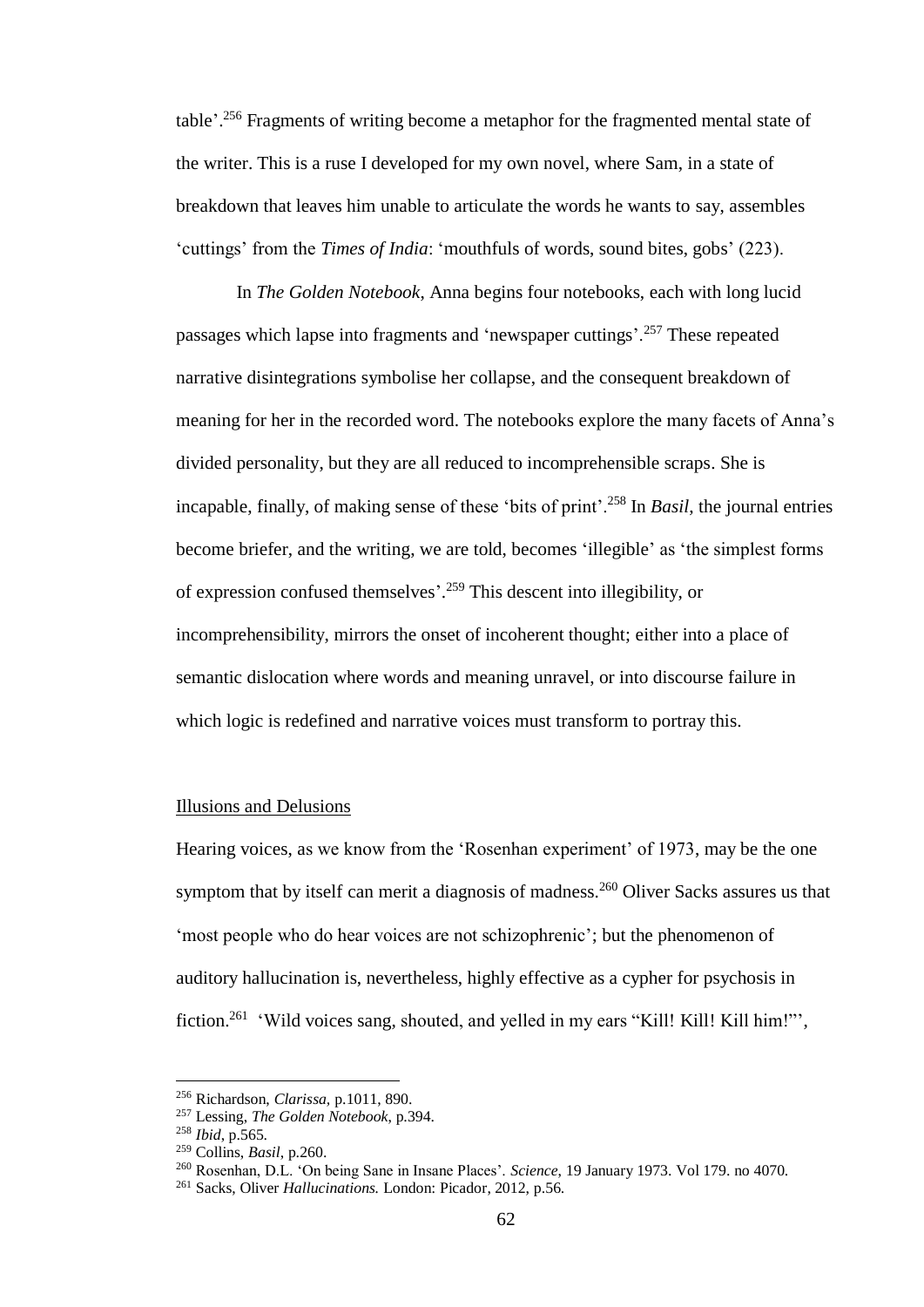reveals Gaston; 'Satan whispered within me,' Oskar claims; 'the chant,' Spider says, went 'Kill her kill her'.<sup>262</sup> Voices run the gamut from disembodied and malicious, as these are, to mundane but originating from an unlikely source. Eliza perceives the dog speaking: '"Oh well, OK", says Toby, dubiously, going out'.<sup>263</sup> In *Diary of a Madman,* dogs speak, conduct love affairs and even write letters: 'Dogs are intelligent people, they understand all about politic relations.' <sup>264</sup> In *Bobok,* the dead speak from their graves, and have quite commonplace conversations. One fellow, we are told, is almost completely decomposed, 'but once every six weeks he'll still suddenly mutter a word'. <sup>265</sup> This *bizarre* delusion is sufficient to confirm the madness of the narrator, in that the voices of cadavers impugn all logical comprehension. 266

Hallucinations of sight, smell and sound, have customarily been acknowledged as symptomatic of insanity – Sacks uses the terms 'phantopsia', 'phantosmia', and 'phantacusis' – but there are also 'tactile hallucinations'.<sup>267</sup> These illusions are useful fictionally both as instantly recognisable indicators of madness, and for their symbolic effect. One of the more subtle auditory hallucinations is ringing in the ears. 'I still heard that sound my heart had knocked ringing in my head,' exclaims Big Chief.<sup>268</sup> In reality this sort of symptom could be tinnitus, but it is weighted in the context of the novel by the symbolism of the beating heart and the implied sense of alarm (or even *an* alarm). 'Anyone can have a hallucination,' Leader avers, 'but for it to really count as a psychotic phenomenon it must have an effect of meaning for the person'.<sup>269</sup> Essentially, anything can constitute delusion if it is situated as such for the character. The most

<sup>262</sup> Corelli, *Wormwood*, p.189; Grass, *The Tin Drum*, p.352 & McGrath, *Spider*, p.155.

<sup>263</sup> Gardam, *The Queen of the Tambourine*, p.161.

<sup>264</sup> Gogol, *Diary of a Madman*, p.7.

<sup>265</sup> Dostoyevsky, 'Bobok', p.288.

<sup>&</sup>lt;sup>266</sup> 'Delusions are deemed bizarre if they are clearly implausible and not understandable to same-culture peers'. DSM-5, *Diagnostic and Statistical Manual of Mental Disorders*. 5<sup>th</sup> edn. Washington: American Psychiatric Association Press, 2013, p.87.

 $267$  Sacks, p.48, 82.

<sup>268</sup> Kesey, *One Flew over the Cuckoo's Nest*, p.168-9.

<sup>269</sup> Leader, p.164.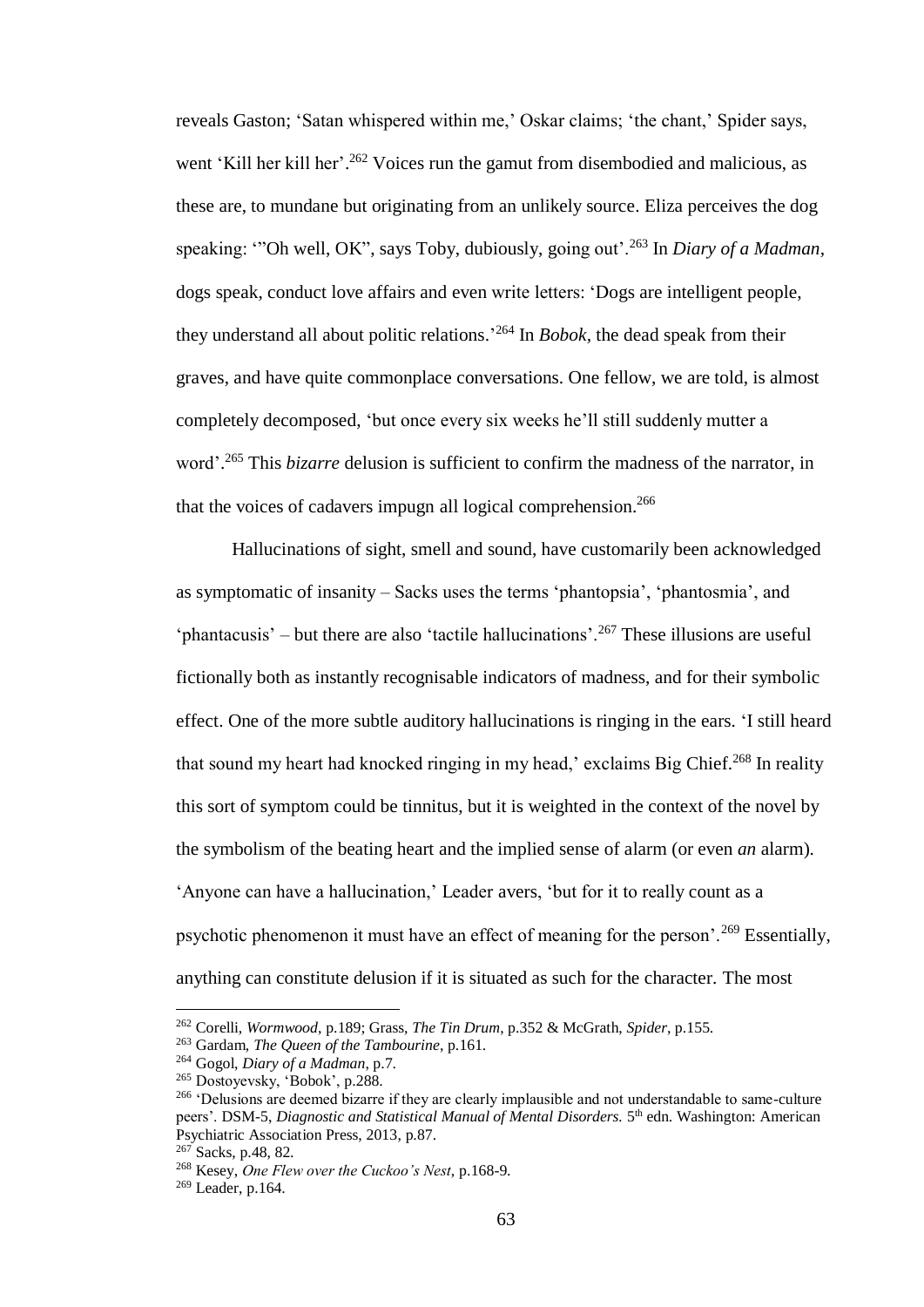customary phantosmia in fiction is an unidentifiable odour, it materializes in *The Yellow Wallpaper* and several other texts.<sup>270</sup> 'There came such a hellish stench from under every gateway,' writes Gogol; and Dostoyevsky makes it clear in *Bobok* that this odour 'is a moral stench!'<sup>271</sup> 'Sometimes smells haunt me as much as voices,' Sam reveals early in my novel: the smell of vomit, which he associates with his mother's death, and later the smell of coffin flowers (55).

The greatest scope for extravagant hallucination in fiction lies, not in smell or sound, however, but with visions. Gaston in *Wormwood* endures nights 'of wakeful visions' as he chases the Absinthe fairy; these include 'spectres', and 'voices', and diverse 'flying phantasmagoria'.<sup>272</sup> Basil also sees 'visions of flying phantoms'.<sup>273</sup> The visitations experienced by Eliza include people 'suspended in the air', and beds that 'spin' out of windows: 'I suppose this is all true?' Eliza says, 'I've been having a bit of trouble with what is and what isn't lately'.<sup>274</sup> Bateman watches his friend's head metamorphose into 'a talking vagina'; Cassandra's floor 'is alive with grey scurrying bodies', and Balram sees 'a pyramid of motorbike helmets that resembles 'a pile of severed heads'.<sup>275</sup> Tempting as it was to plague my protagonist with outlandish visions, I concluded that auditory and olfactory hallucinations were sufficient torment, and Sam's visions are restricted to re-lived memories of his brother's fatal accident, and the sight of his dead father, in New York, 'walking down the road' (121).

Hallucinations may also manifest as delusions of perception. Big Chief is convinced that 'Nurse is able to set the wall clock at whatever speed she wants'; and

<sup>270</sup> Gilman, *The Yellow Wallpaper*, p.11.

<sup>271</sup> Gogol, *Diary of a Madman*, p.7. & Dostoyevsky, *'*Bobok', p.288.

<sup>272</sup> Corelli, *Wormwood*, p.117, 322, 151.

<sup>273</sup> Collins, *Basil*, p.140.

<sup>274</sup> Gardam, *The Queen of the Tambourine*, p.53, 36, 214.

<sup>275</sup> Ellis, *American Psycho*, p.108; Green, *Cassandra's Disk*, p.243; & Adiga, *The White Tiger*, p.268.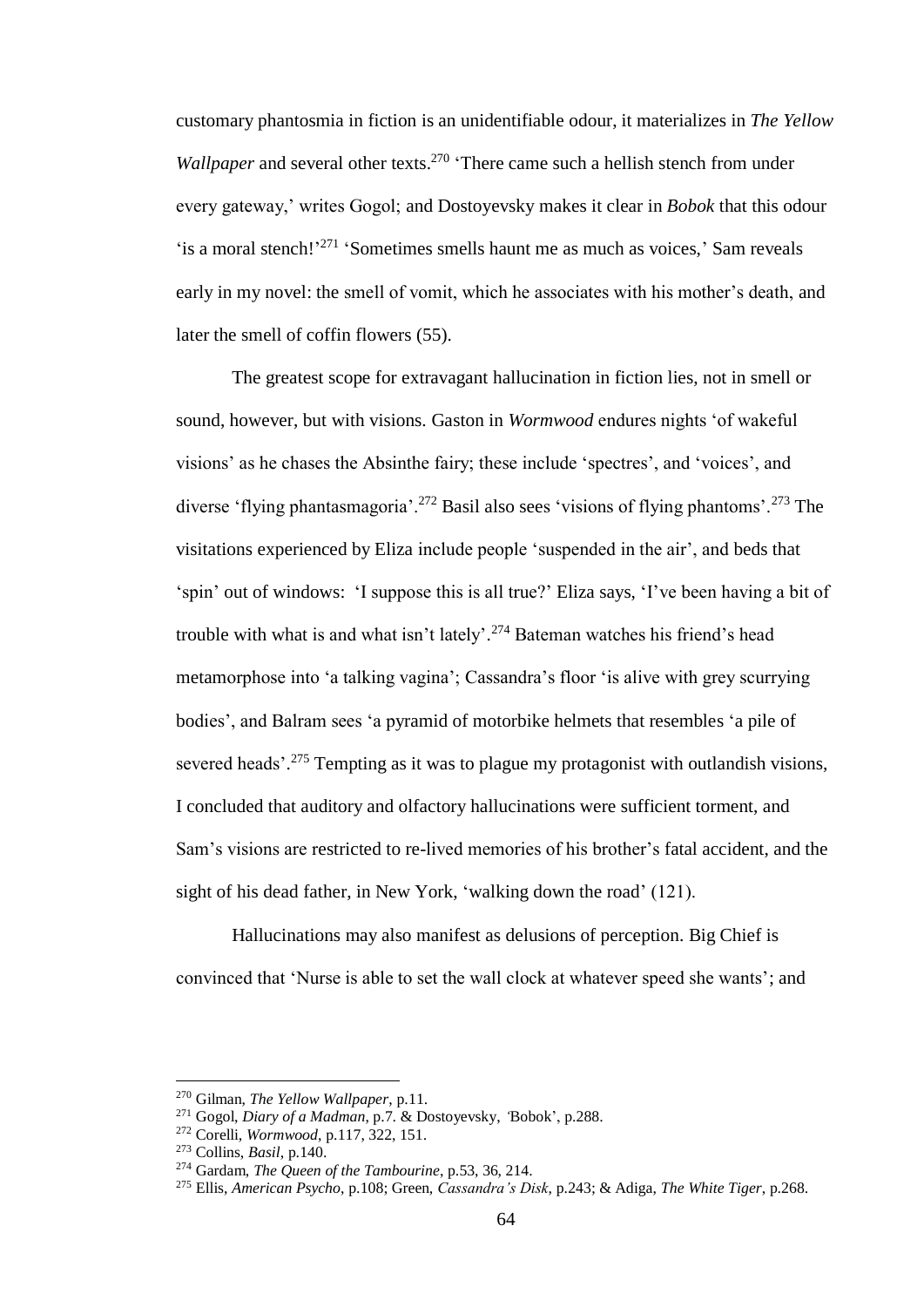Eva fears that her new-born son is an 'unusually cunning individual'. <sup>276</sup> In *Nausea*, the narrator complains that 'objects start existing': 'Objects ought not to *touch*,' Roquentin says, 'they are not alive'.<sup>277</sup> Just as the subject of Sartre's novel begins to disintegrate, and can find 'nothing human' in his reflection, objects form themselves in human ways – 'clothes have become living things'. <sup>278</sup> This confusion of object and subject was also experienced by Poe's Pym, who dreamed of trees 'endowed with a human vitality'.<sup>279</sup> In a later text, *Surfacing,* the metamorphosis is from subject to object: 'the others are already turning to metal', the narrator exclaims, as her partner 'unzips his human skin'. <sup>280</sup> Paranoia is one of the strongest manifestations of psychotic *mis*-perception. In *Lolita*, Humbert's paranoia manifests as a 'persecution mania'. <sup>281</sup> Tarquin is fixated on the idea that he is being shadowed, although he is the one equipped with *The Mossad Manual of Surveillance Techniques*; Myra believes that her doctors are 'with the CIA'; and Spider suspects that his father controls his 'thoughts and movements'.<sup>282</sup>

Delusion in fiction, as in reality, has a history of influence from the animal world. Max Byrd states that 'the identification of insanity with animality and excrement conveys perfectly the degradation that madness meant to the early eighteenth century'. <sup>283</sup> Suzanne, in *The Nun*, tore at her clothes with her teeth like an animal, but a similar trope of animality occurs centuries later, when Margaret, in *Affinity*, rips her sheets with her teeth. <sup>284</sup> The narrator of *Wormwood* was described as a 'shuffling beast' in 1890, and bestial motifs are still appearing in contemporary literature: 'I leave my

<sup>276</sup> Kesey, *One Flew over the Cuckoo's Nest*, p.68 & Shriver, *We need to talk about Kevin*, p.103.

<sup>277</sup> Sartre, *Nausea*, p.176, 22.

<sup>278</sup> *Ibid*, p.31, 226.

<sup>279</sup> Poe, Edgar Allan *The Narrative of Arthur Gordon Pym.* Oxford: Oxford University Press, 2008, p.21. <sup>280</sup> Atwood, *Surfacing*, p.153-154.

<sup>281</sup> Nabokov, *Lolita,* p.236

<sup>282</sup>Lanchester, *The Debt to Pleasure*, p.115; Vidal, *Myra Breckinridge*, p.189 & McGrath, *Spider*, p.215.

<sup>283</sup> Byrd, Max *Visits to Bedlam.* Columbia: University of South Carolina Press, 1975, p.53-4.

<sup>284</sup> Diderot, Denis *The Nun*, trans be R. Goulbourne. Oxford: Oxford University Press 2005, p.42 & Waters, *Affinity*, p.342.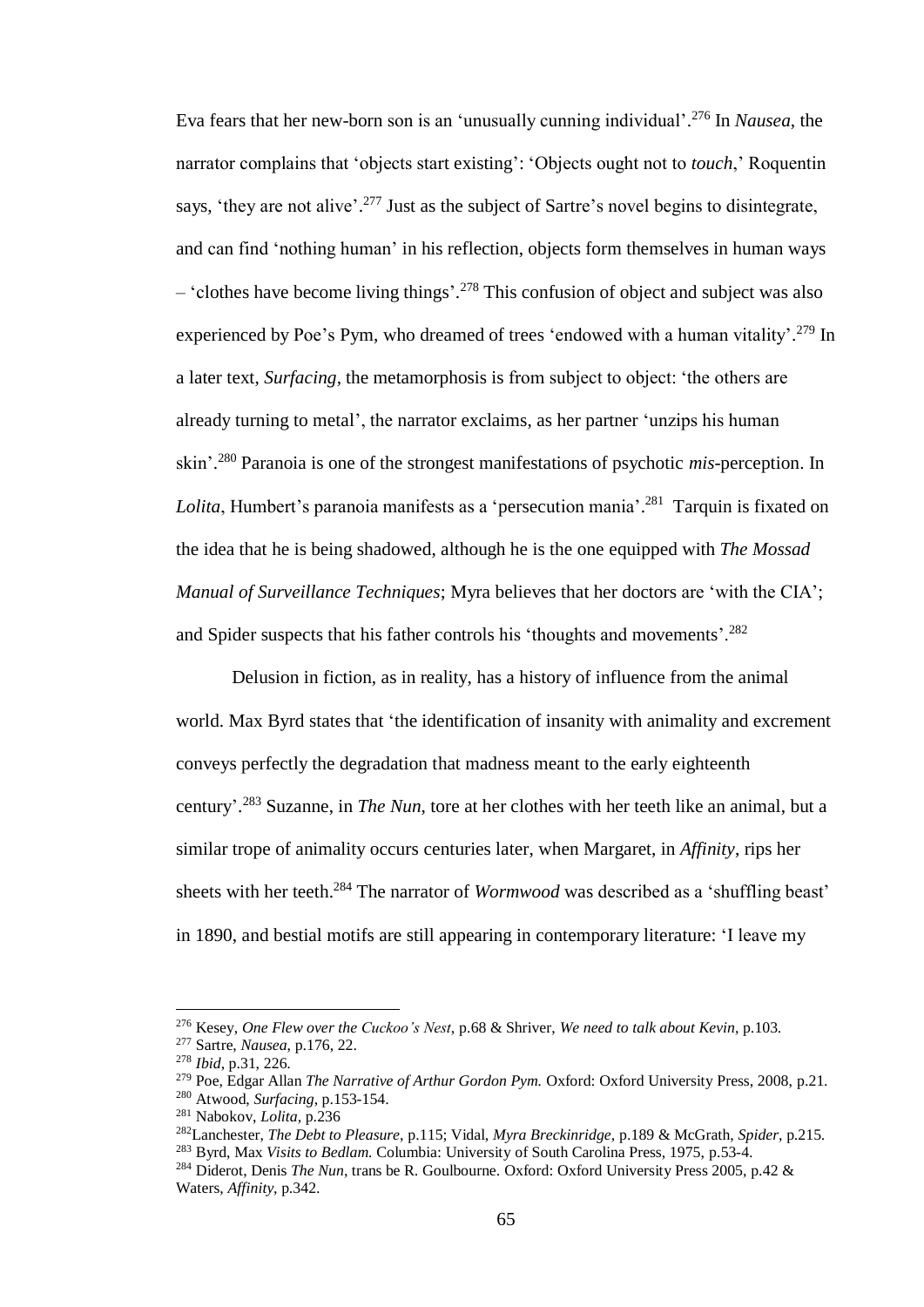dung, dropping on the ground and kick earth over,' announces the narrator of *Surfacing*, 'all animals with dens do that.'285

Myra announced that 'soon, I shall cease altogether to be human', but it was not the animal kingdom she coveted – she aimed to 'become legend like Jesus, Buddha, Cybele'.<sup>286</sup> Delusion frequently takes the form of divine afflatus in fiction. 'I felt as if I had been made a god in that overwhelming abundance,' Werther declared, 'I was no longer a mere mortal'; and Oskar boasts 'with a snap of my fingers I can equal if not surpass God the father.<sup>287</sup> Carole Neely records that, 'In the Middle Ages, and also in Greek and Latin drama, for different reasons, madness was often seen as a point of intersection between the human, the divine, and the demonic'; and in *Surfacing,* the human baby envisaged by the narrator manages to unite the bestial with godhood and the satanic  $-$  it will be a 'fur god with tails and horns,' she says.<sup>288</sup> Satan features in the literature of madness with almost as much regularity as God, if only as a relic from the days when madness allied itself with evil spirits. Gaston speaks of 'the demon' within him; Humbert accuses Lolita of being, 'some immortal daemon disguised as a female child'; Anna remarks that 'the devils had gone' as her madness ebbs; and Eliza notes that when the lights go on, 'Satan flits away'.<sup>289</sup>

When the lights go out, dreams may supersede consciousness, and Sacks notes that some would propose a 'continuum of dream states and hallucinations' rather than an absolute separation of waking and somnolent consciousness.<sup>290</sup> In the fiction of madness, dreams and wakefulness are interchangeable arenas for the portrayal of psychotic interludes. The interpretation of dreams has, after all, been acknowledged by

<sup>285</sup> Corelli, *Wormwood*, p.324 & Atwood, *Surfacing*, p.172.

<sup>286</sup> Vidal, *Myra Breckinridge*, p.9.

<sup>287</sup> Goethe, *The Sorrows of young Werther*, p.65, 41 & Grass, *The Tin Drum*, p.343.

<sup>288</sup> Neely, Carol Thomas *Distracted Subjects.* New York: Cornell University Press, 2004, p.47 & Atwood, *Surfacing*, p.175.

<sup>289</sup> Corelli, *Wormwood*, p.139, 283; Nabokov, *Lolita*, p.138; Lessing, *The Golden Notebook*, p.531 & Gardam, *The Queen of the Tambourine*, p.210.

<sup>290</sup> Sacks, p.xiii.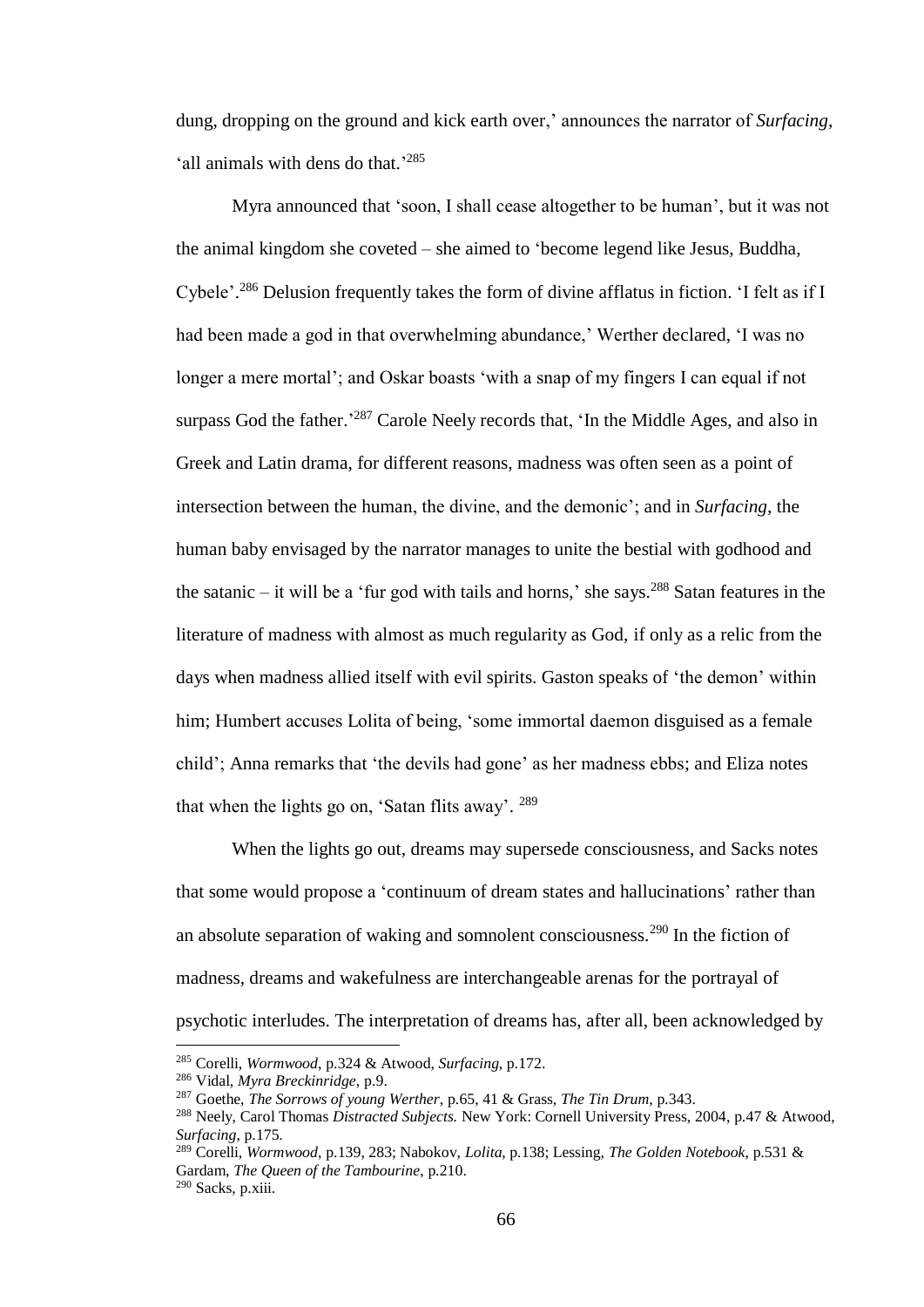Freud as 'the via regia to a *knowledge of the unconscious*'; and Foucault remarked that 'dreams and madness' often appear to be of the same substance.<sup>291</sup> Pym complains of dreams 'of the most terrific description'; and in a later text, Margaret experiences 'a night of terrible dreams'. <sup>292</sup> Prevalent as these mad dreams are, more common still are sleep disorders, insomnia, hypersomnia and dyssomnia, which leave the victim in a state fit for madness. 'I was totally deprived of sleep,' says Suzanne in *The Nun*, 'they did all they could to weaken my health and derange my mind'.<sup>293</sup> 'Sleep and I have quarrelled,' laments Clarissa; 'I have lain awake all night,' says Eliza, and later – 'I haven't needed sleep for months'.<sup>294</sup> Basil can only manage 'a restless, feverish slumber'; Barbara is 'sleeping very badly'; and Eva is 'trying to go cold turkey on sleeping pills'. <sup>295</sup> Sleep deprivation or disturbance is a constant theme in the literature of madness and often alluded to as the medium in which madness manifests. 'I do so want to sleep,' observes Roquentin; and Margaret complains that there is 'no-one and nothing so weary as  $\Gamma^{296}$ The hunger for sleep is an ideal backdrop for delusion, and dream images can be as effective, in literature, as hallucinations that arrive in the light of day. My own narrator suffers terrible insomnia, and dream imagery of 'forbidden things and forbidden people' taunt him when he does find sleep (165).

Illusions and delusions are amongst the most efficient methods of portraying insanity in monologic fiction. They can function symbolically, and they have conventional and historical associations with insanity. The most powerful conviction, which in the texts of madness is most often represented as a delusion, is the belief that one would be better off dead. Werther speaks of 'the joyful prospect of ending my

<sup>291</sup> Freud, Sigmund *The Interpretation of Dreams.* Ware: Wordsworth Classics, 1997, p.441 & Foucault, p.102.

<sup>292</sup> Poe, *The Narrative of Arthur Gordon Pym,* p.21 & Waters, *Affinity*, p.89.

<sup>293</sup> Diderot, *The Nun*, p.62.

<sup>294</sup> Richardson, *Clarissa*, p.462 & Gardam, *The Queen of the Tambourine*, p.5, 138.

<sup>295</sup> Collins, *Basil,* p.40 & Heller, *Notes on a Scandal*, p.178 & Shriver, *We need to talk about Kevin*, p.25.

<sup>296</sup> Sartre, *Nausea,* p.11 & Waters, *Affinity*, p.350.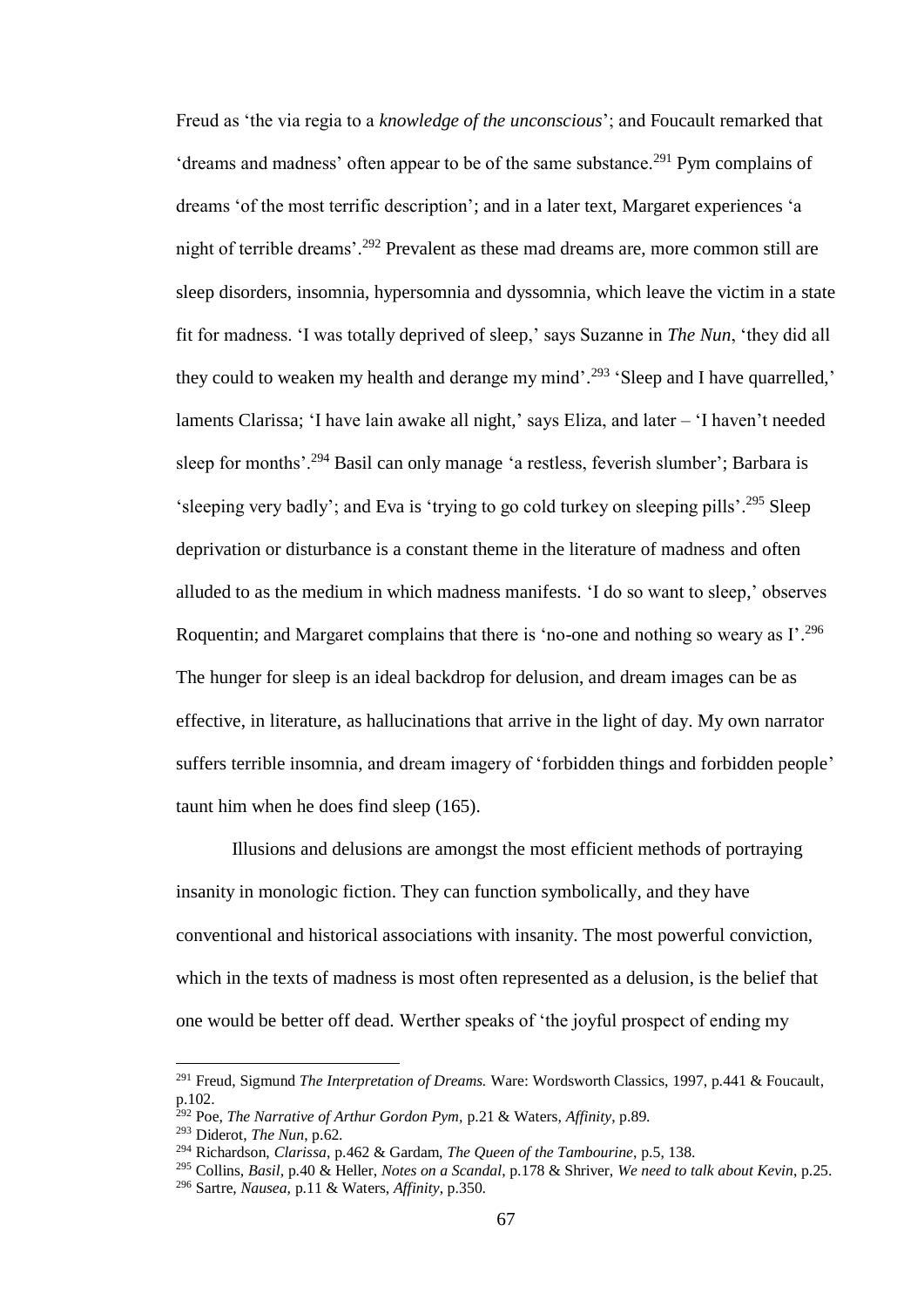sufferings'; he repeats the words, 'I am resolved to die', three times in quick succession.<sup>297</sup> 'My whole soul was pervaded with a *longing to* fall,' says Pym, dangling on the edge of an abyss. <sup>298</sup> Eva wishes she 'were dead'; Spider acts upon the compulsion and opens his wrists; and Eliza contemplates the act with the sharp edges of a 'tin of anchovies'.<sup>299</sup> In reality, a trip to Dignitas may present itself as a sincere and reasonable wish for the resolution of an impossible situation; in fiction, however, attempted or achieved suicide often functions to illustrate the nadir of despair and the crisis point of mental collapse. It is frequently seen and situated as an inevitable conclusion to unresolved psychological torment.

<sup>297</sup> Goethe, *The Sorrows of young Werther*, p.112, 116.

<sup>298</sup> Poe, *The Narrative of Arthur Gordon Pym*, p.166 (Poe's italics).

<sup>299</sup> Shriver, *We need to Talk about Kevin*, p.448 & McGrath, *Spider*, p.188 & Gardam, *The Queen of the Tambourine*, p.207.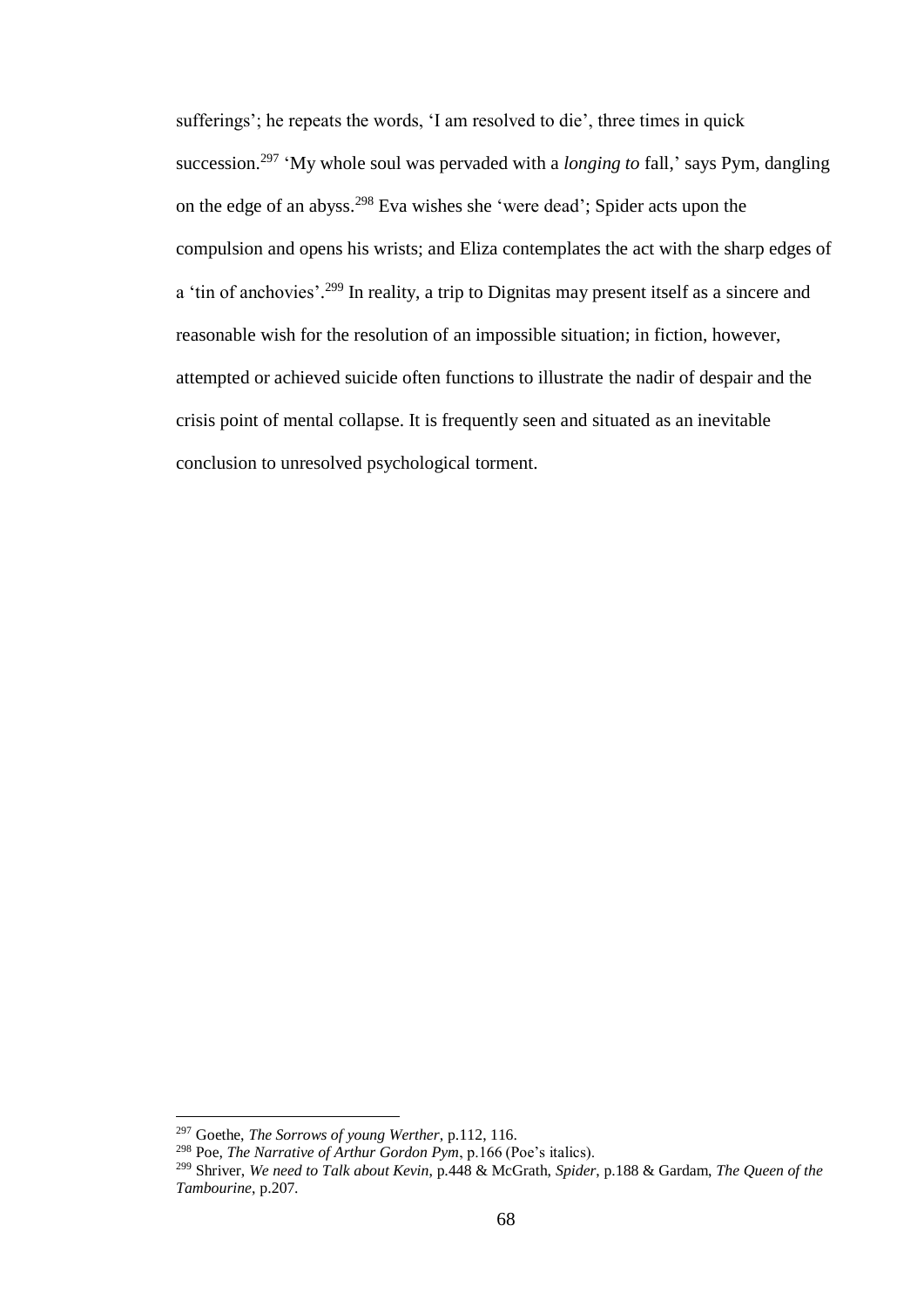## CONCLUSION: THEORY INTO PRACTICE

Italo Calvino cautioned that 'books often say something different from what they set out to say'.<sup>300</sup> When I initiated this research journey in April 2011, I did not envisage the extent to which my novel, *Headlong*, would be indebted to the critical study presented in the preceding chapters. Motifs and mechanisms of literary madness, recovered from the works of other writers, have not only substantiated my conviction in the intertextuality of fiction, they have also significantly enriched my own creative process.

*Headlong* is the story of a psychotic pyromaniac – an air steward who sets fire to aeroplanes. Sam, the autodiegetic narrator, is, notably, an orphan. I earlier documented the importance of dead mothers to numerous texts, ancient and modern, that depict psychosis. This may be substantiated by Jung's claim that 'whoever sunders himself from the mother longs to get back to the mother,' and his conviction that such longing may actuate a 'consuming passion'.<sup>301</sup> Sam's narrative journey became, in the light of my findings, as much a quest in search of a mother as it was an escape from the brutality of a sadistic guardian. The death of Sam's father is a necessity of the plot but does not inform the narrative with a similar weight. Sam describes his mother's death from a brain haemorrhage, and admits that this resulted in his transformation into a 'still and silent child', a traumatised witness to collapse and early death (59). When Sam meets Jenny, the mother of his prospective partner Charles, he dispatches a toy lion cub with the label 'Adopt me' (189). Although Jenny initially rejects this pointed invitation, it is the nurturing nurse Jenny, as much as the lover, Charles, who will implement Sam's return to mental health. It is Jenny alone who can reconnect what Lisa

<sup>300</sup> Italo Calvino 'Right and Wrong Political Uses of Literature' in Walder, Dennis ed. *Literature in the Modern World.* Oxford: Oxford University Press, 1993, pp.99-102, p.102. <sup>301</sup> Stevens, Anthony *On Jung.* London: Routledge, 1990, p.132.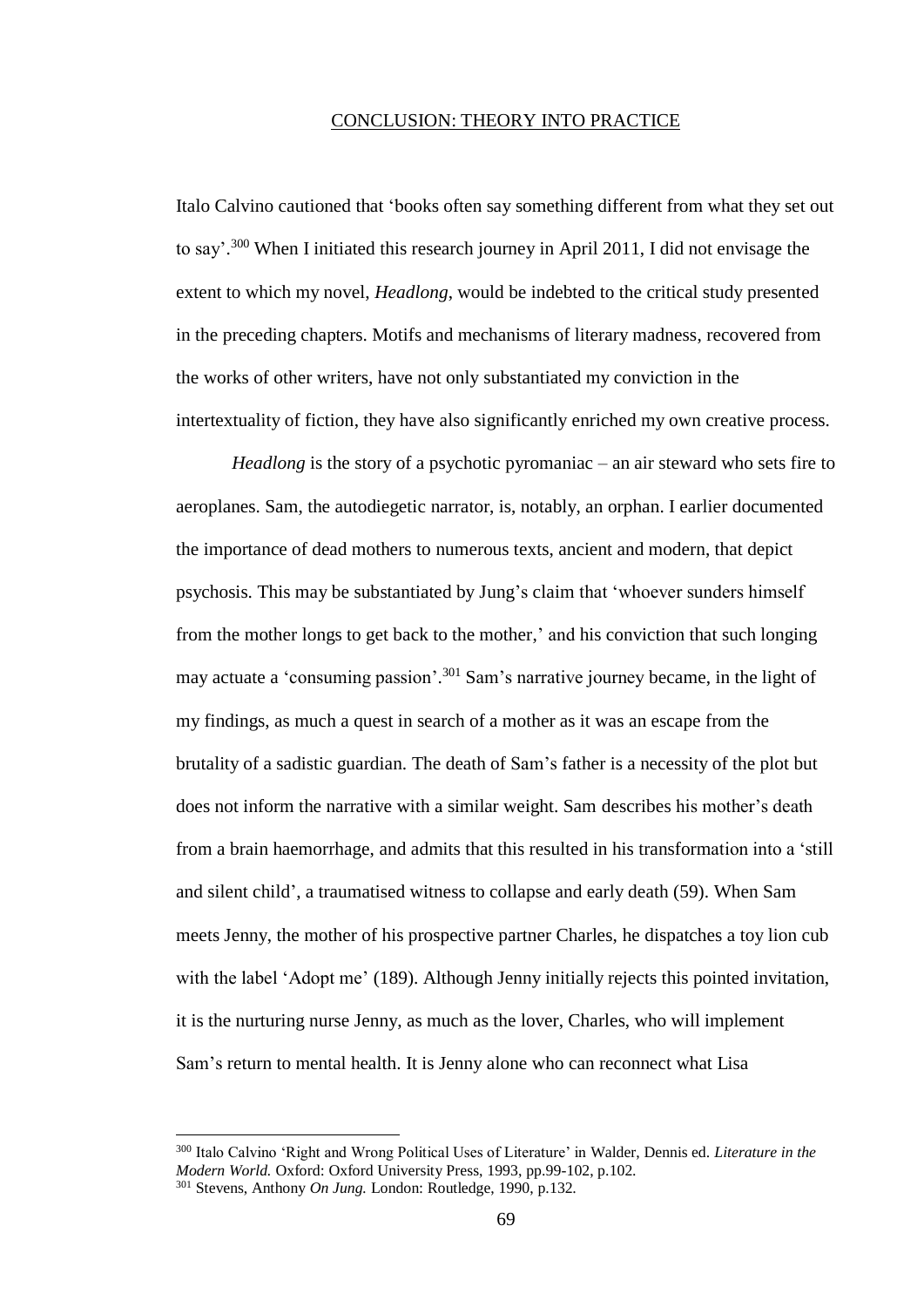Appignanesi calls the 'the attachment-separation axis' of mother and child.<sup>302</sup> Sam writes himself back into his own 'untidy reality' at Jenny's behest (6). His narrative is founded upon the will to please her, and her introduction to the reader is intentionally positioned before that of either Pan or Charles, the other principal plot movers.

During the course of my research, other widespread and persistent themes of madness informed my fictional writing. One central motif identified was that of the artist, or creative individual, as a character susceptible to psychosis. Sam aspires to be a poet, although we the reader are never privilege to any poetry that he writes – 'no poem I've written has travelled as far as I have. Nor is it likely to' (16). In terms of plot structure, Sam's abortive attempts at poetry are a further signifier of failure in his life. As a *mad motif*, however, Sam's literary ambitions have a heightened impact. Poetry has an emotional register for him. He quotes from poems in times of anguish; Jenny reads poetry to him when he is recovering from a breakdown, and when he is suicidal, and language and meaning become disconnected, it is significant that poems are as lost to him as 'those other meaningless words' (226). Richard Bentall confirms that 'the long-held association between madness and creativity seems to be a real one'.<sup>303</sup> It is an association many authors have reinforced. I observed earlier that the creative mad character was often portrayed in the guise of a Cassandra figure: a character endowed with special knowledge and sensibilities. This interconnection between creativity and clairvoyance emerges in the ways in which Sam inhabits alternative personalities and narratives. He has hallucinatory episodes. He is out of step with reality, frequently misunderstood, and has a habit of misdirecting others through his incessant deceitfulness. Like Virginia Woolf, he 'hears the voices of the dead'.<sup>304</sup> In endowing my

<sup>302</sup> Appignanesi, *Lisa Mad, Bad and Sad: A History of Women and the Mind Doctors from 1800 to the Present*. London: Virago, 2013. p.269, p.351

<sup>303</sup> Bentall, Richard P. *Madness Explained: Psychosis and Human Nature*. London: Penguin, 2004, p.114. <sup>304</sup> Cited in Appignanesi, p.269.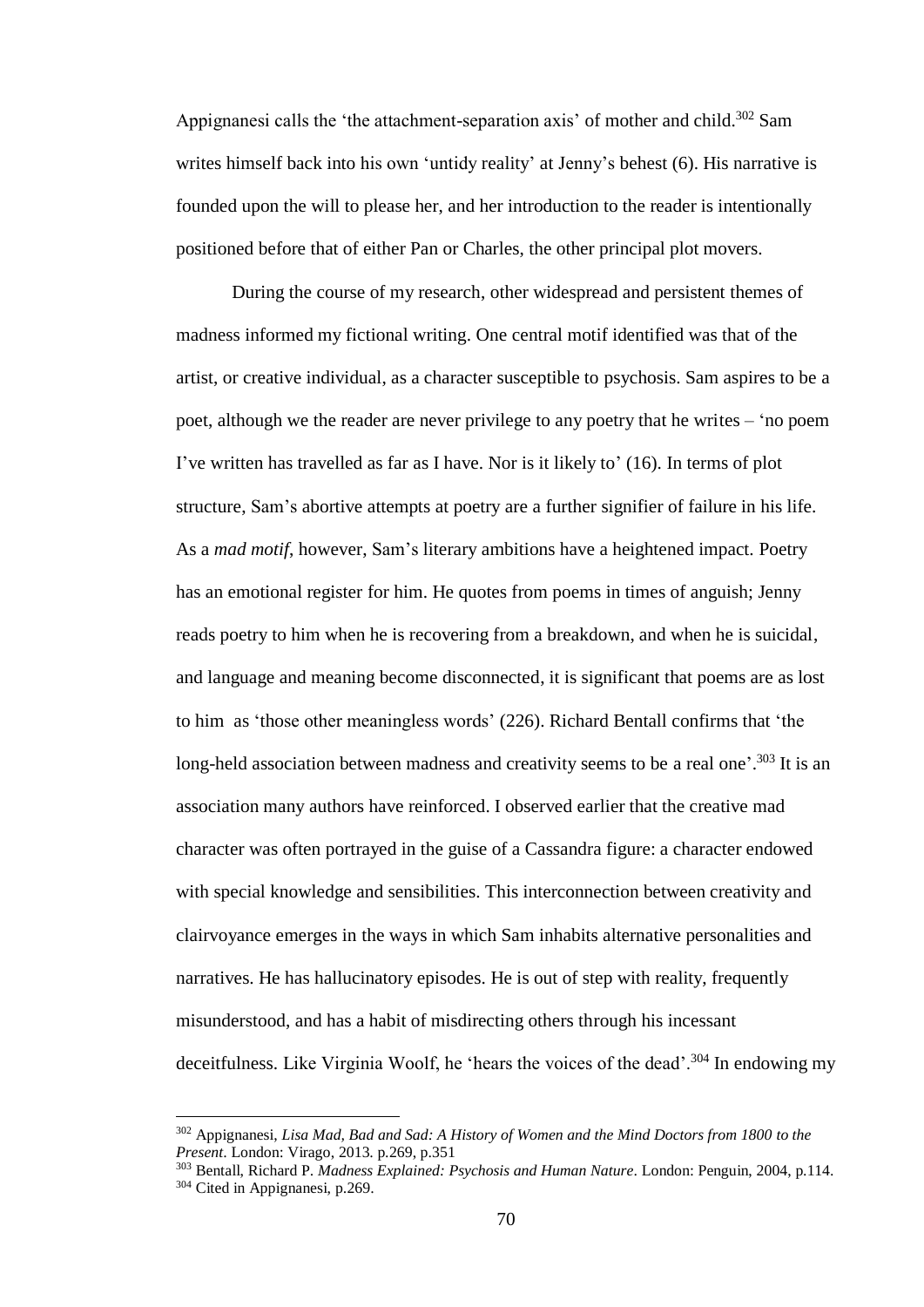narrator with traits that identify him as both artistic and somewhat emasculated, I have relied upon the tendency Roy Porter described to label women, the mad, and artists as 'kindred spirits; blessed with exquisite sensibilities'; also from countless literary precedents that have reinforced these prejudices.<sup>305</sup>

Sam is incapable of relating in any conventionally acceptable way to people, and I have utilised another ubiquitous literary device, powerfully symptomatic of insipient madness, in positioning my narrator as an outsider. From the initial pages, Sam's outsider status is implied through his slightly quaint speech and stilted social interactions. He speaks mockingly of 'air-weather' friends and comments, 'small particles, we have contact for a moment and then rebound on to another elliptical path', as if other people were some illusory phenomena that barely touched upon his solipsistic world (8). Sam is the subject of ongoing ridicule: 'pansy', 'petal', 'drongo' and 'fruitloop' are amongst the terms other characters employ for him (3, 20, 22). His alienation stems from depression – the result of losing his family and his inability to recover from the pain and guilt this has triggered. It is also an implied consequence of his poisonous relationship with Pan, who has not only abused him physically, but also bullied him, stifled his individuality, and kept him apart from his peers. Paris Williams confirms that research indicates 'a strong correlation between childhood abuse/trauma and the later development of schizophrenia and related psychotic disorders'<sup>306</sup> Sam's isolated and abusive upbringing provides the rationale for his social ineptness and apprehension. He fails to connect with the one man who initially reaches out to him: he doesn't 'know the song' (5). So insensitive is Sam towards this character, that he

<sup>305</sup>Porter, Roy *Madmen: A Social History of Madhouses, Mad-doctors & Lunatics. Stroud: Tempus, 2004,* p.115. Sam's cowardice is an emasculating feature of his character, as it was for Collin's Basil, even minor acts of bravery make him feel 'more of a man' (150). I don't condone the view that women are less brave than men, or that bisexual men are more feminised than heterosexuals, but I contend that these views are widely held.

<sup>306</sup> Williams, Paris *Rethinking Madness*. San Francisco: Sky's Edge Publishing, 2012, p.30.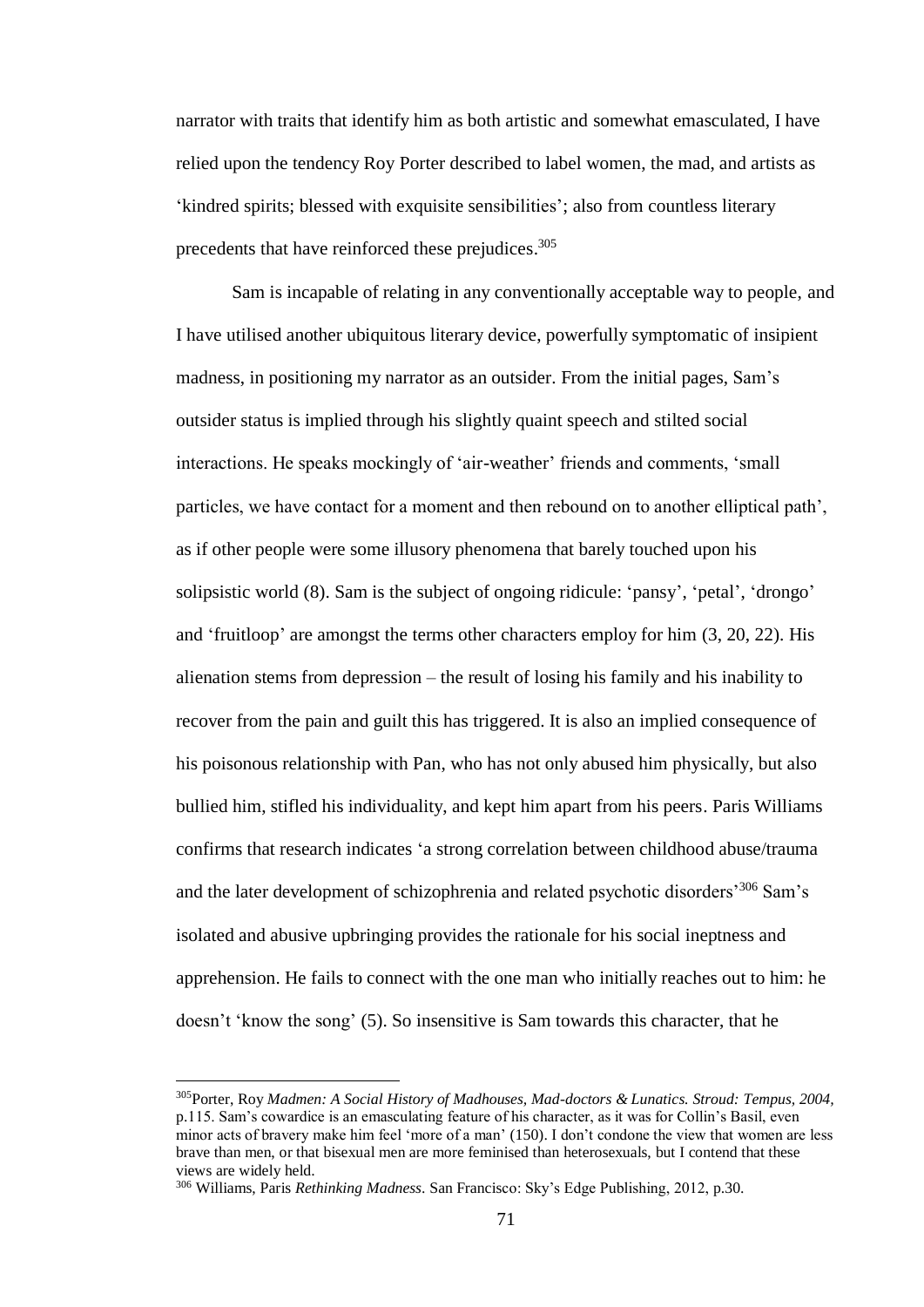misinterprets friendship as sexual invitation and makes an awkwardly repulsed play for him. This misjudgement will have consequences. Peter becomes hostile and is implicated in Sam's eventual dismissal from the airline. Although Sam is unsuccessful socially, he is sexually promiscuous. Initially, sex seems to be the only form of collaboration he comprehends. As his psychosis deepens he becomes more alienated, and people avoid him: he gets into fights, he is rude and a liar – he doesn't know how to belong. As I noted earlier, isolation and alienation can be either causal or evidential, and Sam's social estrangement is both a contributory factor in his mental breakdown  $-a$ confidant might make him more resilient – and a symptomatic factor. People shun him because he is unstable and unpredictable.

Sam develops coping strategies, like so many other mad literary characters, in order to ease his fraught existence. His pyromania functions as a stabilising strategy, and is driven by his self-reproach for cowardice. He counteracts guilt and fear with an ambition for heroism: 'nobody ever called me brave. I always wished that they would' (7). For Sam, the airline job offers valiant prospects – 'if ever there was going to be an opportunity for heroics in my life, this was it' (10). The airline will teach him how to save lives, but valour is not so easily had. Sam is soon faced with an inconsolable attempted suicide on the aircraft, and later a cardiac arrest resulting in death. As the incidents multiply, Sam's fears worsen, and his attempts to stabilise himself become more extreme. When the occasion for heroism doesn't arise in the normal course of his work, he creates his own, by setting fires – fires that he misguidedly thinks he can contain. He lets the oxygen out of the on-board emergency oxygen bottles, because he finds the 'enriched air' restorative (9). He steals tranquilizers from the medical kits in order to calm himself, and life jackets from under the passenger seats. He is also a drunkard. All these behaviours initially enable Sam to cope. He feels out of control: he

72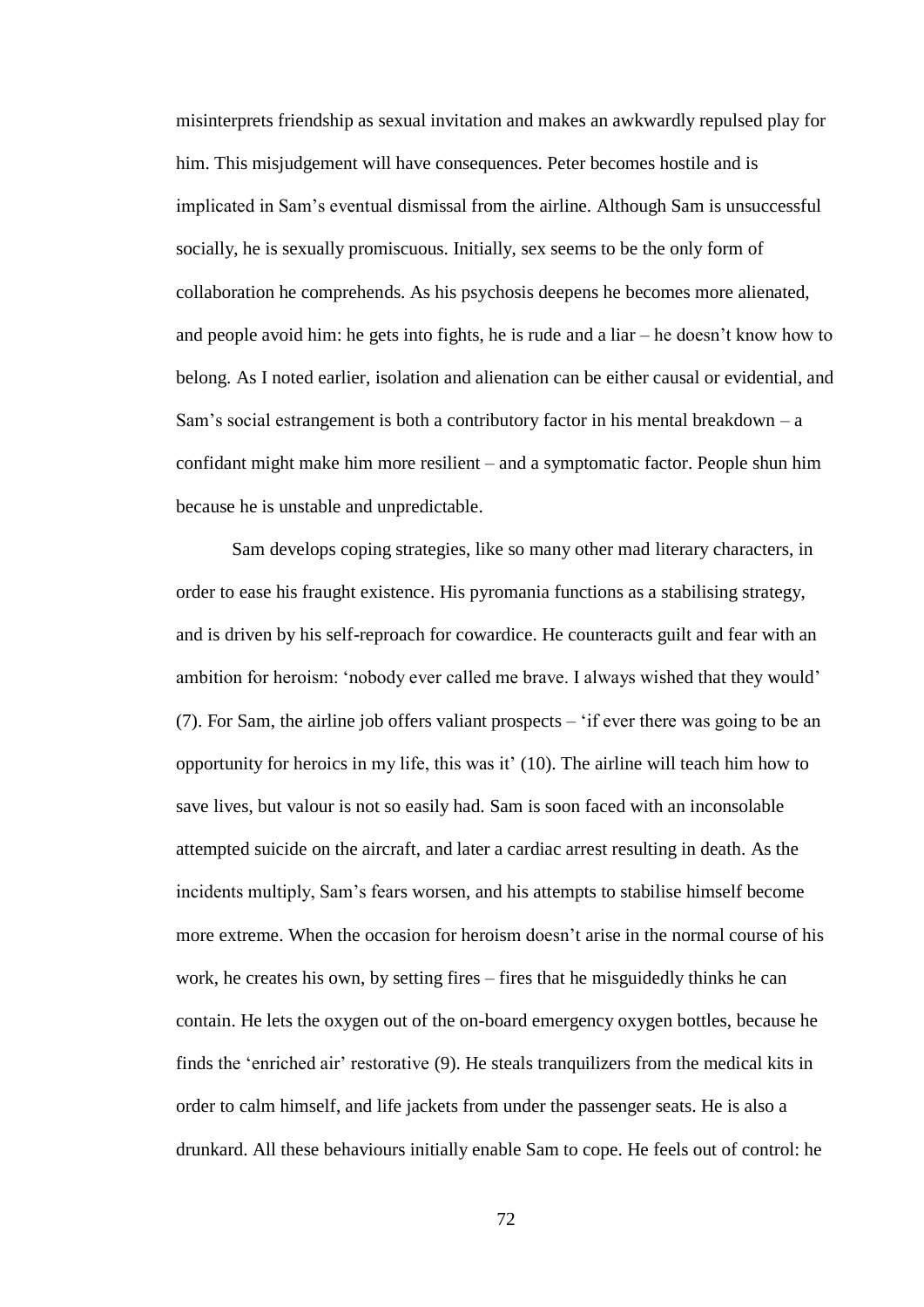wants to put himself in control. His life jacket collection has a 'bright reassuring magic'; it makes him feel safe, it helps him endure (10). These actions make Sam's life more stable – unfortunately they put him, and those around him, in danger and, ultimately, exacerbate his fear.

I have endeavoured to suggest that fear, trauma and culpability are pervasive in Sam's life, since these torments have notable precedent in the creation of the mad literary mind. All three are provocations to, and manifestations of, Sam's sickness. He will try to drown them out with drugs and alcohol, but they will nevertheless drive him to two suicide attempts. The post 9/11 skies make Sam fearful, his sadistic guardian makes him fearful, and his peripatetic lifestyle and lack of supportive connections aggravate these fears. Like Poe's seafaring Pym, Sam's working life is saturated with fear. Furthermore, he is preoccupied and sometimes terrorised by disembodied voices. Sometimes his anxiety is absurd – he is the only trainee afraid to go down an emergency evacuation chute – but that is because a nebulous sense of dread masks the things that truly frighten him, such as the uncovering of the incestuous relationship with his uncle and the circumstances of the family deaths. Trauma is introduced into Sam's back-story, firstly through the death of the mother, witnessed as a child, and secondly through the father's and brother's deaths in a harrowing accident which Sam has tried to blot from memory. 'That's how I remember it,' he says, 'I wasn't there' (59). Not only has he been abused by his guardian, but he has held out hope of rescue and been further traumatised when this was not forthcoming. It is problematic to define one inciting incident that leads to Sam's insanity, but meeting Charles, a potential rescuer, and the trauma of assuming that Charles would reject him if cognisant of Pan's threatened disclosures, is possibly the tipping point that moves Sam to the edge of irrationality and

73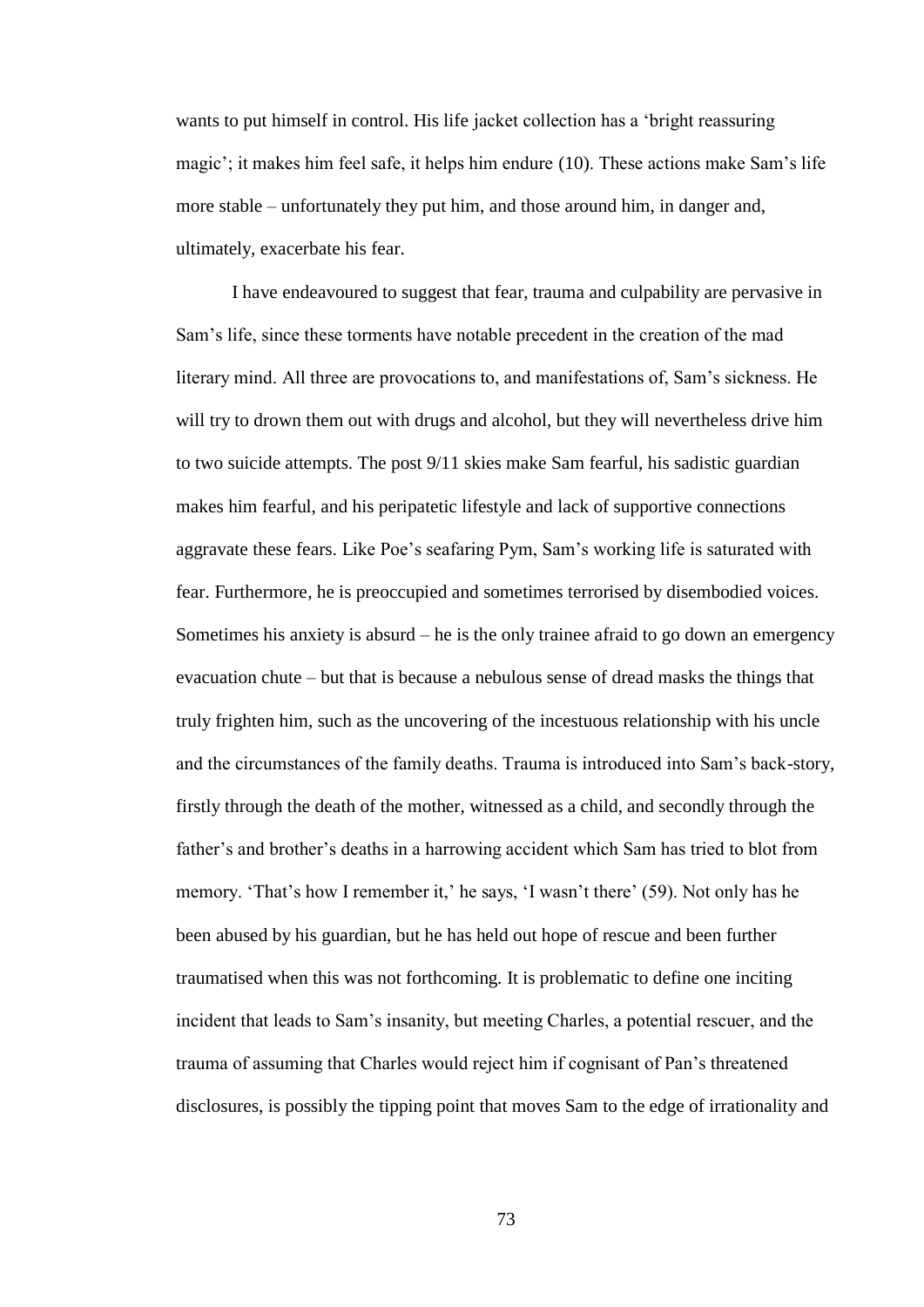suicidal ideation.<sup>307</sup> 'If he knew who I was beneath the tinsel, then how would it be? How would it be with this man, if he knew what I had done?' (86). It seems Sam is always trying to keep secrets that are in danger of being exposed.

Sam's *crack*-*story* is portrayed through a complex web of motivating factors, but his feelings of culpability are particularly important to his characterisation. I determined during the course of researching other *mad* narrators that I did not want my Sam to be misdiagnosed as a psychopath. Other fictional madmen, I realised, could be identified as high on the psychopathy scale rather than actually psychotic. They were characters who, in Dutton's terms, are born with 'the words but not the music of emotion'.<sup>308</sup> When Balram, in *The White Tiger,* commits acts he is 'ashamed to admit', for example, he tells us – 'instead of guilt, what did I feel? Rage'.<sup>309</sup> A psychopath would require no aetiology and would feel no culpability or remorse, yet fiction seems to demand cause and effect. As noted earlier, even Balram evinced a desire for redemption that echoed that of Lady Macbeth. I wanted Sam free of the scourge of psychopathy because I intended his character to elicit sympathy. I did not want to suggest that he was fatally flawed or beyond recovery. His madness was of a particular genus (and genre), and it became apparent that not all of my research could prove suitable to that; although it did guide my evaluation of how much psychosis one character might credibly endure. Sam is not prone to gratuitous violence; although he does like to inflict pain on himself (199). He is not a melancholic in the traditional sense of the term. He does not mistake himself for God or the Devil, or laugh, or cry, hysterically, or descend into complete animality. His promiscuity is not disproportionate to his age and status.

<sup>307</sup> Bentall speaks of '*retraumatization*' in which 'a person who has been traumatized in childhood becomes psychotic following a further trauma in adult life.' Bentall, Richard P *Doctoring the Mind: Why Psychiatric Treatments Fail*. London: Allen Lane, 2009, p.132.

<sup>308</sup> Dutton, Kevin *The Wisdom of Psychopaths* London: Heinemann, 2012, p.50.

<sup>309</sup> Adiga, Aravind *The White Tiger.* London: Atlantic Books, 2008, p.250.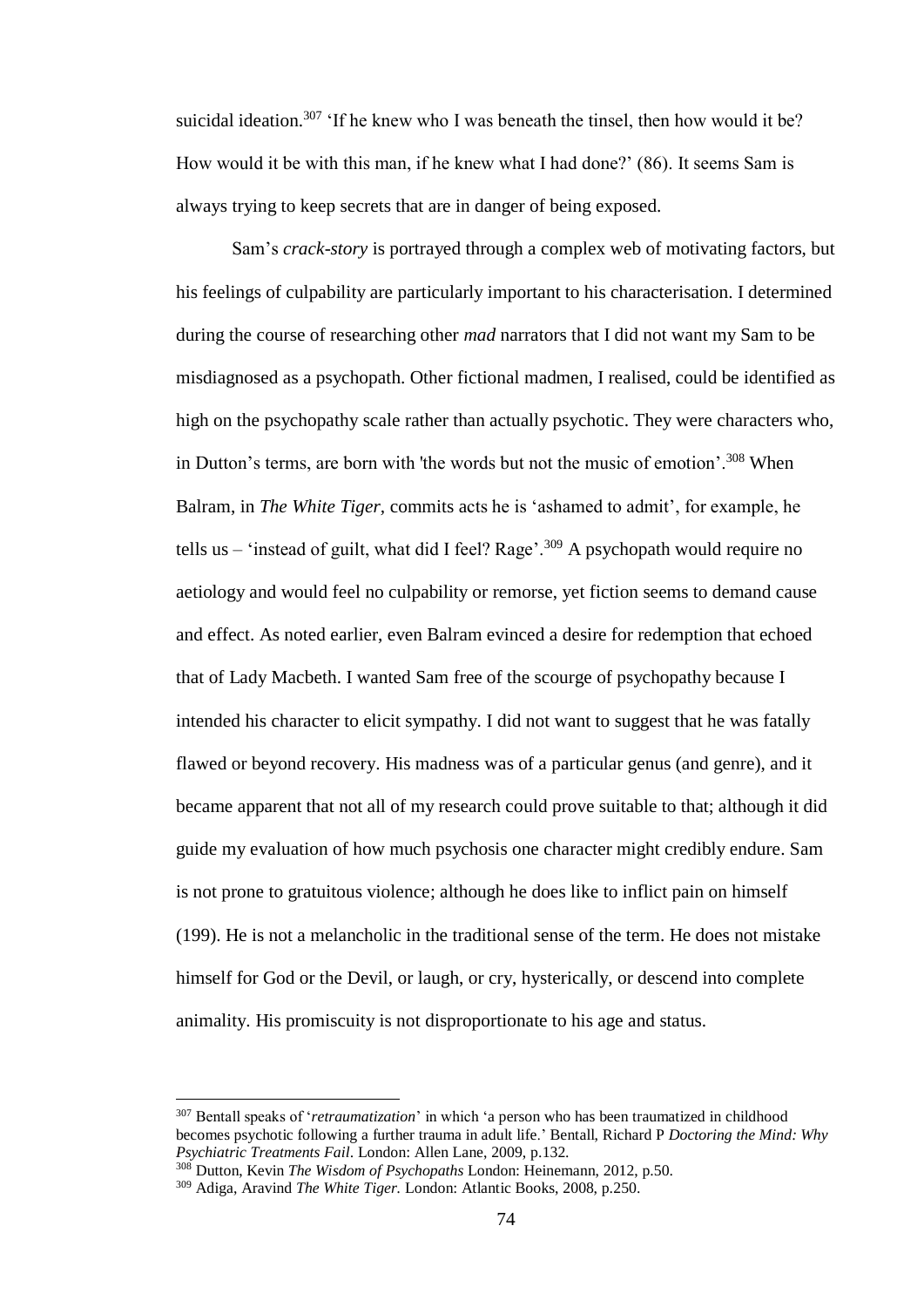Sam suffers from hallucinations, as I noted earlier, both aural and olfactory; yet his madness is unquestionably trauma-led.<sup>310</sup> He feels fear, and suffers guilt. He has a heightened awareness of evil, and strives to rise above it. Pan is always telling him he is 'a complete good-for-nothing'; while Charles sees the compassion in him – 'Nobody who wants so much to be good could be bad' (116, 132). The SYLB that Sam devises is, in a sense, his redemption: 'The one good thing that I had done' (241). He experiences panic attacks and a general wobbliness from the start of the novel; before the back-story is revealed, a signal that he is already suffering mental distress. In a phone call early in their relationship, Charles makes the assertion: 'We all do bad stuff, it doesn't make us bad people,' and Sam bites back 'You don't know me,' and hangs up (132). This is one of several signs of his sense of accountability. He is convinced that if Charles could see through him all would be lost. During his illness, Sam's feelings of torment and guilt become more exaggerated. 'I deserved Hell – not springtime, not cherry blossom,' he says (222). There is an interplay throughout the novel on the themes of fear and equanimity; accountability and innocence; cowardice and bravery. It is only when Sam invents the SYLB, assisted by his lover's skill as a jeweller, that he has the satisfaction of knowing, finally, that 'somewhere lives might be saved' (211). He is gratified to do something good, if not actively heroic. And in the penultimate scene, Sam's assessment of himself as a coward is negated – 'You've been very brave,' Charles says, 'It's over now' (248). Sam will find tranquillity, finally, when he leaves the airline and takes up professional gardening. 'Landscaping might not be the thing for Charles,' he says, 'but I had a feeling it would suit me' (235). By the final chapter he has reached a place where he doesn't 'worry' and feels 'no fear' (251). Ultimately, Sam

<sup>&</sup>lt;sup>310</sup> Fernyhough confirms that 'Clinicians have known for a long time that some people's voices are associated with trauma, and the scientific evidence for that association is now coming through. Fernyhough, Charles 'Hearing the Voice'. *The Lancet*. Vol. 384. No. 9948. 20 September 2014, p.1090.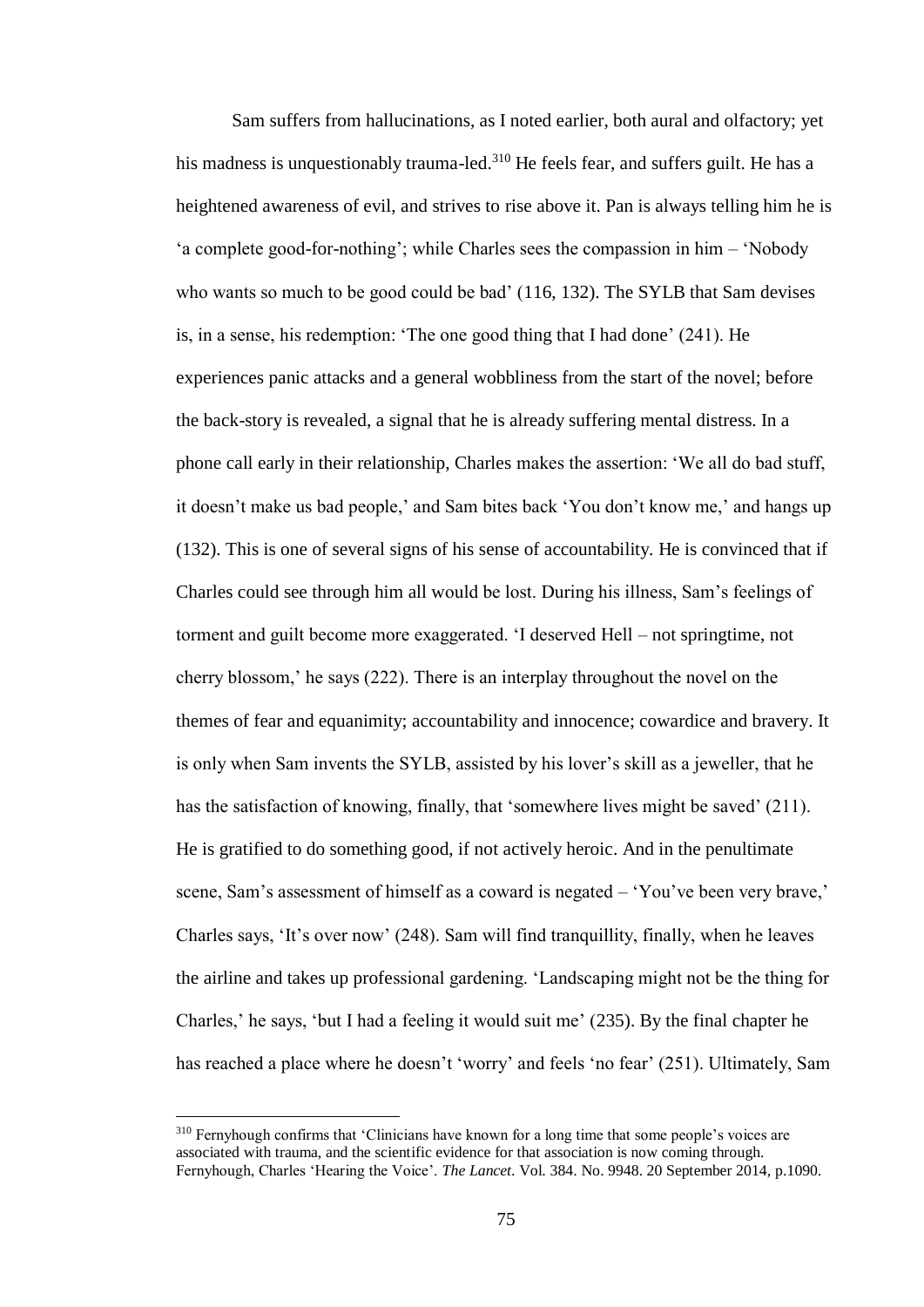is capable of redemption. I send him optimistically into the future and envisage for him a peaceful life, at 'work in the garden', like the hero of the novel he is reading in one of the final chapters, *Candide*.

I have spoken of the pronominal switch that occurs in two crucial scenes of breakdown, where the equilibrium Sam has been struggling to maintain fails him entirely. Regardless of the dominating second-person voice, Sam remains an autodiegetic narrator. The referent 'you' is concentrated upon his flow of experience – it is primarily self-address. But it also plays with the multifunctionality of the secondperson pronoun, creating, in Fludernik's terms, 'a complex field of potential deistic significance to the reader'.<sup>311</sup> By this means, Sam's 'you' reaches out to and encompasses David, the brother Sam continually, and despondently, compares himself to. Sam is plagued by the illusion that David would have managed the art of living more successfully than he has. In literary terms, David is a shadow character. Sam's relationship with him is one of displaced characteristics, thoughts and speech; although David's dialogue only ever materialises as a reported *spirit* voice. The slippage of perspective is indicative of a type of dissociative identity disorder, and this is consolidated in episodes of incorporeality such as the mirror scenes and the chapter set in Mumbai where Sam's hands 'had slipped their context' and 'moved as if constrained by an unfamiliar will' (223). Nevertheless, I do not think it necessary to classify Sam's illness since there is so much comorbidity in psychosis. I agree with Richard Bentall, who claims that patients meet the criteria for more than one diagnosis because 'the diagnoses do not pick out discrete diseases after all.' <sup>312</sup>

The notion of discourse failure, although often allied with schizophrenia, was another productive source of material for my novel. As the novel progresses, language

<sup>&</sup>lt;sup>311</sup> Fludernik, Monika 'Second-person narrative as a test case for narratology: The limits of realism' in *Style*. Fall94. Vol. 28 Issue 3. pp. 445-480.

<sup>312</sup> Bentall, *Doctoring the Mind: Why Psychiatric Treatments Fail*, p.101.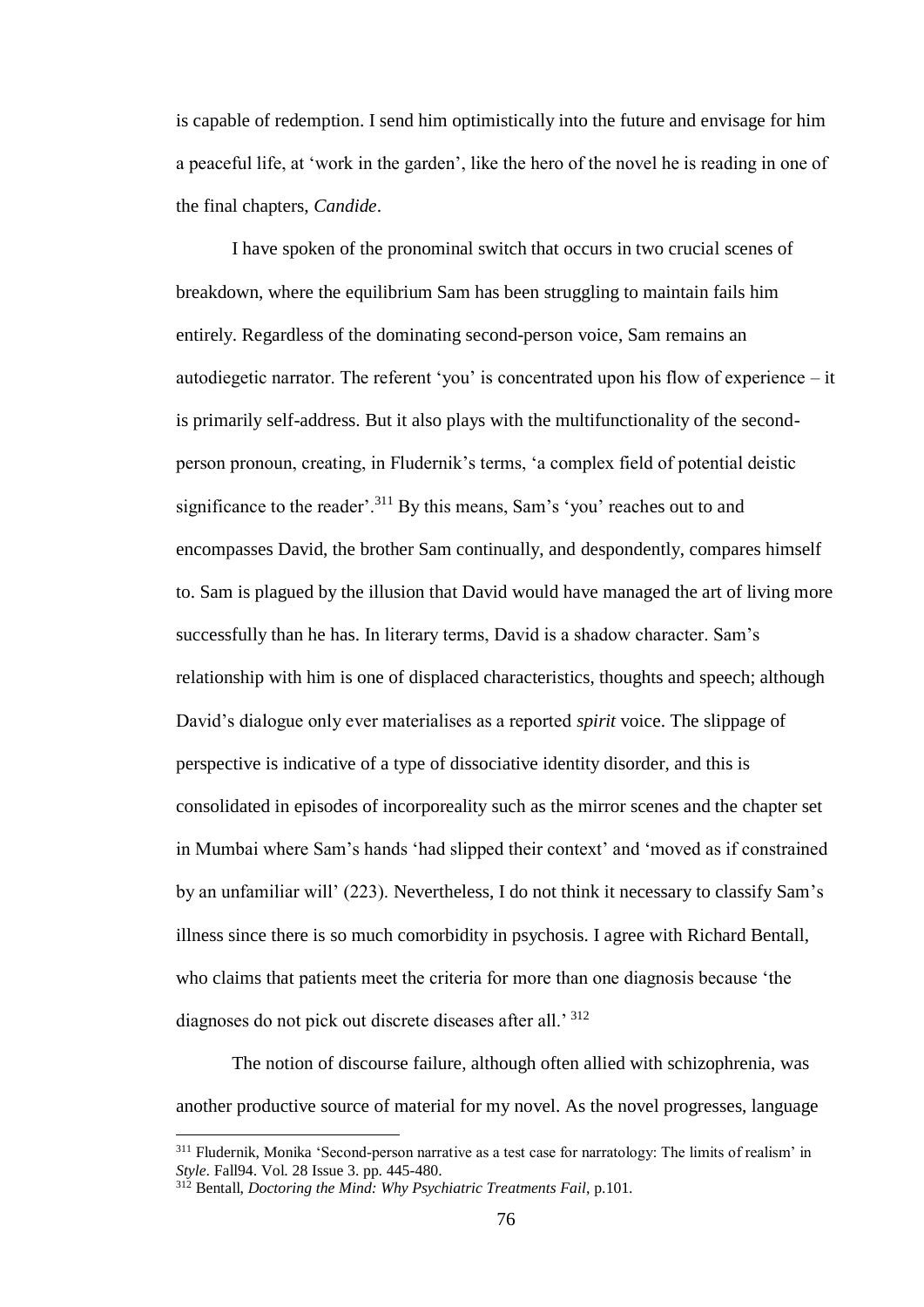becomes problematic for Sam. 'Scissors, paper, stone, the words ran through your head. They used to signify something, and your fingers moved involuntarily, the words apparently still having meaning for them' (227). In the suicide scene in Mumbai, Sam's disconnect from language becomes manifest in a variety of ways. He explicitly misinterprets two words: the noun *brave*, as in Red Indian, he confuses for the adjective; and when he speaks of the naked feeling that loss of discourse brings him, he is prompted to take off all his clothes. It is in this chapter that Sam announces that words 'no longer connect', and he is reduced to cutting and pasting 'gobs' from a newspaper, trying to make some kind of sense (226, 223).

There are signs that Sam's madness has a history that extends beyond the time scale of the novel. He compares being surrounded by life jackets to being confined in a 'padded cell', conceding his familiarity with the inside of a mental health asylum; at another point he speaks of the threat of being 'locked up *again'* (10, 210). He also discloses the fact that Pan would not deem him 'in right mind' (7). Even if readers give little credence to the viewpoint of the sadistic Pan, it should be apparent that Sam has suffered from previous episodes of mental distress. Almost the last act that Sam performs in the narrative is to pat the box of matches in his pocket, admitting that the 'promise of exuberant conflagration' still tempts him (254). The suggestion is that the madness continues, perhaps in a controlled form, into the future. I did not want to suggest that mental illness could be easily allayed.

In the end Sam's psychosis had to have its limitations, in spite of the complex findings of my research. My journey, in search of a methodology for codifying madness into first-person fictional narratives, took me on a path through numerous texts and even more numerous manifestations of aberrant behaviour. It was a long and diverse path. Once you start looking for madness, it seems to be everywhere. Darian Leader claims

77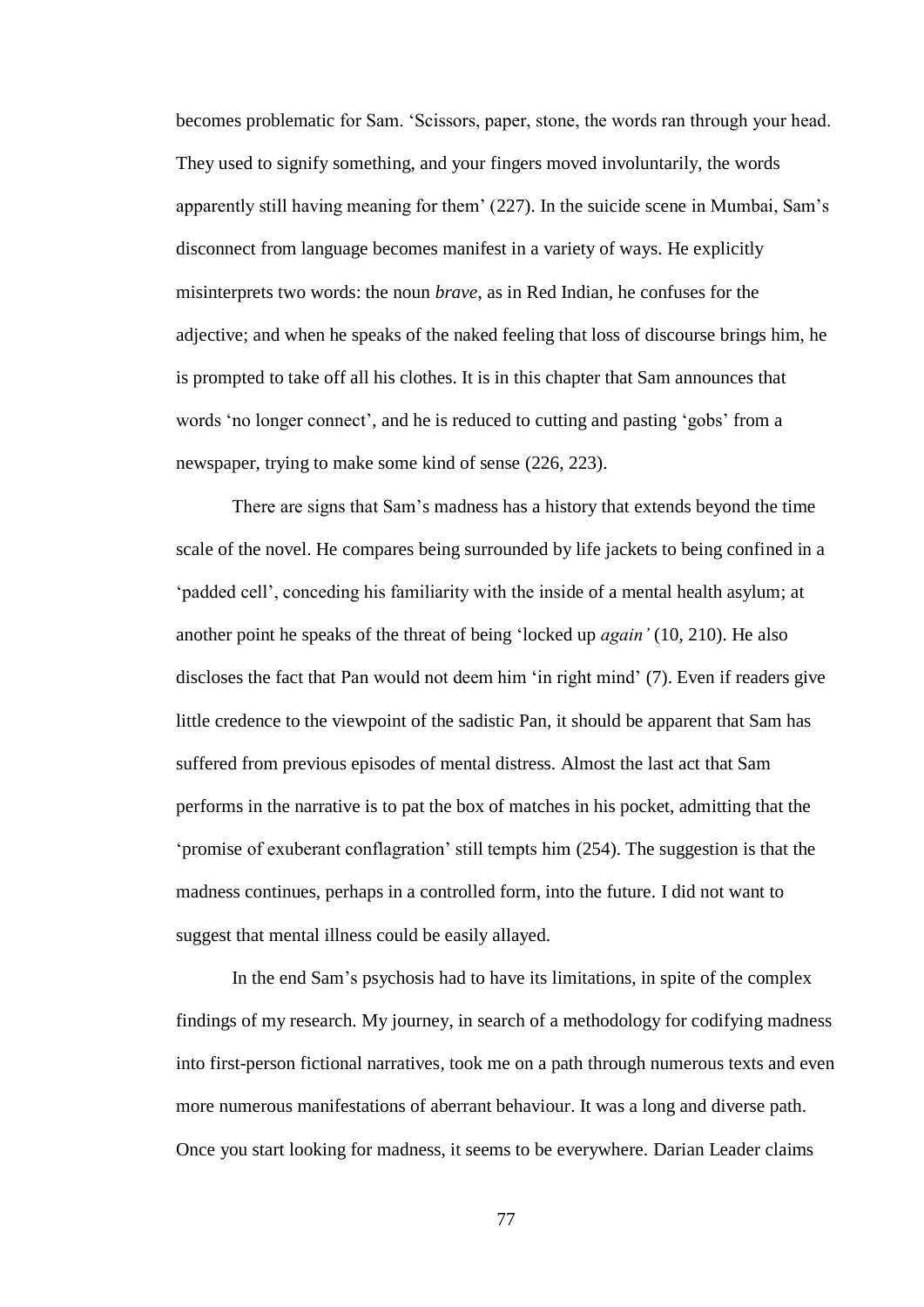that 'there is simply no such thing as mental health,' and that 'each of us faces problems that we tackle in our own unique ways'.<sup>313</sup> There is much evidence to support this view. Madness can be quiet and discrete, or it can implode into fevered lunacy. There is a wide spectrum and a great deal of variety. Sam's aberrant mental behaviour moves up and down the spectrum, but it does not, could not, run the gamut of all the symptoms my research explored. I like to surmise that if Sam is still mad at the end of the novel, after all that he has been through, then he is no more mad than you or I.

<sup>313</sup> Leader, Darian *What is Madness?* London: Hamish Hamilton, 2011, p.7.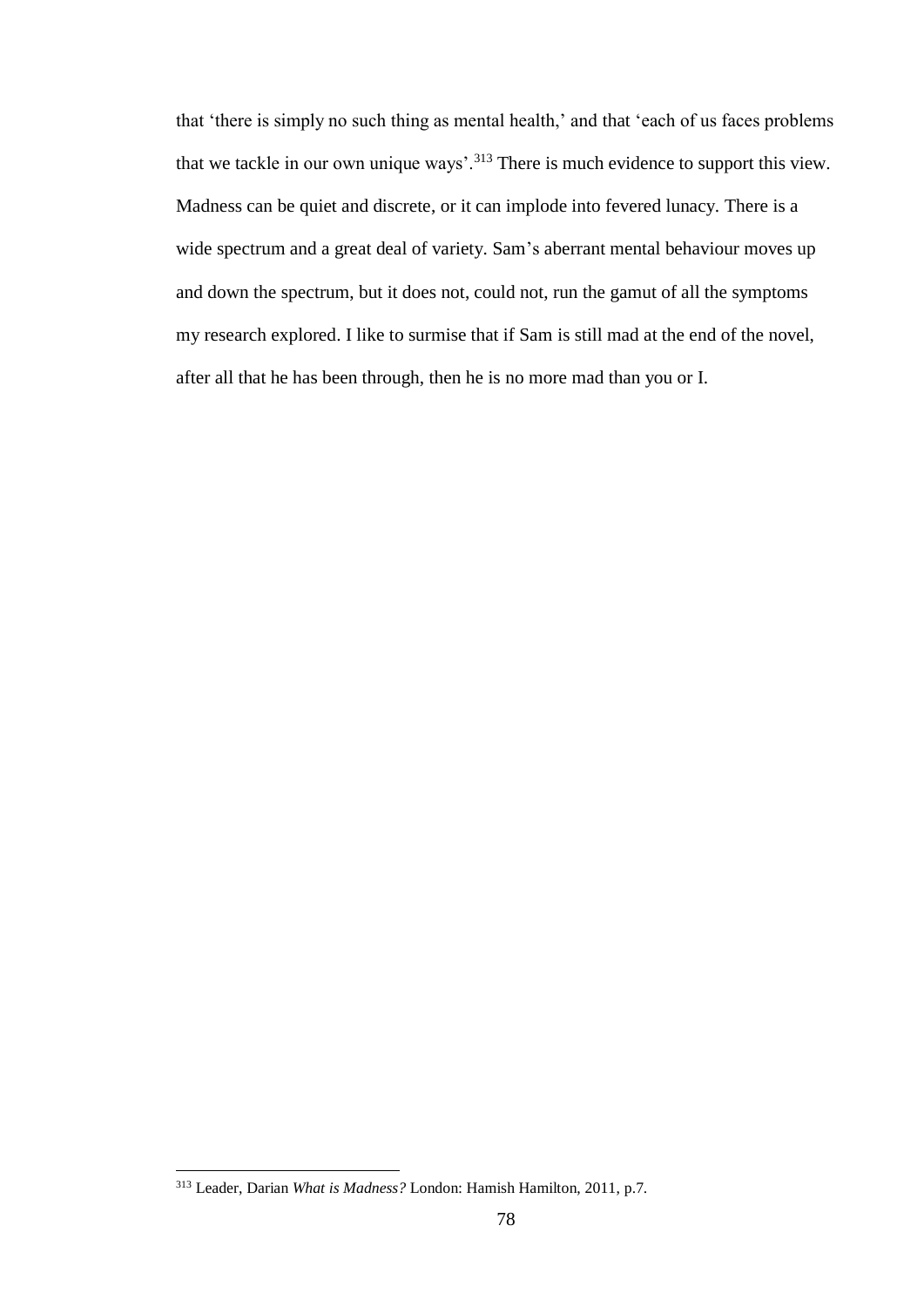## BIBLIOGRAPHY OF PRIMARY SOURCES

Adiga, Aravind *The White Tiger*. London: Atlantic Books, 2008.

Atwood, Margaret *The Edible Woman*. London: Virago, 1983 [1969].

Atwood, Margaret *Surfacing* London: Virago, 2006 [1972].

Atwood, Margaret *The Handmaid's Tale*. London: Virago, 1987 [1986].

Atwood, Margaret *Alias Grac*e. London: Virago, 2001 [1997].

Banks, Iain *The Wasp Factory*. London: Abacus, 2011 [1984].

Camus, Albert *The Outsider*. Trans. by Sandra Smith. London: Penguin, 2013 [1942]

- Collins, Wilkie *Basil*. Oxford: Oxford University Press, 2008 [1852].
- Corelli, Marie *Wormwood: A Drama of Paris*. Chicago: E.A. Weeks & Company, 2004 [1890].
- Diderot, Denis *The Nun.* Trans.by R. Goulbourne. Oxford: Oxford University Press, 2005 [1796].
- Dostoyevsky, Fyodor 'Bobok'. In *The Gambler and Other Stories.* Translated and introduced by Ronald Meyer. London: Penguin, 2010 [1873].
- Ellis, Bret Easton *American Psycho.* London: Picador, 1991.
- Euripides *The Bacchae and Other Plays.* London: Penguin, 1973.
- Faulkner, William *The Sound and the Fury.* New York: Vintage, 1990.
- Gardam, Jane *The Queen of the Tambourine.* London: Abacus, 2006 [1991]
- Gilman, Charlotte Perkins 'The Yellow Wallpaper'. In *The Yellow Wallpaper and other Stories.* New York: Dover Publications, 1997 [1892].
- Goethe, Johan Wolfgang von *The Sorrows of Young Werther.* Trans. by M. Hulse. London: Penguin, 1989 [1774].
- Gogol, Nikolai 'Diary of a Madman'. In *Diary of a Madman and other Stories.* New York: Dover Publications, 2006 [1835].
- Grass, Günter *The Tin Drum.* Harmondsworth: Penguin, 1985 [1959].

Green, Angela *Cassandra's Disk.* London: Peter Owen, 2002.

Heller, Zoë *Notes on a Scandal.* London: Penguin, 2007 [2003].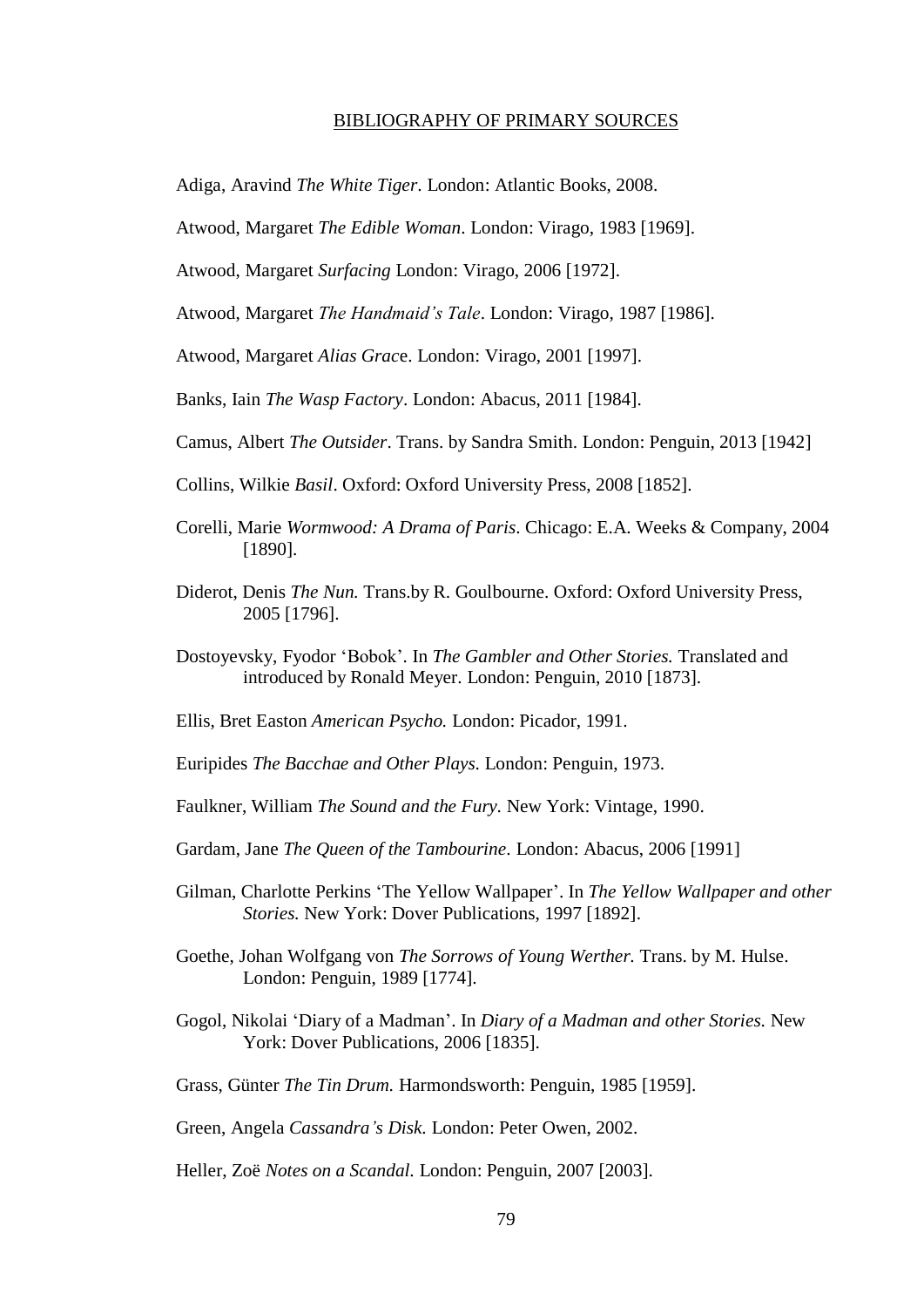Kesey, Ken *One Flew over the Cuckoo's Nest.* London: Penguin, 2005 [1962].

Lanchester, John *The Debt to Pleasure.* London: Picador, 1996.

Lessing, Doris *The Golden Notebook.* London: Harper Collins, 2007 [1962].

Lucas, Tim *The Book of Renfield.* New York: Touchstone, 2005.

McGrath, Patrick *Spider.* London: Penguin, 1992 [1990].

Nabokov, Vladimir *Lolita.* London: Penguin, 1997 [1955].

Poe, Edgar Allan *The Narrative of Arthur Gordon Pym and Related Tales.* Oxford: Oxford University Press, 2008 [1838].

Richardson, Samuel *Clarissa.* London: Penguin, 2004 [1748].

Sartre, Jean-Paul *Nausea*. Trans. by R. Baldick. London: Penguin, 1965 [1938].

Sayer, Paul *The Comforts of Madness.* London: Sceptre, 1992 [1988].

Shelley, Mary *Frankenstein.* London: Penguin, 1992 [1818].

Shriver, Lionel *We need to Talk about Kevin.* London: Serpents Tail, 2005 [2003].

Stoker, Bram *Dracula.* London: Wordsworth Classics, 2000.

Vidal, Gore *Myra Breckinridge.* London: Anthony Blond, 1968.

Voltaire *Candide.* Trans. By John Butt. Harmondsworth: Penguin, 1964 [1758]

Waters, Sarah *Affinity.* London: Virago, 2008 [1999].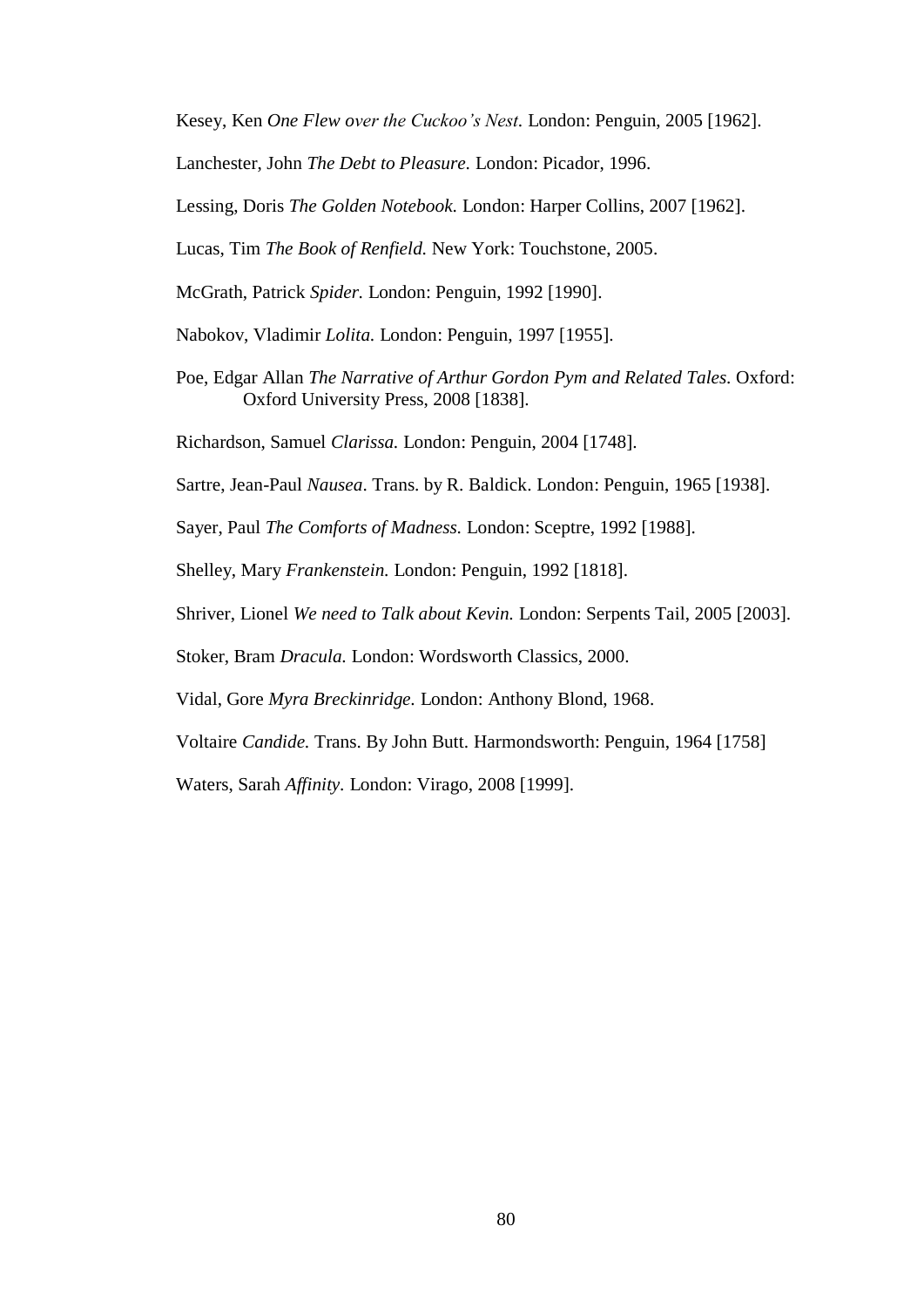## BIBLIOGRAPHY OF SECONDARY SOURCES

Adiv-Ginach, Michal 'Analysis of a Narcissistic Wound: Reflections on Andre Green's "The Dead Mother"'. *Modern Psychoanalysis*. Vol. 31. No 1. 2006. pp.45-57.

Appignanesi, Lisa *Mad, Bad and Sad: A History of Women and the Mind Doctors from 1800 to the Present*. London: Virago, 2013.

- Baker, Charley, Paul Crawford, B. J. Brown, and Maurice Lipsedge *Madness in Post-1945 British and American Fiction.* Basingstoke: Palgrave Macmillan, 2010.
- Bakhtin, Mikhail *Problems of Dostoevsky's Poetics*. 8<sup>th</sup> Printing. Edited and Trans. by Caryl Emerson. Minneapolis: University of Minnesota Press, 1999.
- Beebee, Thomas O. *Epistolary Fiction in Europe 1500-1850.* Cambridge: Cambridge University Press, 2006.
- Bentall, Richard P. *Madness Explained: Psychosis and Human Nature*. London: Penguin, 2004.
- Bentall, Richard P. *Doctoring the Mind: Why Psychiatric Treatments Fail*. London: Allen Lane, 2009.
- Blanchot, Maurice *The Space of Literature.* Nebraska: University of Nebraska Press, 1982.
- Bloom, Harold *How to Read and Why.* London: Fourth Estate, 2000.
- Borges, Jorge Luis *The Book of Sand.* London: Penguin, 1979.
- Bradbury, Malcolm *The Modern British Novel 1878-2001*. Rev. ed. London: Penguin, 2001.
- Brant, Clare *Eighteenth-Century Letters and British Culture.* Basingstoke, Macmillan, 2006.
- Bray, Joe *The Epistolary Novel: Representations of Consciousness.* London: Routledge, 2003.
- Busfield, Joan *Men, Women and Madness.* Basingstoke: Macmillan, 1996.
- Byrd, Max *Visits to Bedlam.* Columbia: University of South Carolina Press, 1975.

Chesler, Phyllis *Women and Madness.* London: Harvest, 1989.

- Clarke, Liam *Fiction's Madness*. Ross-on-Wye: PCCS Books Ltd, 2009.
- Collier, Peter & Judy Davies eds. *Modernism and the European Unconscious.* Oxford: Oxford University Press, 1990.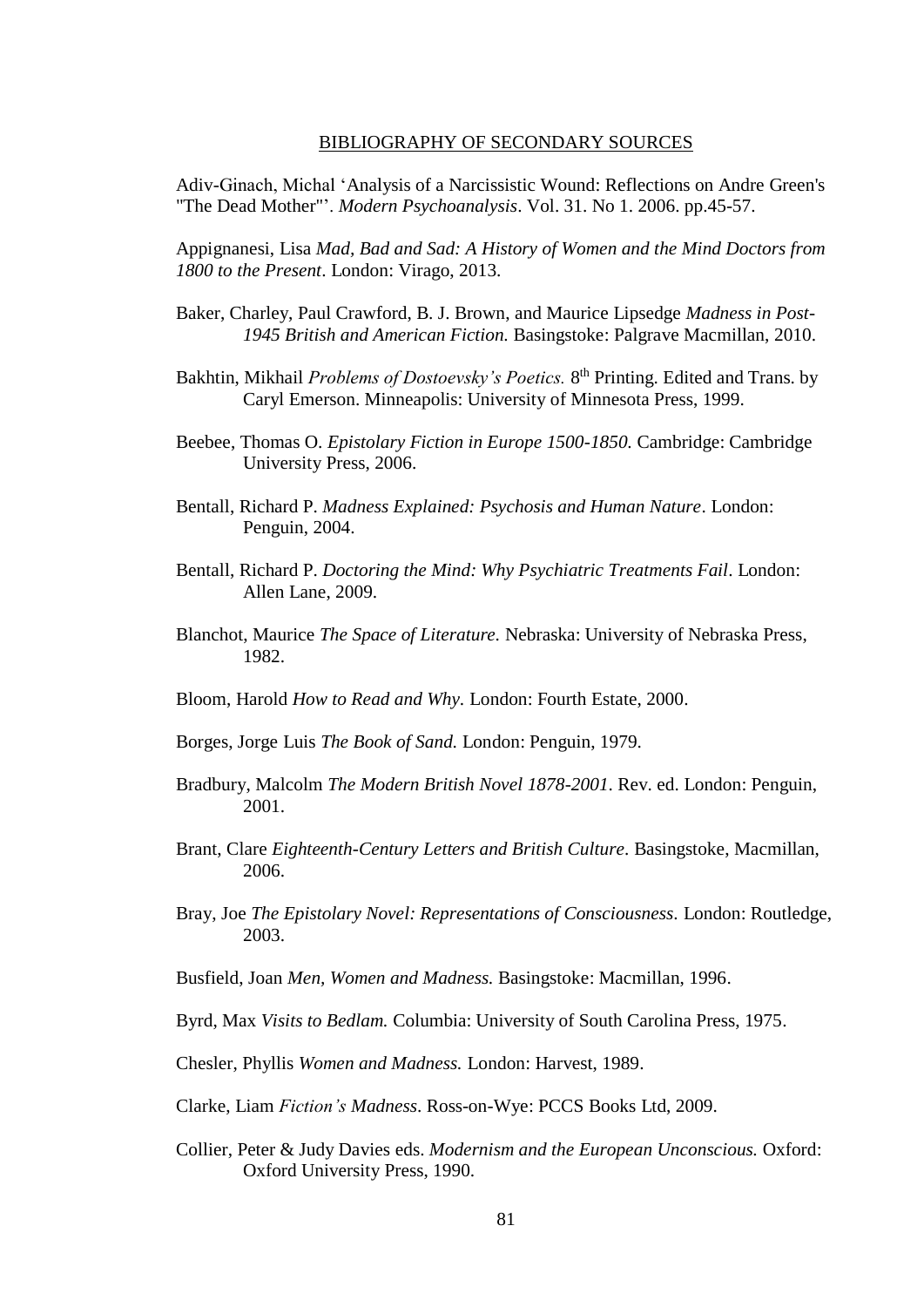Cooke, Nathalie *Margaret Atwood: A Biography.* Toronto: ECW Press, 1998.

Crawford, Paul and Charley Baker 'Literature and Madness: A survey of fiction for students and professionals' *Journal of Medical Humanities*. 30 September 2009, 237- 251.

- Crawford, Paul, Brian Brown, Charley Baker, Victoria Tischler and Brian Abrams *Health Humanities*. London: Palgrave Macmillan, 2015.
- Cross, Simon *Mediating Madness: Mental Distress & Cultural Representation.* Basingstoke: Macmillan, 2010.
- Davison, Gerald C. & John M. Neale *Abnormal Psychology*. 8th edn. New York: John Wiley & Sons, 2001.
- DSM-5, *Diagnostic and Statistical Manual of Mental Disorders*. 5<sup>th</sup> edn. Washington: American Psychiatric Association Press, 2013.
- Dutton, Kevin *The Wisdom of Psychopaths.* London: Heinemann, 2012.

Eagleton, Terry *Literary Theory*. 2<sup>nd</sup> edn. Oxford: Blackwell, 1997.

- Elkisch, Paula, 'The psychological significance of the mirror'. *Journal of the American Psychological Assocication*. 1957 Part 5/235.
- Fanger, Donald *Dostoevsky and Romantic Realism.* Chicago: University of Chicago Press, 1967.
- Feder, Lillian *Madness in Literature.* Princeton: Princeton University Press, 1980.
- Felman, Shoshana *Writing and Madness: Literature/Philosophy/Psychoanalysis.* Palo Alto: Stanford University Press, 2003.
- Fernyhough, Charles 'Hearing the Voice'. *The Lancet*. Vol. 384. No. 9948. 20 September 2014.
- Fludernik, Monika 'Second-person narrative as a test case for narratology: The limits of realism.' *Style*. Fall94. Vol.28. Issue 3.
- Foucault, Michel *Madness and Civilization. T*rans. by R. Howard. London: Routledge, 1997.
- Freud, Sigmund *The Interpretation of Dreams.* Ware: Wordsworth Classics, 1997.
- Friedenthal, Richard *Goethe: His Life and Times.* London: Wiedenthal and Nicolson, 1989.

Geekie, Jim and John Read *Making Sense of Madness*. Hove: Routledge, 2010.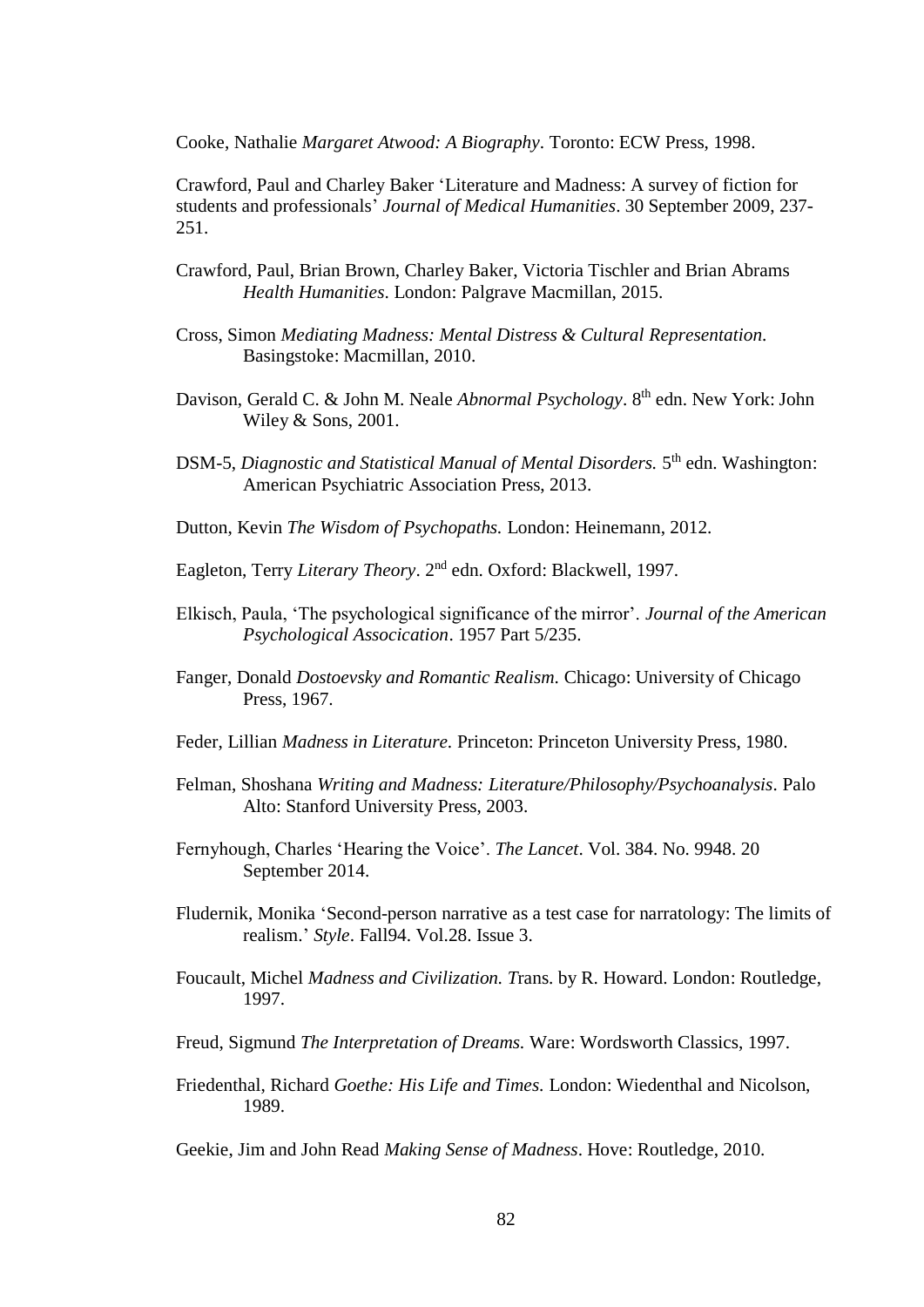- Gilbert, Sandra M and Susan Gubar *The Madwoman in the Attic*. 2<sup>nd</sup> edn. London: Yale University Press, 1984.
- Green, André *On Private Madness.* London: Karnac Books, 2005.
- How, James *Epistolary Spaces: English Letter Writing from the Foundation of the Post Office to Richardson's Clarissa.* Aldershot: Ashgate, 1988.
- Ingram, Allan ed. *Patterns of Madness in the Eighteenth Century.* Liverpool: Liverpool University Press, 1998.
- Kessler, Carol Farley *Charlotte Perkins Gilman*: *Her Progress Towards Utopia with Selected Writings*. Liverpool: Liverpool University Press, 1995.
- Klein, Carole *Doris Lessing.* London: Duckworth, 2000.
- Kristeva, Julia *Black Sun: Depression and Melancholia.* Trans. by L. Roudiez. New York: Columbia University Press, 1989.
- Laing, R.D. *The Divided Self.* London: Penguin, 1969.

Leader, Darian *What is Madness?* London: Hamish Hamilton, 2011.

Lessing, Doris *Walking in the Shade.* London: Harper Collins, 1997.

Lodge, David ed. *20th Century Literary Criticism.* Harlow: Longman, 1972.

Lodge, David *Deaf Sentence.* London: Penguin, 2008.

McGrath, Patrick 'Problems of drawing from psychiatry for a fiction writer'. *BJPsych Bulletin*. Vol. 26. Issue 4. April 2002.

Merlin, Bella *The Complete Stanislavski Toolkit.* London: Nick Hern, 2007.

Nabokov, Vladimir 'Sartre's First Try'. *The New York Times*, April 24th 1949.

- Neely, Carol Thomas *Distracted Subjects.* New York: Cornell University Press, 2004.
- Oliver, Kelly *The Portable Kristeva.* New York: Columbia University Press, 1997.
- Ousby, Ian ed. *The Cambridge Guide to Literature in English.* Cambridge, Cambridge University Press, 1995.

Pedlar, Valerie *The Representations of Madness in Victorian Fiction*. PhD. thesis, University of Liverpool, 1993.

Pedlar, Valerie *The Most Dreadful Visitation: Male Madness in Victorian Fiction.*  Liverpool: Liverpool University Press, 2006.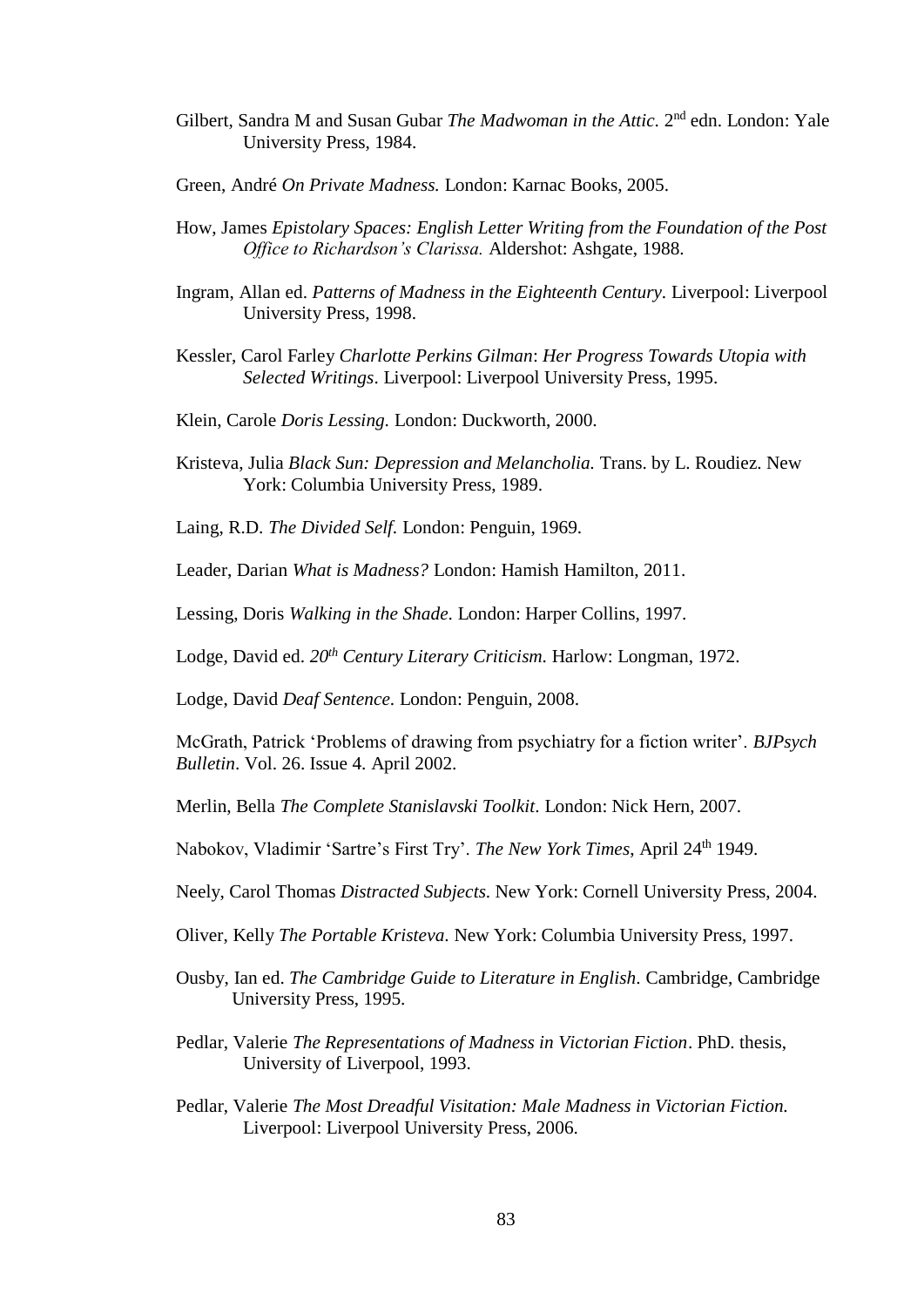- Porter, Roy *Madmen: A Social History of Madhouses, Mad-doctors & Lunatics.* Stroud: Tempus, 2004.
- Pykett, Lyn *The English Novel in the Early Twentieth Century.* London: Edward Arnold, 1995.
- Reeves, Kate *Laughter and Madness in Post-War American Fiction.* PhD thesis, University of Warwick, 2000.
- Rice, Philip and Patricia Waugh, eds. *Modern Literary Theory: A Reader*. 3 rd edn. London: Arnold, 1997.
- Rieger, Branmir M. ed. *Dionysus in Literature: Essays on Literary Madness*. Bowling Green: Bowling Green State University, 1994.
- Rigney, Barbara Hill *Madness and Sexual Politics in the Feminist Novel.* Madison: University of Wisconsin Press, 1980.
- Rollason, Christopher R. *The Construction of the Subject in the Short Fiction of Edgar Allan Poe.* D Phil thesis, The University of York, 1987.
- Rosenblatt, Roger 'Snuff this Book! Will Bret Easton Ellis get away with Murder?' *The New York Times.* Dec 16 1990.

Rosenhan, D.L. 'On being Sane in Insane Places'. *Science*, 19 Jan. 1973. Vol. 179. 4070.

- Sacks, Oliver *Hallucinations.* London: Picador, 2012.
- Sartre, Jean Paul *Critical Essays.* Chicago: University of Chicago Press, 2010.
- Sass, Louis A. *Madness and Modernism: Insanity in the Light of Modern Art, Literature, and Thought*. London: Harvard Press, 1994.
- Sass, Louis A '"Negative Symptoms", Schizophrenia, and the Self. In *International Journal of Psychology and Psychological Therapy*. 2003. Vol 3. No.2. pp.153- 180.
- Sass, Louis A. & Josef Parnas 'Schizophrenia, Consciousness, and the Self'. In *Schizophrenia Bulletin*. Vol 29. No.3. 2003 pp.427-444.
- Sass, Louis, Elizabeth Pienkos, Barnaby Nelson, & Nick Medford 'Anomalous Self-Experience in Depersonalization and Schizophrenia: A comparative investigation' in *Consciousness and Cognition* 22 (2013) pp.430–441.
- Scull, Andrew *The Most Solitary of Afflictions: Madness and Society in Britain, 1700- 1900.* London: Yale University Press, 1993.
- Scull, Andrew *Madness in Civilization: A Cultural History of Insanity*. London: Thames and Hudson, 2015.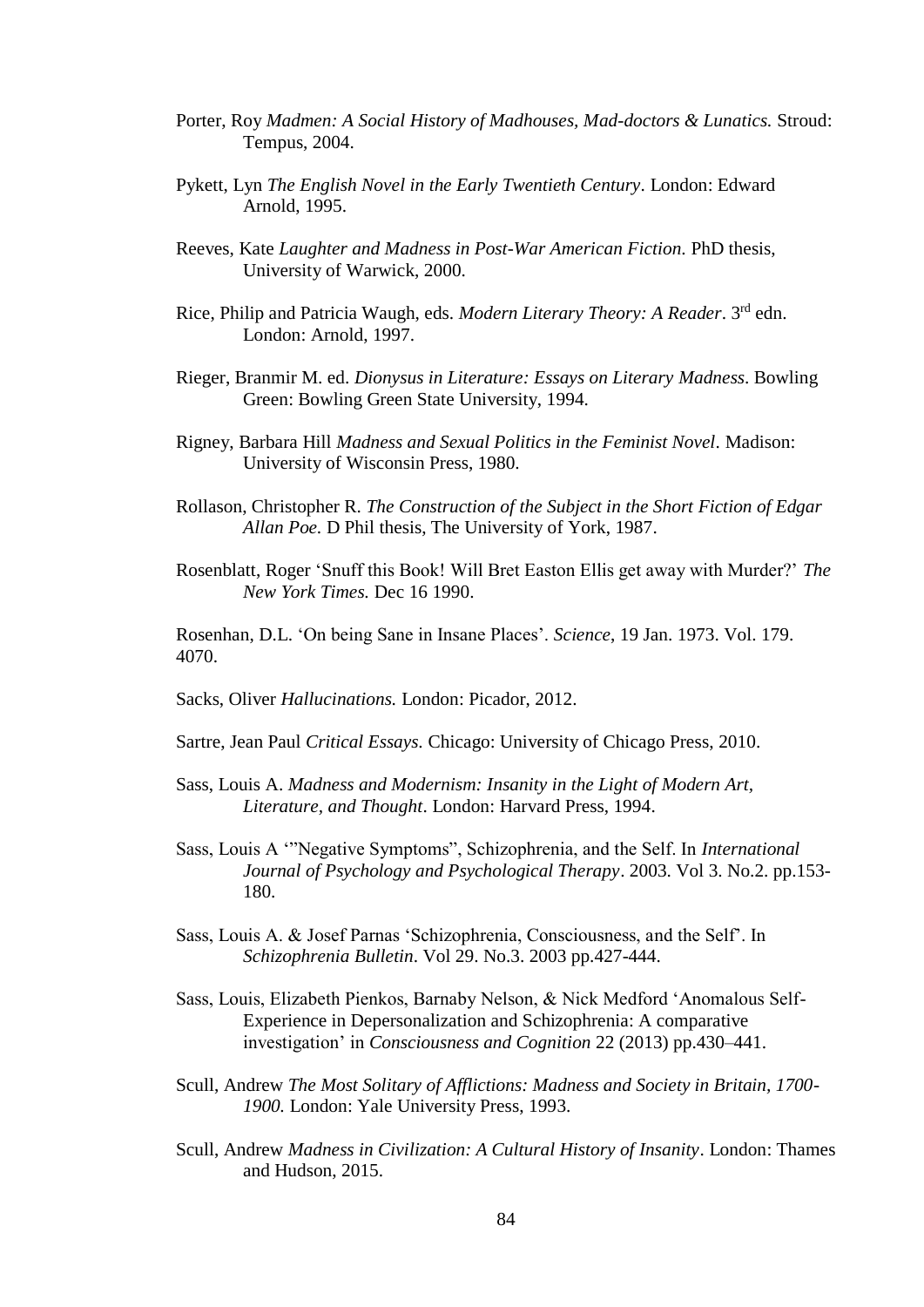Seymour-Jones, Carole *A Dangerous Liaison.* London: Century, 2008.

- Showalter, Elaine *The Female Malady: Women, Madness and English Culture, 1830- 1980.* London: Virago, 1987.
- Simpson, David 'Because he's worth it: The Sufferings of Young Werther'. *London Review of Books.* Volume 34, Number 17. 13th September 2012.
- Skultans, Vieda *English Madness: Ideas on Insanity, 1580-1890.* London: Routledge, 1979.
- Small, H. and T. Tate eds. *Literature, Science, Psychoanalysis, 1830-1970*. Oxford: Oxford University Press, 2003.
- Still, Arthur & Irving Velody eds. *Rewriting the History of Madness.* London: Routledge, 1992.
- Sontag, Susan ed. *A Barthes Reader.* London: Jonathan Cape, 1982.
- Stevens, Anthony *On Jung.* London: Routledge, 1990.
- Strunk, William and E.B. White *The Elements of Style*, 4<sup>th</sup> edition. New York: Longman, 2000.
- Swain, Stella Rosemary *The Uses of Madness in Nineteenth- and Twentieth-Century Fiction*. PhD thesis. University of Warwick, 1992.
- Thiher, Allen *Revels in Madness: Insanity in Medicine and Literature.* Ann Arbor: University of Michigan Press, 2004.

Tóibín, Colm 'The Importance of Aunts'. *London Review of Books*, Volume 33 Number 6, 17 March 2011, pp.13-19.

- Troyat, Henri *Gogol: The Biography of a Divided Soul.* Trans. by N. Amphoux. London: George Allen, 1974.
- Tweedie, James 'Lolita's Loose Ends: Nabokov & the Boundless Novel'. *Twentieth Century Literature*, 46.2 Summer, (2000), 150-170.
- Ussher, Jane *Women's Madness.* Hemel Hempstead: Harvester Wheatsheaf, 1991.
- Van Peer, Willie and Seymour Chatman eds. *New Perspectives on Narrative Perspective*, Albany: State University of New York Press, 2001.
- Vinitsky, Ilya 'Where Bobok is Buried: The Theosophical Roots of Dostoevskii's 'Fantastic Realism'. *Slavic Review*, Vol 65, No. 3, Autumn 2006.